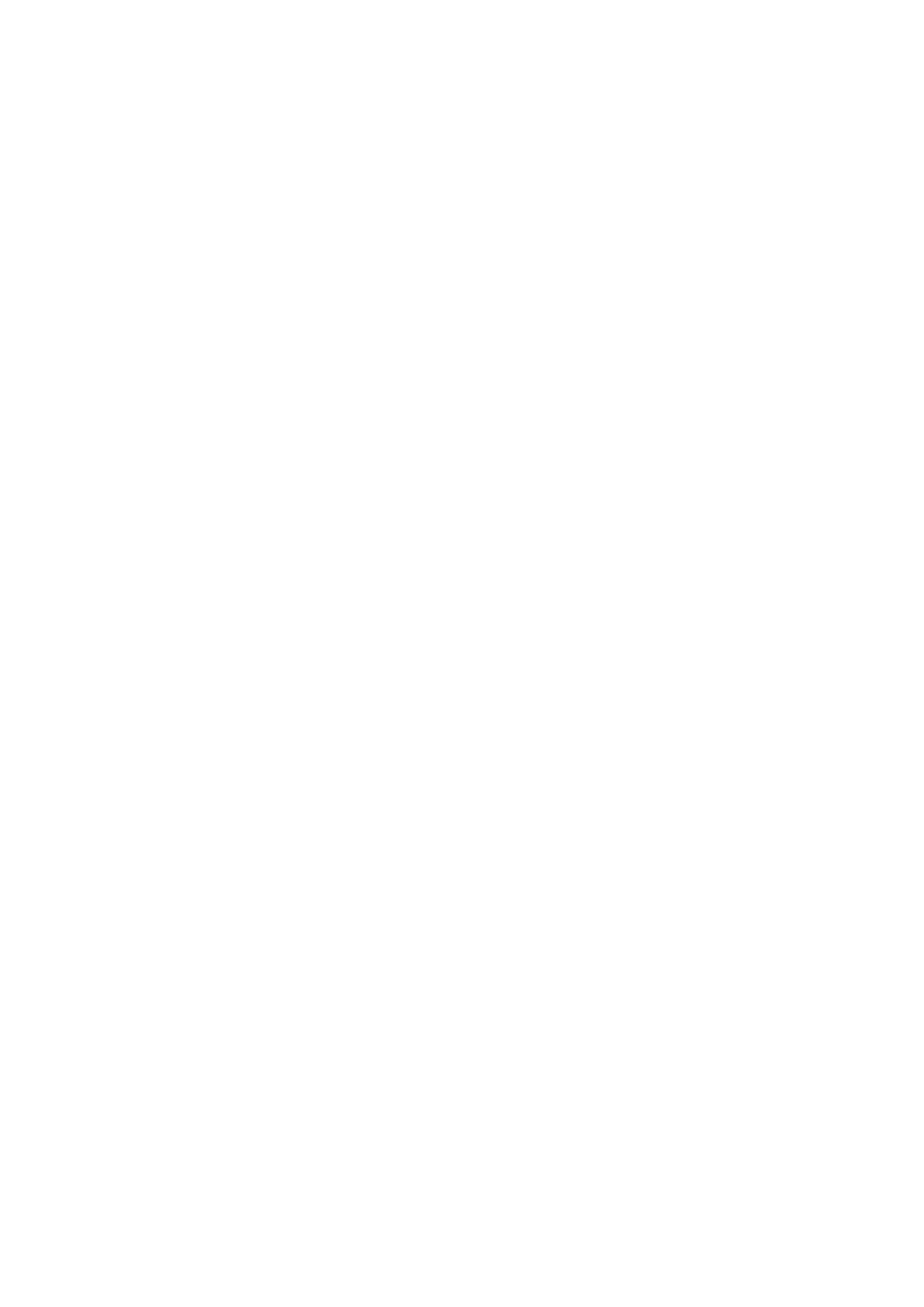# **Contents**

| <b>Section</b> |                                                | Page |
|----------------|------------------------------------------------|------|
| 1              | <b>Executive Summary</b>                       |      |
| $\overline{2}$ | Introduction                                   | 4    |
| 3              | Definition changes affecting GCs and USCs      | 11   |
| 4              | <b>Change to General Condition 2</b>           | 16   |
| 5              | <b>Changes to General Condition 3</b>          | 18   |
| 6              | <b>Changes to General Condition 4</b>          | 20   |
| 7              | <b>Changes to General Condition 9</b>          | 26   |
| 8              | <b>Change to General Condition 15</b>          | 33   |
| 9              | <b>Changes to General Condition 17</b>         | 42   |
| 10             | <b>Changes to General Condition 18</b>         | 46   |
| 11             | <b>Changes to General Condition 20</b>         | 57   |
| 12             | <b>Changes to Universal Service Conditions</b> | 64   |
|                |                                                |      |

| Annex | Page |
|-------|------|
|-------|------|

| ×<br>- -<br>×<br>$\sim$ |
|-------------------------|
|-------------------------|

|   | Implementing the revised Framework - assessment of impact | 66  |
|---|-----------------------------------------------------------|-----|
|   | Glossary                                                  | 69  |
|   | Responding to this consultation                           | 70  |
| 4 | Ofcom's consultation principles                           | 72. |
| 5 | Consultation response cover sheet                         | 73  |
| 6 | <b>Consultation questions</b>                             | 75  |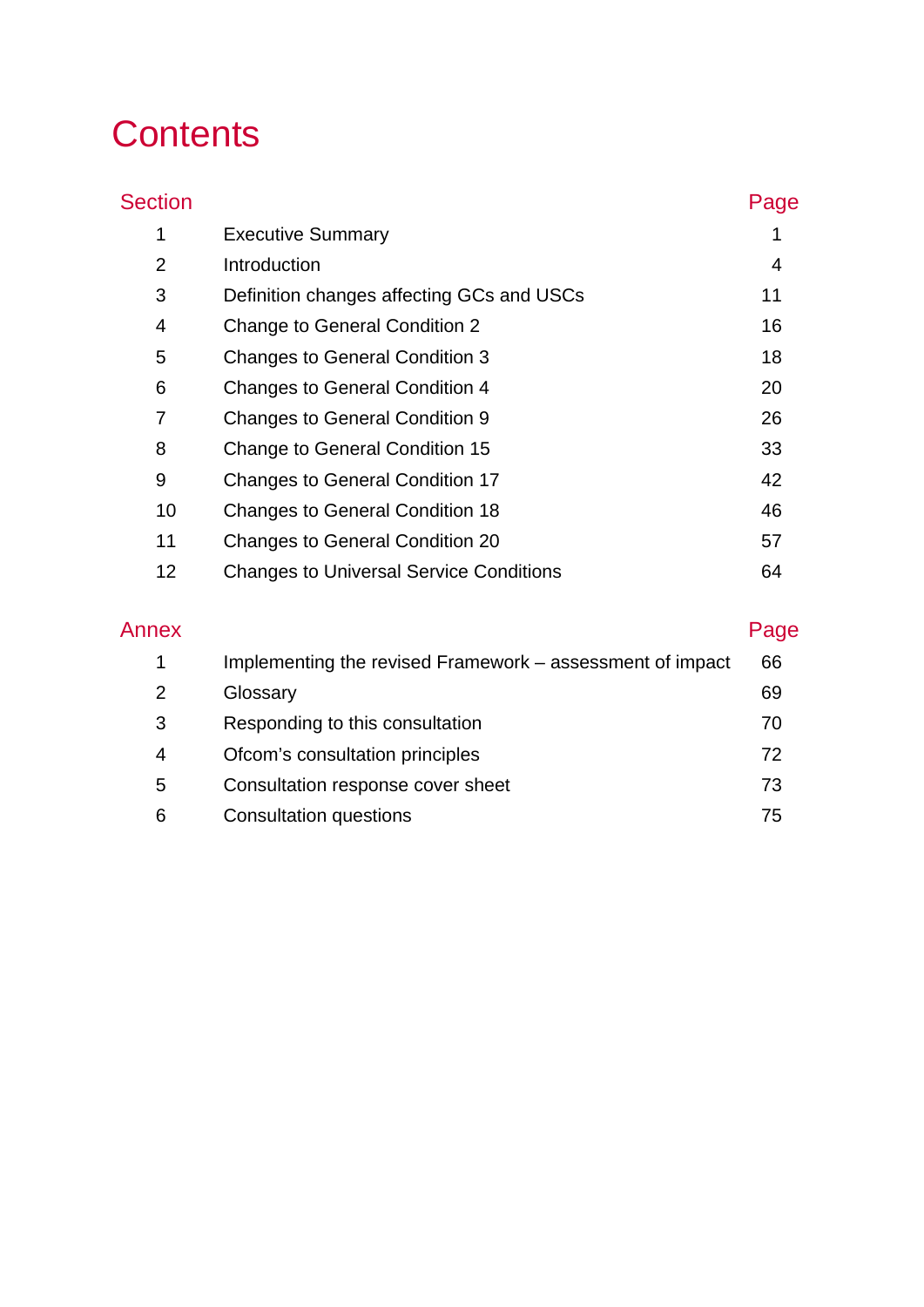# <span id="page-3-0"></span>**Executive Summary**

# **Implementation of the revised EU Framework**

- 1.1 We are consulting on the changes we need to make to certain General Conditions ('GCs') and Universal Service Conditions ('USCs') to implement the revised EU electronic communications framework $1$  in the UK. These changes need to be made by 25 May 2011 as this is the deadline for transposition into national law.
- 1.2 The Department for Business, Innovation and Skills (BIS) issued a consultation on 13 September 2010 setting out its approach to making legislative amendments to the UK Communications Act 2003 ('the Act'), the Wireless and Telegraphy Act (2006) and the Privacy and Electronic Communications Regulations (2003), in order to implement the new Framework<sup>[2](#page-3-1)</sup>. Some of the changes to the GCs set out in this document depend upon these anticipated alterations to the legal framework. We are working closely with the Government and will take into account any changes to the legal context, which follow its consultation.

# **The GCs and USCs**

- 1.3 The GCs apply in the main to Communications Providers ('CPs'). There are currently 24 GCs and the applicability of particular conditions varies depending on the type of network or service a CP is providing.
- 1.[4](#page-3-1) The USCs apply only to  $BT^3$  $BT^3$  and to Kingston Communications<sup>4</sup>. They ensure that basic fixed line telecoms services are available at an affordable price to citizens across the UK.

# **Changes to the conditions**

- 1.5 In all cases, the changes have to be transposed in accordance with the revised Directives. Many of the required modifications to the GCs and USCs are fairly minor, such as small changes to definitions in specific conditions. In these cases we set out the amendment we have to make and describe any likely impacts where we can.
- 1.6 In other cases, the changes are more significant and Ofcom may have discretion as to how the revised requirements in the revised Directives are implemented. Where this is the case, the changes are explained in more detail and, where appropriate, a detailed impact assessment is set out.
- 1.7 There are more substantive proposals relating to the following GCs:

<span id="page-3-1"></span> <sup>1</sup> The Framework consists of five Directives: the Framework Directive (2002/21/EC), *Authorisation Directive* (2002/20/EC), *Access Directive* (2002/19/EC), *Universal Service Directive* (2002/22/EC), *Privacy and Electronic Communications* (2002/58/EC); all as amended by the *Better Regulation* 

<sup>&</sup>lt;sup>2</sup> BIS *Implementing the revised EU Electronic Communications Framework – Overall approach and consultation on specific issues* September 2010, [http://www.bis.gov.uk/Consultations/revised-eu](http://www.bis.gov.uk/Consultations/revised-eu-electronic-communications-framework)[electronic-communications-framework.](http://www.bis.gov.uk/Consultations/revised-eu-electronic-communications-framework) The consultation closed in December 2010 and the Government has until 25 May 2011 to implement the legislation.

<sup>&</sup>lt;sup>3</sup> In the UK, excluding the Hull area.

<sup>&</sup>lt;sup>4</sup> In the Hull area.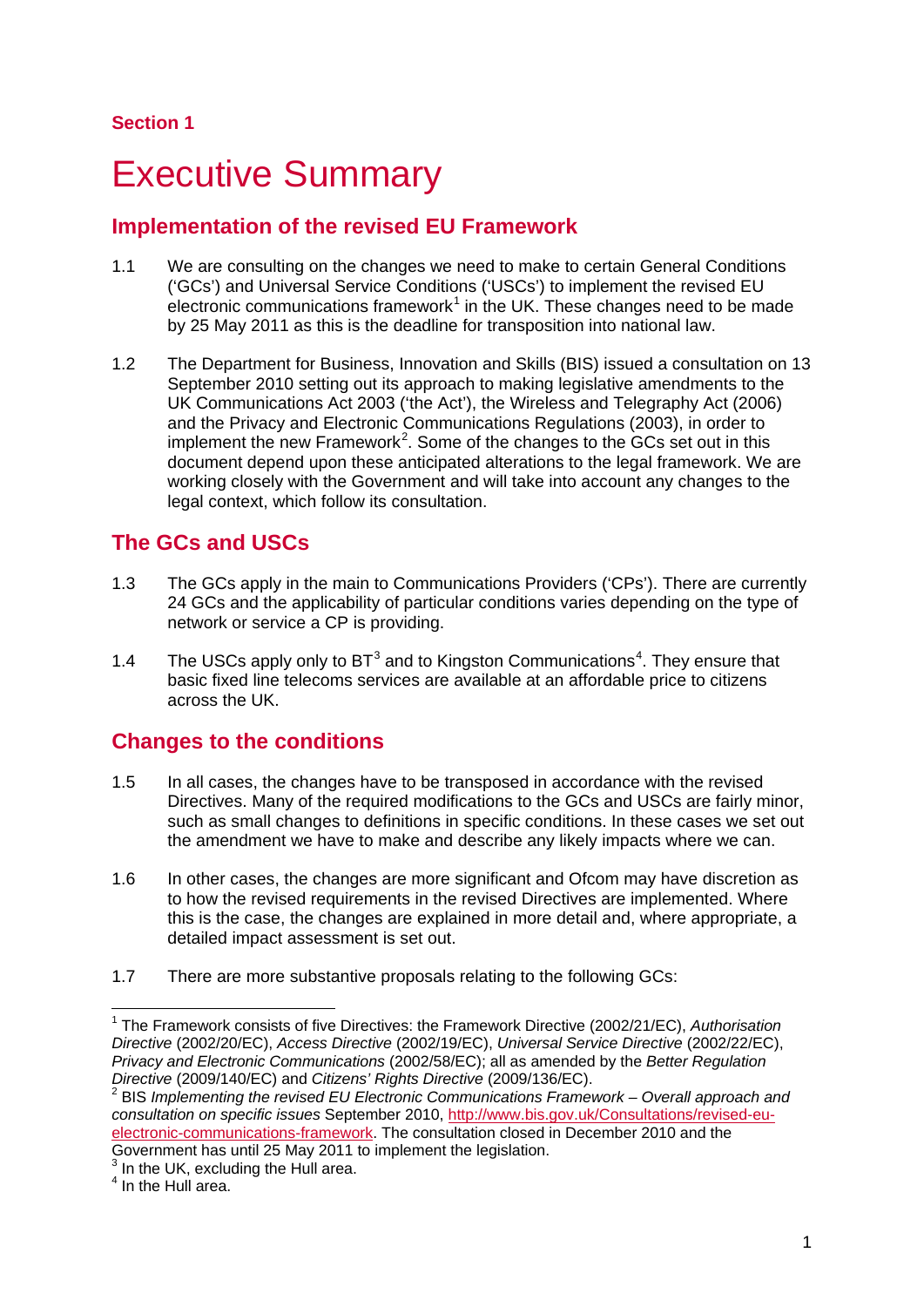- *GC9 Requirement to offer contracts with minimum terms*  requirements relating to the provision of additional information, the length of contracts and the conditions for termination;
- *GC15 Special Measures for End-Users[5](#page-4-0) with disabilities* to help promote equivalent access to emergency services we propose a requirement to provide emergency SMS; and
- *GC18 Number portability* requirement to port numbers within one working day and to put in place a porting compensation scheme.

#### **Number portability**

- 1.8 The amended Universal Service Directive requires that, where subscribers have concluded an agreement to port a number to a new undertaking, they shall have their number activated within one working day (Article 30 (4)).
- 1.9 For **fixed** numbers, we propose that port activation should take place within one working day[6](#page-4-1) from when a subscriber's 'new' provider requests *activation* from the subscriber's existing provider. This is in effect when porting can actually take place – in that the necessary consumer protection measures<sup>[7](#page-4-2)</sup> and any physical line provisioning have been completed. This is likely to require limited changes to the current fixed porting arrangements.
- 1.10 We already set out a one working day requirement on the porting of non-bulk **mobile** numbers in a statement last year<sup>[8](#page-4-3)</sup>. This change will come into effect on 11 April 2011. We now propose that the same requirement apply to bulk mobile ports<sup>[9](#page-4-4)</sup>. This will mean the 'one working day' timetable for bulk mobile ports will start when a subscriber gives their PAC to their new provider $^{10}$  $^{10}$  $^{10}$ .
- 1.11 Also, CPs must have compensation schemes in place by 25 May which provide reasonable compensation to subscribers following any porting delay or abuse. We propose that CPs are able to design the details of the scheme themselves taking on board the guidance we have set out in this document. Any compensation disputes will be considered either by the ADR Schemes (where it involves consumer and small business ports) or the courts.

<span id="page-4-0"></span> <sup>5</sup> 'end-user' means "*a user not providing public communications networks or publicly available electronic communications services*". This is a term in the Framework Directive which we use throughout this document in lower case. This term is capitalised in the actual text of our conditions. <sup>6</sup> Which we have defined as *one business day* – which as noted in Section 10 of this document – is in

<span id="page-4-2"></span><span id="page-4-1"></span>line with our statement last year on (non-bulk) mobile number portability. <sup>7</sup> The consumer protection measures are explained in paragraph 10.37. <sup>8</sup> Ofcom *Changes to the Mobile Number Porting Process* 8 July 2010 -

<span id="page-4-4"></span><span id="page-4-3"></span><http://stakeholders.ofcom.org.uk/binaries/consultations/mnp/statement/mnp.pdf> .<br><sup>9</sup> Bulk means more than 25 mobile phone numbers are processed under one PAC (porting authorisation code).

<span id="page-4-5"></span> $10$  Consistent with our approach to non-bulk mobile ports, we note that the subscriber for bulk mobile ports may however request an alternative port date that is later than the default date if they so choose. Furthermore, the new provider might also refuse to accept the subscriber as a customer, if the new provider cannot port the numbers within one working day and cannot agree an alternative date with the subscriber.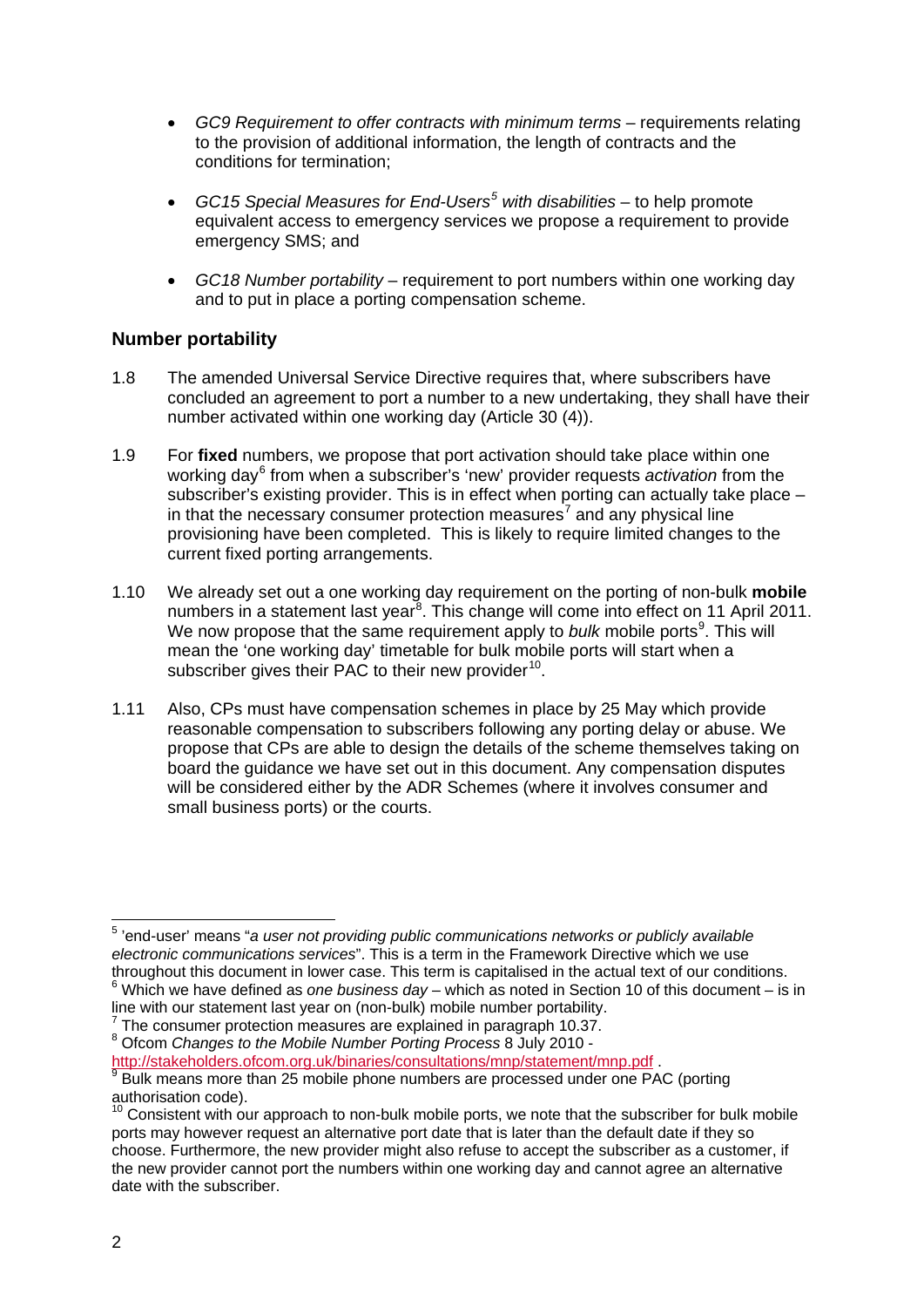## **Equivalent access to emergency services – emergency SMS**

1.12 The new Framework requires access to emergency services via 112 (and in the UK, 999 as the national emergency call number) for disabled people to be "equivalent to that enjoyed by other end-users". We believe the provision of an emergency SMS service to 112/999 is appropriate to help promote such equivalence for disabled endusers. Access to emergency SMS is provided currently on a voluntary basis and we propose requiring CPs to provide access to the service to ensure that the service is maintained and that the requirement for equivalence continues to be met.

## **Contract terms**

- 1.13 The key changes to GC9, relating to contracts are:
	- CPs will have to provide additional information to consumers<sup>[11](#page-5-0)</sup> and also make this information available to other end-users on request;
	- the maximum duration of initial consumer contracts will be 2 years; and users generally must be offered an option to contract for the provision of public electronic communication services<sup>[12](#page-5-1)</sup> for a maximum duration of 12 months;
	- subscribers must be able to withdraw from contracts penalty-free following a notice of contract modifications; and
	- contract termination conditions and procedures for termination must not act as a disincentive to end-users from switching their providers.

## **Next steps**

- 1.14 Our consultation will last for six weeks given that many of our proposals to revise the GCs and USCs involve minor changes and also because in many cases we have little discretion in terms of implementing the Framework requirements.
- 1.15 Following consideration of stakeholder responses, we will issue our statement ahead of the 25 May 2011 deadline for transposition.

<span id="page-5-0"></span><sup>&</sup>lt;sup>11</sup> The definition of *consumer* at Article 2 FD is: "any natural person who uses or requests a publicly available electronic communications service for purposes which are outside his or her trade, business or profession." For the purposes of this consultation document, any reference to this term is a reference to this FD definition. (The definition of the term 'Consumer' in the Act at s405 (5) is wider than the term as defined in the FD because it applies not just to natural persons but also includes businesses).

<span id="page-5-1"></span><sup>&</sup>lt;sup>12</sup> See Annex 2 – our glossary – which includes a definition of this term.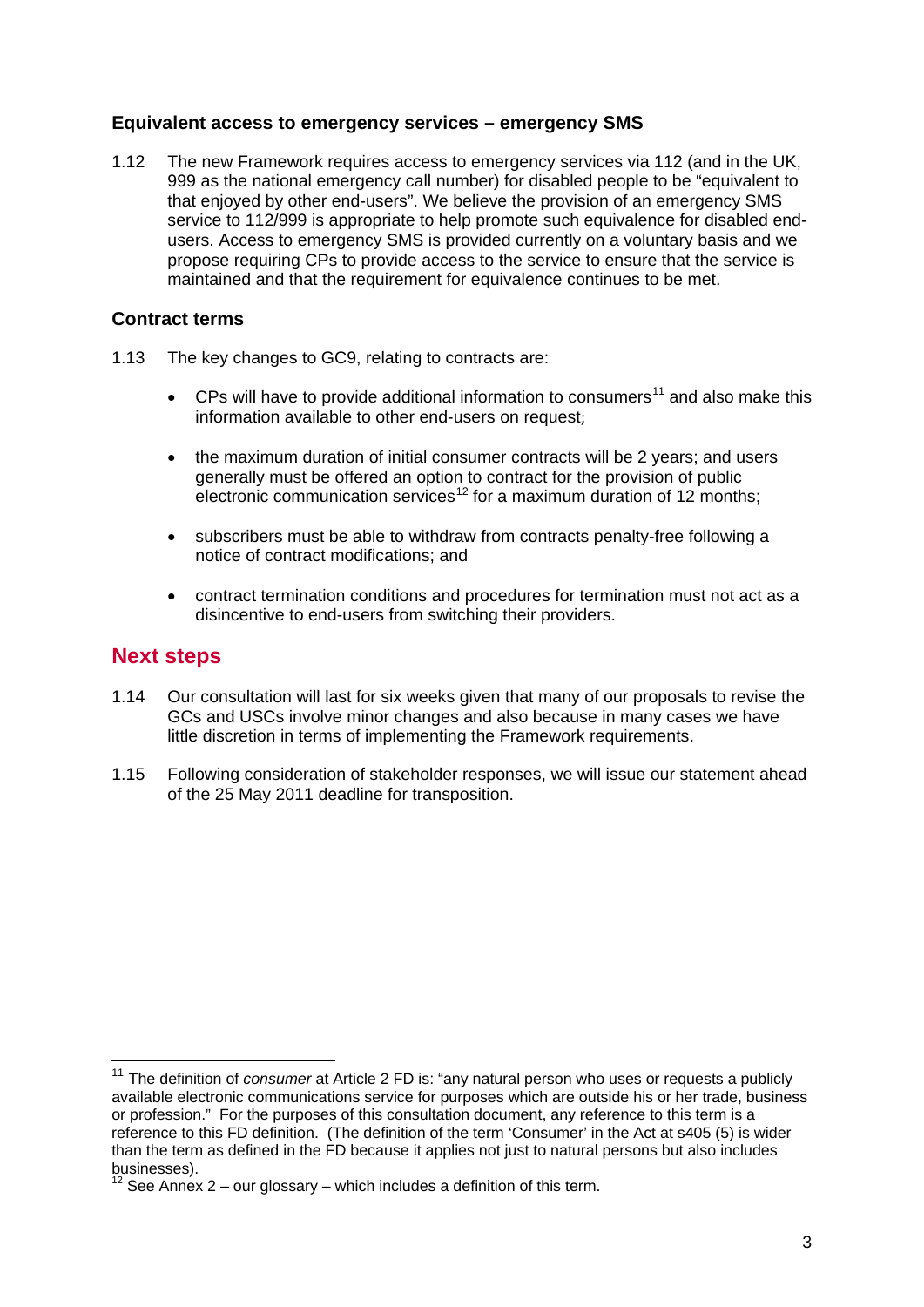## **Section 2**

# <span id="page-6-0"></span>**Introduction**

2.1 This consultation covers the amendments that we need to make to certain General Conditions ('GCs') and Universal Service Conditions ('USCs') in order to implement the revised electronic communications Framework.

# **The Electronic Communications Framework**

- 2.2 The Electronic Communications Framework ('the Framework') is the regulatory framework that applies to all communications networks and services (including access) for electronic communications including: telecommunications (fixed and mobile), e-mail and access to the internet. The Framework is intended to ensure more effective competition and better rights for consumers as well as constituting the basis for a supportive and consistent regulatory environment across all 27 European Member States' communications markets. It consists of five Directives<sup>[13](#page-6-1)</sup>:
	- Directive 2002/21/EC (the 'Framework Directive' referred to in the rest of this document as 'FD');
	- Directive 2002/19/EC (the 'Access Directive');
	- Directive 2002/20/EC (the 'Authorisation Directive' referred to as 'AuD');
	- Directive 2002/22/EC (the 'Universal Services Directive' referred to as 'USD'); and
	- Directive 2002/58/EC (the 'E-Privacy Directive' referred to as 'EPriv').
- 2.3 The original Framework was agreed in 2002 and had in-built provision for review. Revisions to the Framework were agreed in late 2009 and were published on 18 December 2009<sup>[14](#page-6-2)</sup>. Member States have been given until 25 May 2011 to transpose the changes into national law.
- 2.4 The revisions are intended overall to meet the future challenges arising from a rapidly evolving sector and to improve the regulatory framework for business and consumers and where possible to remove regulation. The revisions strengthen consumer protection, through new provisions (mostly in the USD) intended to ensure that

<span id="page-6-1"></span> <sup>13</sup> *Directive 2009/140/EC of the European Parliament and of the Council of 25 November 2009* amending Directives 2002/21/EC on a common regulatory framework for electronic communications networks and services, 2002/19/EC on access to, and interconnection of, electronic communications networks and associated facilities, and 2002/20/EC on the authorisation of electronic communications networks and services, and *Directive 2009/136/EC of the European Parliament and of the Council of 25 November 2009* amending Directives 2002/22/EC on universal service and users' rights relating to electronic communications networks and services, Directive 2002/58/EC concerning the processing of personal data and the protection of privacy in the electronic communications sector and Regulation (EC) No 2006/2004 on cooperation between national authorities responsible for the enforcement of consumer protection laws.

<span id="page-6-2"></span><sup>&</sup>lt;sup>14</sup> Such revisions were made by the: Better Regulation Directive (2009/140/EC); and, Citizens' Rights Directive (2009/136/EC).The full text of the amended Directives can be found at [http://ec.europa.eu/information\\_society/policy/ecomm/doc/library/regframeforec\\_dec2009.pdf](http://ec.europa.eu/information_society/policy/ecomm/doc/library/regframeforec_dec2009.pdf) within the publication European Commission – Information Society and Media *Regulatory framework for electronic communications in the European Union - Situation* December 2009*.*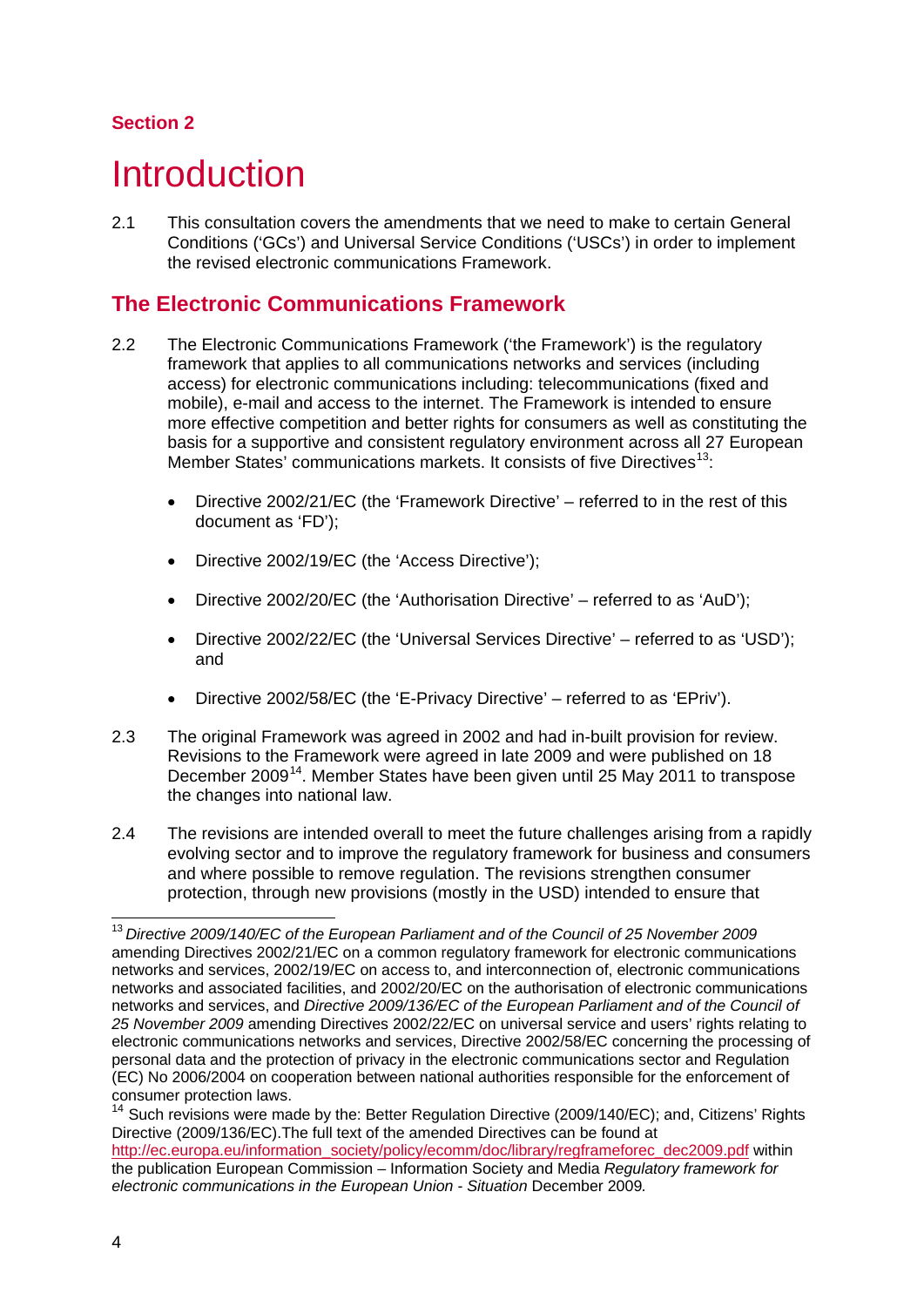consumers are better informed about supply conditions and tariffs and can more easily switch providers, all of which is intended to help promote competition in the electronic communications markets<sup>[15](#page-7-1)</sup>.

- 2.5 Implementation of many of the amendments is mandatory for Member States and, for the most part, the UK has little discretion in terms of making these changes.
- 2.6 [Figure 1](#page-7-0) below provides a simplified picture of how the Framework relates to the GCs and USCs in the UK.



<span id="page-7-0"></span>**Figure 1: The EU Framework and how it relates to UK GCs and USCs**

## **General Conditions**

- 2.7 The 'General Conditions of Entitlement' are the main regulatory regime for undertakings that provide electronic communications networks and services in the UK. Under section 45(1) of the Act Ofcom has the authority to set the GCs which impose obligations on, and require compliance from, these [providers.](http://wiki/wiki/Communications_provider)
- 2.8 In general, the GCs contain requirements that protect consumers, such as ensuring the provision of access to emergency call numbers, operator assistance, directories and the provision of contracts with minimum terms, but they also contain other requirements in respect of interconnection and number portability.
- 2.9 While we use the term 'CPs' as shorthand for 'communication providers' throughout this document, we note that the applicability of particular GCs (on CPs) depends on

<span id="page-7-1"></span><sup>&</sup>lt;sup>15</sup> The revised Framework also provides clarification that national regulators (including Ofcom in the UK) are empowered to impose obligations on all operators (not only designated universal service provider(s)) for the provision to disabled users of equivalent access to public electronic communication services, where appropriate.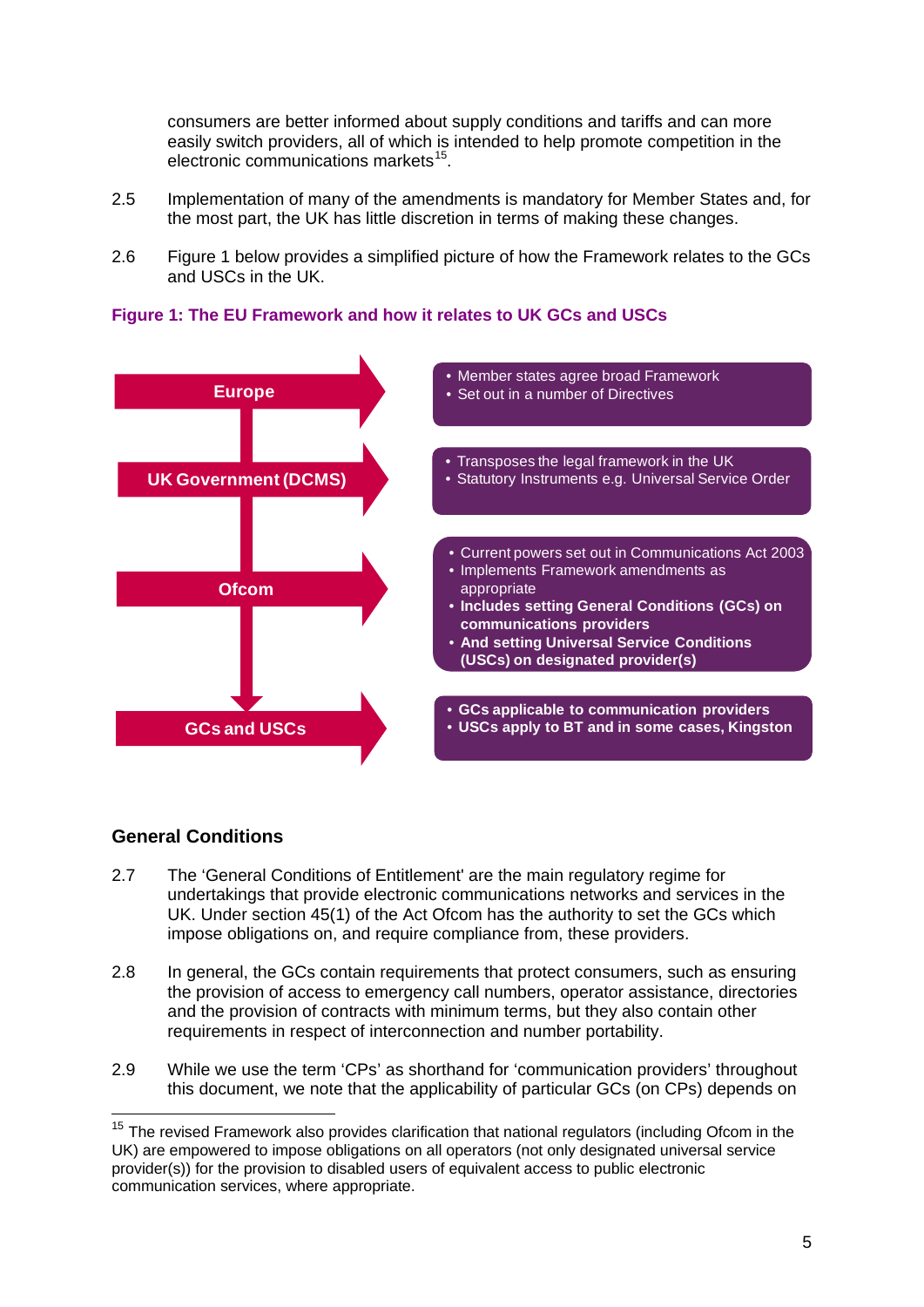the types of networks or services that are being provided. Providers should therefore read carefully the *definition of CPs* and the *proposed modifications to the GCs* that we set out in Annex 7.

## **Universal Service Conditions**

- 2.10 The USCs act as a 'safety net' by ensuring basic fixed line telecoms services are available at an affordable price to all citizens and customers across the UK. Amongst other things the conditions cover meeting reasonable requests for connection at a fixed location, a social (low cost) tariff, reasonable access to payphones and access for end-users with a disability (includes provision of a Text Relay service).
- 2.11 The scope of the USCs is defined by the USD. Under the Act, it is the duty of the relevant Secretary of State in the UK Government to make an order, the Universal Service Order, setting out the general requirements which must be provided as Universal Services in the UK. The last Order was laid in 2003<sup>16</sup>.
- 2.12 Ofcom gives effect to the obligations set out by Government through specific USCs on BT and Kingston Communications who we have designated as the universal service providers ('USPs') in the UK $^{17}$  $^{17}$  $^{17}$ . These are supplemented by GCs.

## **The UK Government has been consulting on its approach to the revised Framework**

- 2.13 Implementation of the revised Framework in the UK will require legislative amendments to the Act. In addition, the Universal Service Order will need to be amended.
- 2.14 BIS issued a consultation on 13 September 2010 setting out its approach to implementing the revised Framework.
- 2.15 BIS<sup>[18](#page-8-2)</sup> set out the government's commitment to reducing the regulatory burden in the UK and to ensuring that the changes are made with minimum impact on business as well as to create the conditions where business and consumers can make the most of the opportunities the Framework provides.
- 2.16 BIS noted that the vast majority of provisions require mainly technical transposition. They also stated that many of the revisions to the Framework already exist or apply in UK legislation and regulation e.g. on spectrum liberalisation. Their consultation document set out the key legislative changes needed to implement the revised Framework (where these are not already captured in UK legislation) including their proposed changes to the Universal Service Order.

<span id="page-8-2"></span>

<span id="page-8-0"></span><sup>&</sup>lt;sup>16</sup> The Electronic Communications (Universal Service) Order 2003 available at http://www.legislation.gov.uk/uksi/2003/1904/contents/made

<span id="page-8-1"></span>fthe designations were applied on BT and Kingston by Oftel - Oftel *Designation of BT and Kingston as universal service providers, and the specific universal service conditions - A statement and Notification issued by the Director General of Telecommunications on the implementation of the Universal Service Directive* 22 July 2003 -

[http://www.ofcom.org.uk/static/archive/oftel/publications/eu\\_directives/2003/uso0703.pdf](http://www.ofcom.org.uk/static/archive/oftel/publications/eu_directives/2003/uso0703.pdf) .<br><sup>18</sup> In January 2011 the Government announced that responsibility for competition and policy issues relating to media, broadcasting, digital and telecoms sectors would move from the Department for Business, Innovation and Skills (BIS), to the Department of Culture, Media and Sport (DCMS). This includes responsibility for implementation of the EU Framework.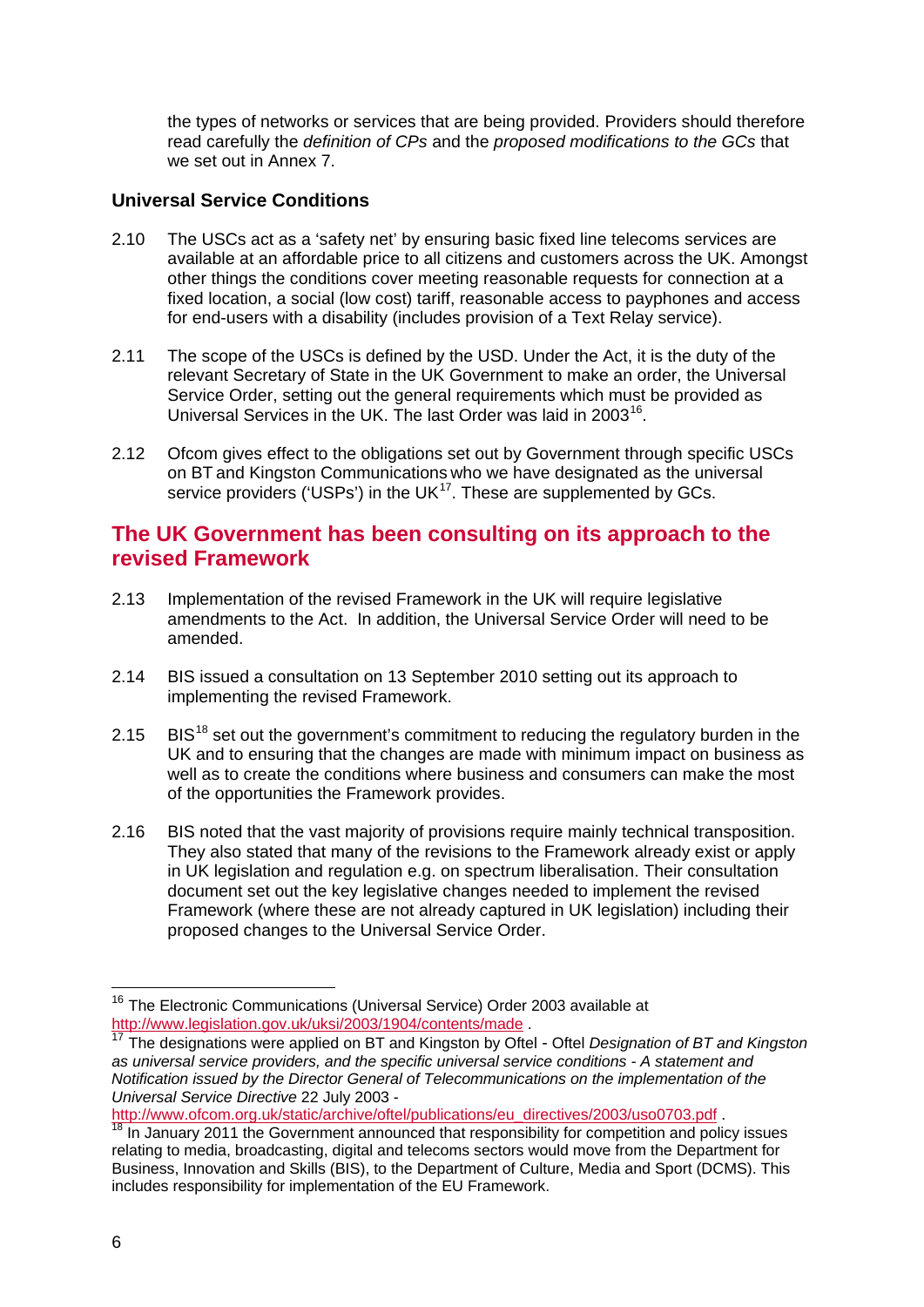- 2.17 The consultation lasted for 12 weeks and closed on 3 December 2010. The UK Government is due to publish its response to the consultation later in Spring 2011, following their consideration of stakeholders' responses. We have also taken note of these responses where they are relevant to the changes we propose in this document.
- 2.18 A few of our proposed changes to conditions rely on anticipated changes to the Act. Currently, the relevant changes that the Government is proposing to make include the following:
	- GCs may include that access to electronic communication services be equivalent for disabled end-users as for non-disabled end-users;
	- initial consumer contracts cannot be for more than 24 months; and, providers must offer users a contract of up to 12 months; and
	- specific provision for Ofcom to compel, though a GC, that service providers must have and maintain a policy statement/procedure for deciding on compensation to be payable in the event that there is delay or abuse in porting.

## **The purpose of our consultation**

- 2.19 Our role in implementing the new Framework is to consult on and make any necessary amendments to the GCs and USCs (including definitions) ahead of the Framework transposition deadline of 25 May 2011.
- 2.20 Most of the changes to the GCs and USCs require fairly minor changes. In these cases we set out the amendment we have to make and describe any likely impacts, where we can.
- 2.21 In other cases, the changes are more significant and Ofcom may have a wider discretion as to how the revised requirements in the revised Directives are implemented. Where this is the case, the changes are explained in more detail and, where appropriate, a more detailed impact assessment is set out in accordance with our approach to better policy making<sup>[19](#page-9-0)</sup>.

## **This document proposes a number of modifications to General Conditions and to Universal Service Conditions**

- 2.22 We are proposing modifications to 21 GCs of which 13 relate to revisions to definitions only (in particular the replacement of "Director" with "Ofcom" and "Public Telephone Network" with "Public Electronic Communications Network").
- 2.23 In addition, we are proposing to amend individual USCs that apply to BT and Kingston, mainly as a result of the same definitional changes. However, only the 'disposal of local access network assets notification' involves a proposed new requirement for the USPs.

<span id="page-9-0"></span> <sup>19</sup> Ofcom *Better Policy Making – Ofcom's approach to Impact Assessment* 21 July 2005 [http://stakeholders.intra.ofcom.local/binaries/consultations/better-policy](http://stakeholders.intra.ofcom.local/binaries/consultations/better-policy-making/Better_Policy_Making.pdf)[making/Better\\_Policy\\_Making.pdf](http://stakeholders.intra.ofcom.local/binaries/consultations/better-policy-making/Better_Policy_Making.pdf) .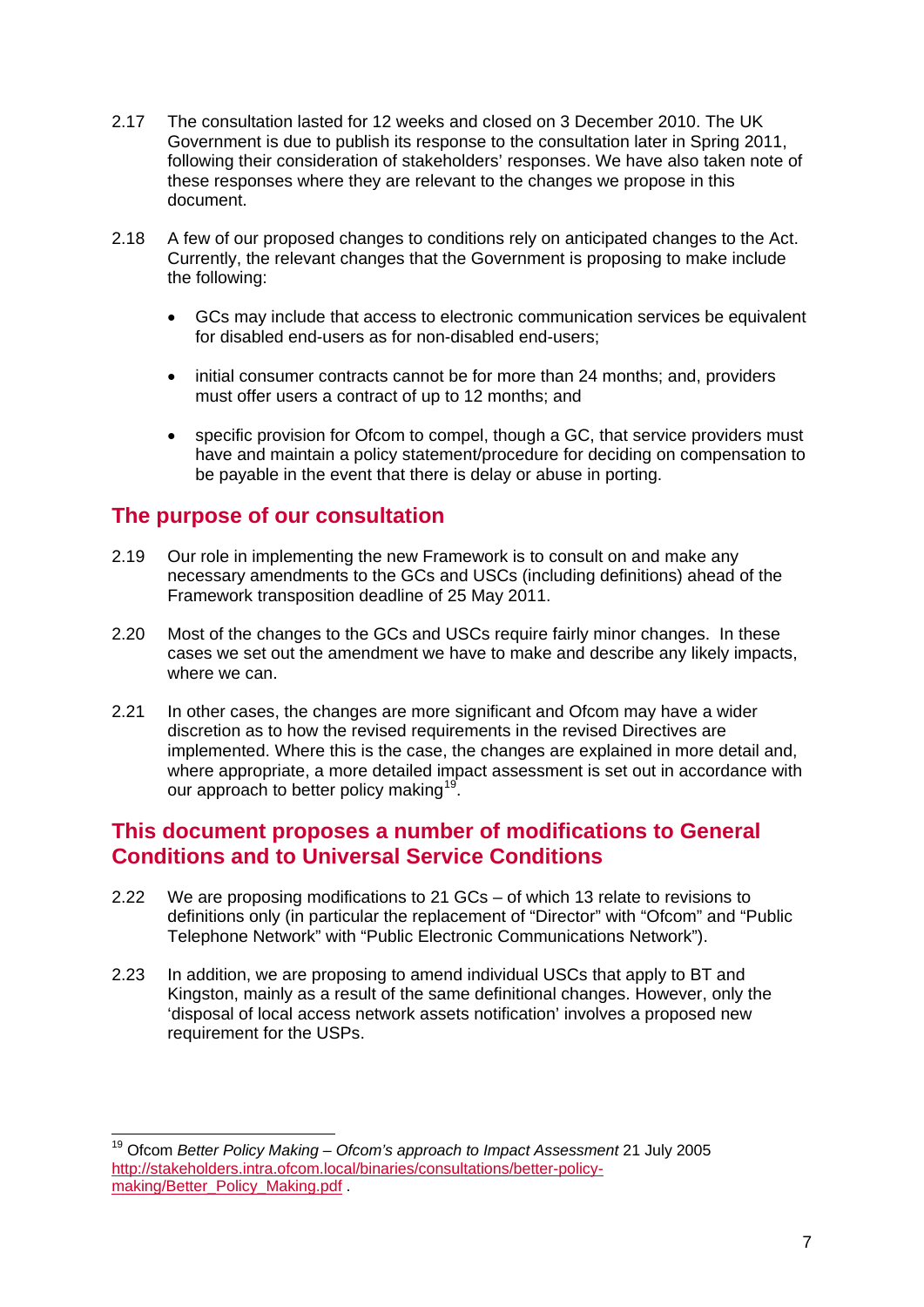# **Legal framework and our duties**

### **Section 3 – general duties of Ofcom**

- 2.24 When considering the appropriateness of the modifications proposed in this consultation document, Ofcom has had regard to its duties under the Act.
- 2.25 In particular, section 3(1) of the Act sets out the principal duty of Ofcom, in carrying out its functions under the Act:
	- to further the interests of citizens in relation to communications matters; and
	- to further the interests of consumers in relevant markets, where appropriate by promoting competition.
- 2.26 Ofcom has also considered, amongst other things, the requirements in: section 3(2) of the Act to secure the availability throughout the UK of a wide range of electronic communications services; and, section 3(4) of the Act.

## **Section 4 – European Community requirements for regulation**

- 2.27 Section 4 of the Act requires Ofcom to act in accordance with the six European Community requirements for regulation. These should be read in light of the policy objectives and regulatory principles as set out in Article 8 of the amended FD. Those relevant to this review include promoting the interests of the citizen by:
	- ensuring all citizens have access to a universal service;
	- ensuring a high level of protection for consumers in their dealings with suppliers;
	- promoting the provision of clear information, in particular requiring transparency of tariffs and conditions for using public electronic communication services; and
	- addressing the needs of specific social groups, in particular disabled users, elderly users and users with special needs.

## **Section 47 tests**

- 2.28 We also note that under section 47 of the Act, Ofcom can set or modify a GC or USC only where it is satisfied that the test set out in section 47(2) is satisfied. We have set out in each section of this document which proposes changes whether and why we consider this test is fulfilled. The test is that the setting of a new condition or modification of an existing one should be:
	- objectively justifiable in relation to the networks, services, facilities, apparatus or directories which Ofcom regulates;
	- not such as to discriminate unduly against particular persons or against a description of persons;
	- proportionate to what the condition or modification is intended to achieve; and
	- in relation to what it is intended to achieve, transparent.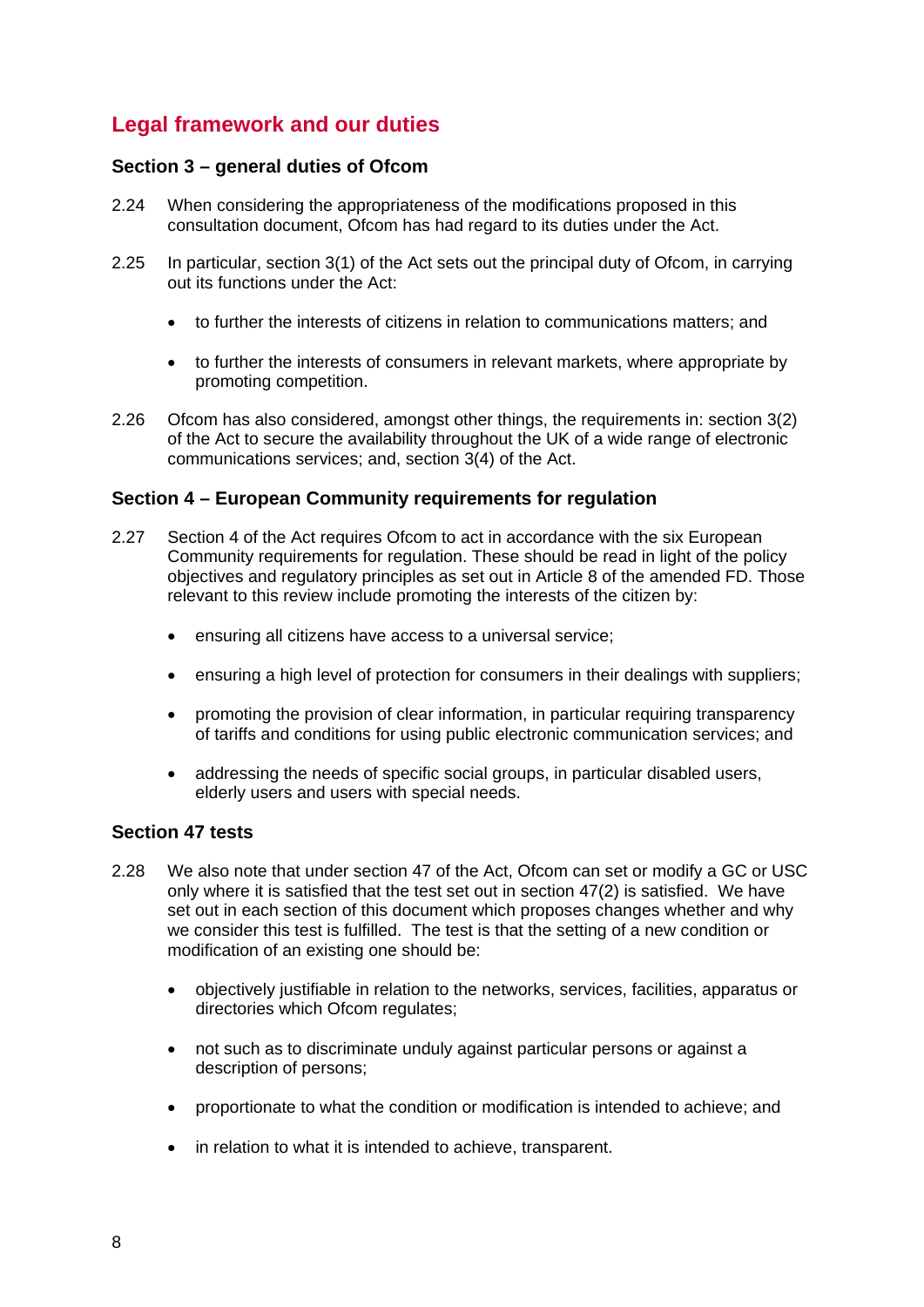## **Next Steps**

- 2.29 Our consultation will last for six weeks and following consideration of stakeholder responses, we expect to issue our statement in early to mid May and certainly ahead of the 25 May deadline for transposition.
- 2.30 We are working closely with the UK Government especially given that we will need to take cognisance of its statement and relevant changes to the legal context. Relevant statutory instruments are expected before Parliament later in Spring 2011.

## **The structure of this document**

- 2.31 The remainder of this document is laid out as follows:
	- **Section 3** sets out our proposed approach to definitions which will affect the GCs and USCs;
	- **Section 4** presents a minor change to GC2 on Standardisation and specified interfaces by adding a new body to the list of relevant standardisation bodies;
	- **Section 5** presents two proposals on GC3 on the Proper and effective functioning of the network;
	- **Section 6** presents our proposals in relation to GC4 on Emergency call numbers, primarily in relation to caller location information;
	- **Section 7** sets out several proposed modifications to GC9 on Contracts including requirements relating to the provision of additional information, the length of contracts and conditions for termination;
	- **Section 8** sets out a proposed change to GC15 on Special measures for endusers with disabilities which is the requirement to provide emergency SMS;
	- **Section 9** presents our proposals on GC17 on Allocation, adoption and use of telephone numbers;
	- **Section 10** sets out our proposals on GC18 on Number portability to implement the one-day requirement for porting and the need for CPs to put in place a porting compensation scheme;
	- **Section 11** presents our proposals on GC20 (newly titled 'Access to numbers and services') including a requirement to ensure users can call the hotline for missing children on 116000;
	- **Section 12** sets out the minor changes to USCs, which includes a requirement for USPs to notify Ofcom in advance on their disposal of local access network assets;
	- **Annex 1** sets out our assessment of the impact of implementing the revised Framework;
	- **Annex 2** provides a glossary of terminology used within this document; and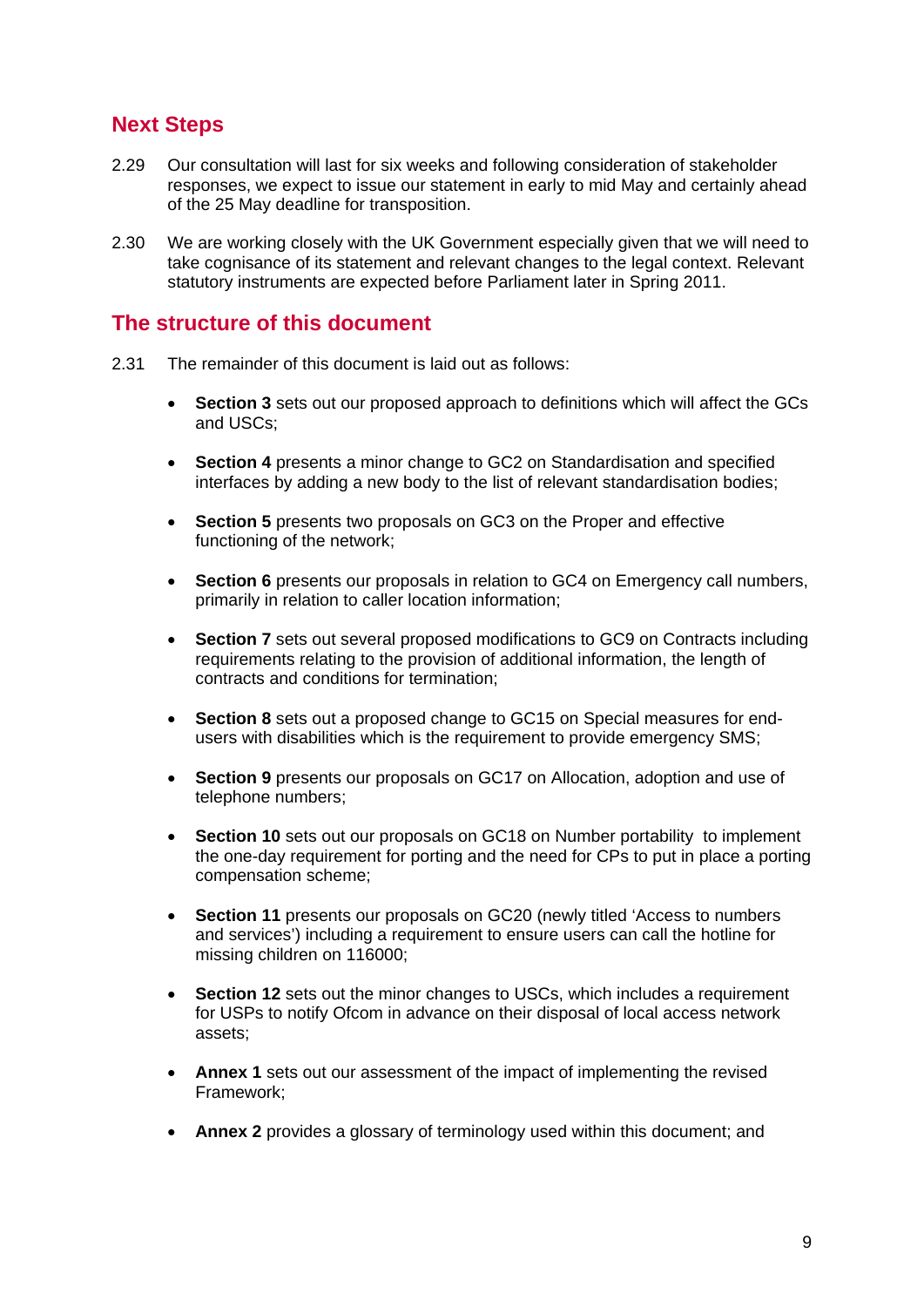• Finally, **Annexes 7** and **8** - which are available as standalone documents on our website - set out our notifications and the text of our proposed changes to GCs and USCs.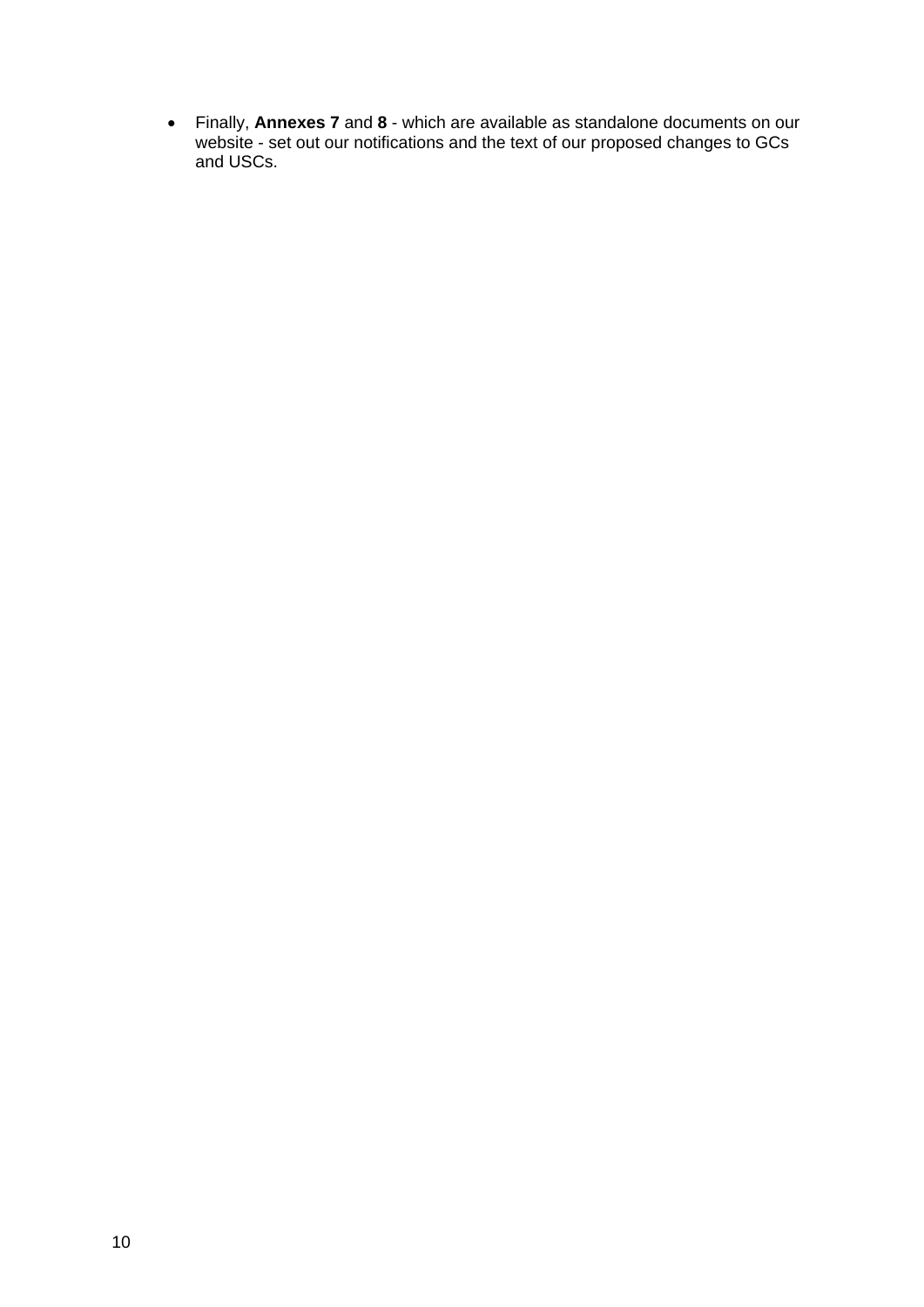## **Section 3**

# <span id="page-13-0"></span>Definition changes affecting GCs and USCs

## **Introduction**

- 3.1 Our definition changes to the GCs and USCs are designed to ensure compatibility with the substantive changes in the revised Directives. While they are not themselves consequential, stakeholders should be aware that we will be making the appropriate changes to ensure the definitions are transposed.
- 3.2 There are a number of definitions in the GCs and USCs that match the definitions set out in the Act. Previously, we considered it appropriate to set out definitions in full in the conditions themselves, even where these were identical to those in the Act, in order to assist those using them.
- 3.3 However, some definitions in the Act may need to change in order to transpose the revised Framework. Although BIS have consulted on their approach to transposition, their response and the appropriate Statutory Instruments have yet to be published. Because of this, and because the GCs and USCs are now more familiar to users, we believe the most appropriate way to proceed is to delete definitions which merely repeat the Act and instead rely on reference to words and expressions having the same meaning as in the Act in order to ensure an effective transposition.

### **Definitions which are set out in the Act will be deleted from the GCs and USCs**

- 3.4 The following definitions in the GCs and USCs are identical in the Act and therefore we propose deleting the definitions and instead relying on the stated rule of interpretation that, except in so far as the context requires, words or expressions shall have the same meaning as in the Act:
	- a) Apparatus;
	- b) Associated Facility;
	- c) Consumer Panel;
	- d) Content Service;
	- e) Electronic Communications Network;
	- f) Electronic Communications Service;
	- g) End-User;
	- h) Framework Directive;
	- i) Interconnection;
	- j) National Telephone Numbering Plan;
	- k) Network Access;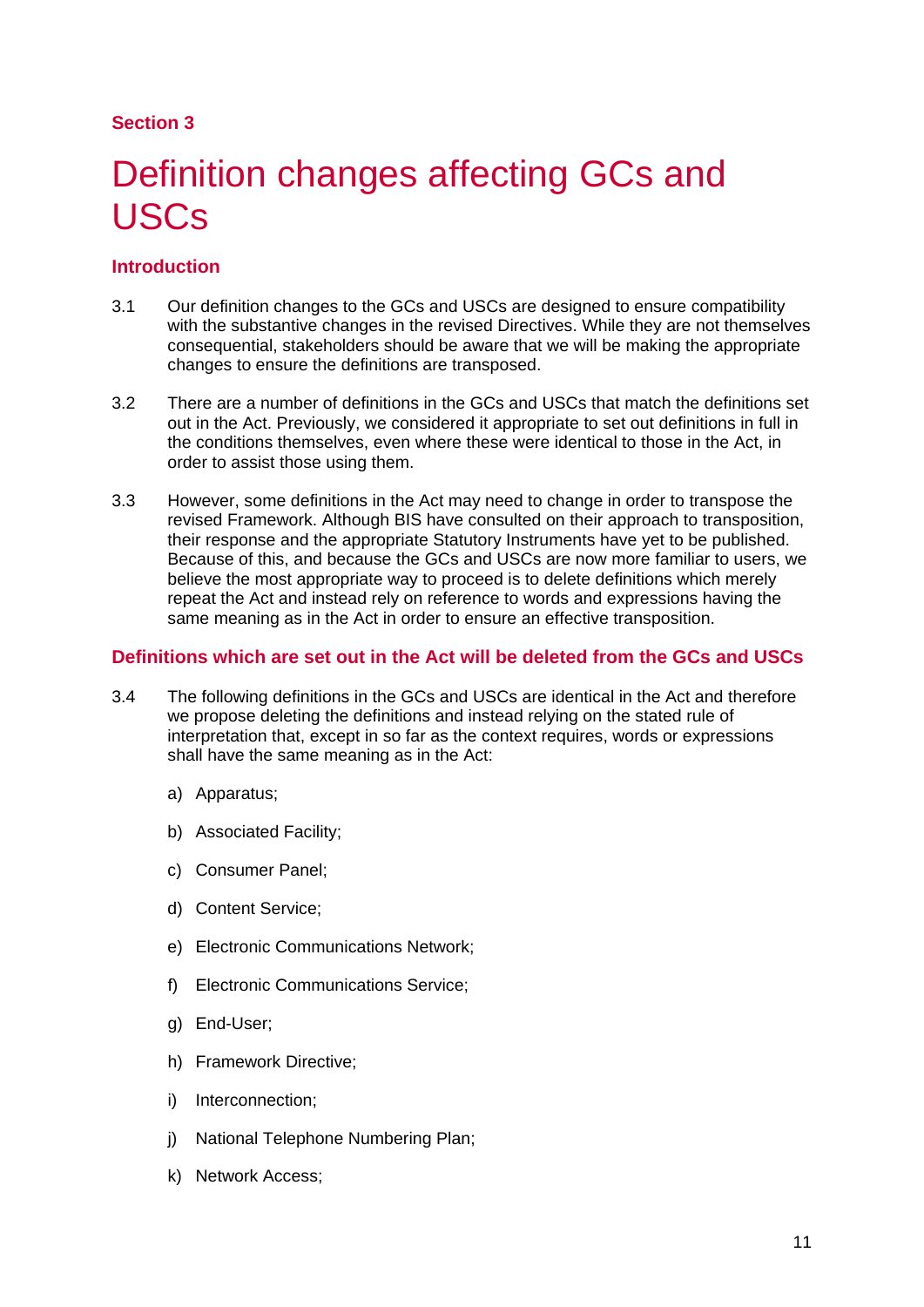- l) Public Electronic Communications Network;
- m) Public Electronic Communications Service;
- n) Signal; and
- o) Wireless Telegraphy.
- 3.5 The definition of Telephone Number currently lists purposes which reflect exactly those set out in section 56(5) of the Act. Consistent with the approach to definition by reference to the Act, we propose to amend this definition to refer to "purposes listed in section 56(5) of the Act" rather than repeating the wording.
- 3.6 At this stage, we do not anticipate that any changes to the actual definitions of most of the above terms will result from BIS' implementation of the revised Framework. So we consider our new approach to definition i.e. by reference to the Act, will in the majority of cases, be merely a technical and non-material change.

#### **Some definitions in the Act may change as a result of Government's transposition of the revised Framework**

- 3.7 However, changes to reflect the revised Framework may be expected to occur in relation to the following terms as a result of the UK Government's implementation work:
	- **Electronic Communications Network:**
	- Public Electronic Communications Network;
	- Network Access; and
	- Associated Facility.

## **We plan to change four definitions in the GCs and USCs in order to implement the revised Framework and provide clarity**

- 3.8 There are several definitions which have been amended by the revised Framework which do not currently appear in the Act. These are:
	- Public Telephone Network;
	- Publicly Available Telephone Service; and
	- Relevant Data Protection Legislation.
- 3.9 We also propose to replace the definition of 'Director', with a definition of 'Ofcom', which is not referred to in the revised Framework but which we consider is useful for clarity. The rest of this Section discusses these proposed changes to the definitions. This should be read with reference to the notifications in Annex 7 and Annex 8 of this document.

#### **Public Telephone Network/Public Electronic Communications Network**

3.10 Public Telephone Network concerns the use of an Electronic Communications Network. The current definition is: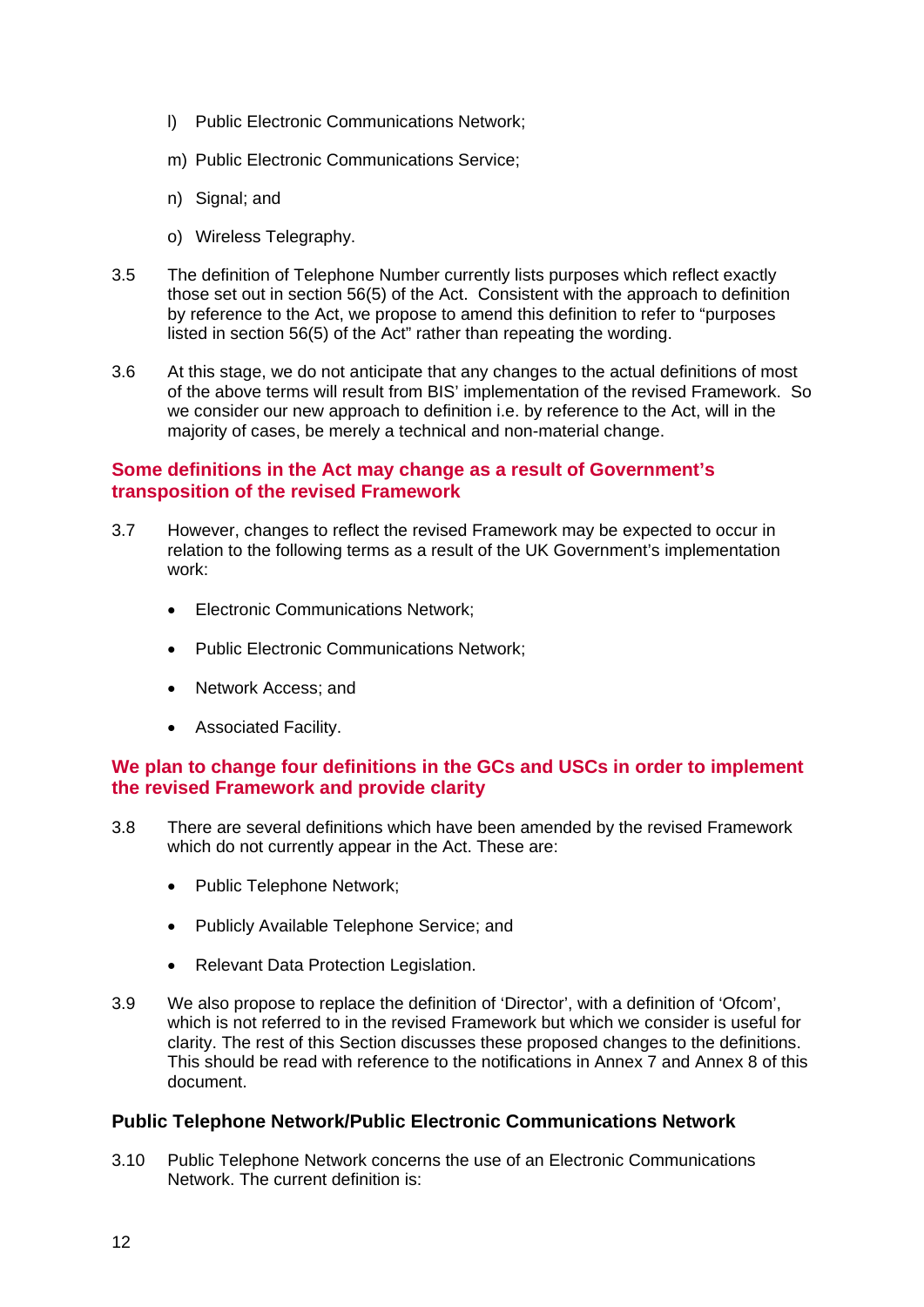"Public Telephone Network" means an Electronic Communications Network which is used to provide Publicly Available Telephone Services; it supports the transfer between Network Termination Points of speech communications, and also other forms of communication, such as facsimile and data.

- 3.11 This definition requires amendment as Article 2(b) of the USD has been removed and replaced with Article 2(d) which defines a Public Communications Network. This term is currently defined in the Act definition of Public Electronic Communications Network.
- 3.12 We therefore propose to delete the definition of Public Telephone Network and update references throughout the GCs and USCs such that they refer to Public Electronic Communications Network, defined by reference to the Act.
- 3.13 This change broadens the scope of affected GCs and USCs since a Public Electronic Communications Network is a wider concept than a Public Telephone Network. In particular, the definition of Public Telephone Network was limited to Electronic Communications Networks used to provide Publicly Available Telephone Services where this involved the transfer of communications between Network Termination Points. The revised definition is not dependent on the nature of the service carried over the network in the same way. We consider this change is necessary to implement the revised Framework.
- 3.14 This definition is relevant to GC 3, 4, 5, 9, 12, 14, 16, 17, 18, 24 and USC 5 (Kingston) and 6 (BT).

#### **Publicly Available Telephone Service**

3.15 Publicly Available Telephone Service is a widely used definition that appears across the conditions as well as in other definitions. The current definition is:

> "Publicly Available Telephone Service" means a service available to the public for originating and receiving national and international calls and access to Emergency Organisations through a number or numbers in a national or international telephone numbering plan, and in addition may, where relevant, include one or more of the following services: the provision of operator assistance services, Directory Enquiry Facilities, Directories, provision of Public Pay Telephones, provision of service under special terms, provision of specific facilities for end-users with disabilities or with special social needs and/or the provision of non-geographic services.

- 3.16 This definition requires amendment as the USD has shortened this definition to remove the examples while the scope has been widened to include *services for originating and receiving, directly or indirectly, national or national and international calls*.
- 3.17 The proposed new definition is:

"Publicly Available Telephone Service" means a service made available to the public for originating and receiving, directly or indirectly, national or national and international calls through a number or numbers in a national or international telephone numbering plan.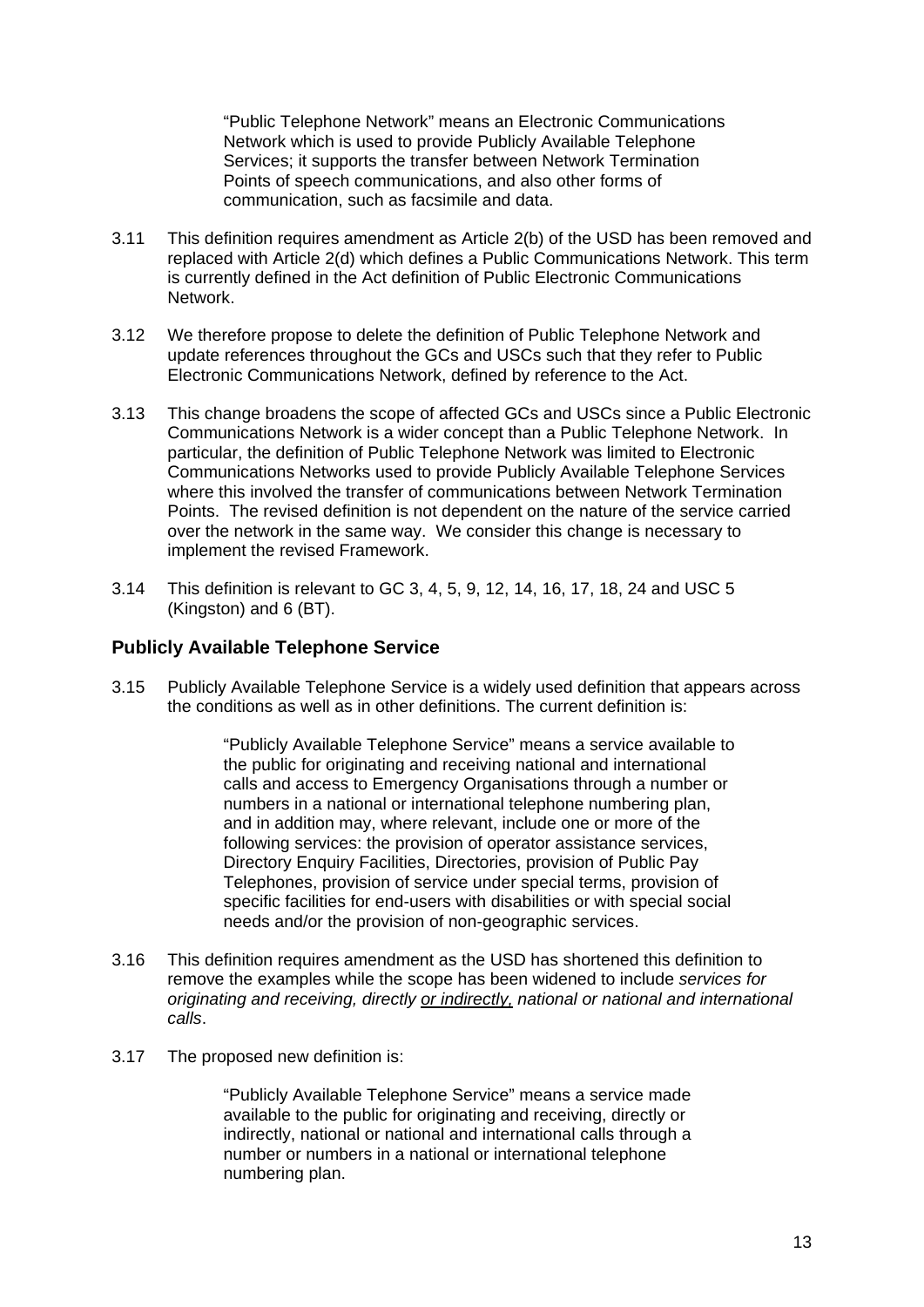- 3.18 This definition is relevant to GC 3, 4, 5, 8, 10, 11, 12, 15 and 18 and USC 2 and 5 (Kingston) and 2, 4, 5 and 6 (BT).
- 3.19 This change reflects the wider increasing of scope for several GCs, discussed in subsequent Sections of this document.

#### **Relevant Data Protection Legislation**

3.20 Relevant data protection legislation is intended to link to regulations arising from the Privacy and Electronic Communications Directive in addition to the Data Protection Act. Currently this definition is:

> "Relevant Data Protection Legislation" means the Data Protection Act 1998 and the Privacy and Electronic Communications (EC Directive) Regulations 2003.

- 3.21 The Privacy and Electronic Communications Directive amendments will be transposed by the Government through amendment to the Privacy and Electronic Communications (EC Directive) Regulations 2003. Therefore the text of this definition will not change. However stakeholders should refer to the regulations when amended.
- 3.22 This definition concerns GC 8, 11, 16 and 19 and BT USC 7.

#### **Director General of Telecommunications/Ofcom**

- 3.22 Ofcom has since 2004 exercised all the functions of the Director General of Telecommunications, and we consider it is an opportune time whilst revising the GCs to replace the definition of "Director" and replace it with a definition of "Ofcom" by reference to the Office of Communications Act 2002.
- 3.23 We do not consider this change has any material impact since Ofcom exercises all the functions formerly fulfilled by the Director, but consider it assists clarity. The change from "Director" to "Ofcom" is relevant throughout the GCs, and requires minor connected adjustments (replacement of "he" with "it" as required etc.) The one exception is GC11.7 where the reference to "Director" remains valid and we propose changing this reference to "Director General of Telecommunications" given the loss of the general definition.

#### **National Telephone Numbering Plan**

3.23 Finally, we note that the definitional changes will have some consequential effects on the National Telephone Numbering Plan. These will involve the deletion of the definitions of "Apparatus" and "Wireless Telegraphy" (and reliance on the Communications Act definitions), the replacement of "Public Telephone Network" with "Public Electronic Communications Network" and its definition by reference to the Communications Act as set out above, and change to the definition of "Publicly Available Telephone Service" as also set out above. These are set out in the notification in Annex 7.

## **Legal Framework**

3.24 As discussed in paragraph 2.28, we outlined the tests contained in section 47(2) of the Act with which modifications to conditions must comply.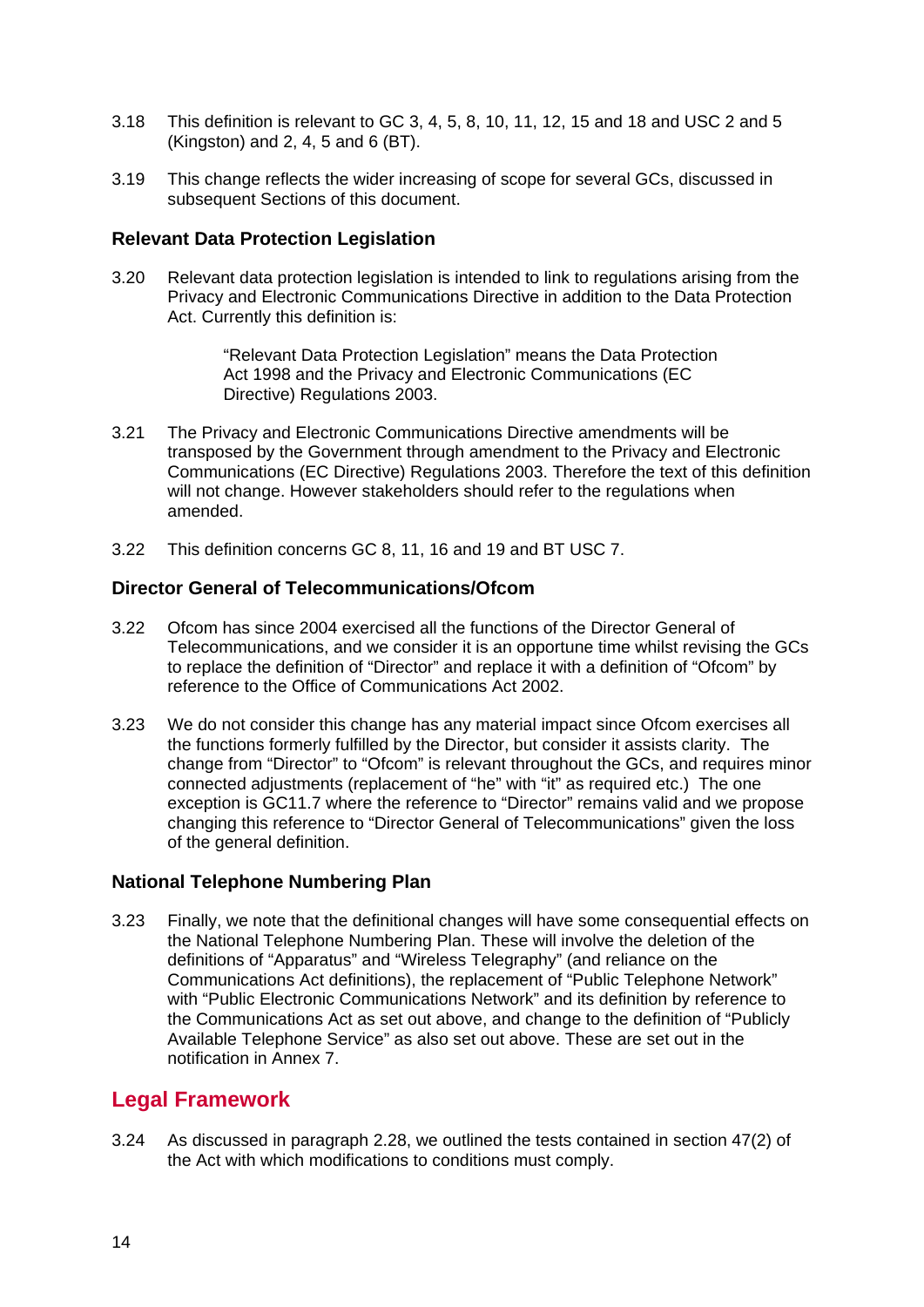- 3.25 We consider that our proposal meets the criteria set out in section 47(2) of the Act (and, also in relation to the consequential changes to the National Telephone Numbering Plan, the criteria set out in section 60(2) of the Act). It is:
	- **objectively justifiable** as the amendments in definitions directly reflect the wording of the revised Directives, which Ofcom is obliged to implement, while the deletions of certain definitions and reference instead to the Act will ensure that these terms too reflect the revised Directives;
	- **not unduly discriminatory** as the revised definitions will apply to all CPs to the extent the definition and its use in the GCs and/or USCs is relevant to them;
	- **proportionate** as the changes are the minimum necessary to implement the definitional changes in the revised Directives and there is no less intrusive mechanism to achieve the intended purpose; and
	- **transparent** as the purpose of the changes is clear and, to the extent the definitional changes alter the requirements on CPs, the revised requirements will be clear to CPs on the face of the GCs and/or USCs themselves.

*Q1. Do you agree with our proposed approach to definitions?*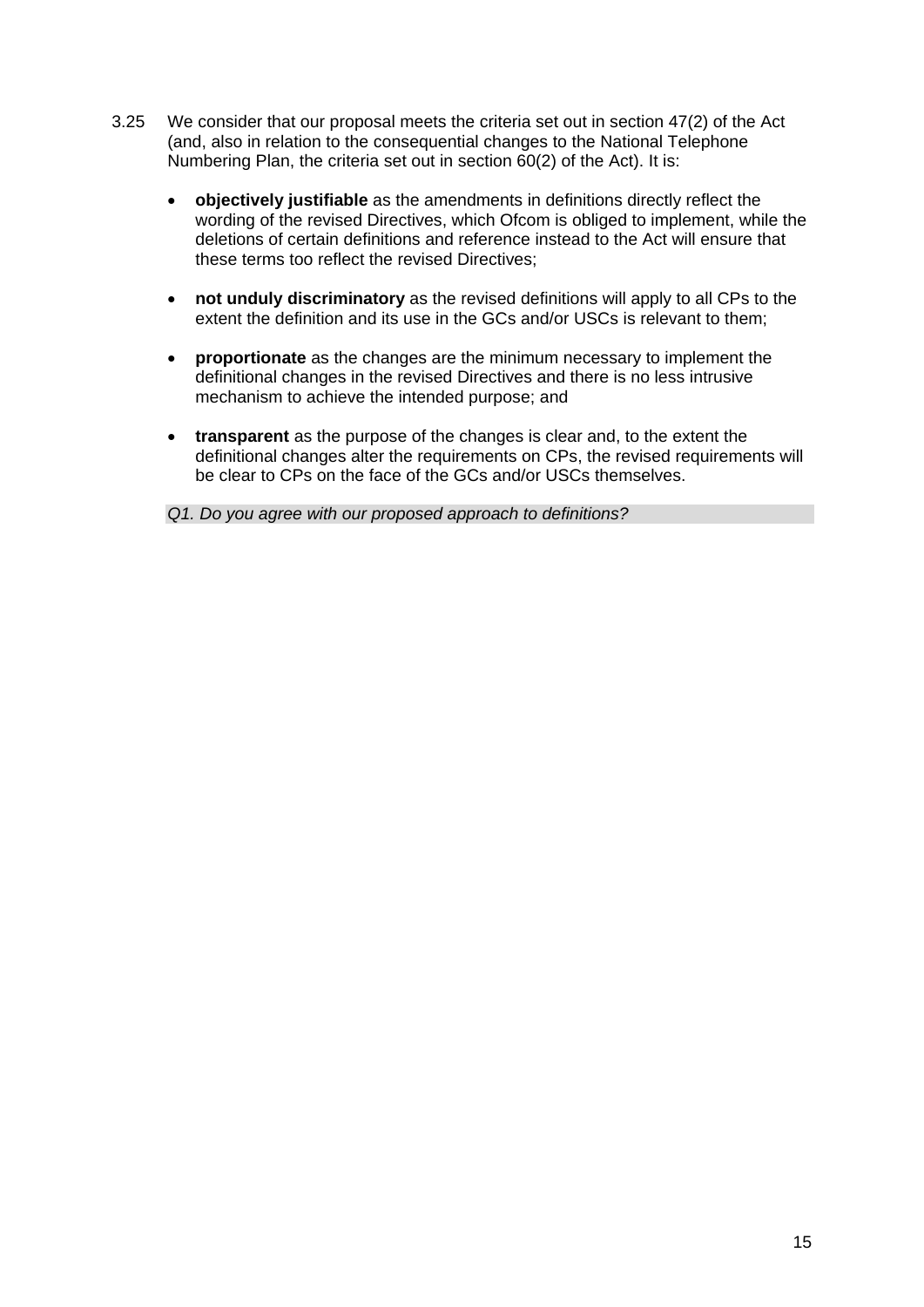# <span id="page-18-0"></span>**Change to General Condition 2**

# **Standardisation and Specified Interfaces**

- 4.1 GC 2 requires  $CPs^{20}$  $CPs^{20}$  $CPs^{20}$  to comply with relevant standards or specifications as listed in the Official Journal and to take full account of voluntary standards and specifications adopted by the European Standards Organisations.
- 4.2 In the absence of such standards or specifications, CPs are required to take full account of international standards or recommendations adopted by the International Telecommunication Union, the International Organisation for Standardisation or the International Electrotechnical Committee.
- 4.3 Article 17(2) of the revised FD now refers to the European Conference of Postal and Telecommunications Administrations (CEPT) alongside other standardisation bodies. Under Article 17(2), Member States are required to encourage the implementation of standards or recommendations by specified standardisation bodies in the absence of compulsory standards published in the Official Journal of the European Communities.

## **Proposed addition of CEPT to list of relevant standardisation bodies**

- 4.4 We propose to implement Article 17(2) by adding CEPT to the existing list in GC2.2 and inserting the words, "*the European Conference of Postal and Telecommunications Administrations (CEPT)",* between "*the International Telecommunication Union (ITU),"* and *"the International Organisation for Standardisation (ISO)"*. We also propose to change the word "or" to "and" in GC2.2, again reflecting the wording of Article 17(2) and clarifying that this list is conjunctive.
- 4.5 This amendment will require CPs to take full account of standards or recommendations adopted by CEPT in the absence of standards or a specification referred to in GC2.1.
- 4.6 As discussed in paragraph 2.28, we outlined the tests contained in section 47(2) of the Act with which modifications to conditions must comply.
- 4.7 We consider that our proposal meets the criteria set out in section 47(2) of the Act. It is:
	- **objectively justifiable** as the amended requirement directly reflects the requirements set out in Article 17(2) of the revised FD, which Ofcom is obliged to implement;
	- **not unduly discriminatory** as the revised requirement will apply to all CPs to the extent GC2 is relevant to them;

<span id="page-18-1"></span> $20$  In GC2 and for the purposes of this section, a CP means a person who provides an Electronic Communications Network or provides an Electronic Communications Service.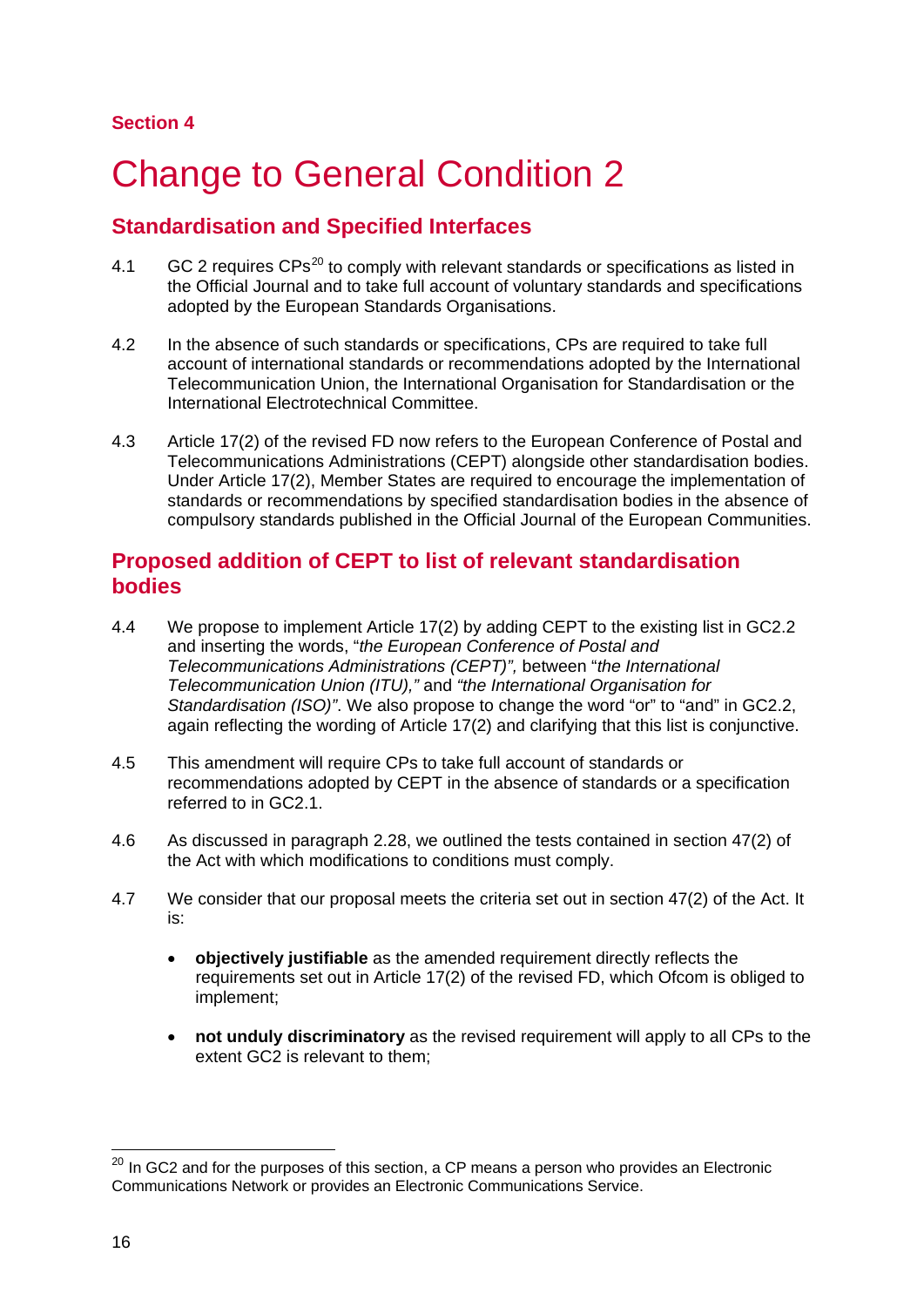- **proportionate** as the change is the minimum necessary to implement the revision of Article 17(2) and there is no less intrusive mechanism to achieve the intended purpose; and
- **transparent** as the purpose of the change is clear and what CPs need to do in order to comply with the amended GC is also clear.

*Q2. Do you agree with our proposal to add CEPT to the list of standardisation bodies?*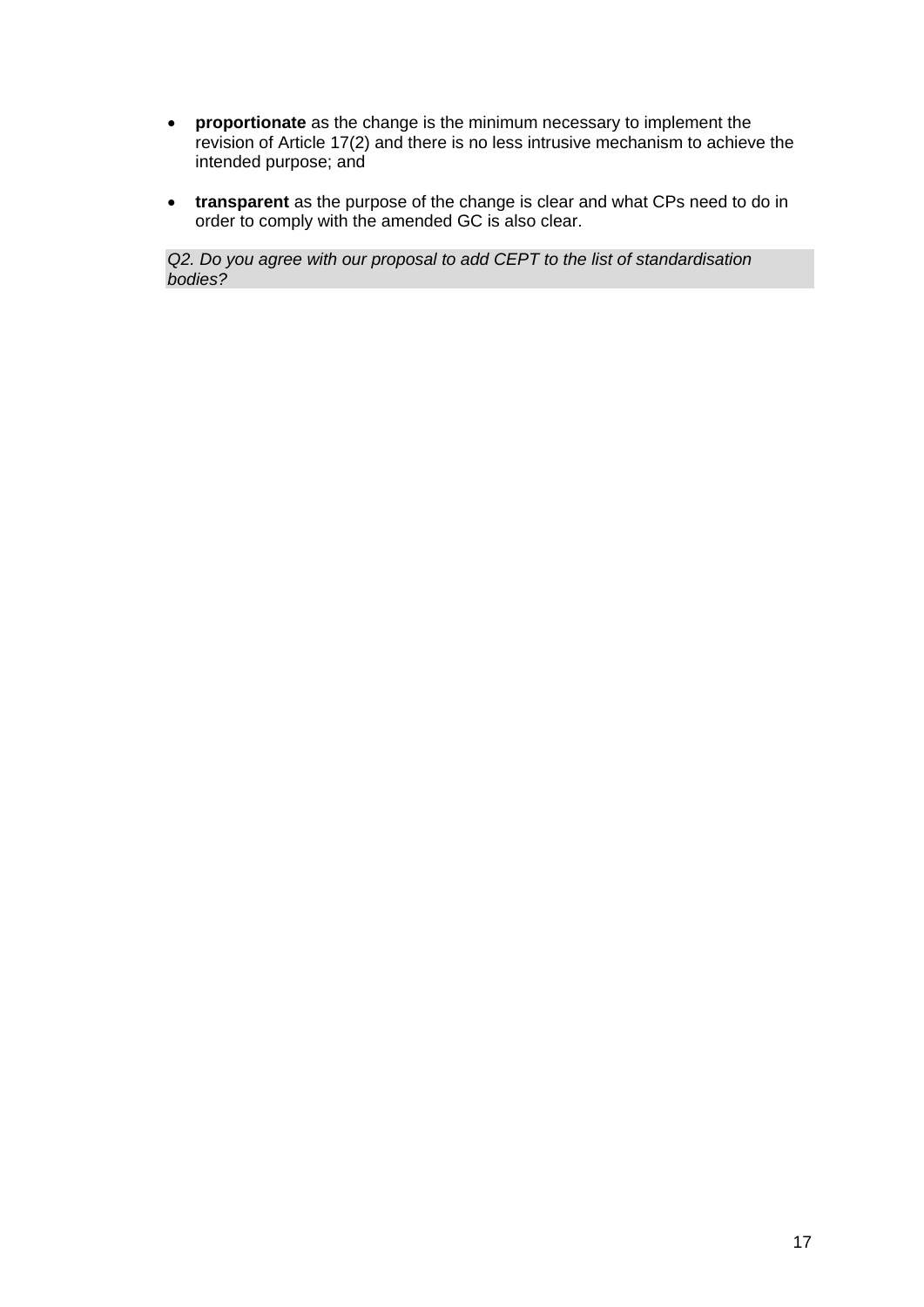## **Section 5**

# <span id="page-20-0"></span>5 Changes to General Condition 3

# **The proper and effective functioning of the network**

- 5.1  $GCS$  requires  $CPs^{21}$  $CPs^{21}$  $CPs^{21}$  to take all reasonably practicable steps to maintain, to the greatest extent possible, at fixed locations:
	- the proper and effective functioning of its network;
	- in the event of network breakdown or force majeure the availability of its network and publicly available telephone services; and
	- uninterrupted access to emergency organisations.
- 5.2 Article 23 of the revised USD has been amended so that it applies beyond fixed locations and it now requires Member States to *take all necessary measures* to ensure the *fullest possible* availability of publicly available telephone services provided over public communications networks in the event of catastrophic network breakdown or in cases of force majeure.
- 5.3 In addition, Member States must ensure that undertakings providing publicly available telephone services *take all necessary measures* to ensure uninterrupted access to emergency services.

# **Proposed implementation to apply the requirements beyond networks and services at fixed locations**

- 5.4 At the moment GC3 only applies to networks and services at fixed locations. Therefore, we propose to remove references to 'fixed location' or 'fixed locations' to reflect the revised Article 23.
- 5.5 This change will have an impact on those brought within the scope of the GC, but we believe this will be limited as it is our understanding that commercial pressures already result in these CPs taking appropriate measures (although we are open to feedback which may suggest this is not the case). The change will have no material impact on operators of fixed networks and telephone services already in scope.

## **Proposed implementation to ensure that CPs take all necessary measures to maintain networks and services and access to emergency services**

5.6 Currently, GC3 requires CPs to take "all reasonably practicable steps" to maintain their networks and services and access to emergency services. We propose to amend the wording of GC3 to reflect and remain strictly consistent with the updated phraseology of Article 23. The changes involve replacing the words "all reasonably practicable steps" with "all necessary measures", and also adding the words "fullest

<span id="page-20-1"></span> $21$  In GC3 and for the purposes of this section, a CP means a person who provides a Public Electronic Communications Network and/or provides Publicly Available Telephone Services.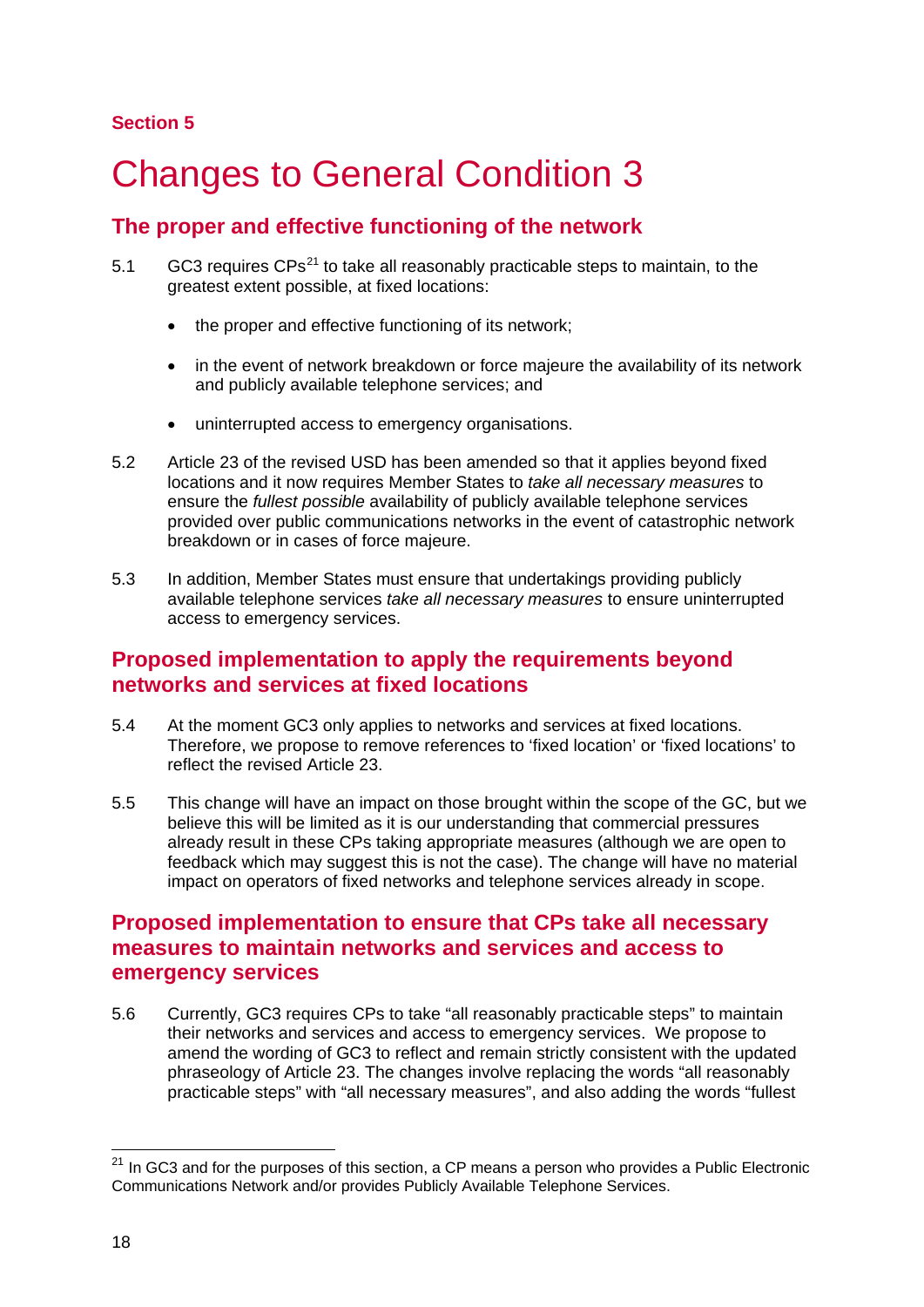possible" with reference to maintaining availability in the event of catastrophic network breakdown or in cases of *force majeure*.

- 5.7 We expect this change to have relatively minor impacts on CPs. To ensure proportionality, any assessment of "all necessary measures" will need to take into account the costs and benefits of maintaining availability in the context of the network or service in question. Again, our understanding is that CPs already have strong commercial incentives to ensure the level of availability they maintain is in line with customer requirements. Taken together, these considerations suggest that the strengthening of these obligations on CPs is likely to have limited implications on their existing availability practices.
- 5.8 However, on the margins there may be some CPs who need to reassess their approach in relation to the measures they take to maintain proper and effective functioning of the network, availability in the event of catastrophic network breakdown or *force majeure* and uninterrupted access to emergency organisations. We currently consider any impacts of the proposed modification will be minor, and proportionate to the aim of implementing the requirement in Article 23, which is very clear in what it requires Ofcom to do.

# **Legal Framework**

- 5.9 In paragraph 2.28, we outlined the tests contained in section 47(2) of the Act with which modifications to conditions must comply.
- 5.10 We consider that our proposal meets the criteria set out in section 47(2) of the Act. It is:
	- **objectively justifiable** as the amended requirement directly reflects the requirements set out in Article 23 of the revised USD, which Ofcom is obliged to implement;
	- **not unduly discriminatory** as the revised requirement will apply to all CPs to the extent GC3 is relevant to them;
	- **proportionate** as the change is the minimum necessary to implement the revision of Article 23 and there is no less intrusive mechanism to achieve the intended purpose; and
	- **transparent** as the purpose of the change is clear and what CPs need to do in order to comply with the amended GC is also clear.

*Q3. Do you agree with our proposals to extend the requirements of GC3 beyond 'fixed locations' and to require CPs to 'take all necessary measures' to maintain their networks and services and access to emergency services?*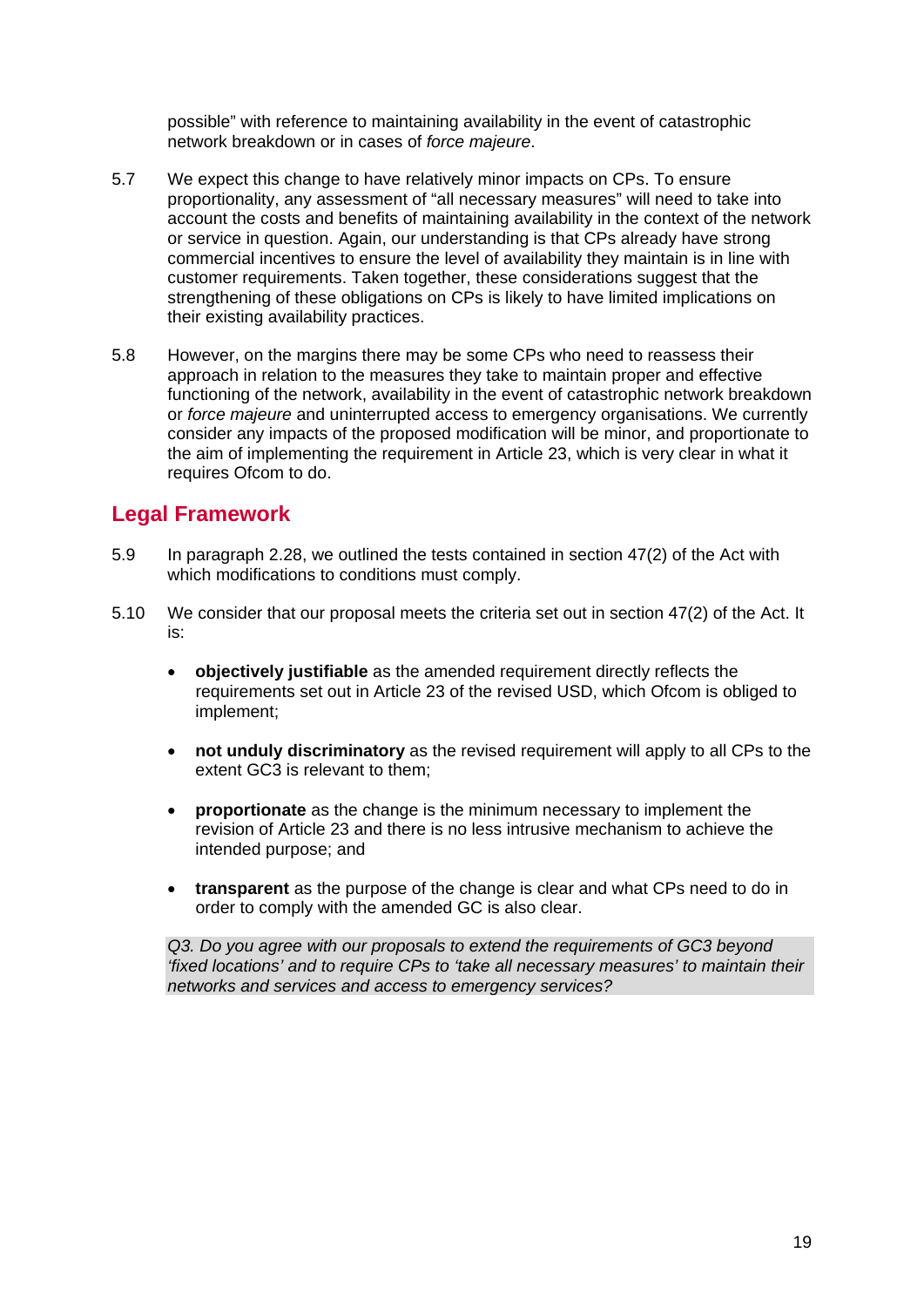# <span id="page-22-0"></span>6 Changes to General Condition 4

# **Emergency Call Numbers**

- 6.1 This Section outlines the changes introduced in the USD that are relevant to emergency call numbers and sets out our proposals for implementing these changes via GC4 (which sets obligations for  $CPs^{22}$  $CPs^{22}$  $CPs^{22}$  to ensure access to the emergency services via the 112 and 999 numbers) $^{23}$  $^{23}$  $^{23}$ .
- 6.2 Article 26 of the USD introduces several changes to the obligations that apply to the single European emergency call number '112' and specifies that these may be extended to national emergency numbers (which, in the UK, is '999' and hence references to 112 and 999). We propose that all changes outlined in this Section apply equally to both the numbers 112 and 999, as has been the case until now. Article 26(4) of the USD also contains provisions relating to disabled end-users (which are discussed in the Section on GC15).

## **Obligation to provide access to emergency services**

- 6.3 The obligation to provide free access to 112 is extended via USD Article 26(1) and (2) to all undertakings that provide to end-users "an electronic communication service for originating national calls to a number or numbers in a national telephone numbering plan". The previous USD applied this obligation to providers of publicly available telephone services ('PATS') only, which resulted in a circular definition for PATS since access to emergency services was one of the gating criteria for a service to be considered as PATS.
- 6.4 The UK made appropriate adjustments to GC4 to address this issue on 5 December 2007, with effect from 8 September 2008, and hence the obligation to provide access to emergency services already applies to CPs that provide a public electronic communications service which allows calls to numbers in the National Telephone Numbering Plan, except for Click to Call services.
- 6.5 Click to Call ('CTC') services are those which may be selected by the user of a website or other computer application to support a very specific function such as connecting to customer service or sales representatives. USD Article 26(2) could also be interpreted as implying that CTC services should be obliged to provide emergency access if they allow calls to one or more numbers in the National Telephone Numbering Plan.
- 6.6 Some CTC services may allow calls to a predefined number in the National Telephone Numbering Plan but they are, generally, not paid-for commercial services. Mandating provision of access to 112/999 for these services would incur a significant

<span id="page-22-1"></span> $22$  In GC4 and for the purposes of this section, a CP means a person who provides end-users with an Electronic Communications Service, or provides access to such a service by means of a Pay Telephone, for originating calls to a number or numbers in the National Telephone Numbering Plan but shall exclude any Click to Call Service.

<span id="page-22-2"></span><sup>&</sup>lt;sup>23</sup> GC4 was last amended in 2007 following a consultation on VoIP access to emergency services that set out the policy position concerning GC4 obligations for VoIP service providers - Ofcom *Regulation of VoIP Services: Access to the Emergency Services* 5 Dec. 2007 see <http://stakeholders.ofcom.org.uk/binaries/consultations/voip/statement/voipstatement.pdf> .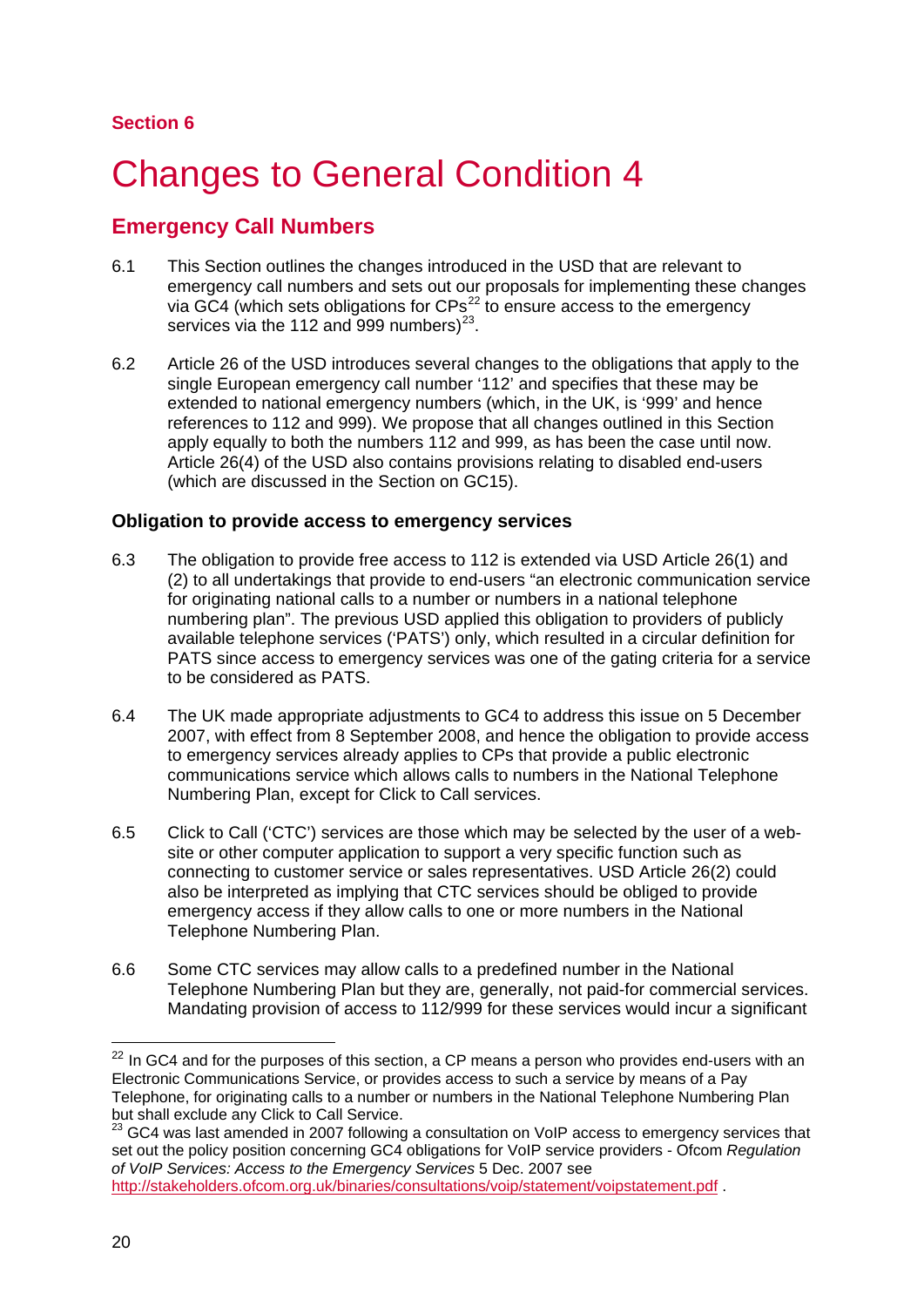cost that could discourage providers from offering such services. We do not believe users of such services would be likely to expect them to offer 112/999 access. Overall, extending this requirement to CTC services does not appear to be proportionate. Therefore, we are proposing there are no further changes justified in this regard.

### **Obligation to provide access to location information**

- 6.7 The revised Article 26(5) places an obligation on "undertakings concerned" to make caller location information available. This is taken to mean the undertakings described earlier in Article 26(2) and therefore applies to all undertakings providing an electronic communications service. This therefore requires a change in GC4.3(b) (renumbered to GC4.4(b)) to a single definition of "Communications Provider" for both GC4.1 and GC4.2.
- 6.8 We propose to amend the definition of "Communication Provider" in GC4.3(b) so that it refers to "A person who provides end-users with an Electronic Communications Service, or provides access to such a Service by means of a Pay Telephone<sup>[24](#page-23-0)</sup>, for originating calls to a number or numbers in the National Telephone Numbering Plan but shall exclude any Click to Call Service"; and to delete the definition of "Service" in GC4.3(d).
- 6.9 This change in wording is unlikely to require any change to the current provision of location information. Public telephone networks which currently are required to comply with GC4.2 are often not in a position to obtain location information directly from the customers, as the telephone service is provided via a reseller who owns the customer relationship. In such circumstances public telephone networks have put arrangements in place to gather location information from resellers further down the supply chain in order that location information can be provided to the emergency services.
- 6.10 The change in definition of "Communications Provider" in GC4 will ensure that the reseller at the end of that supply chain also has the obligation to collect location information and pass it on to the emergency services either directly or by passing it up through the supply chain.

# **Providing location information – to the extent technically feasible, free of charge and 'as soon as'**

## **To the extent technically feasible**

6.11 The USD previously required caller location information to be made available to emergency organisations "to the extent technically feasible". This caveat has been removed from the revised USD and replaced with obligations that caller location information is to be provided: to "the authority handling emergency calls" free of charge; "as soon as the call reaches that authority"; and in accordance with criteria laid down by regulatory authorities (in this case, Ofcom) as to the accuracy and reliability of that information.

<span id="page-23-0"></span> $24$  Pay Telephone in GC4 means a telephone for the use of which the means of payment may include coins and/or credit/debit cards and/or pre-payment cards, including cards for use with dialling codes. For the avoidance of any doubt, references to a Pay Telephone include references to a Public Pay Telephone (i.e. one available to the general public).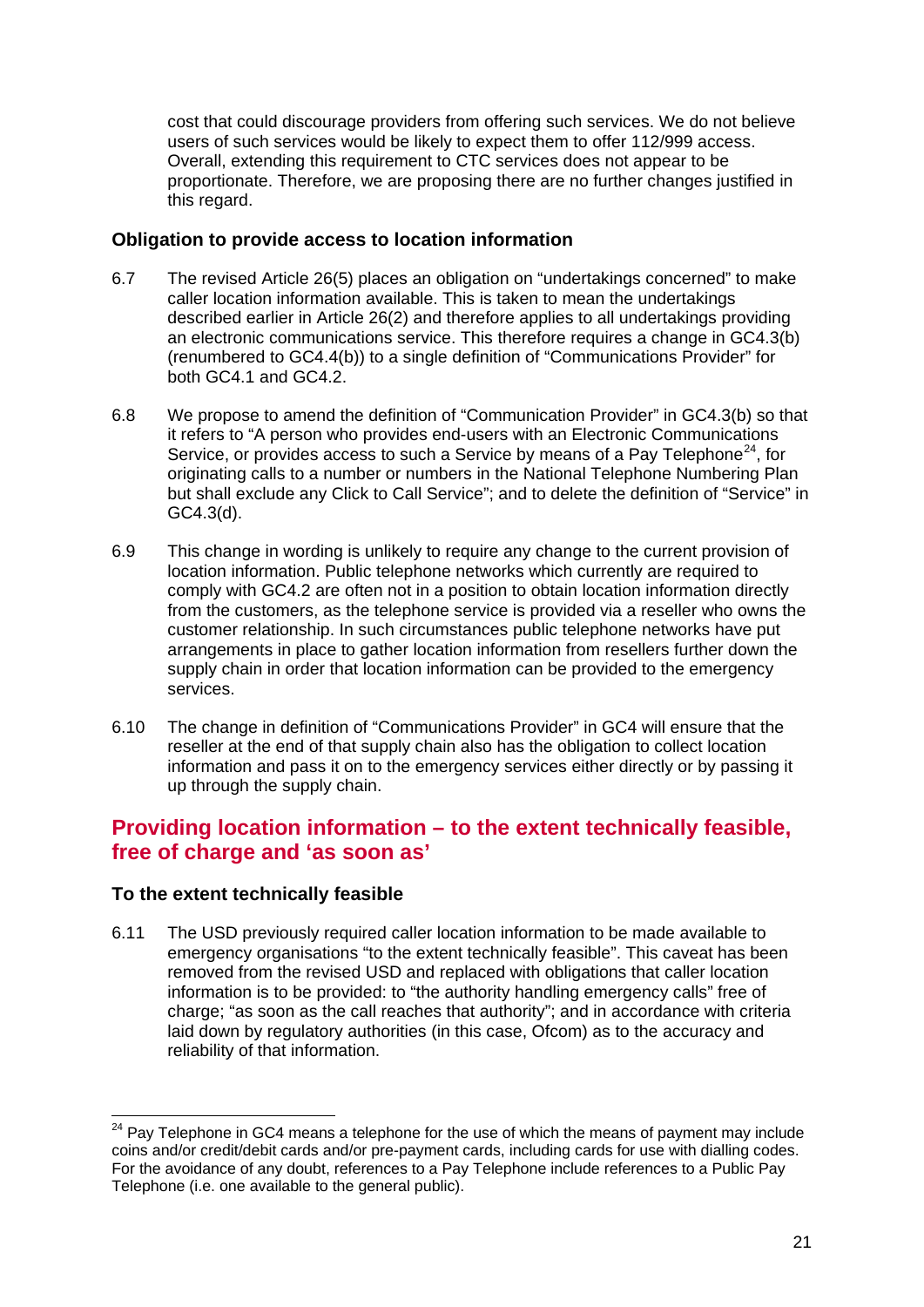- 6.12 Although the reference to the provision needing to be technically feasible has been removed, it is still implicitly read in to that Article, since provision of location information is not possible if it is not technically feasible to do so. For example, at present in the UK, CPs providing VoIP services from a fixed location are already required to provide location information. Nomadic or mobile VoIP offerings are not currently required to provide location information due to the "technical feasibility" caveat in the current wording of GC4.2.
- 6.13 The current position in the UK would seem to be supported by a recital to the amended Article 26 of the USD which states that services that "may not have control over networks" ("network-independent undertakings") may be excluded from the obligation to provide location information on the grounds that it would not be technically feasible for them to do so<sup>[25](#page-24-0)</sup>. While "network-independent undertakings" is not formally defined, the recital wording implies providers of services which do not have their own network over which to provide the service. This would appear to include nomadic or mobile VoIP-based services whose users will be able to use a variety of networks to connect to the VoIP service. For the avoidance of doubt, although many VoIP services may rely on the network infrastructure of other CPs, where the service is being provided at a principally fixed location it is technically feasible for location information to be provided and therefore this recital does not imply providers of such services are exempt from the obligations of Article 26.
- 6.14 For the reasons set out above, we propose retaining the reference to technical feasibility in GC4.2.

## **Free of charge**

- 6.15 Article 26(5) specifies that location information provided must be available free of charge to the authority handling the emergency call.
- 6.16 We propose amending GC4 to require that caller location information be provided to emergency organisations free of charge. Given that this is current practice in the UK, we do not envisage that this amendment will have an impact on CPs.

## **'As soon as'**

- 6.17 Article 26(5) specifies that location information must be provided "as soon as" the call reaches the authority handling the call. In the UK, there is a two stage call-handling process: at the first stage the call is answered by the Call Handling Agent ('CHA') which is a CP contracted by operators that provide access to 112/999 to handle these calls. At the second stage the call is forwarded by the CHA to the emergency organisation based on the location of the caller (i.e. which region of the UK they are in) and which emergency service they have requested.
- 6.18 We understand that many emergency organisations use the service provided by CHAs to access caller location information electronically allowing emergency organisation control room staff to view the location information on their computer screens as they answer the incoming call. For those emergency organisations that choose not to receive this information electronically, if the caller is unable to provide the location of the emergency themselves, the caller location information will be provided verbally by the CHA operators.

<span id="page-24-0"></span><sup>&</sup>lt;sup>25</sup> Recital 40 to Directive 2009/136/EC amending (amongst other things) Directive 2002/22/EC on the universal service and users' rights relating to electronic communications networks and services.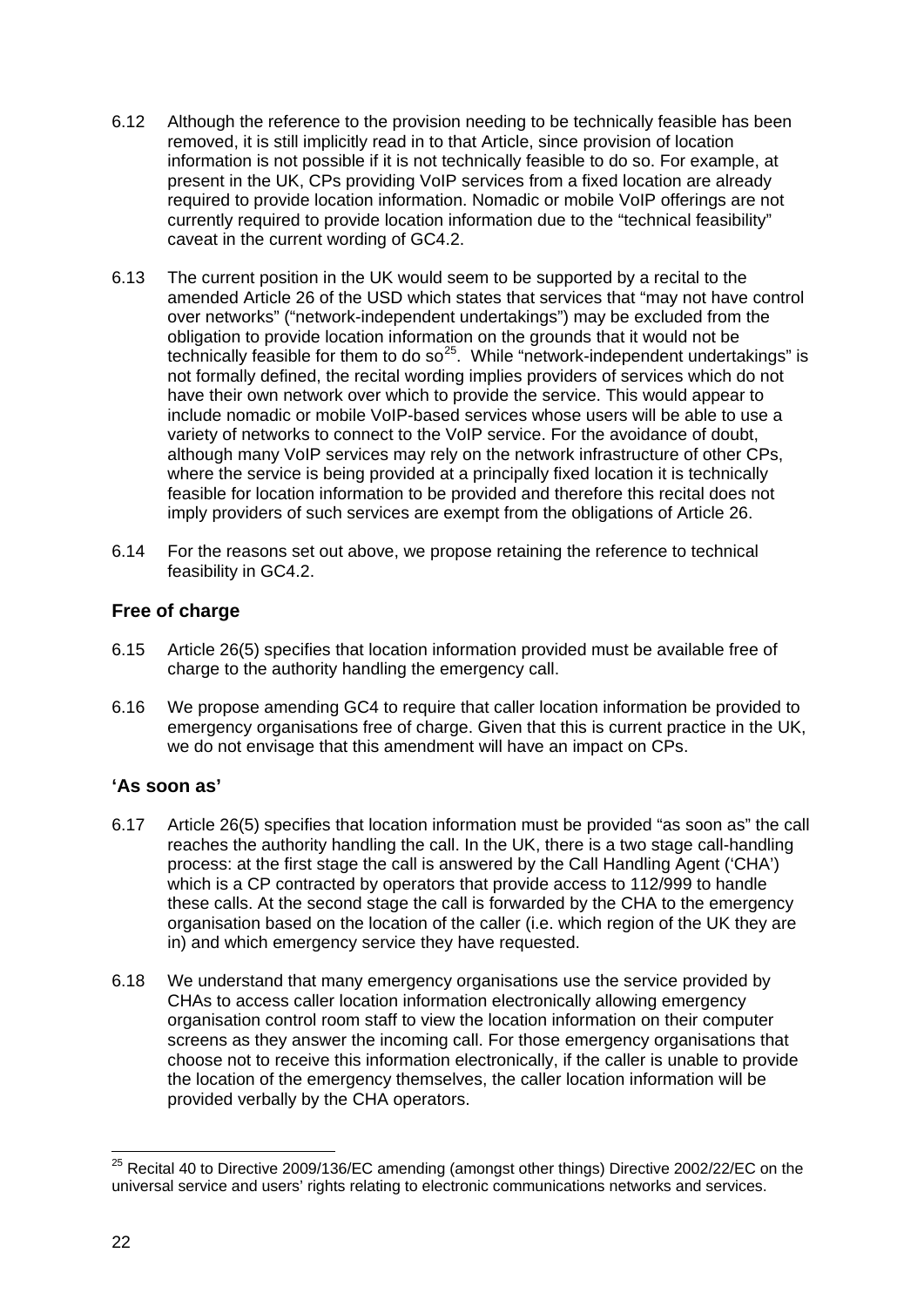- 6.19 For the purposes of this obligation we consider that a call reaches the emergency organisation when it is answered by them. Therefore location information should be available at the time the call is answered by the emergency organisation, whether it chooses to receive the information electronically or verbally.
- 6.20 We propose to amend GC4.2 to require that caller location information be provided to emergency organisations at the time the call is answered by those Organisations. For the vast majority of calls, this already occurs and therefore for these calls this will not require any change on the part of the CPs or CHAs.
- 6.21 However, there are certain types of call (for example from overseas mobile customers roaming in the UK) where accurate location information is not usually available as soon as the call reaches the emergency organisation, but some time afterwards. To the extent it is technically feasible, location information will now be required to be available when the call is answered by the emergency organisation. We understand that in the case of international roamers, "as soon as" may currently present significant technical issues and addressing these may require standardisation or international cooperation. We propose addressing this issue when considering detailed accuracy and reliability criteria in the consultation discussed below.

## **Accuracy & reliability of location information**

- 6.22 Article 26(5) also requires that competent regulatory authorities lay down criteria for the 'accuracy and reliability' of the caller location information provided.
- 6.23 We are proposing a modification to GC4.2 to include that CPs as defined for the purposes of this GC should make accurate and reliable caller location information available.
- 6.24 We also propose adding (new) GC4.3 to define high-level criteria for fixed and cellular mobile services respectively, in order to ensure the accuracy and reliability of caller location information.
- 6.25 Although not defined in the revised Directive, we understand that in this context, the accuracy of location information refers to the size of the area that is specified. A smaller area corresponds to better accuracy and generally allows emergency organisations to locate the exact position of an emergency incident faster by limiting the area over which they have to search.
- 6.26 Similarly, we understand reliability of location information to refer to the confidence in the location data provided, i.e. the ratio of the number of instances where correct location data is provided to all the instances where location data is provided.
- 6.27 The high level criteria which we propose to include in GC4 are set out within Annex 7. The criteria recognise the different technical challenges that fixed and mobile services present to the provision of accurate and reliable location information.
- 6.28 As such, providers of an electronic communications service at fixed locations will be required to achieve the highest levels of accuracy by provision of the full postal address of the customer's terminal equipment.
- 6.29 Cellular mobile service providers will be required, in most circumstances, to provide the geographic coordinates of the base station which is hosting the call, and where available, an indication of the radius of coverage of the cell. In exceptional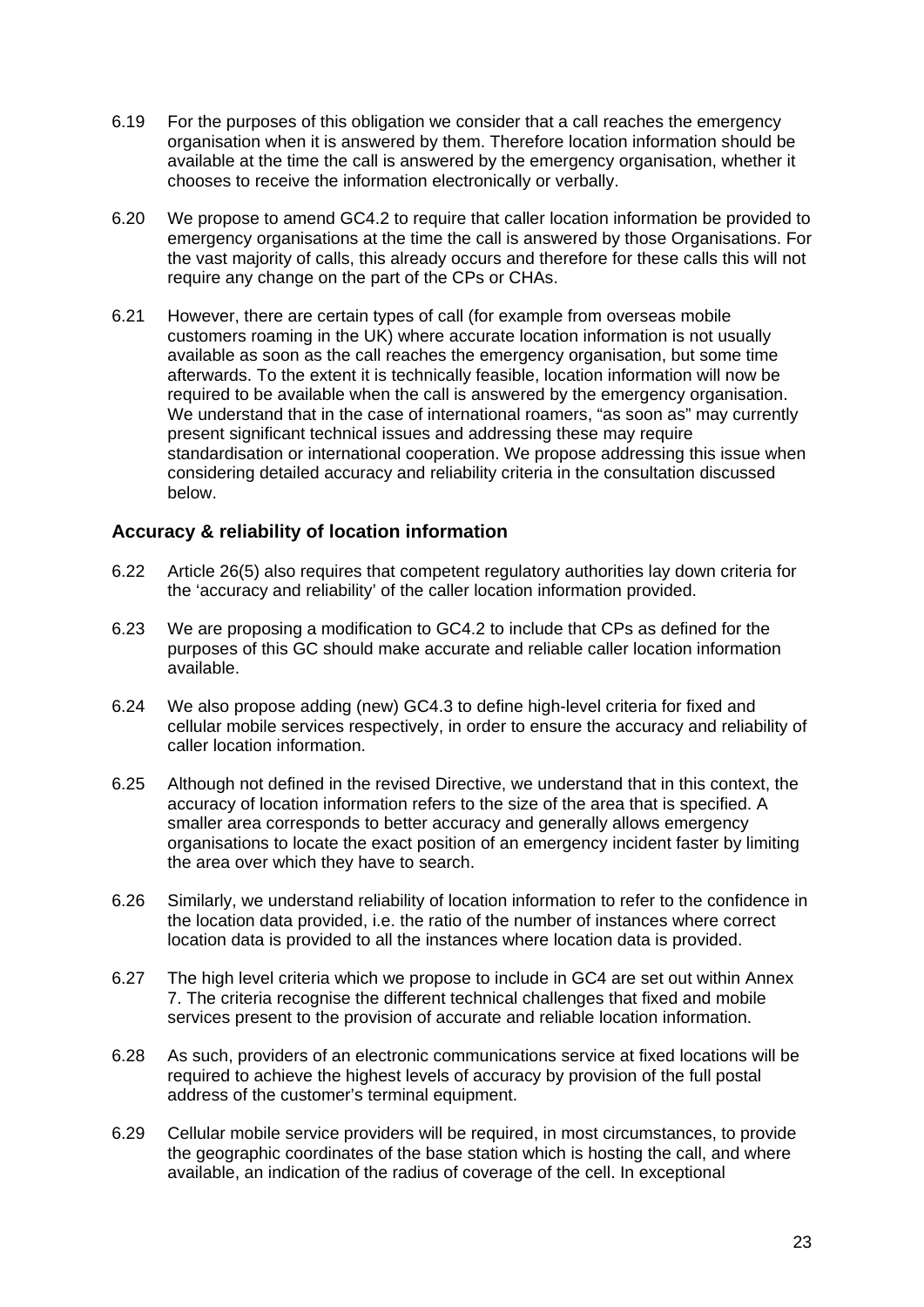circumstances where this information is not available, the Zone Code, which is used by emergency organisations to identify the geographic region in which the call was originated, may be provided instead.

- 6.30 The provision of location information for nomadic VoIP services presents a particular set of technical challenges, largely due to the fact that users of such services are able to use a variety of networks to connect to the VoIP service. Mechanisms for providing location information in relation to such services are currently being considered by ESO(European Standards Organisation)/ETSI(European Telecommunications Standards Institute). We feel it is premature to set criteria for these services in the absence of internationally-recognised standards. In line with recital 40 to the USD $^{26}$  $^{26}$  $^{26}$ , we will revisit this issue when ESO/ETSI have completed their work.
- 6.31 In addition, we intend to consult separately on the creation of a more detailed set of accuracy and reliability criteria. This will take into account the latest technical standards associated with the provision of location information across the range of applicable electronic communication service technologies. Moreover, this further work will also involve reviewing the need for potentially more stringent criteria in light of developments with location technology - for example, taking account of the increasing availability and use of GPS(Global Positioning System)-enabled handsets/devices whereby there may be scope for location information to include GPS co-ordinates in future.
- 6.32 Once we have finalised these additional criteria, we propose to consult on the basis that CPs will be required to comply with these (in addition to the high-level criteria prescribed in GC4) in order to fulfil their requirements under GC4.

## **Legal Framework**

- 6.33 In paragraph 2.28, we outlined the tests contained in section 47(2) of the Act with which modifications to conditions must comply.
- 6.34 We consider that our proposal meets the criteria set out in section 47(2) of the Act. It is:
	- **objectively justifiable** as the amended requirements directly reflect the requirements set out in Article 26 of the revised USD, which Ofcom is obliged to implement, as it applies to the provision of emergency call numbers in the UK context in that it will ensure access to the emergency services is made available to users of all electronic communication services and to the extent technically feasible, that caller location information is available free of charge and as soon as the call is answered by the emergency organisation;
	- **not unduly discriminatory** as the revised requirement will apply to all CPs to the extent GC4 is relevant to them;

<span id="page-26-0"></span><sup>&</sup>lt;sup>26</sup> The recital states ".....network-independent undertakings may not have control over networks and may not be able to ensure that emergency calls made through their service are routed with the same reliability, as they may not be able to guarantee service availability, given that problems related to infrastructure are not under their control. For network-independent undertakings, caller location information may not always be technically feasible. Once internationally-recognised standards ensuring accurate and reliable routing and connection to the emergency services are in place, network-independent undertakings should also fulfil the obligations related to caller location information at a level comparable to that required of other undertakings".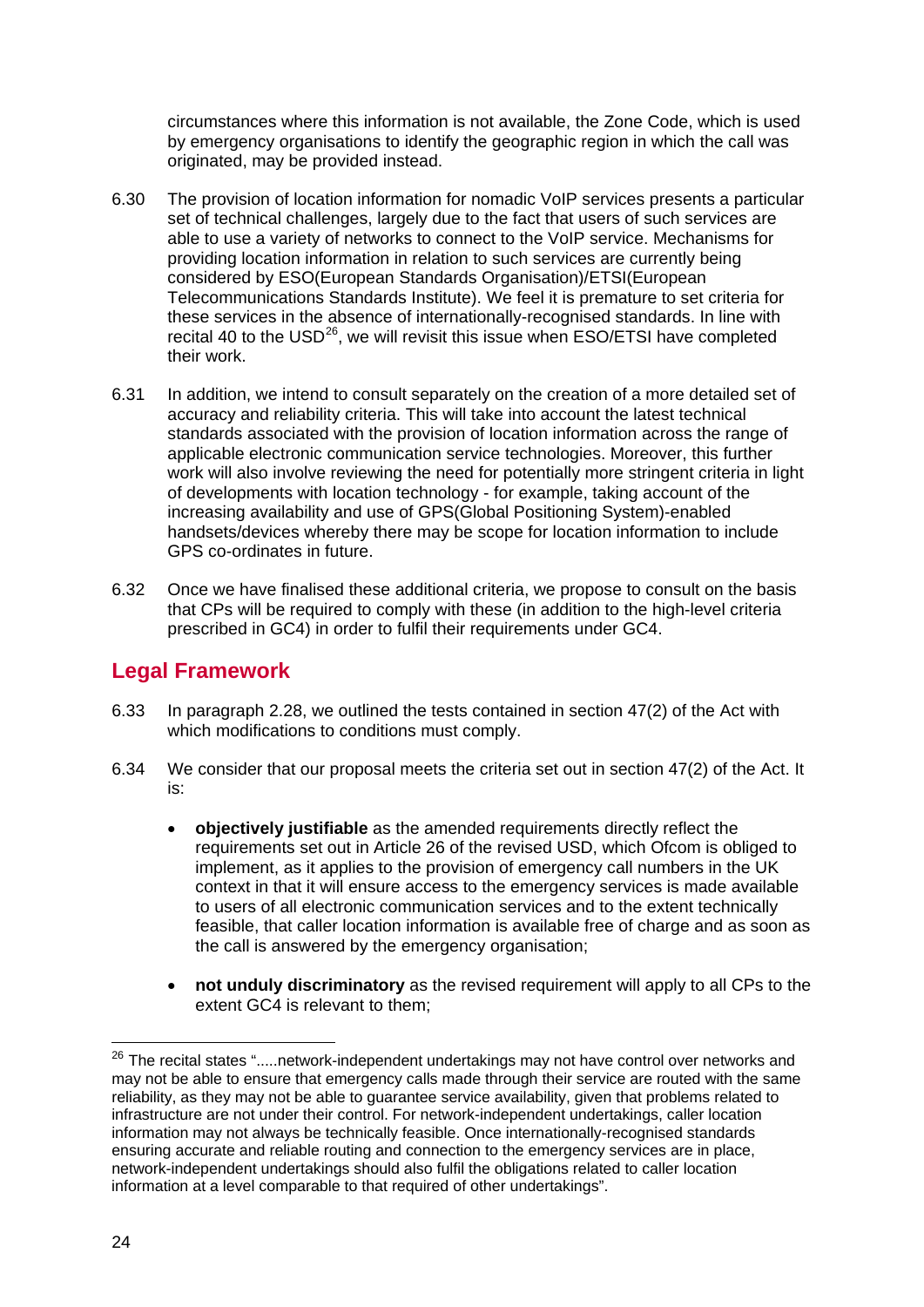- **proportionate** as the change is the minimum necessary to implement the revision of Article 26 and there is no less intrusive mechanism to achieve the intended purpose; and
- **transparent** as the purpose of the change is clear and what CPs need to do in order to comply with the amended GC is also clear.

*Q4. Do you agree with our proposals for emergency call numbers - which includes amending the definition of CP and requiring that location information is provided free of charge, as soon as the call reaches the emergency organisations and is accurate and reliable (in line with our proposed high level criteria)?*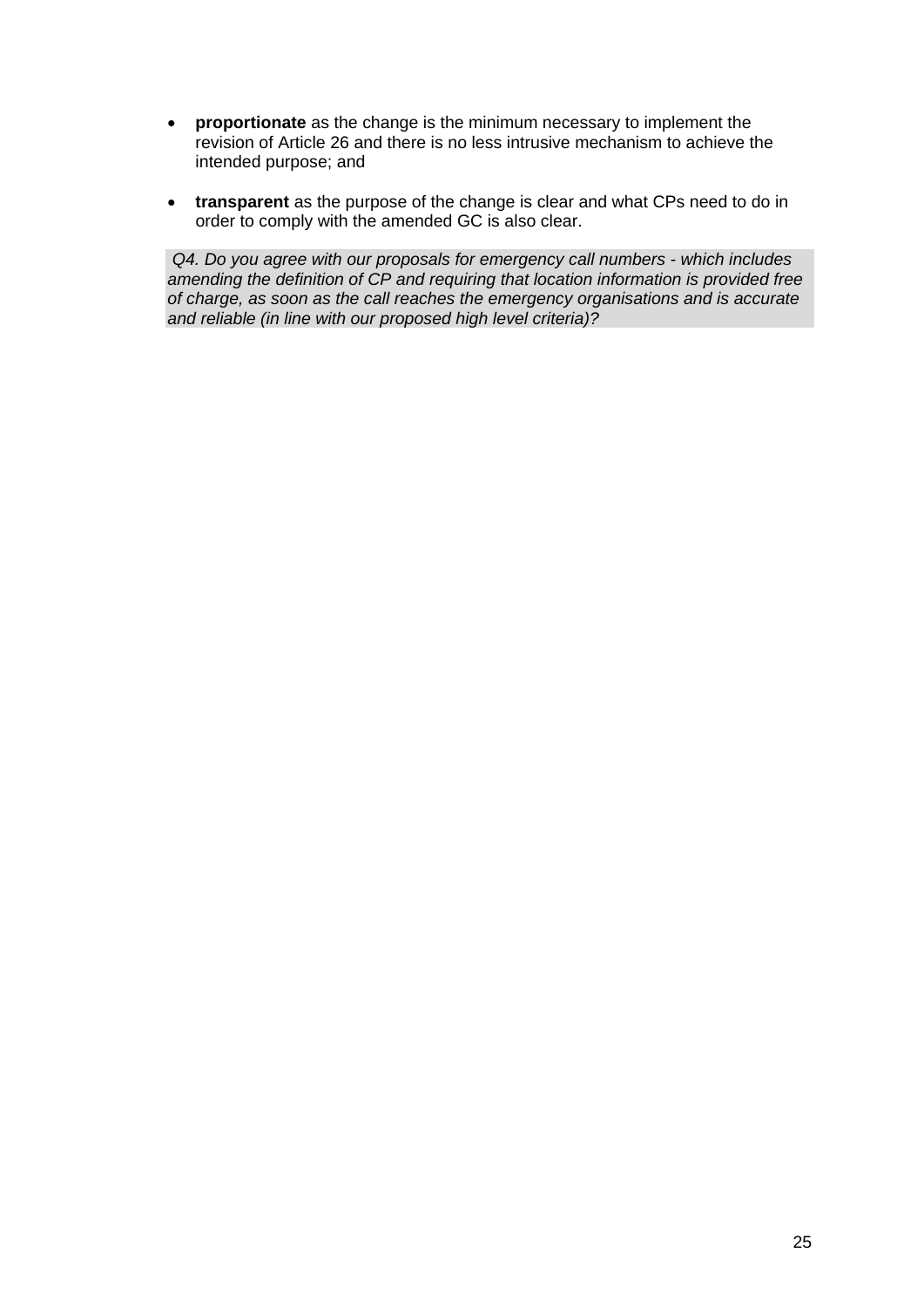## **Section 7**

# <span id="page-28-0"></span>**Changes to General Condition 9**

## **Requirement to offer contracts with minimum terms**

7.1 GC 9 currently relates to contracts between  $CPs^{27}$  $CPs^{27}$  $CPs^{27}$  and consumers. It sets out the minimum information that CPs should provide in their contracts including such things as: particulars of prices and tariffs; duration of the contract; and any applicable compensation and/or refund arrangements.

## **Changes to the USD**

- 7.2 There are five key changes to Articles 20 and 30 of the USD:
	- there is a wider definition of CP and certain obligations apply in respect of endusers;
	- contracts will have to provide additional specific information to consumers<sup>[28](#page-28-2)</sup>, and such information will also have to be made available to other end-users<sup>[29](#page-28-3)</sup> on request (Article 20 (1) of the revised USD);
	- $\bullet$  subscribers<sup>[30](#page-28-4)</sup> must be able to withdraw from contracts penalty-free following a notice of proposed contract modifications. Additionally, Ofcom should be able to specify the format of such notifications (Article 20 (2) of the revised USD);
	- the maximum duration of initial consumer contracts will be 24 months or less; and users<sup>[31](#page-28-5)</sup> (including consumers) shall be offered the possibility to contract for a maximum duration of 12 months (Article 30 (5) of the revised USD); and
	- contract termination conditions and procedures should not act as a disincentive against switching providers (Article 30 (6) of the revised USD).

# **A wider definition of CP**

- 7.3 Currently, GC9 applies to CPs providing public electronic communications services and their contracts with consumers.
- 7.4 Article 20 extends the scope of contract requirements to apply to providers of public communications networks $32$ , in addition to providers of publicly available electronic

<span id="page-28-1"></span> $27$  In GC9 and for the purposes of this section, a CP means a person who provides Public Electronic Communications Networks and/or Service. <sup>28</sup> 'consumer' is defined in FD as "*any natural person who uses or requests such services for* 

<span id="page-28-2"></span>*purposes which are outside his or her trade, business or profession*".

<span id="page-28-3"></span><sup>29</sup> 'end-user' is defined in the FD as "*a user not providing public communications networks or publicly available electronic communications services*".

<span id="page-28-4"></span><sup>30</sup> 'subscriber' is defined in the FD as "*any person who is party to a contract with a provider of Public Electronic Communications Services for the supply of such services*". <sup>31</sup> 'user' is defined in the FD as "*a legal entity or natural person using or requesting a publicly* 

<span id="page-28-5"></span>*available communications service*".

<span id="page-28-6"></span> $32$  We discussed the definition of a public communications network in Section 3 of this document, noting how this would replace (and widen) the current definition of public telephone network.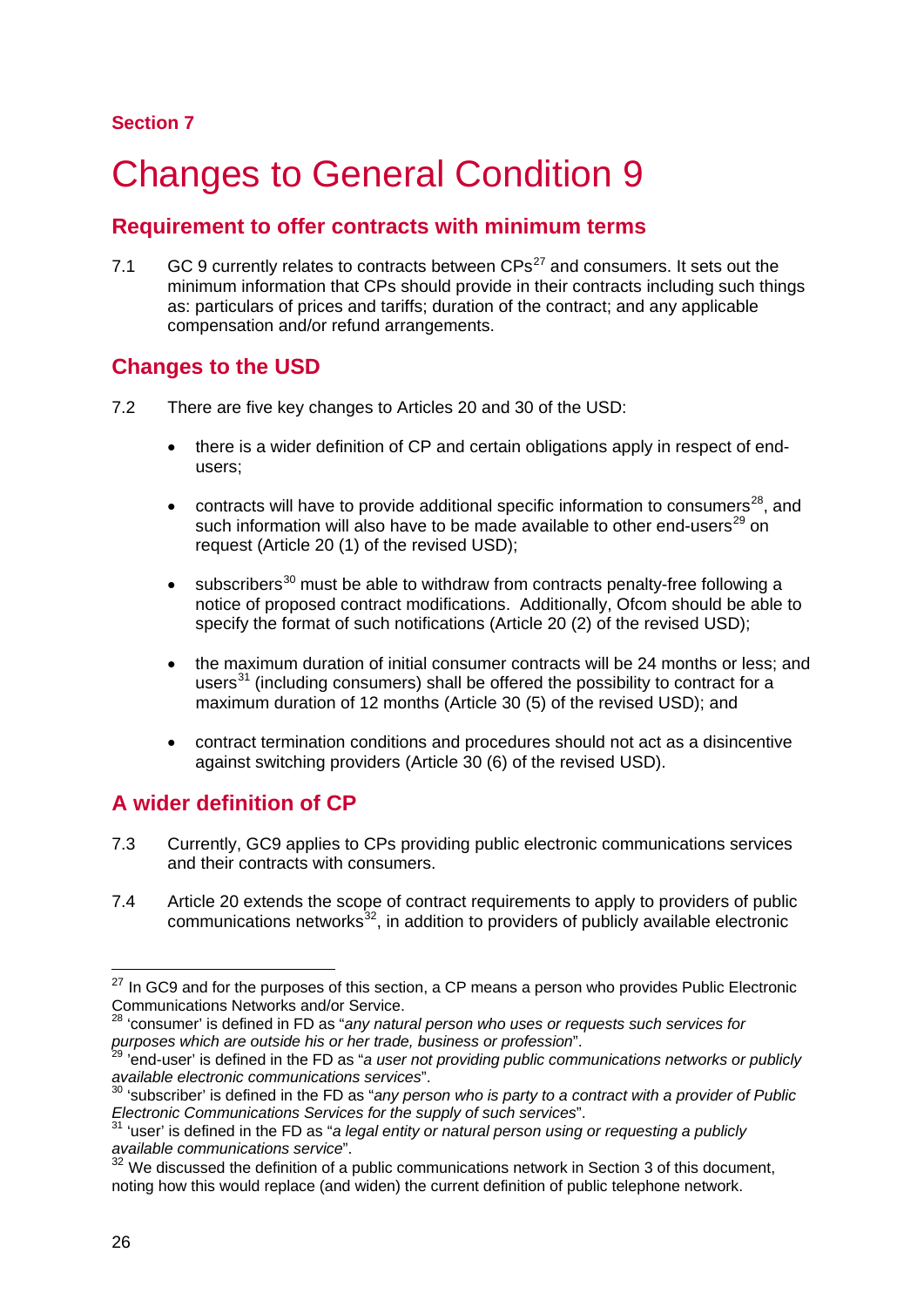communication services<sup>33</sup>. We therefore propose to amend our definition of CP for GC9 so that it reflects more directly the wording in Article 20 (1), in that it applies to the provision of public communications networks and/or publicly (available) electronic communications services. The revised definition of CP can be found in Annex  $7^{34}$  $7^{34}$  $7^{34}$ .

## **Contracts will have to provide specific information to consumers which should also be made available to other end-users on request**

- 7.5 The revisions required by Article 20 (1) of the USD are :
	- CPs should also now provide information to end-users on request.

For the avoidance of doubt, this includes *all* business customers.

• CPs should provide particular defined information in a clear, comprehensive and easily accessible form.

How this information is provided will depend on whether CPs already have an agreed method of communication with their customers.

- In addition to the information CPs already provide to consumers (as mandated by the current GC 9.2), CPs should include the additional information set out below in their contracts (both current and new):
	- o *Details about access to emergency services and caller location information, as well as any limitations to the provision of emergency services*;
	- o *Whether any other conditions limit access to and/or use of services and applications*;

Some examples include but are not limited to data allowances for mobile internet users and call barring to certain types of numbers in both the fixed and mobile sectors;

- o *Minimum service quality levels and other quality of service parameters as directed by Ofcom*;
- o *Details of any procedures in place to measure and shape traffic so as to avoid filling or overfilling a network link, and the impact of such procedures on service quality[35](#page-29-2)* ;

<span id="page-29-1"></span><span id="page-29-0"></span><sup>&</sup>lt;sup>33</sup> 'Publicly available electronic communications service' is an EU Framework term which essentially equates to the term 'public electronic communications service' that we use in our conditions.  $34$  We also note that none of our proposed deletions to GC9 wording have been tracked in the Notification at Annex 7. This is because most of this condition is being modified and to include such tracking would make it difficult to read. However, the current wording of GC9 is set out at page 21 in Ofcom's consolidated version of the General Conditions, which can be found at http://stakeholders.ofcom.org.uk/binaries/telecoms/ga/cvogc300710.pdf.

<span id="page-29-2"></span> $\frac{35}{35}$  The changes to GC 9 will require ISPs to provide information on traffic shaping in relation to congestion and network load as part of their contract terms. However, in addition, traffic shaping can potentially be used in other ways e.g. to prioritise services. Ofcom believes that consumers should be aware of the impact of all traffic shaping practices when signing up to contracts and during their service, and that such information should be transparent and easy to understand. Ofcom is working alongside industry and carrying out additional research to determine how information can best be provided to consumers about all forms of traffic shaping to allow them to make informed choices. In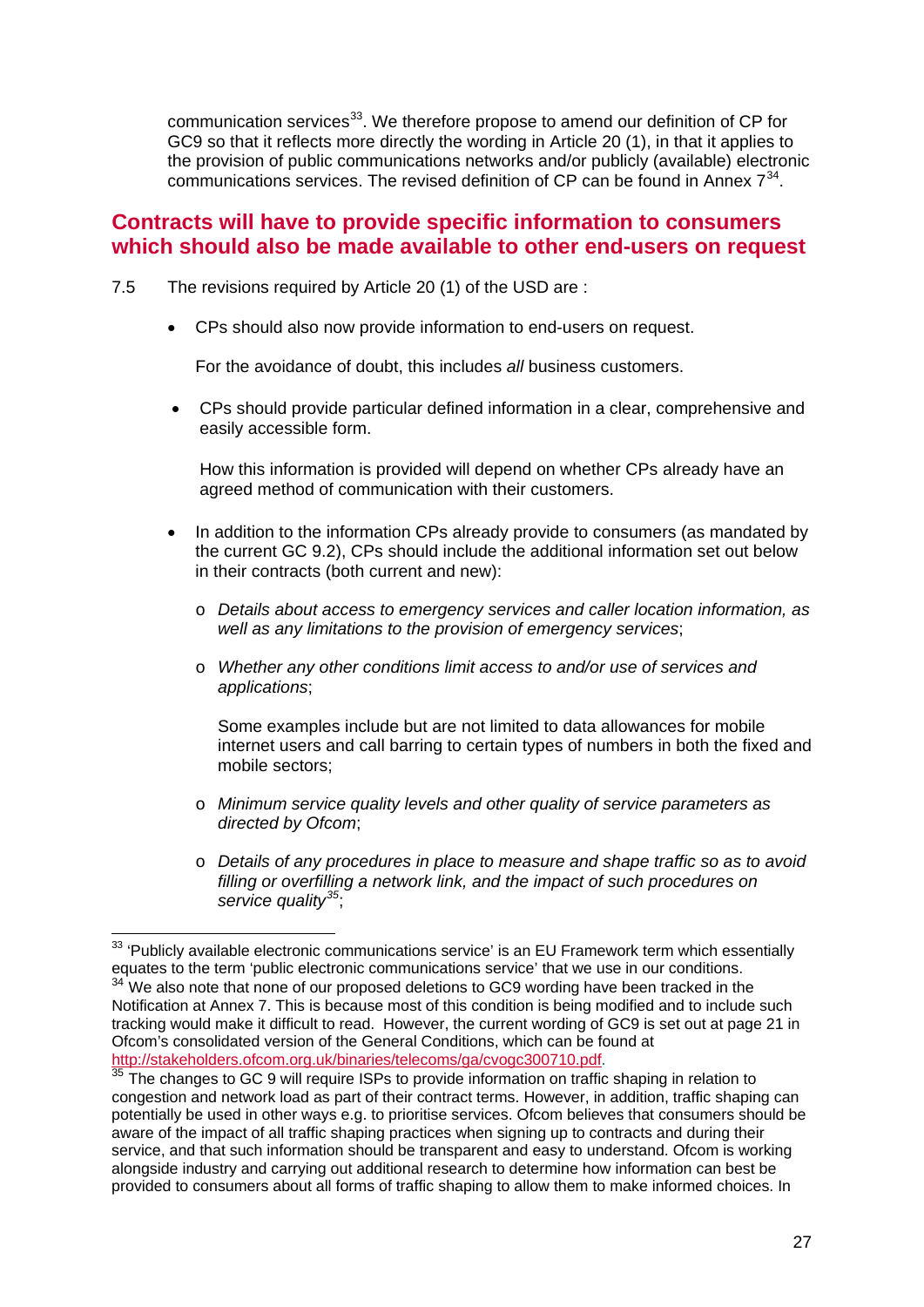Illustrative examples include any peak hour policies, approaches to dealing with unusual levels of congestion, explaining any usage caps and upload/download limits.

- o *Types of maintenance offered and customer support provided, plus their contact details*;
- o *Any restrictions imposed by the CP on the use of terminal equipment supplied*;

Some non exhaustive examples include locked handsets and any conditions about whether terminal equipment needs to be returned to the provider at the end of the contract or some other point in time;

- o *Options on personal data being included in directories or not*;
- o *Payment methods and any difference in price resulting from these*;

For example, the difference in price between paying by direct debit or cash/cheque.

o *Minimum usage or duration required to benefit from promotions*;

Illustrative examples include whether a minimum number of calls need to be made in order to benefit from a specific tariff or whether certain tariffs are only available if customers sign up to their contracts for a certain time.

- o *Any charges for porting numbers*;
- o *Any charges due on contract termination, including for the recovery of equipment;*

Illustrative examples include, but are not limited to, early termination charges, cease charges or any charges that must be paid by the customer for equipment that was provided free of charge if they remained with their provider for a specified time.

- o *Any type of action that might be taken by the CP in reaction to security or integrity incidents or threats and vulnerabilities*.
- 7.6 We propose to implement these changes by copying out these additional requirements – as they are set out by Article 20 - into GC9. For details of the specific wording, please see the revised GC9 within Annex 7.
- 7.7 We consider there may be limited impacts arising from CPs providing this additional information in their consumer contracts (which should also be made available to other end-users on request) because it appears from a check of larger CPs' websites that some CPs provide much of this information in their contracts already. However, we do note that information on traffic management and security or integrity incidents are not normally included in CPs' contracts or terms and conditions.

<sup>&</sup>lt;u>.</u> addition some ISPs already provide further information on traffic shaping on their websites as part of the voluntary Broadband Speeds Code of Practice.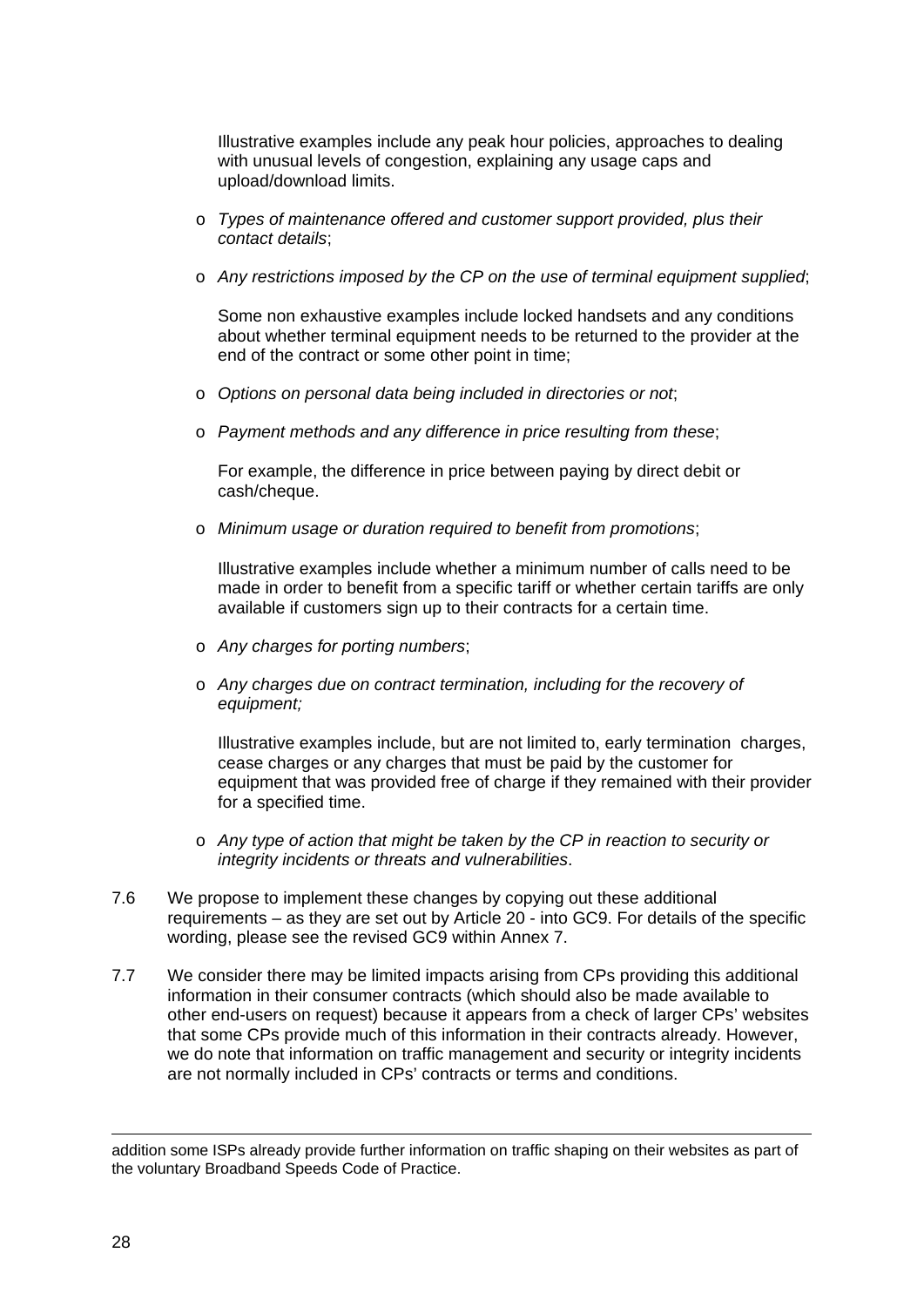- 7.8 We expect CPs to actively communicate this new information to their consumers (and where requested by end-users). For example, CPs may choose to write to, email or even text them notifying them of any new information available in their contracts. Alternatively, they may direct them to their websites where appropriate. We consider that where CPs already have an agreed means of communication with the consumer (or other end-user), they should use this channel to draw their attention to the new information being provided.
- 7.9 This process will involve some costs, depending on whether/how CPs need to update their information and also on the means they use for communicating any changes to their existing subscribers. In addition, some costs may arise for CPs if they receive requests from other end-users for this information, in which case the costs will depend on the number of such requests and the method the CP uses to supply the information to that end-user.

## **Subscribers can withdraw from contracts penalty-free following a notice of contract modifications**

#### **Inclusion of all subscribers**

- 7.10 Article 20(2) of the USD sets out that subscribers should be able to withdraw from their contract without penalty upon notice of modification to the contractual conditions proposed by their CP. Previously, only residential consumers had this right under GC9. The inclusion of subscribers means that the right has been extended to other subscribers, including businesses.
- 7.11 We propose to amend GC9 to apply this provision to subscribers more generally and the revised text can be found at Annex 7.
- 7.12 For the avoidance of doubt, we do not consider that the proposed changes we set out in this Section to the information that needs to be provided to end-users, where applicable, will constitute a material change to end-users' terms and conditions such that they would be able to exit penalty free from their contract with the CP under proposed GC9.6.
- 7.13 In addition to notifying consumers of proposed modifications to contracts, CPs will now also have to notify these other subscribers. This change will provide a 'flexibility' benefit for business customers (who will be able to withdraw penalty free from contracts following a notice of modification). It may also involve some costs for CPs, in relation to those business customers who choose to exercise this new right.

## **Notifications of modification**

- 7.14 Article 20 also requires that Ofcom has the power to specify the form in which such notifications are to be made. Ofcom considers that it already has the power to be able to do this via modifying GC9 if needed. At present, we consider that industry should decide in the first instance how best such notifications should be made. That said, we consider that notifications will have to at least be in a form which subscribers can reasonably be expected to read and expect CPs to actively communicate any proposed modifications to their customers. Notifications should furthermore be expressed in plain, intelligible language and be set out with due prominence.
- 7.15 Letters and emails (if that is the means of communication chosen by the subscriber) are the most obvious examples of notifications. Other printed material, such as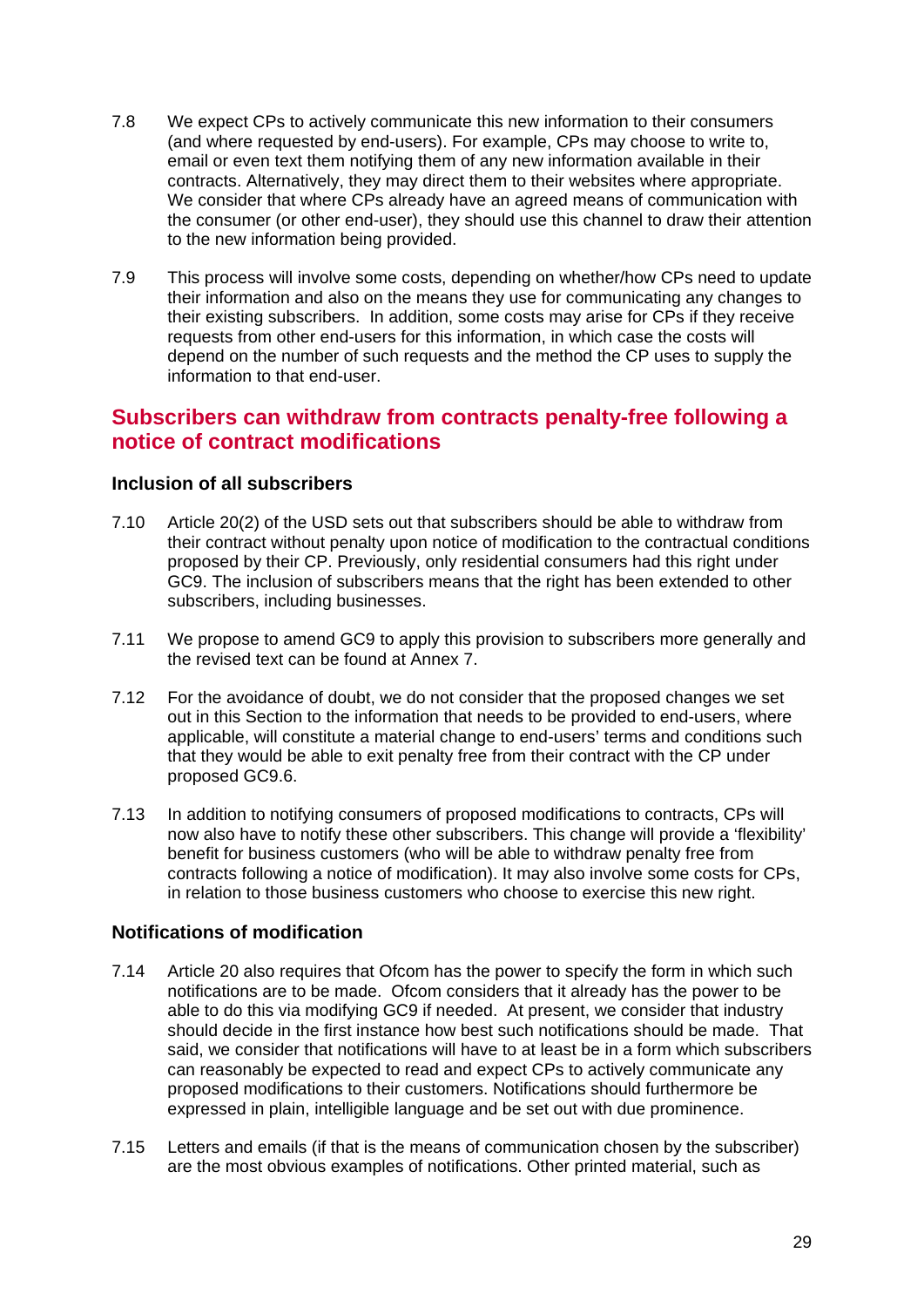pamphlets or magazines, may be used, but whether this is deemed sufficient will depend on how transparent it is made to the subscriber upfront that such publications may contain important information. Not all customers read pamphlets or magazines sent by their CP. In addition, we do not consider that a notification which asks subscribers to regularly check their CP's website for possible changes to their contract is acceptable.

## **Material Detriment**

- 7.16 The USD does not refer to a requirement for likely material detriment to the subscriber of any proposed modification before that subscriber can terminate the contract. Nonetheless, when it first introduced this obligation through making GC9, Oftel read into the then Article 20 (4) USD the words 'materially detrimental'<sup>[36](#page-32-0)</sup>. (In that any modifications to the contract had likely to be of material detriment to the Consumer before s/he could withdraw from that contract as a consequence of the modification.) As Oftel explained at the time, this reflected the test Oftel used in Unfair Terms in Consumer Contracts Regulation 1999 ('UTCCRs') cases to decide whether contractual terms were fair or not.
- 7.17 Ofcom considers that such a threshold is still relevant and likely generally to reflect current consumer protection in this area<sup>[37](#page-32-0)</sup>. That is, under the UTCCRs contract terms are unfair if, amongst other things, they create a "significant imbalance" in the consumer's (subscriber's) and supplier's (CP's) rights and obligations under the contract. Contract terms which could allow a supplier to change the contract in a significant way could well unbalance the contract and are under strong suspicion of unfairness. This is reflected in the provisions of paragraphs 1 (j), (k) and (l) of Schedule 2 of the UTCCRs, which say that various terms providing for contractual variation may be unfair. Retaining a "material detriment" requirement would therefore generally reflect the "significant imbalance" requirement used to determine the unfairness of relevant contract terms<sup>[38](#page-32-0)</sup>.
- 7.18 We note that the UTCCRs apply to residential consumer contracts only. That said, we consider it appropriate to read in the material detriment wording in relation to wider subscriber contracts as well. If this were not the case, we would end up with a stricter test for residential consumers than for businesses which would not be appropriate.
- 7.19 This approach is also in line with the requirement for Framework obligations to be exercised in a proportionate manner; whereby, in this case, any proposed contract modifications must materially affect the subscriber before that subscriber can chose to exit from the contract.

# **The maximum term of initial contracts will be 2 years for consumers and all users must be offered an option to contract for a maximum duration of 12 months**

7.20 Article 30 (5) USD requires CPs to ensure that an *initial* contract concluded with a residential consumer shall not be for a duration of more than 24 months.

<span id="page-32-0"></span><sup>&</sup>lt;sup>36</sup> See for example Oftel's Statement on The General Conditions of Entitlement, 9 July 2003, at -<br>http://www.ofcom.org.uk/static/archive/oftel/publications/licensing/2003/cond0703.pdf.

 $\frac{37}{38}$  See Article 1(4) of the revised USD.  $\frac{38}{38}$  Although this is not indicative of any view on Ofcom's part that a contract term must meet a "material detriment" requirement to be unfair under the UTCCRs, and is without prejudice to any approach Ofcom may take to the unfairness of any term in a particular case.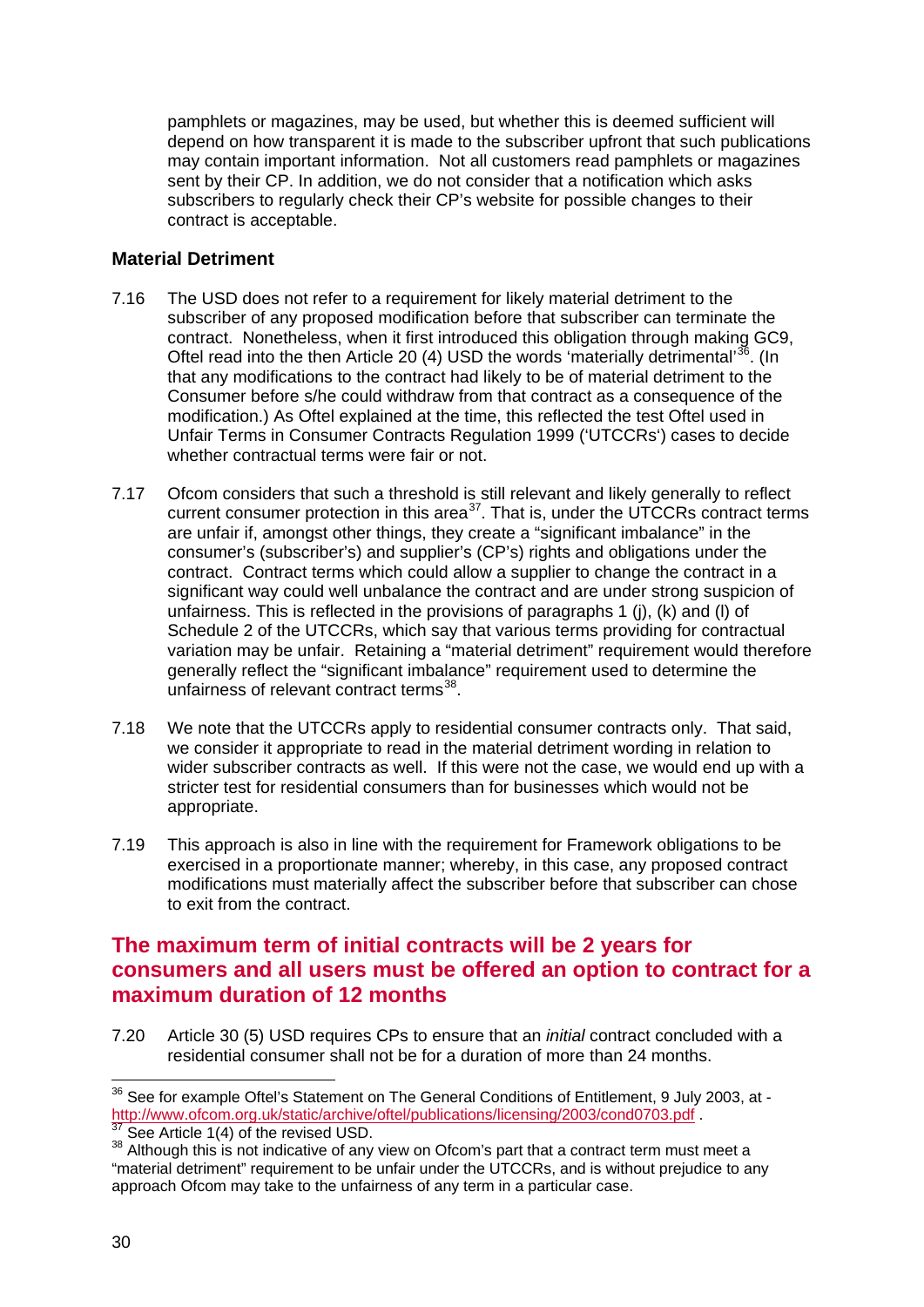- 7.21 In addition, Article 30 requires that CPs must ensure that a user which includes residential consumers and small businesses - can subscribe to a contract with a maximum duration of no more than 12 months. We have interpreted this requirement to mean that CPs need a single entry level contract to ensure that users have access to public electronic communication services.
- 7.22 We propose to amend GC9 by inserting these two requirements, and they are included in the revised GC 9 text at Annex 7.
- 7.23 As far as we are aware, contracts of no more than 12 months are already available in most communications sectors. Such contracts are important in promoting competition and in enabling customers to switch providers more easily to benefit from better prices and services.
- 7.24 In the mobile sector, our initial review suggests some contracts are longer (generally 18 to 24 months) especially where they include high-end handsets for example. However, our application of Article 30 is that providers are not required to provide 12 month contracts which include such handsets. Rather, as we say above, 12 month (or less) contracts need to be available *as an option* for users. We consider that SIMonly contracts - where contracts can be obtained for between 1 to 12 months and which are already widely provided by many operators - would satisfy the requirements of this new provision.
- 7.25 On this basis, any impacts on providers across sectors may be minimal from this new requirement. Nevertheless, if some CPs currently do not have a 12 months (or less) contract available, they will need to ensure that they have one in place by 25 May 2011.
- 7.26 In terms of the proposed 24 month limit for contracts, the impacts should only affect a very small number of providers, given our understanding that the majority of CPs do not have consumer contracts in excess of this duration. For clarification, Ofcom considers that such an obligation will still apply where the consumer, while remaining with the same provider, enters in to a new initial contract because they have a new phone or have changed their price plan<sup>[39](#page-33-0)</sup>.

## **Contract termination conditions and procedures must not act as disincentives for end-users against switching their providers**

- 7.27 Article 30 (6) of the revised USD provides that CPs shall ensure that conditions or procedures for contract termination do not act as disincentives for end-users against switching their CP.
- 7.28 In order to implement the amendments to the USD, we are proposing that GC9 reflects that Article. We propose to amend GC9 by inserting this requirement, and it is included in the revised GC 9 text at Annex 7. We consider that disincentives could be contractual conditions or may result from any industry procedures currently in place which result in disincentives for consumers to switch their providers.
- 7.29 Given that impacts should only arise for CPs with conditions and procedures in place which are acting as disincentives to switching provider, it is unclear at present whether this provision will require changes to current practices.

<span id="page-33-0"></span><sup>&</sup>lt;sup>39</sup> When this obligation comes in to force, Ofcom expects that existing or new "initial" contracts cannot be longer than 2 years in duration for consumers. This may mean that Communications Providers have to amend their terms and conditions to reflect this new obligation.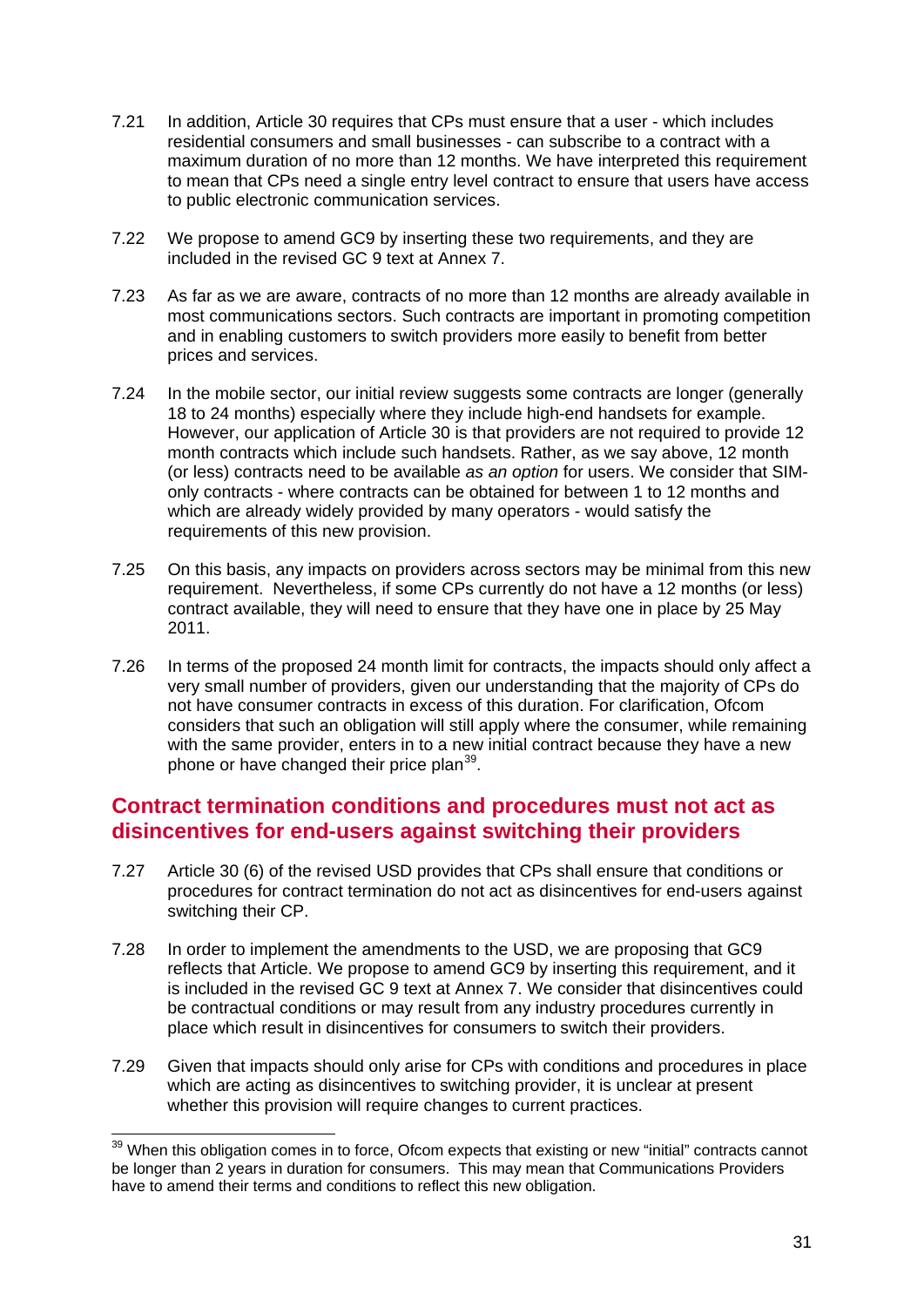7.30 Ofcom is already considering certain types of such disincentives as part of existing projects, (for example, Early Termination Charges, Automatically Renewable Contracts, and Consumer Switching<sup>[40](#page-34-0)</sup>). It is possible that outcomes from these ongoing projects may add further requirements to GC9 to ensure that there are no disincentives to switching.

## **Legal Framework**

- 7.31 In paragraph 2.28, we outlined the tests contained within section 47(2) of the Act which modifications to conditions must comply.
- 7.32 We consider that our proposals meet the criteria set out in section 47(2) of the Act. They are:
	- **objectively justifiable** as the amended requirements directly reflect the requirements set out in Articles 20, 30(5) and 30(6) of the revised USD, which Ofcom is obliged to implement;
	- **not unduly discriminatory** as the revised requirement will apply to all CPs to the extent GC9 is relevant to them;
	- **proportionate** as the change is the minimum necessary to implement the revision of Articles 20, 30(5) and 30(6) and there is no less intrusive mechanism to achieve the intended purpose; and
	- **transparent** as the purpose of the change is clear and what CPs need to do in order to comply with the amended GC is also clear.

*Q5. Do you agree with our proposed approach to contract related requirements relating to the provision of additional information, the length of contracts and the conditions for termination?*

<span id="page-34-0"></span> <sup>40</sup> See Ofcom *Strategic Review of Consumer Switching – A consultation on Switching Processes in the UK Communications Sector* 10 September 2010, <http://stakeholders.ofcom.org.uk/binaries/consultations/consumer-switching/summary/switching.pdf> .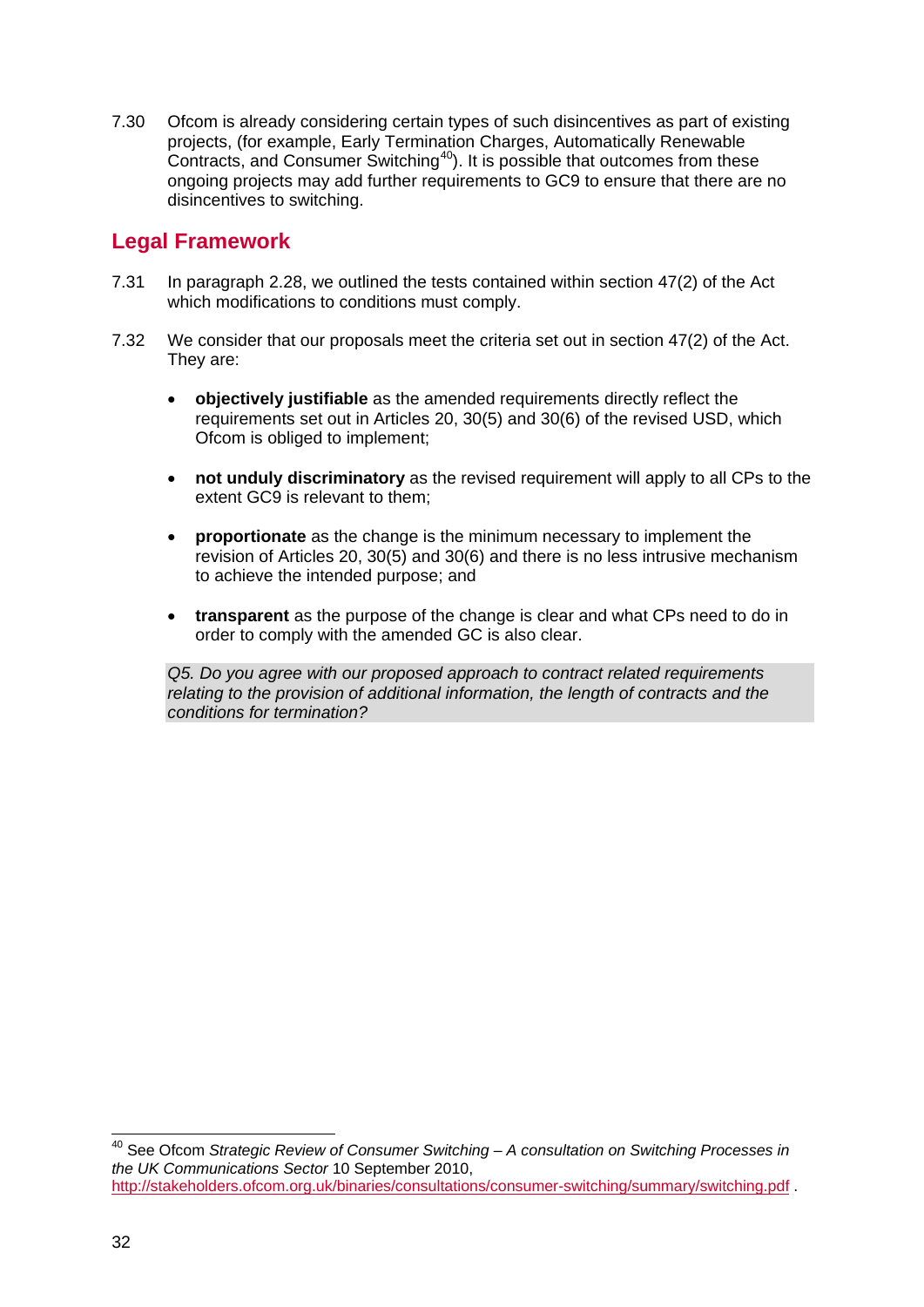## **Section 8**

# <span id="page-35-0"></span>**Change to General Condition 15**

- 8.1 In this Section we discuss:
	- our proposed approach to equivalence and choice for disabled end-users;
	- mandating the provision of an emergency SMS service in order to help promote equivalent access for disabled end-users; and
	- the issue of access to 116 numbers for disabled end-users although we are not setting out any proposals in this regard.

## **The revised Framework requires Member States to ensure equivalent access to the emergency services for disabled endusers**

## **Relevant changes to the USD**

8.2 The new Article 26(4) of the USD requires Member States to ensure that access to 112 (and in this context the national emergency number 999) for disabled people is "equivalent to that enjoyed by other end-users" and based on European standards $41$ .

#### **Current provisions for contacting the emergency services for deaf and speechimpaired people**

#### Textphone access away from home

8.3 End-users without hearing or speech impairments can use public payphones and mobiles to call the emergency services while away from home. Around 60% of voice 999 calls are made from mobiles<sup>[42](#page-35-2)</sup>. However, deaf and speech-impaired people may have difficulty making emergency calls, particularly when away from home. Although mobile access to text relay is possible, it requires additional hardware and/or software, and take-up of mobile access to text relay in the UK is very low. There are a few public textphones in locations such as airports but access to these is limited.

#### Access to the emergency services via SMS (emergency SMS)

8.4 Since late 2009 it has, however, been possible to contact the emergency services in the UK via SMS as a consequence of a voluntary scheme. This is run by a steering group comprising Government, the emergency services, the mobile network operators, BT, RNID and Ofcom. The voluntary trial of emergency SMS has proved to be a valuable service, and feedback from users and from the emergency services has been overwhelmingly positive. We expect the scheme to become permanent, although only on a voluntary basis, in 2011.

<span id="page-35-1"></span>We are not currently aware of any European standards specifically around access to the emergency services by disabled citizens. If in future such standards are developed, we would take appropriate measures to ensure compliance where appropriate to do so.

<span id="page-35-2"></span>Source: Department for Communities and Local Government.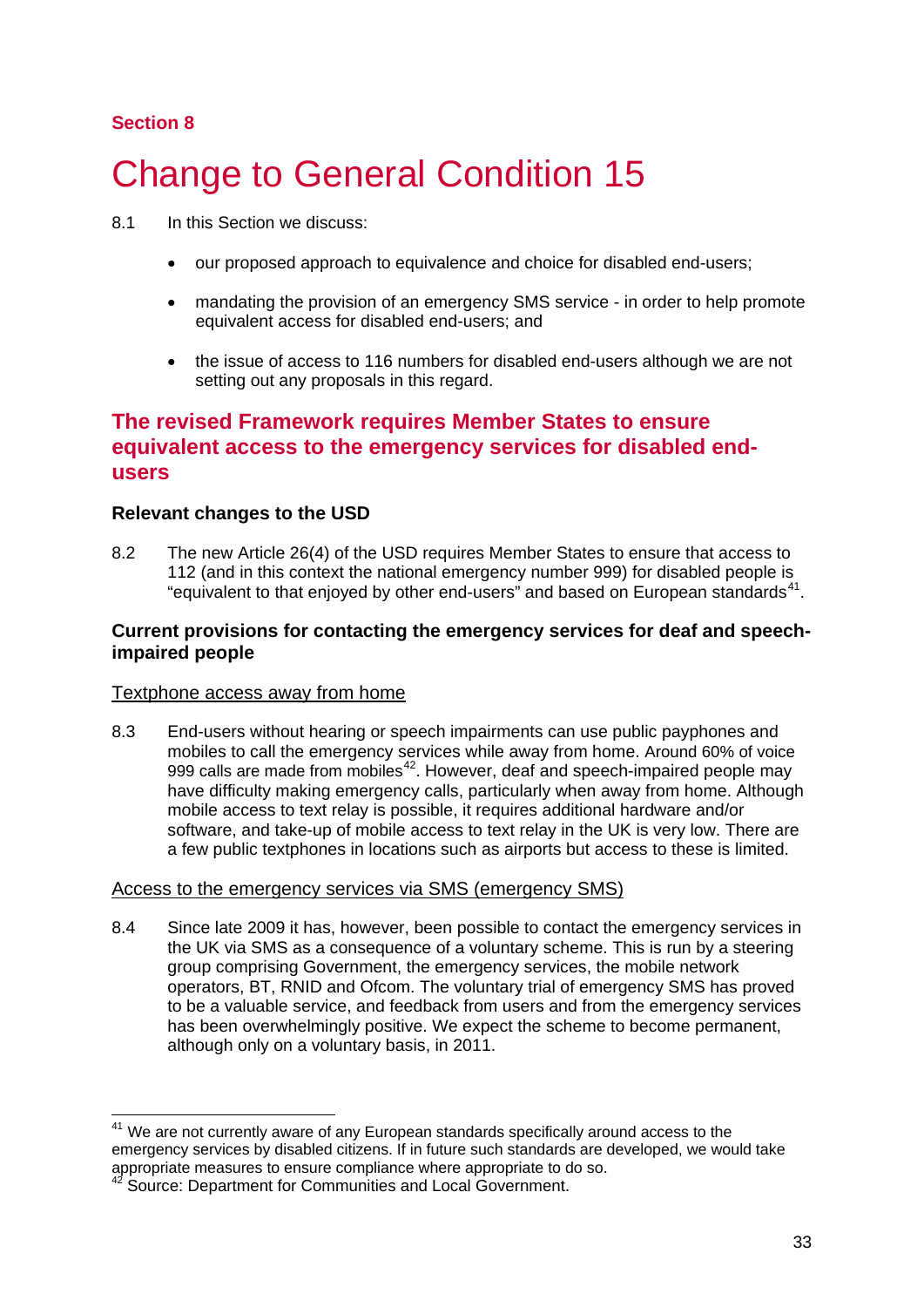8.5 Although SMS has limitations, including limited reliability and lack of immediacy, the UK scheme has addressed these so far as is possible. Messages are routed via the Text Relay call centre, which is open 24/7, and users receive a reply within two minutes so that they know their message has been received, and the registration process means that they can be informed of the scheme's limitations and given advice about how best to use it. Registration also helps to protect the scheme: between 300 and 500 messages that are either blank or clearly not intended for the emergency services are sent every day from unregistered numbers and trying to deal with these would divert resources from registered users in genuine need $^{43}$  $^{43}$  $^{43}$ .

#### **We believe that emergency SMS can help ensure equivalent access to the emergency services for disabled end-users**

- 8.6 We consider that by providing emergency SMS access for disabled end-users to the emergency services, CPs<sup>[44](#page-36-1)</sup> would be giving their customers as equivalent access as is currently possible to that enjoyed by other end-users. Although emergency SMS does not offer 100% equivalence with making a voice call, it is far more equivalent than existing alternatives, which can be summed up as no access or mobile access using additional hardware and/or software. Emergency SMS gives disabled endusers the ability to contact the emergency services urgently when away from home using mainstream technology and a 24/7 relay service.
- 8.7 Being able to access IP relay from a smartphone would probably deliver greater functional equivalence than emergency SMS as it would enable a conversation that is closer to real-time. However, not all mobile handsets are smartphones, and IP relay is not currently mandated. If the current Ofcom review of relay services were to find that the mandating of IP relay was a proportionate measure, this could be introduced alongside emergency SMS at a future date without any detriment to it.

## **We believe mandating access to emergency SMS is necessary to maintain equivalent access to 112/999 and to ensure the Framework requirement is met**

- 8.8 There is significant consumer benefit in making the scheme compulsory. It guarantees the continued existence of emergency SMS, which is a valuable and potentially life-saving service. At the moment any MNO could switch off access for its customers (including customers of MVNOs using its network) at any time. This would clearly be very undesirable, and would be against the objectives of the revised Directive. Given the importance of emergency SMS to deaf and speech-impaired users, we want to ensure it remains available. The revised Directive also says (in Article 23a (1) (b) USD) that disabled people should benefit from the choice of services available to the majority of end-users. If emergency SMS were not available from one or more MNOs, this would greatly restrict equivalent consumer choice for deaf and speech-impaired people.
- 8.9 In order for disabled end-users to benefit from emergency SMS it is necessary for them to be aware of it. CPs already have a duty to publicise the other services for disabled people that are mandated in GC15 and we propose to add emergency SMS to this list. Given the extremely high level of awareness among the hearing population of the availability of 112/999 for voice calls, raising awareness of the

<span id="page-36-0"></span> $43$  Registration is extremely quick and simple and there have been more than 14,500 registrations to date.

<span id="page-36-1"></span><sup>&</sup>lt;sup>44</sup> In GC15 and for the purposes of this section, a CP means a person who provides Publicly Available Telephone Services.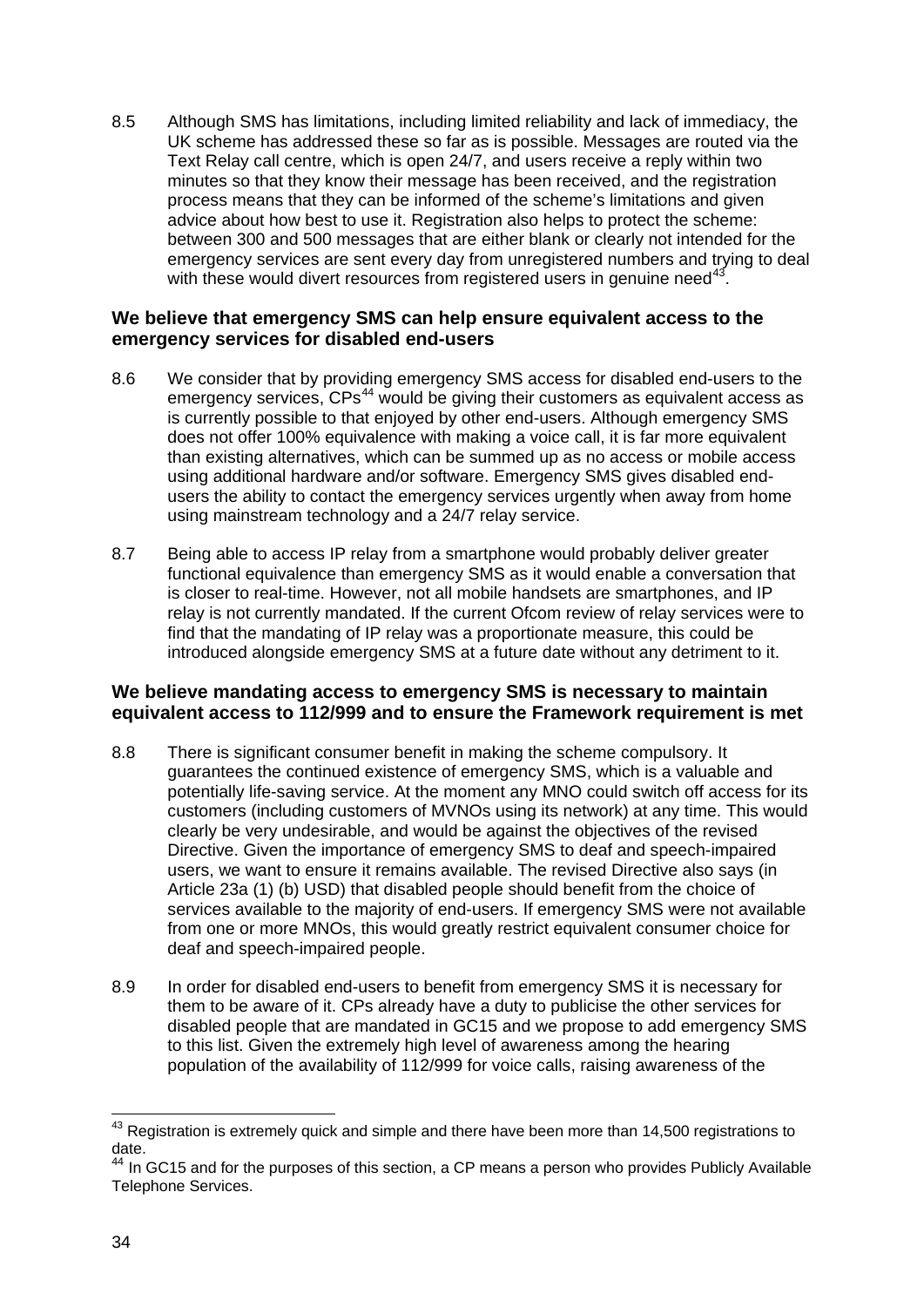availability of emergency SMS will help to promote equivalent access by deaf and speech-impaired people to this service.

- 8.10 The USD also refers to disabled end-users being able to access emergency services whilst travelling in other Member States and the need for awareness of 112 as the single European emergency call number. We therefore propose to mandate the service on 112 as well as 999. Although visitors to the UK will need a UK SIM to register for the service, as it is not available through international roaming arrangements, prepaid SIMs are readily available from vending machines at airports and more cheaply from retailers such as newsagents<sup>[45](#page-37-0)</sup>.
- 8.11 Unlike emergency voice calls, emergency SMS does not allow subscribers to use other networks in the UK (apart from the network to which they subscribe) when they are out of coverage of their own network. Roaming for emergency SMS would require a national roaming agreement. Voice 112/999 calls do not require a roaming agreement but are based on the 'Limited Service State'('LSS') specification. This specification is part of the original mobile network and handset standards that are intended to enable access to all available networks for the purpose of making emergency calls. Such a specification for SMS does not exist in the standards. However, SMS is much more successful in areas of patchy signal than voice calls are, as it only requires an 'instance of coverage'.
- 8.12 It might be technically feasible to design something equivalent to LSS for SMS. However that would require significant changes to mobile networks and potentially to handsets, since there is no provision in the standards for such a feature. Unlike LSS, which has been a global standard incorporated in mobile handsets since they were brought to market, emergency SMS is a UK-only scheme, and developing new standards just for the UK would be likely to have a disproportionately high cost. It is therefore not considered proportionate to mandate something equivalent to LSS for emergency SMS.
- 8.13 The caller location information provided to the emergency services for emergency SMS is the same as for 999 voice calls, although there are technical differences in the way it is obtained.

## **The costs and benefits of mandating emergency SMS**

#### Assessing benefits and costs

8.14 This Section assesses the benefits and costs of making the trial scheme permanent, and considers whether such a measure should be mandated through GC15.

## *Benefits of the scheme*

- 8.15 Ofcom has obtained the following information about usage of the trial scheme (the source of the information being BT, unless otherwise stated):
	- During the trial period, emergency SMS has been used to call an ambulance for people with a wide range of conditions, including childbirth, stroke and heart attack. For each condition, and for the emergency services in general, there is an overwhelming benefit from a rapid and accurate response to the emergency call.

<span id="page-37-0"></span><sup>&</sup>lt;sup>45</sup> It is worth noting that the relay service is only provided in English.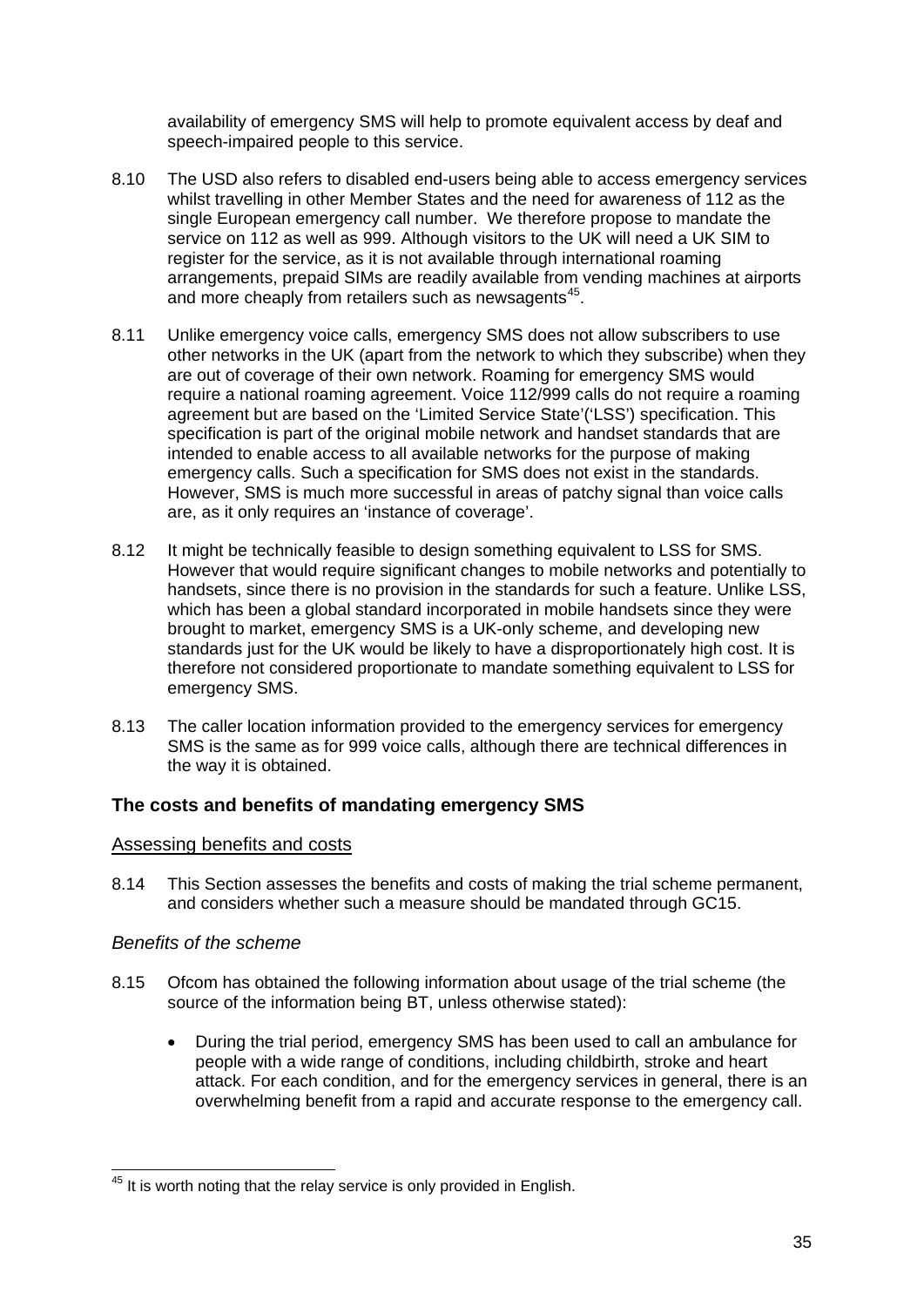- Usage of the scheme during the trial period has been, on average, five emergency SMS calls a day (this has risen slightly and is currently 5.7 as reported by BT at January 2011), of which three were passed to the emergency services and one required attendance by the relevant emergency service. ("SMS call" refers to a series of messages exchanged between the person using the SMS service and the relevant emergency service, with the assistance of a Text Relay assistant.)
- Around 40% of emergency SMS messages were filtered out, and therefore not passed to the emergency services. This is very similar to the proportion of voice 999 calls (43%) which are filtered out, suggesting that the pattern of calls made in error is similar between the two access methods.
- The distribution of calls between the different emergency services has been similar between SMS and voice calls. (For voice calls, 53% require police attention, 41% ambulance, 6% fire service and 1% coastguard)<sup>[46](#page-38-0)</sup>.
- Registration to the scheme has continued to rise steadily, and there are now 14,500 people registered to use emergency SMS. However, although the reach of the scheme has risen, actual usage volumes have been fairly steady over the trial period.
- 8.16 In 2007, the Department for Transport estimated the value of preventing a fatality to be over £1.6 million. It also estimated the value of preventing a serious injury to be £185,000 and the value of preventing a slight injury to be £14,000<sup>[47](#page-38-1)</sup>. Ofcom does not have sufficiently detailed information to assess exactly how frequently the emergency SMS scheme will prevent fatalities, or limit serious injury to a less harmful condition. However, information from the trial scheme suggests that usage has been sufficiently steady, and the nature of SMS calls sufficiently serious, that the benefit delivered to users and to society has been substantial.

## *Costs of the scheme*

8.17 The estimated costs of the permanent scheme fall into categories of initial capital costs, ongoing support costs and Text Relay costs; these are set out in [Figure 2](#page-39-0) below.

<sup>-</sup>**<sup>46</sup>** Source: Statistics prepared for 999 Liaison Committee.

<span id="page-38-1"></span><span id="page-38-0"></span><sup>47</sup> Source: DfT: 'The Accidents Sub-Objective', Table 1, at [www.dft.gov.uk/webtag/documents/expert/pdf/unit3.4.1.pdf](http://www.dft.gov.uk/webtag/documents/expert/pdf/unit3.4.1.pdf) .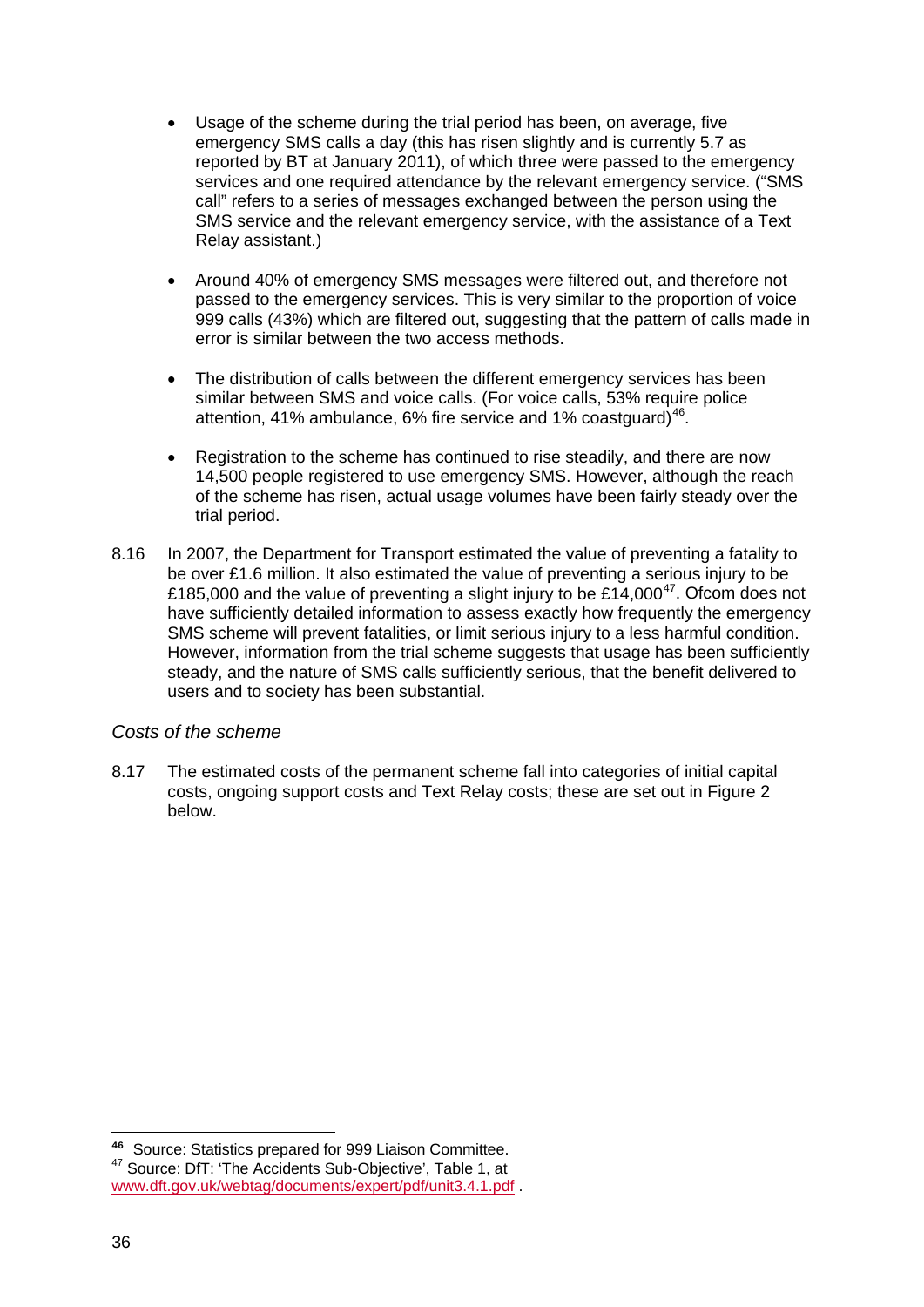## <span id="page-39-0"></span>**Figure 2: Summary of Costs of Scheme**

| Type of cost                                          | <b>Explanation of cost</b>                                                                                                                                     | <b>Estimate of size of cost</b> |
|-------------------------------------------------------|----------------------------------------------------------------------------------------------------------------------------------------------------------------|---------------------------------|
| Initial capital costs for phase II <sup>a</sup>       | One-off capital cost over and<br>above £60,000 committed for<br>trial scheme. Covers costs of<br>installing a back-up system,<br>and will be recharged to MNOs | £80,000                         |
| Ongoing support and<br>maintenance costs <sup>a</sup> | BT's annual cost for running<br>the scheme, which will be<br>recharged to MNOs                                                                                 | £60,000 per annum               |
| Text Relay costs b                                    | Cost of BT's text relay for<br>emergency SMS calls, which<br>will be recharged to MNOs                                                                         | £11,500 per annum               |

#### **Notes**

<sup>a</sup> Each MNO's share of costs would vary according to its share of 999 calls, but would be in the range £8,000-£25,000 (capital costs) and £6,000-£19,000 per annum (ongoing costs). The share of 999 calls is used by BT as a proxy for share of market, reflecting the benefits of the scheme to each MNO's customer base. This estimate of text relay costs is based on BT's text relay charge of 0.6879 pounds per minute; it assumes that emergency SMS calls last an average of eight minutes and that there are 5.7 such calls per day.  $[£0.6879 \times 8 \times 5.7 \times 365 = £11,449]$ 

- 8.18 As the scheme beds in, users are likely to come to view the service as their default option for contacting the emergency services. This provides the imperative for a back-up system to be provided, the investment costs for which are covered by the one-off capital costs in the table above. We understand that the emergency services have previously needed to call upon back-up systems in relation to voice calls.
- 8.19 We expect that the costs of the scheme will be divided between MNOs in proportion to the number of *voice* 112/999 calls made by their customers. We have no reason to expect this proportion to be notably different from the proportion of emergency SMS calls from each operator. MVNOs will not be billed directly, which mirrors the arrangements for voice 112/999 calls. The bill for voice 112/999 calls made by customers of MVNOs is paid by the relevant MNO. We do not consider that the scheme will place a material additional burden on small providers.
- 8.20 As Ofcom understands, mandating the service on 112 as well as 999 will not impose any additional financial burden on MNOs.
- 8.21 As CPs already have a duty to take all reasonable steps to publicise other, related services for disabled people that are mandated in GC15, we believe that adding emergency SMS to this list will not impose any significant additional burden on MNOs.

#### *Weighing benefits and costs*

8.22 We consider that the voluntary emergency SMS scheme has delivered significant benefits to users and to society during the trial. These benefits would continue to be felt through making the scheme permanent, and would increase as registration in the scheme continued to grow. While data are not available to draw definitive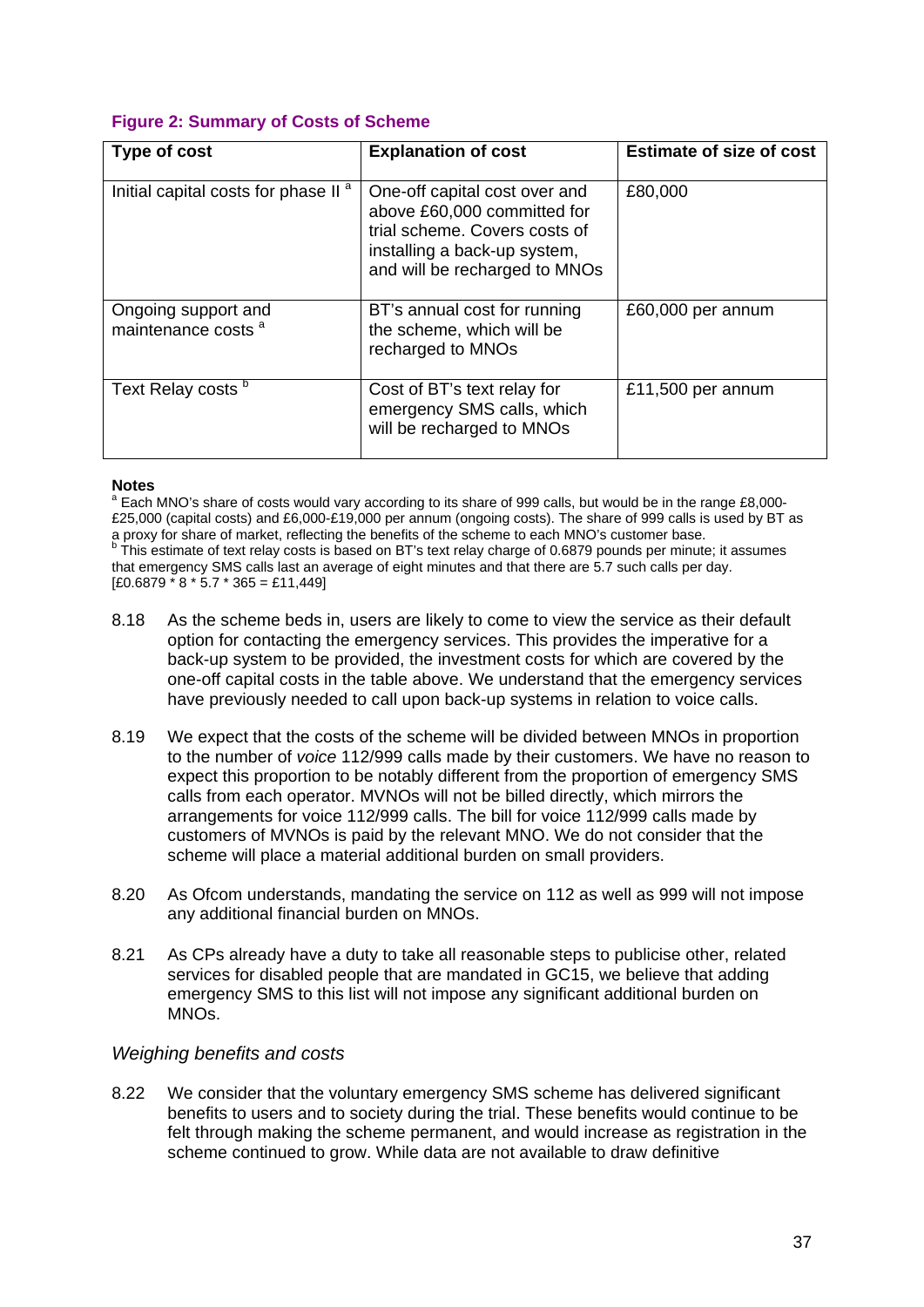conclusions, we consider it highly likely that the benefits of making the trial scheme permanent outweigh the one-off and ongoing costs involved.

- 8.23 The MNOs have verbally committed to the cost of making the scheme permanent. We have considered whether, in light of this, Ofcom should allow the scheme to continue on a voluntary basis, or should mandate the scheme through GC15. Our view is that the trial scheme, and the nature of calls made through it, has demonstrated the importance of a service which is robust, consistent and entirely dependable. Even a small risk of a MNO withdrawing from the service could bear a grave cost for vulnerable users who have come to depend on the service. For this reason, we consider that mandating the scheme is necessary.
- 8.24 Proposing mandating the scheme imposes no financial burden over and above what the MNOs have verbally committed to. An additional financial burden would only be imposed on any MNO that now or in the future intends to withdraw the service. However we believe the benefits of greater certainty for disabled end-users outweighs this nominal extra burden.

#### **Proposal on emergency SMS**

- 8.25 While emergency SMS does not provide disabled end-users with 100% equivalence with voice calls, we consider it offers a significant improvement to other available options particularly when away from home.
- 8.26 We therefore consider it important to propose mandating the voluntary service to secure the benefits of the service for disabled end-users, in line with requirements of the revised USD, at minimal regulatory burden. We propose to modify GC15 by inserting an additional paragraph imposing a requirement on mobile network operators to provide SMS access to the emergency services as well as voice call access and access via text relay. We also propose a requirement on providers to publicise the service.

#### **Legal Framework – emergency SMS**

- 8.27 In paragraph 2.28, we outlined the tests contained in section 47(2) of the Act with which modifications to conditions must comply.
- 8.28 We consider that our proposal meets the criteria set out in section 47(2) of the Act. It is:
	- **objectively justifiable** as the amended requirements directly reflect the requirements set out in Article 26(4) USD, which Ofcom is obliged to implement as it applies to special measures for end-users with disabilities in the UK context;
	- **not unduly discriminatory** as the revised requirement will apply to all CPs to the extent GC15 is relevant to them;
	- **proportionate** as the change is the minimum necessary to implement the revision of Article 26(4) USD and there is no less intrusive mechanism to achieve the intended purpose; and
	- **transparent** as the purpose of the change is clear and what CPs need to do in order to comply with the amended GC is also clear.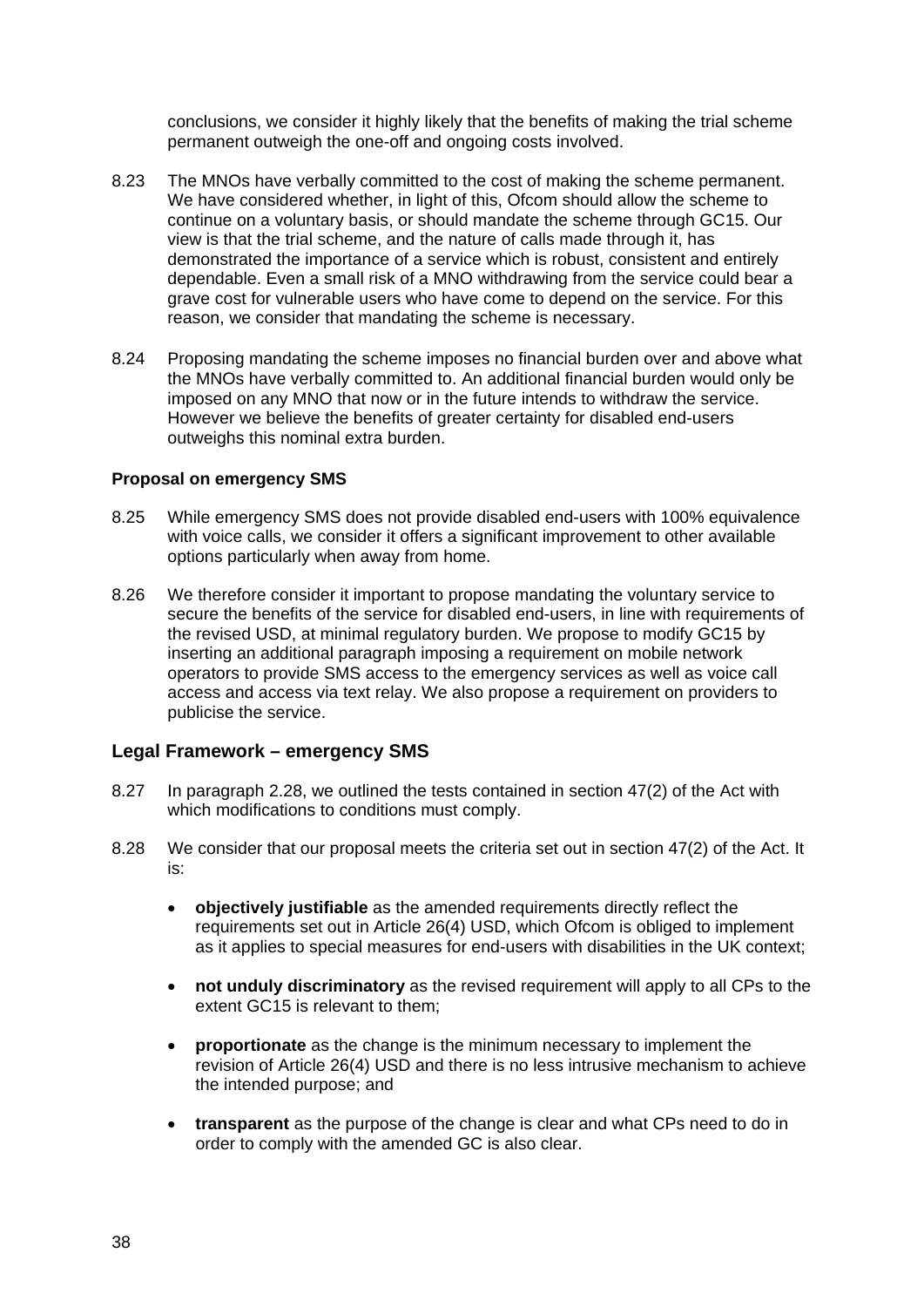# **Special measures for end-users with disabilities**

- 8.29 Article 23a of the revised USD requires Member States to empower their national regulatory authorities (which in the UK is Ofcom) to specify, where appropriate, requirements to be met by providers of public electronic communication services to ensure that disabled end-users have access to electronic communications services equivalent to those enjoyed by the majority of end-users - and benefit from the choice of CPs and electronic communications services available to the majority of endusers $^{48}$  $^{48}$  $^{48}$ .
- 8.30 GC 15 currently mandates a range of measures designed to promote access by disabled people to communications services.
- 8.31 The revised Directive and associated recitals clarify that the aim should be to deliver functional equivalence, or as close to it as can be achieved. The concept of equivalence is broad and not tied to any specific service. Provision for disabled end-users can be re-examined in the light of, for example, technological developments<sup>[49](#page-41-1)</sup>.
- 8.32 We note that the UK Government is proposing to amend section 51 of the Act to clarify Ofcom's power to impose a GC in relation to equivalence.
- 8.33 In our view, many of the current measures in GC15, for example, free directory enquiries for people who cannot use a printed directory, already seek to promote equivalence for disabled end-users although the word 'equivalence' was not previously used in the condition.
- 8.34 However, we intend to conduct a full review of the specific requirements currently set out in GC15 in the light of transposition changes as well as recent social and technological trends. This will consider the case for a general obligation to offer equivalence and choice of services in addition to any specific, discretionary changes to GCs which flow on from the new equivalence requirement and we plan to issue a separate consultation document in due course about any such proposed changes. This will be a separate piece of work from our current review of relay services, which we will consult on later in 2011.

# **Access to 116 numbers for disabled end-users**

8.35 The Directive requires Member States to promote 116 numbers for harmonised services of social value. It also requires measures to ensure disabled end-users can access 116 services "to the greatest extent possible", including whilst travelling in other Member States, based on European standards<sup>[50](#page-41-2)</sup>.

<span id="page-41-0"></span><sup>&</sup>lt;sup>48</sup> See also recital 12 of the Citizens' Rights Directive (2009/136/EC) which states that: "Equivalence in disabled end-users' access to services should be guaranteed to the level available to other endusers. To this end, access should be functionally equivalent, such that disabled end-users benefit from the same usability of services as other end-users, but by different means."

<span id="page-41-1"></span><sup>&</sup>lt;sup>49</sup> We note that the Body of European Regulators for Electronic Communications (BEREC) issued a consultation on equivalence late last year. BEREC *Electronic communications services: Ensuring equivalence in access and choice for disabled end-users.* Consultation between 11 October – 26 November 2010, [http://www.erg.eu.int/doc/berec/bor\\_10\\_47.pdf](http://www.erg.eu.int/doc/berec/bor_10_47.pdf) . We expect the outcome of their consultation will be published within the next few months.

<span id="page-41-2"></span><sup>50</sup> Again. we are not currently aware of any European standards in relation to access to 116 series numbers. If in future such standards are developed, we would take appropriate measures to ensure compliance.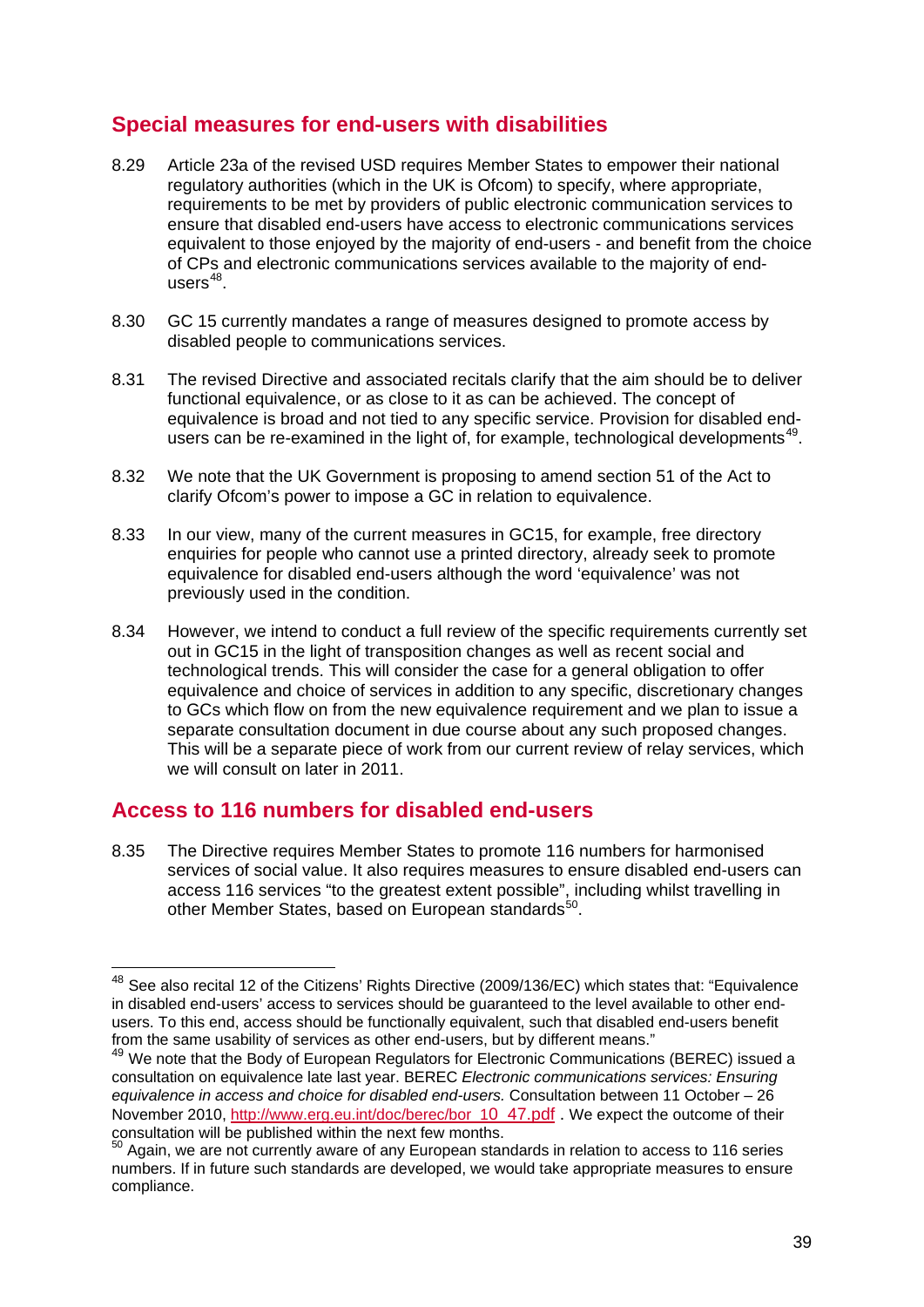8.36 It should be noted that this wording differs from the requirements for 112/999, where Member States are required to provide equivalent access.

## **Background to change**

- 8.37 116 numbers are an initiative of the European Commission. The aim is for the same short memorable phone numbers to be available across all Member States, making it easier for citizens to access certain services of social value. To achieve this goal of same number, same service, the Commission requires harmonisation of the 116 sixdigit range of national telephone numbers for certain services of social value reserved by the Commission.
- 8.38 The Commission has reserved the following harmonised European numbers:
	- 116000 for a hotline providing support for parents with missing children;
	- 116111 for a child helpline service;
	- 116123 for an emotional support helpline service;
	- 116006 for a helpline for victims of crime; and
	- 116117 for a non-emergency medical on-call service.
- 8.39 Currently these are allocated as follows in the UK:

| <b>Missing People</b> | 116000 |
|-----------------------|--------|
| <b>NSPCC</b>          | 116111 |
| Samaritans            | 116123 |
| (to be allocated)     | 116006 |
| (to be allocated)     | 116117 |

8.40 General Condition 17 requires CPs to ensure that their customers can call 116 numbers free to caller<sup>[51](#page-42-0)</sup> (and freephone in the case of 116006) in accordance with the National Telephone Numbering Plan.

## **Existing measures that help disabled end-users to access 116 services**

- 8.41 Hearing and speech-impaired end-users can access harmonised 116 numbers via the existing text relay service, which is mandated by Ofcom in GC15 for customers of all CPs, and is available 24 hours, seven days a week.
- 8.42 Text relay is available in English to anyone in the UK, regardless of whether they are a resident or a visitor, providing they have the appropriate hardware. From a fixed line this would be a textphone or a PC with appropriate software. End-users with a UK SIM can also access text relay from a mobile handset by using an external keyboard. It is also possible to use public textphones which are located in places like airports and large railway stations.

<span id="page-42-0"></span> $51$  116 numbers may be either 'freephone' (a charge may be applied provided the caller is advised) or 'free to caller' (the call is always free). The appropriate charging arrangement depends on the characteristics and requirements of the particular 116 service.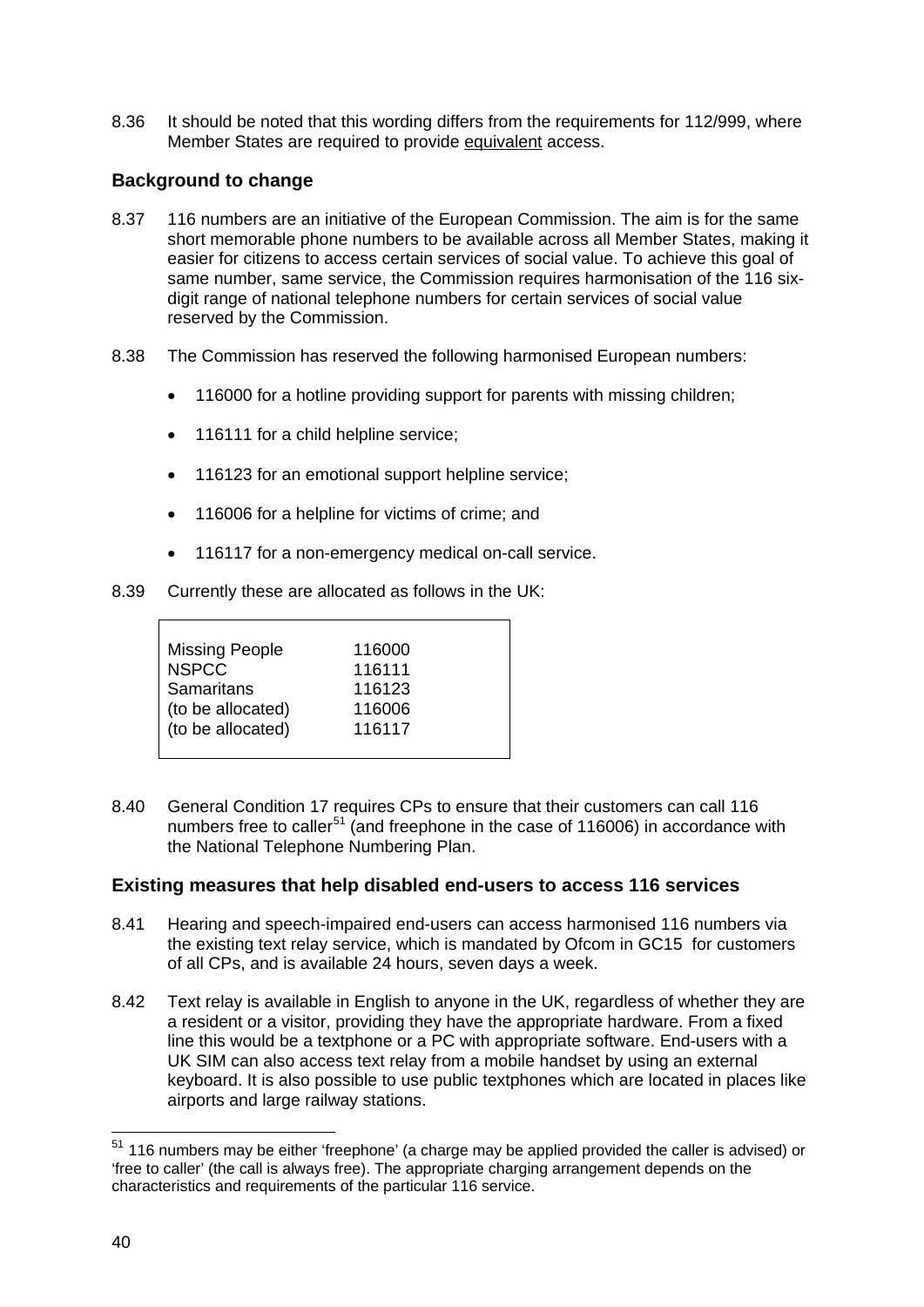- 8.43 It is also possible for disabled people who do not have a hearing or speech impairment to use public pay telephones to make voice calls to these numbers. Ofcom requires that at least 75% of public call boxes are accessible by reasonable means to people who use wheelchairs.
- 8.44 Unlike for the emergency services, there is no voluntary SMS scheme in place. Setting up such a service for accessing 116 numbers would therefore be a significant change and the likely costs and benefits would need to be considered more fully as a separate exercise to the current transposition process. We do not currently consider it proportionate to mandate CPs to devise a scheme to provide SMS access given that the services concerned are less likely to have the same degree of critical urgency as emergency services.
- 8.45 Given the current provisions for access to 116 numbers, we do not consider that it is necessary to make further changes to GC15 in this respect.

*Q6. Do you agree with our proposals to ensure equivalent access to the emergency services for disabled users and to mandate the provision of Emergency SMS?*

*Q7. Do you agree that given the existing measures that are in place to help disabled users to access 116XXX services, it is not necessary to make further changes to GC15 in this respect?*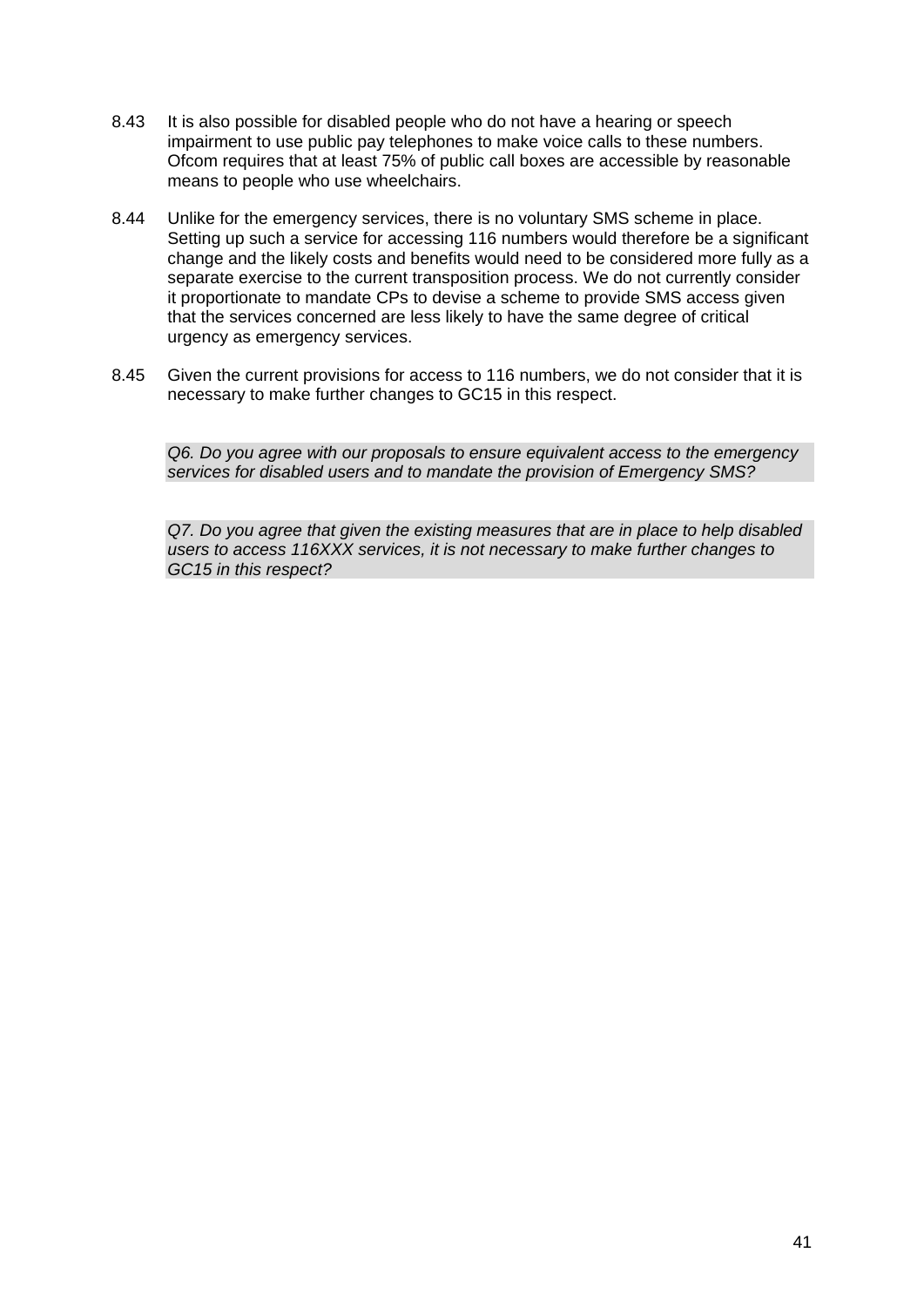# **Changes to General Condition 17**

# **Allocation, Adoption and Use of Telephone Numbers**

9.1 This Section sets out changes made to the AuD, FD as well as the USD relating to the allocation and use of telephone numbers. We discuss these changes in relation to proposed amendments to GC17 as this condition sets out general requirements relating to the allocation, adoption and use of telephone numbers $52$ .

# **Conditions for the transfer of rights of use for telephone numbers**

- 9.2 We are responsible for administering the UK's telephone numbers. Part of our duty in administering numbers is the allocation of numbers to CPs<sup>[53](#page-44-1)</sup>. Allocation of numbers gives the allocatee 'rights of use' of the numbers. CPs may then use the numbers to provide services to their customers or they may 'sub-allocate' the numbers to other CPs, service providers or resellers. The act of sub-allocating numbers transfers the rights of use of the numbers to the end-user customer or sub-allocatee.
- 9.3 Article 5(2) of the AuD requires that: "When granting rights of use, Member States shall specify whether those rights can be transferred by the holder of the rights, and under which conditions".
- 9.4 The requirement is similar to that in the former Article 5(2) of the AuD in relation to transfer of rights of use for numbers. The only change is that the previous text referred specifically to transferring rights of use "at the initiative of the right holder".

## **Proposed implementation of conditions for the transfer of rights of use**

- 9.5 It is current practice for the transfer of rights of use of allocated UK telephone numbers to take place through sub-allocation and end-user use. However, this situation and the conditions under which transfer may occur are not set out at present.
- 9.6 We propose that the transfer of rights of use of telephone numbers is permitted explicitly. This approach to number distribution encourages effective and efficient use of numbers<sup>[54](#page-44-2)</sup> by allowing demand to be met through sub-allocation rather than solely through the direct allocation of large number blocks from Ofcom. In line with the requirements of Article 5(2) of the AuD, we also propose to set out the generic conditions under which transfer may occur and make these clear to relevant undertakings<sup>[55](#page-44-3)</sup>.

<span id="page-44-0"></span> <sup>52</sup> The GC17 annex sets out numbers available for use or adoption in accordance with their designation and without application to Ofcom. GC17 has been modified a number of times since its introduction on 22 July 2003 to implement requirements in connection with the use of telephone numbers.

<span id="page-44-1"></span><sup>53</sup> In GC17 and for the purposes of this section, a CP means a person who provides an Electronic Communications Network or an Electronic Communications Service.

<span id="page-44-3"></span><span id="page-44-2"></span>The effective and efficient use of telephone numbers is a requirement on CPs under GC17.6. <sup>55</sup> Part C of the Annex to the AuD sets out those general conditions in relation to rights of use of telephone numbers may include: "Transfer of rights at the initiative of the right holder and conditions for such transfer in [accordance with the FD]".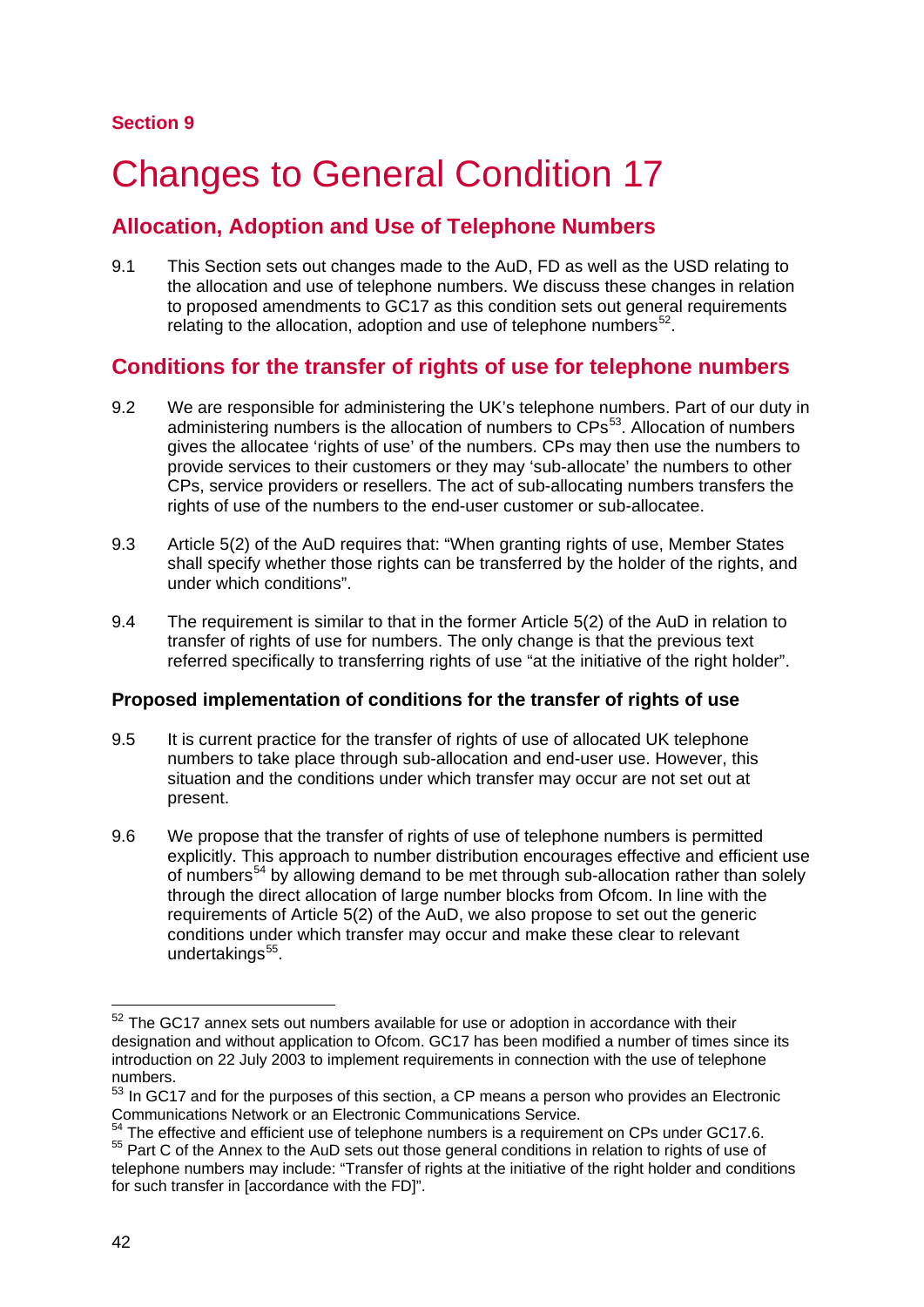- 9.7 The *conditions* of transfer proposed for insertion into GC17 below would ensure that the relevant general prohibitions on adoption and use of numbers and requirements in connection with the adoption of telephone numbers (already set out in GC17) are preserved when numbers are transferred.
- 9.8 We propose that conditions for the transfer of rights of use of numbers in GC17 are as follows:
	- the telephone numbers have been:
		- o allocated to the CP transferring the rights of use; or
		- o the CP has been authorised (either directly or indirectly) to adopt those telephone numbers by the person allocated those telephone numbers.
	- the telephone numbers are used in accordance with the National Telephone Numbering Plan.
	- the telephone numbers are adopted or otherwise used effectively and efficiently.
- 9.9 The proposed modification is set out in Annex 7.

# **Granting rights of use of telephone numbers for a limited period**

- 9.10 Allocations of telephone numbers to CPs are generally made for an indefinite time period. However, on occasion, we have made time-limited allocations of telephone numbers, either at the request of a CP to meet a temporary requirement or because we decide that a time-limited allocation is most appropriate to meet the service need or to provide an opportunity to review the allocation.
- 9.11 Article 5(2) of the AuD requires that: "Where Member States grant rights of use for a limited period of time, the duration shall be appropriate for the service concerned in view of the objective pursued taking due account of the need to allow for an appropriate period for investment amortisation".
- 9.12 The requirement in Article 5(2) of the AuD provides additional detail to the previous text by setting out that an appropriate duration must take account of the objective pursued and allow for an appropriate period for investment amortisation.

## **Proposed implementation on granting rights of use for a limited period**

- 9.13 Current working practice is that rights of use of telephone numbers are generally granted for an indefinite period but may, on occasion and on a case-by-case basis, be granted for a limited period. However, this situation and details of appropriate duration are not set out explicitly at present.
- 9.14 We propose that, in general, we grant rights of use of numbers for an indefinite period (subject to sections 61 and 62 of the Act). This provides undertakings that use numbers with greater certainty to plan and invest in the use of specific numbers (provided that use is in line with requirements in the National Telephone Numbering Plan and GC17).
- 9.15 We also propose to have the flexibility to grant rights of use for a limited period on a case-by-case basis in appropriate circumstances and in line with the criteria in Article 5(2) of the AuD. The ability to grant rights for a limited period allows us to tailor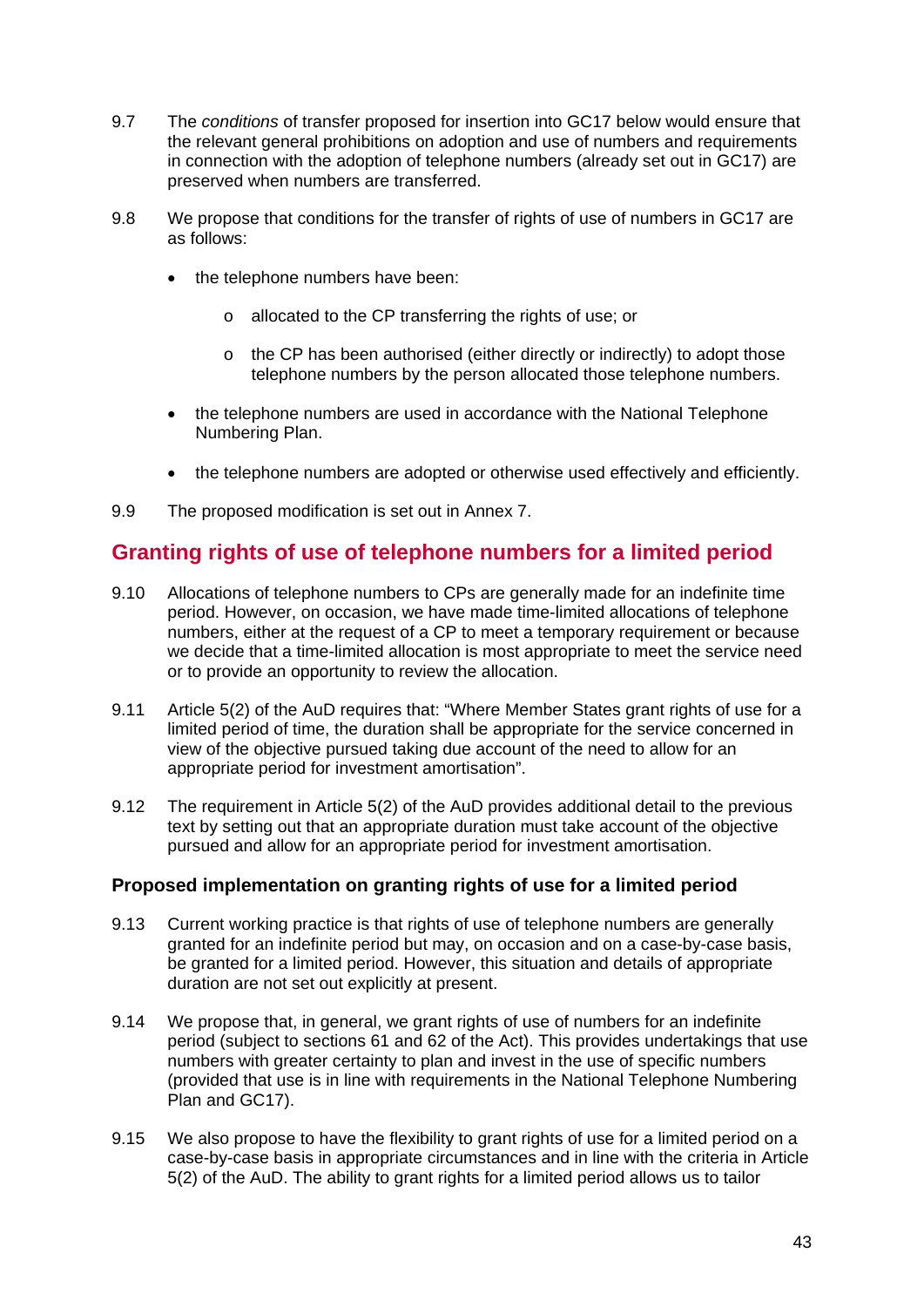allocations to meet the requirements of the allocatee and/or other relevant parties, including Ofcom.

- 9.16 We therefore propose to modify GC17 to set out that rights of use of telephone numbers may be granted for a limited period of time provided that the duration is appropriate for the service concerned in view of the objective pursued and taking due account of the need to allow for an appropriate period for investment amortisation<sup>[56](#page-46-0)</sup>. The proposed modification will also set out that Ofcom may withdraw the numbers from the CP once that period of time has ended.
- 9.17 Our proposed changes are set out in Annex 7.

## **Impact of proposed modifications to GC17**

9.18 We consider that the proposed modifications to GC17 will have no material effect on CPs as they reflect current working practices. The proposals further the interests of stakeholders by setting out the current practices in GC17 thereby improving transparency.

# **Minor changes to terminology in the FD and USD – no proposed amendment to GC17**

- 9.19 Article 10(1) of the FD has been amended to refer to "granting of rights of use" of national numbering resources, which replaces the previous terminology of "assignment"/"assigning" of national numbering resources. Similarly, Article 10(2) has been amended to refer to "an undertaking to which the right of use for a range of numbers has been granted" rather than "an undertaking allocated a range of numbers".
- 9.20 'Granting of rights of use' of numbers rather than 'assignment/allocation' brings the terminology in the FD into line with that used for radio frequencies and numbering in the AuD and does not represent any changes in policy.
- 9.21 In the UK, the Act and Ofcom's numbering documents<sup>[57](#page-46-1)</sup> refer to the 'allocation' of numbers. The 'allocation of telephone numbers' has the same meaning as 'the granting of rights of use of telephone numbers' and we consider that stakeholders understand this to be the case.
- 9.22 Taking account of industry's widespread use and understanding of the term 'allocation', and that we consider it to be clearly understood that 'allocation' of numbers gives the undertaking rights of use of numbers, we do not propose to amend GC17 (or the Act and the other numbering documents) to reflect the revised terminology in Article 10 of the FD.
- 9.23 In addition, the definition of 'geographic number' and 'non-geographic number' in Article 2 of the USD has been amended to refer to the "national telephone numbering plan" rather than the "national numbering plan". This amendment limits the reference to telephone numbers, excluding plans for other national numbering types.

<span id="page-46-0"></span><sup>&</sup>lt;sup>56</sup> Part C of the Annex to the AuD sets out that general conditions in relation to rights of use of telephone numbers may include: "Maximum duration in conformity with Article 5 of [the AuD], subject to any changes in the national numbering plan."

<span id="page-46-1"></span>to any changes in the national numbering plan."<br><sup>57</sup> GC17, the National Telephone Numbering Plan and the numbering application forms for telephone numbers.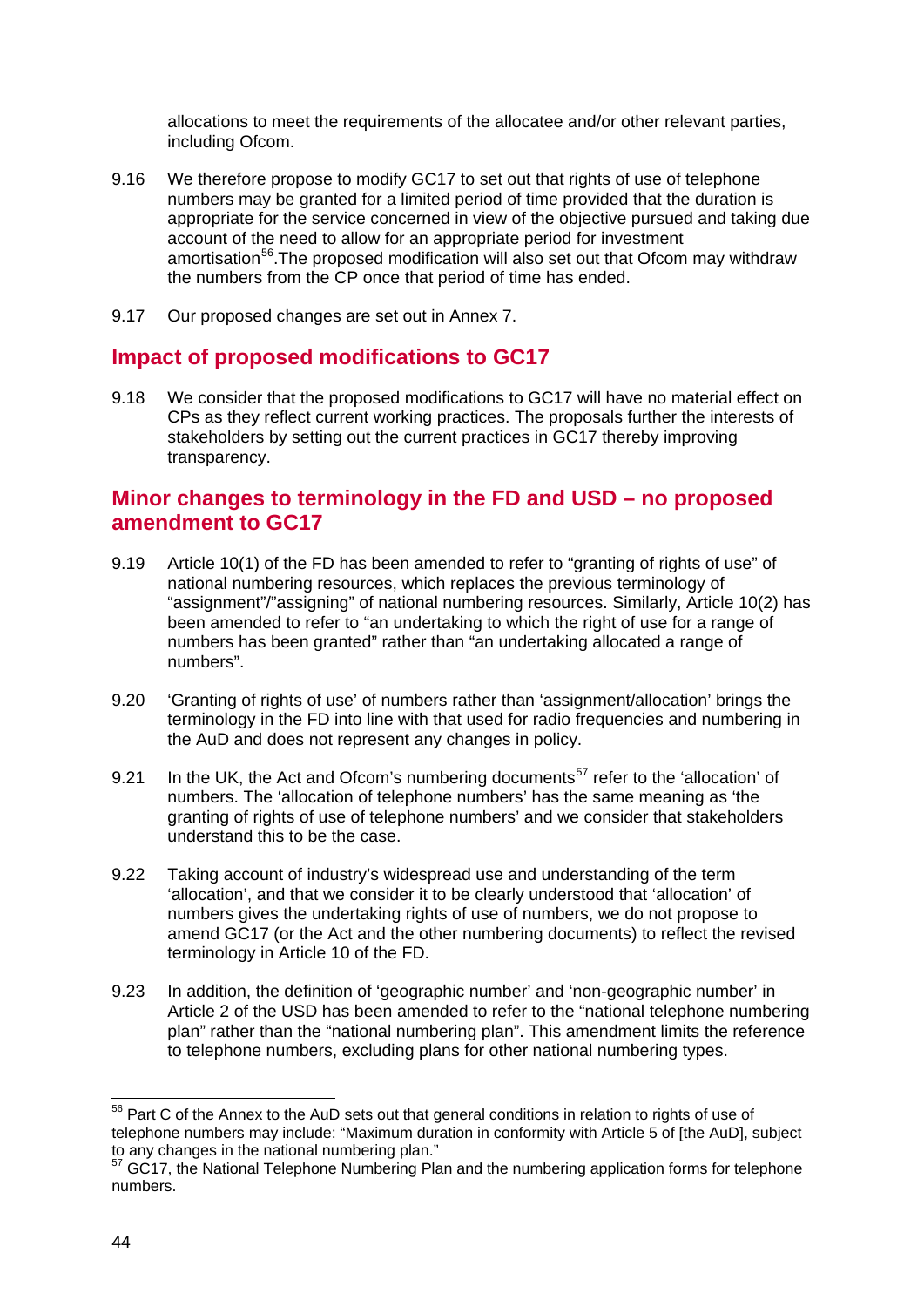9.24 In the UK, we already publish a document known as the National Telephone Numbering Plan (as required by section 56 of the Act) which sets out the telephone numbers available for allocation and any restrictions on how they may be adopted or used. As we already use the term 'national telephone numbering plan' rather than 'national numbering plan' wherever we refer to the UK's telephone numbering plan, we therefore do <u>not</u> need to make an amendment to our definition of 'geographic number', 'non-geographic number' or any other reference to our numbering plan to reflect this change .

# **Legal Framework**

- 9.25 In paragraph 2.28, we outlined the tests contained within section 47(2) of the Act with which modifications to conditions must comply.
- 9.26 We consider that our proposals for modifications to GC17 in relation to the transfer and time-limited rights of use of numbers meet the criteria set out in section 47(2) of the Act being:
	- **objectively justifiable** as the amended requirements directly reflect the requirements set out in Article 5(2) of the AuD, which Ofcom is obliged to implement;
	- **not unduly discriminatory** as the revised requirement will apply to all CPs to the extent GC17 is relevant to them;
	- **proportionate** as the change is the minimum necessary to implement the revision of Article 5(2) and there is no less intrusive mechanism to achieve the intended purpose; and
	- **transparent** as the purpose of the change is clear and what CPs need to do in order to comply with the amended GC is also clear.
- 9.27 We also consider that the proposed modifications would fulfil our general duty as to telephone number functions as set out in section 63 of the Act by:
	- **securing the best use of appropriate numbers**, by allowing allocated numbers to be transferred and setting the conditions under which transfer may occur, thus facilitating best use of numbers through sub-allocation in accordance with certain conditions for using the numbers appropriately. The proposal in relation to time limited allocations of numbers would secure best use by aligning the period of allocation with the service requirement; and
	- **ensuring efficiency and innovation,** in that the proposals would further the ability for CPs to use numbers efficiently and effectively through the transfer of numbers via sub-allocation to other CPs, service providers and resellers, thus broadening their access to numbers on which to provide services to customers, facilitating higher utilisation of numbers allocated in large blocks by Ofcom and by preventing access to numbers being a barrier to innovation. The proposal in relation to time limited allocations of numbers would ensure that numbers would only be allocated for a period appropriate to the service with a mechanism for withdrawal once the set period had ended, which ensures efficient use and facilitates the provision of innovative services.

*Q8. Do you agree with our proposals on conditions for transferring the rights of use of telephone numbers and also for granting their use for a limited period of time?*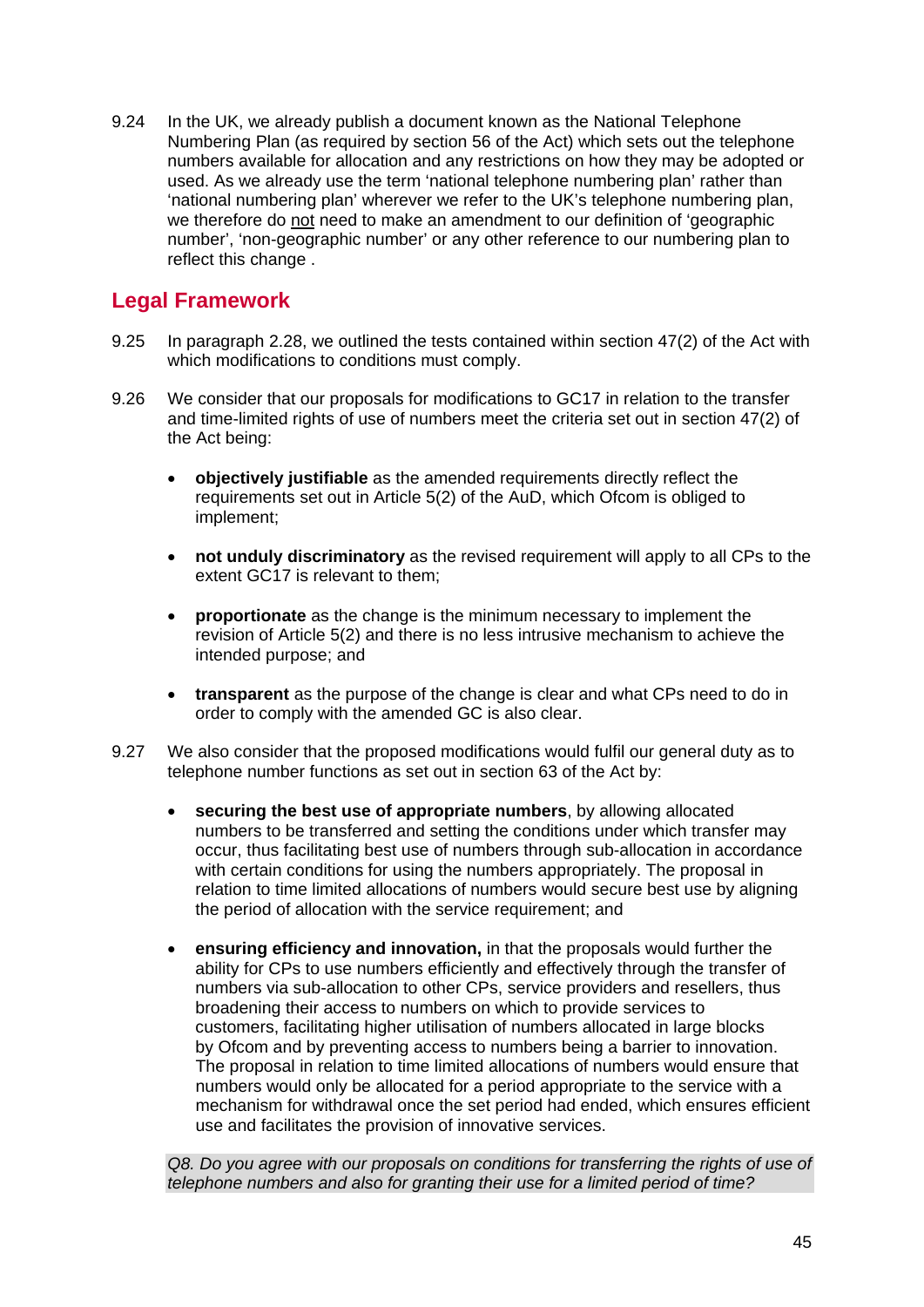## **Section 10**

# **Changes to General Condition 18**

# **Facilitating a change of provider (number portability)**

## **Introduction**

- 10.1 GC18 implements the requirements set out in Articles 30 (1) to (4) of the USD regarding the right of subscribers with numbers from the National Telephone Numbering Plan to port their telephone numbers between undertakings providing publicly electronic communications services. GC18 currently requires CPs<sup>[58](#page-48-0)</sup> to provide number portability as soon as is reasonably practicable and sets out rules on porting charges.
- 10.2 The new obligations contained in Articles 30 (1) to (4) of the USD which Ofcom is required to implement are that:
	- ported numbers should be activated within one working day<sup>[59](#page-48-1)</sup>; and
	- CPs must operate a scheme which compensates subscribers in the event of delay or fault with the porting process.
- 10.3 In addition, there are some minor changes relating to changes to definitions and terminology.
- 10.4 This Section sets out our proposals for amending GC18 to reflect the revised requirements in the USD.

## **What is number portability?**

- 10.5 An essential element in the health of the UK's telecommunications market is the ability of subscribers to choose between competing providers and to switch between providers quickly and easily. When switching, subscribers have the right, if they wish, to retain their telephone numbers. The facility that enables consumers to retain their telephone number when switching provider is called 'number portability'.
- 10.6 In this Section, we will use several terms when describing the potential parties to such a 'porting' process. The Gaining Provider (GP) is the CP who the subscriber wants to port to. The Losing Provider (LP) is the CP from whom the subscriber is porting from. The Range Holder (RH) is typically the CP to whom the telephone number the subscriber wishes to port, has been allocated to by Ofcom.
- 10.7 Also references to mobile *bulk* porting describe the situation when more than 25 mobile phone numbers are processed under one PAC (porting authorisation code) -

<span id="page-48-0"></span> $58$  In GC18 and for the purposes of this section, a CP means a person who provides an Electronic Communications Network or an Electronic Communications Service.

<span id="page-48-1"></span><sup>59</sup> For the purposes of the consultation document we refer to *one working day*. However, in line with our statement on mobile number portability last year - see paragraph 3.36 of Ofcom *Changes to the Mobile Number Porting Process* 8 July 2010

<http://stakeholders.ofcom.org.uk/binaries/consultations/mnp/statement/mnp.pdf> - we would reflect this in the text of GC18 as *one business day*.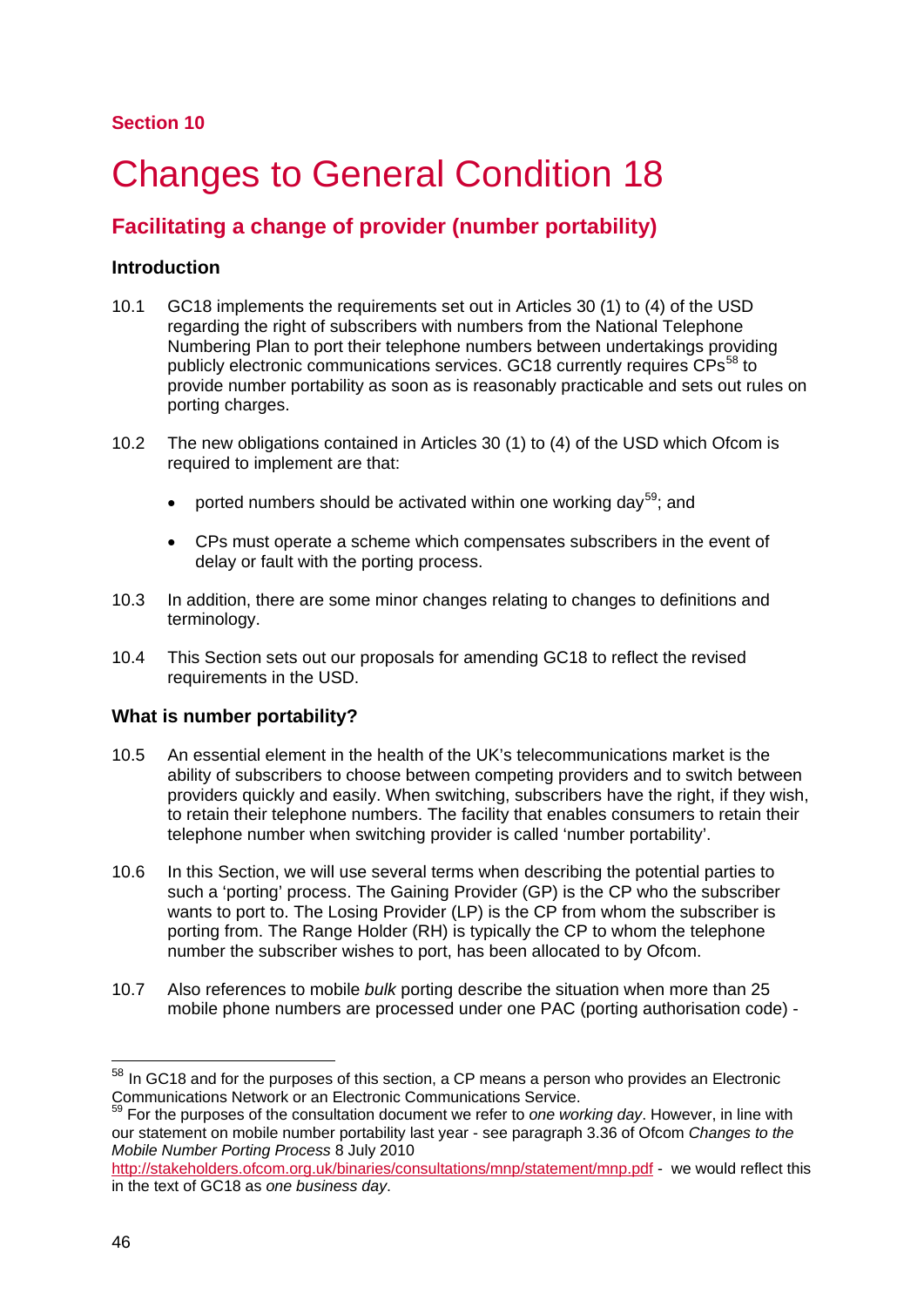and *non-bulk* porting relates to those cases where less than 25 mobile phone numbers are processed under a single PAC.

## **Relevant changes to the USD**

10.8 The first sub-paragraph of paragraph 4 of Article 30 of the revised Directive states:

'Porting of numbers and their subsequent activation shall be carried out within the shortest possible time. In any case, subscribers who have concluded an agreement to port a number to a new undertaking shall have that number activated within one working day'.

10.9 In relation to the new requirement regarding a compensation scheme, the Directive states:

> 'Member States shall ensure that appropriate sanctions on undertakings are provided for, including an obligation to compensate subscribers in case of delay in porting or abuse of porting by them or on their behalf'.

## **The UK Government's (BIS') consultation**

- 10.10 BIS considered the one working day porting requirement as part of its consultation on impl[e](#page-3-0)menting the amendments to the Framework regime<sup>2</sup>.
- 10.11 In relation to mobile bulk porting, BIS acknowledged that the "*priorities of consumers porting multiple numbers simultaneously are often different from those porting one or few numbers"*[60.](#page-49-0) It made reference to Ofcom research which showed that "*the priority for bulk porting is a smooth migration process, whereby the practical logistics of the process (such as having phones and SIM cards in the right locations) can be completed before the numbers are ported (always minimising loss of service), rather than the speed at which the numbers are ported"*[61](#page-49-1) .
- 10.12 BIS considered that the one working day requirement should apply to bulk mobile ports from when subscribers offer their PAC to the recipient operator, but it did not feel the intention of the USD was to deny consumers the right to request an alternative port date [62.](#page-49-2) It further stated that "*MNOs may decline a request to bulk port within one working day and risk losing the business, if they feel they are unable to meet this requirement"* [63](#page-49-3) .
- 10.13 In relation to fixed line porting, the BIS consultation acknowledged that there are currently consumer verification/authentication steps for subscribers switching providers and also recognised that in some cases there would be the provisioning of a line to support a switch request from a subscriber<sup>[64](#page-49-4)</sup>. It stated that the subscriber's line must be 'ready for service', that is ready to receive service from the GP, before it would be appropriate to port a number. Where numbers were ported prior to the 'ready for service' point, it is likely the subscriber would lose service.

<span id="page-49-0"></span> $60$  See paragraph 202 of the BIS consultation.<br> $61$  ibid

<span id="page-49-2"></span><span id="page-49-1"></span> $62$  See paragraph 204 of the BIS consultation.<br> $63$  ibid

<span id="page-49-4"></span><span id="page-49-3"></span><sup>&</sup>lt;sup>64</sup>Paragraph 205 of BIS consultation.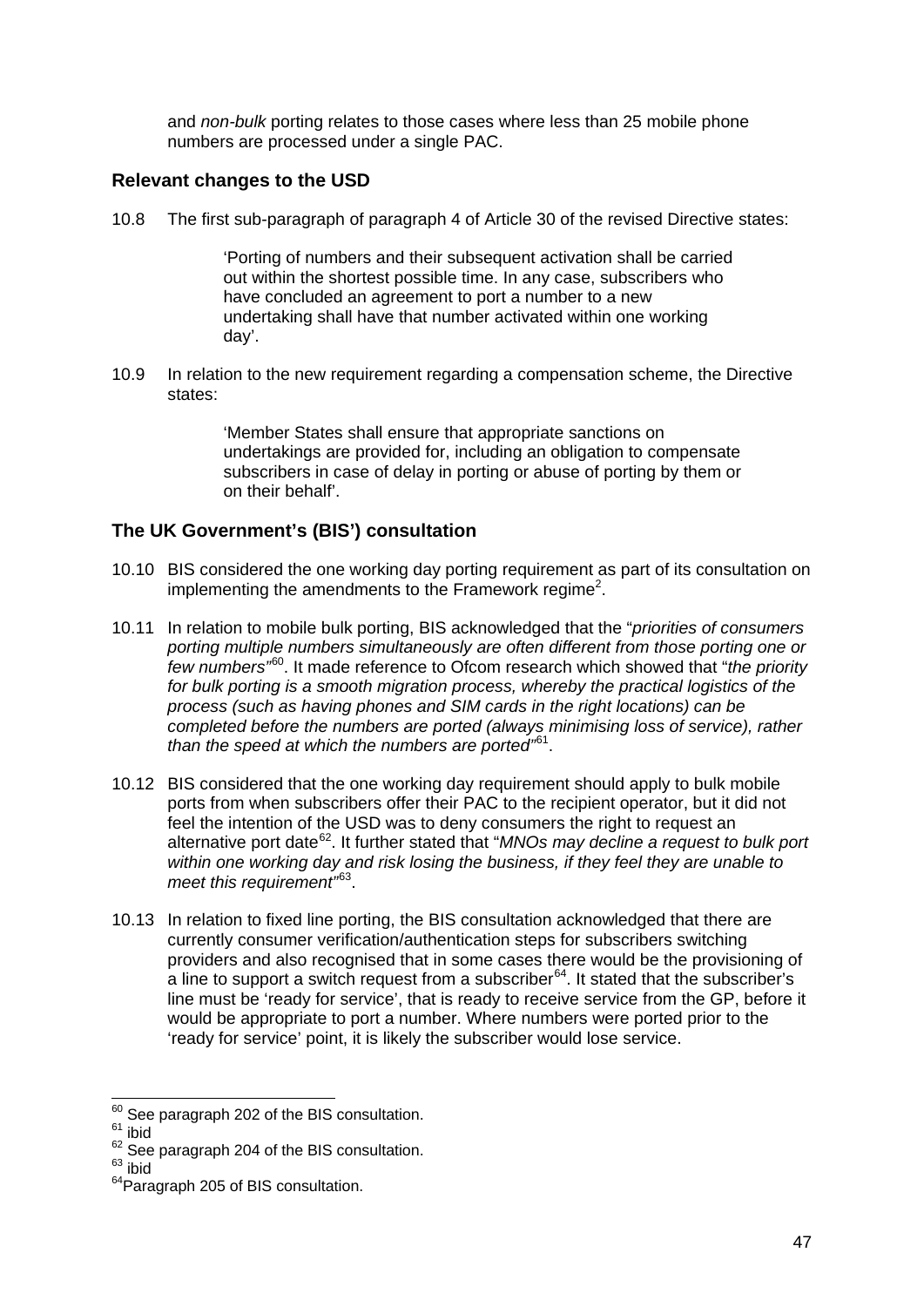10.14 BIS also discussed the compensation scheme requirement in its consultation<sup>[65](#page-50-0)</sup> and proposed to make a new provision in the Act, to ensure that companies are obliged to compensate subscribers in the event of delay of porting or abuse of the porting process.

## **Recent relevant Ofcom projects**

## Mobile Number Portability

10.15 In July 2010, Ofcom published *Changes to the Mobile Number Porting Process* (the MNP Statement) which set out changes to the non-bulk mobile number porting proce[s](#page-4-0)s<sup>8</sup>. These changes are due to take effect from 11 April 2011 and require nonbulk mobile numbers to be activated within one working day of a subscriber providing the gaining provider (GP) with a PAC. CPs are also required to provide non-bulk subscribers with their PAC immediately over the phone or by SMS within two hours of the request.

## Switching Review

- 10.16 Ofcom has launched a Strate[g](#page-34-0)ic review of consumer switching<sup>[4040](#page-34-0)</sup> (the Switching Review) which will review switching in a number of sectors – fixed and mobile telecommunications, broadband and pay TV. The Switching Review is seeking to identify the key issues and problems with the current switching processes and set out a strategic vision for our preferred switching model. In particular, fixed line and broadband switching have been identified as priority areas for further work. The second consultation is planned for May/June 2011 and the statement at the end of 2011.
- 10.17 The Switching Review is looking at the end-to-end consumer switching process for fixed line, particularly the existing consumer protection measures which have an impact on overall port lead times, and also the competition aspects in relation to switching costs and targeted 'save' activity'<sup>[66](#page-50-1)</sup>.

#### Ongoing work to address fixed porting processes

10.18 The existing fixed porting processes are not without issues. Ofcom has encouraged industry to work together to resolve particular problems such as a lack of geographic number portability arrangements between some operators, particularly for subsequent porting<sup>[67](#page-50-2)</sup> and a lack of effective and robust order handling arrangements. More generally, the Office of the Telecommunications Adjudicator ( $\text{OTA2}$ )<sup>[68](#page-50-3)</sup> has been working with industry to improve fixed line porting processes.

<span id="page-50-1"></span><span id="page-50-0"></span> $65$  Paragraphs 208 to 210 of the BIS consultation.<br> $66$  'Save' activity is where the Losing Provider contacts the subscriber and offers an incentive not to switch.

<span id="page-50-2"></span> $67/5$ ubsequent porting' is where a number has already been ported from the Range Holder to a CP and where the subscriber then subsequently ports to another CP who is not the Range Holder.

<span id="page-50-3"></span> $\frac{68}{6}$  The OTA2 is independent of the regulator and of industry and facilitates the swift implementation of processes where necessary to enable a wider range of Communications Providers and end-users to benefit from clear and focussed improvements primarily dealing with major or strategic issues. affecting the rollout and performance of Openreach products.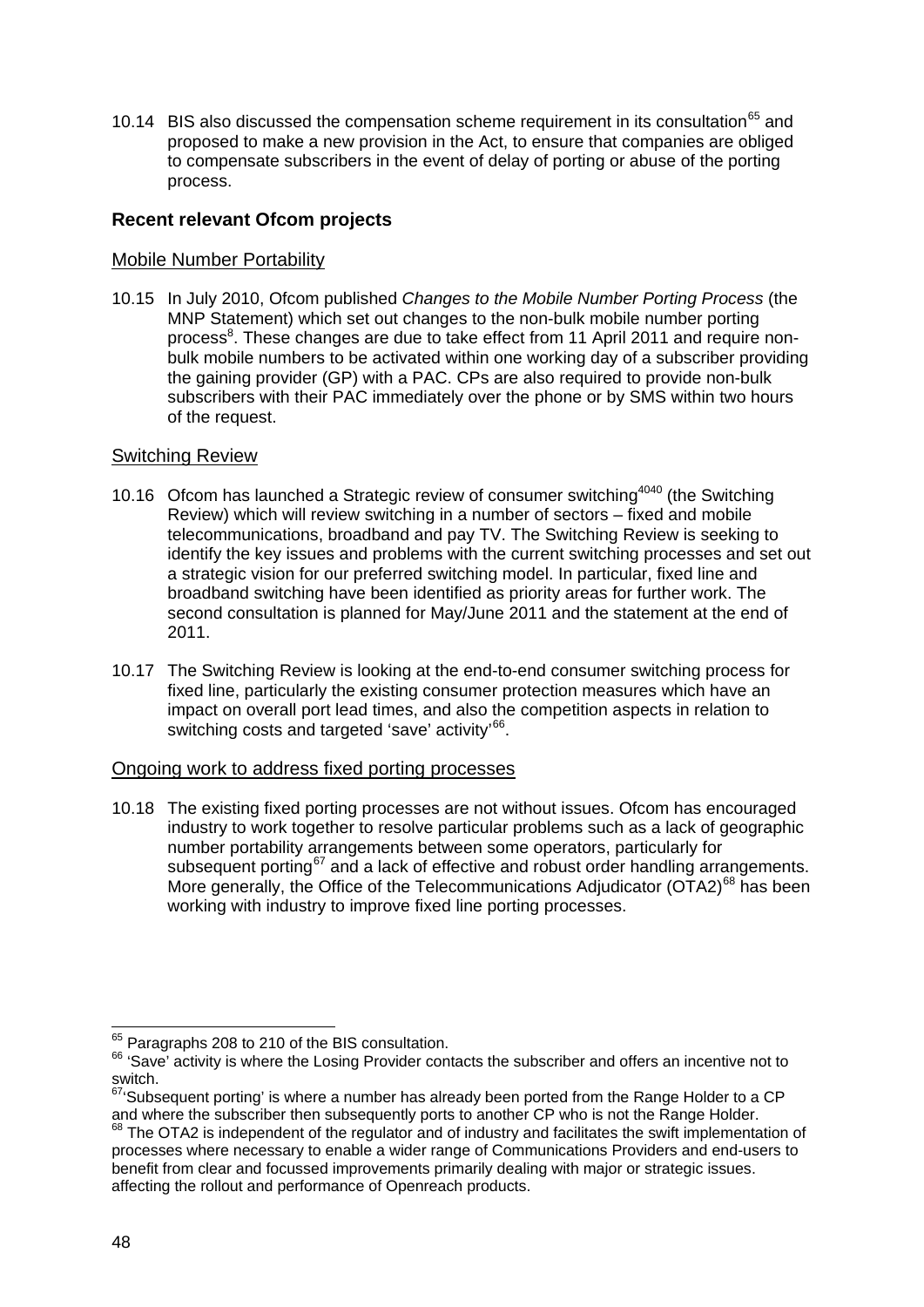# **We will reflect a change from publicly available telephone service to subscribers with numbers from the National Telephone Numbering Plan**

- 10.19 Given that the revised text of the USD no longer limits the right to number portability to publicly available telecommunications services (also known as publicly available telephone service) but instead applies it to subscribers with numbers from the National Telephone Numbering Plan, GC18 will be amended to reflect this change. This will mean that there are additional subscribers who will be able to port their numbers, such as those provided with an incoming service only. It is also clear that paging portability is now covered by this requirement and GC18 will be amended to reflect this<sup>[69](#page-51-0)</sup>.
- 10.20 However, we do not consider that the inclusion of these subscribers will have a material effect on the existing provision of number portability.

# **We will reflect the change to porting being carried out 'within the shortest possible time'**

10.21 The USD has been amended to refer to porting being carried out *within the shortest possible time*. GC 18 currently refers to the provision of number portability being provided *as soon as is reasonably practicable*. We propose to amend GC18 to reflect the new terminology in order to bring into line with the wording of the revised USD. We interpret the terms to mean the same in that they both require that porting be undertaken in as short a time as possible while taking into account the practicalities of porting. Therefore, we do not consider that this change will have an impact on current porting practices.

## **We will include a requirement that any porting charges do not act as a disincentive to subscribers against switching**

- 10.22 Article 30(2) of the USD states that any direct charges to subscribers must not act as a disincentive for subscribers against changing service providers.
- 10.23 While this provision has not changed as a result of the revised Framework, we consider that it is appropriate to make this requirement explicit within GC18. GC18 currently requires that porting is provided 'on reasonable terms, including charges' and we consider that this implicitly requires that charging does not act as a disincentive to switching. For reasons of clarity and to reflect the text of Article 30 of the USD, we propose including a requirement that any porting charges do not act as a disincentive to subscribers against switching. We do not consider that putting in place this high level requirement will have a material impact on current porting charges.

# **We will reflect the 'one working day' requirement in GC18 for bulk mobile ports**

10.24 As mentioned above, the changes in relation to non-bulk mobile ports are due to come into effect from 11 April 2011. Given that we have only recently concluded on our approach in relation to non-bulk mobile ports and consider this to be in line with

<span id="page-51-0"></span><sup>&</sup>lt;sup>69</sup> It is unclear whether Paging Portability is feasible or whether there is any demand for it. We would welcome any views on either of these issues.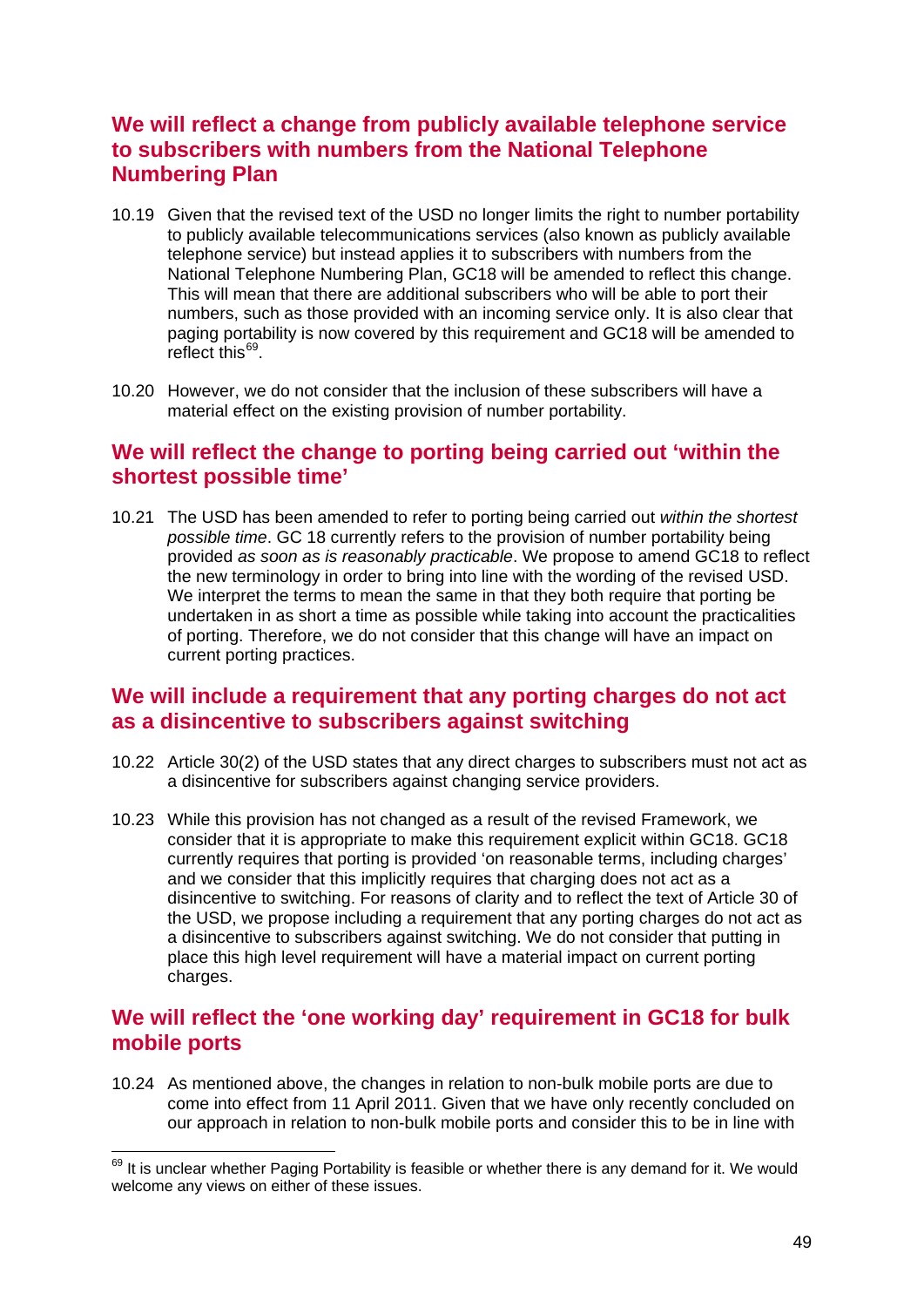the revised USD, we are not proposing any changes to the revised text contained in GC18 for non-bulk mobile ports.

- 10.25 Therefore, our proposals in relation to mobile porting only relate to the implementation of the one working day<sup>[70](#page-52-0)</sup> requirement for bulk mobile porting.
- 10.26 As noted above, mobile bulk ports are distinguished by the mobile industry as ports involving 25 or more mobile phone numbers processed under a single  $PAC^{71}$  $PAC^{71}$  $PAC^{71}$ . Unlike in the fixed environment, where the GP may have to undertake work to physically install the subscribers' connection to the public network in order to provide service, the service provisioning aspects of mobile switching can be performed more readily. However, in order to establish service and receive calls on a mobile ported number, the end-user may require time to receive, swap and distribute either replacement SIM cards or entire handsets.
- 10.27 In order to ensure a seamless transfer (i.e. minimising loss of service), businesses undertaking bulk ports of this type, will probably want to ensure that on the day of the switch, all logistical requirements to facilitate the port have been completed and that SIM cards and handsets have been distributed to employees in advance. The planning for a bulk port, potentially involving hundreds or even thousands of numbers, is therefore a detailed logistical exercise that can take a number of weeks (or months) to plan and is usually tied in with contractual periods which are known well in advance.
- 10.28 The current bulk process seems to adequately support business subscriber requirements, even though this currently takes longer than the non-bulk process. The available evidence suggests that business subscribers are more interested in knowing when exactly porting will take place and a smooth migration process, rather than completing the port process in a shorter time frame.

## **Our proposed implementation of the one-day requirement for bulk mobile ports**

- 10.29 In relation to mobile, we consider that the one working day requirement may reasonably be interpreted as meaning that subscribers who have concluded an agreement to port a number with the GP shall be provided (by the GP) with the ability to receive and make calls by means of that number within one working day. Under the current donor-led process, it is therefore reasonable to assume that the 'one working day' requirement starts when subscribers provide their PAC to the GP, since the provision of the PAC to the GP is a necessary pre-condition for porting to take place.
- 10.30 As we stated in our April and July 2010 statements on mobile number portability (for non bulk mobile numbers) last year, the consumer may request an alternative port date that is later than the default date if they so chose. We believe this should apply equally for bulk ports i.e. MNOs and the subscriber in this instance would be able to agree an alternative port date. We recognise the logistical requirements, such as the distribution of SIM cards and handsets, associated with a large number of ports and

<span id="page-52-1"></span><span id="page-52-0"></span> $70$  As noted in paragraph 3.36 of our MNP statement last year, we consider the use of 'business day' in the context of GC18 and "working day" in the context of Article 30 USD to be *synonymous*. <sup>71</sup> Operator Steering Committee Mobile Number Portability Porting Process Manual April 2009, at [http://www.mnposg.org.uk/Main\\_Documents/MNP2%20Manual%20issue%201-20.pdf](http://www.mnposg.org.uk/Main_Documents/MNP2%20Manual%20issue%201-20.pdf) .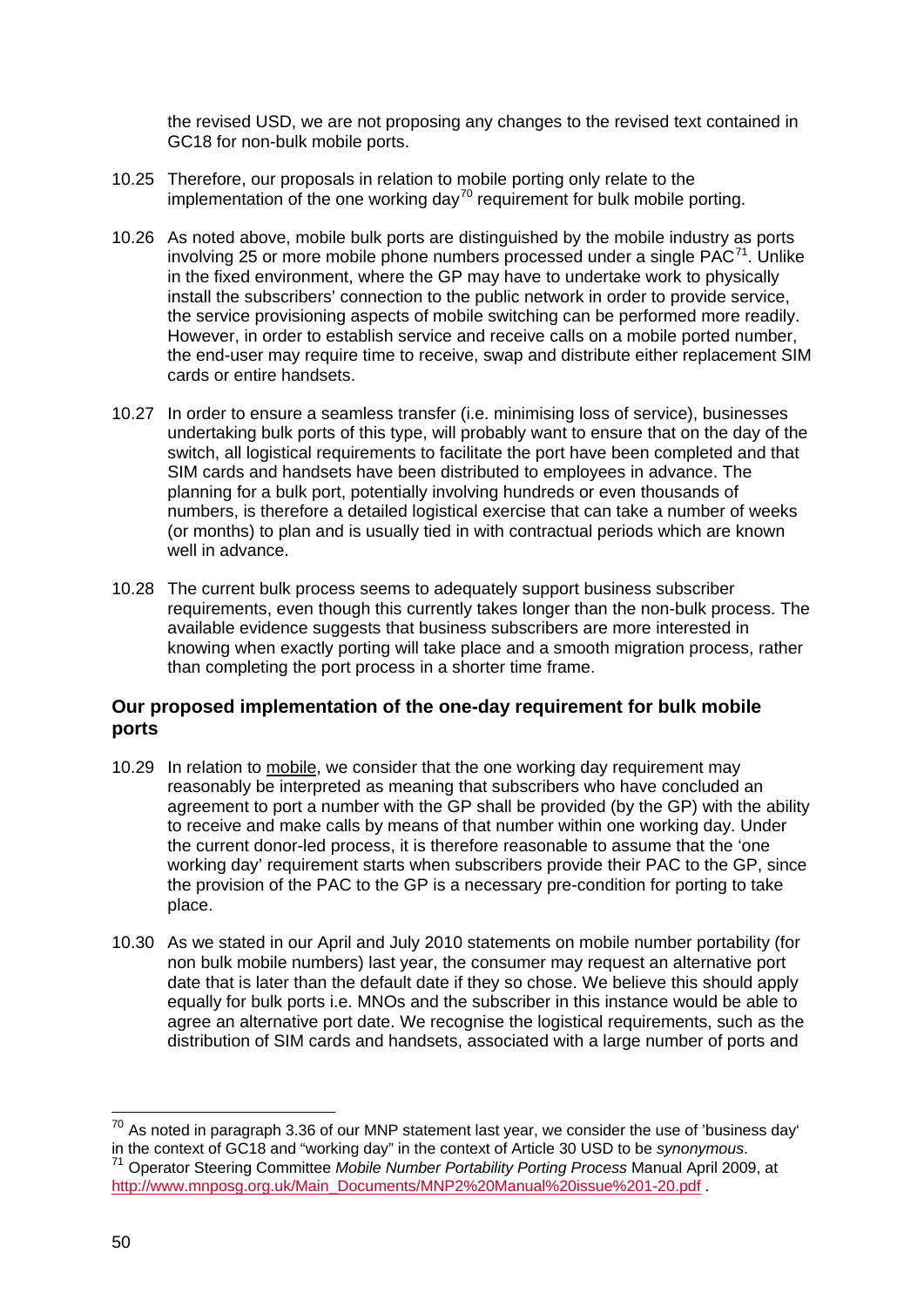believe this approach provides the flexibility for subscribers and GPs to agree an alternative port date to ensure that a seamless migration occurs<sup>[72](#page-53-0)</sup>.

- 10.31 However, we note that providers should not use this as an opportunity to make subscribers feel that they have no option but to agree to a different port time. If Ofcom were to have evidence of such undue influence, we would consider opening an investigation under GC18 for non-compliance with its obligations.
- 10.32 We propose amending GC 18 to require that bulk mobile numbers are activated within one working day of a subscriber providing a PAC over the phone, in order to implement the requirement in the revised USD in respect of bulk mobile porting. The proposed modifications are set out in Annex 7.
- 10.33 GC18 requires the LP to enable subscribers to request a PAC over the phone and provide non-bulk subscribers with their PAC immediately over the phone or by SMS within two hours of the request. Noting that all CPs are required to provide number portability to subscribers who request it within the shortest possible time, we do not consider that this requirement concerning the requesting and issuing of PACs would be appropriate to apply to bulk ports, as it is unlikely to be practicable and additional subscriber verification, e.g. written confirmation from the business account holder, may be necessary before a PAC is provided, especially where the port involves a large volume of numbers.
- 10.34 We would like to understand better the impacts of implementing this requirement. The decision whether to accept a request from a bulk customer for one day porting would be made by the GP and it is the GP that must facilitate most of the porting process, for example organising the distribution of any new equipment to end-users. However, a decision to accept a request for one day porting would also have consequences for the LP. Our current view is that such requests for one-day porting are (a) quite unlikely to be made in practice, and (b) might not be accepted by a potential GP.
- 10.35 In this respect, our view is that GPs and LPs will need to adopt different, accelerated processes only infrequently. It is unclear to us at this point whether such processes can be performed by exception, or whether under these proposals more comprehensive changes to processes would be required, such as changes to the central web system for processing port requests (the Syniverse system) and to internal administrative and technical systems and processes. We note that providers already have to change the Syniverse system in order to bring in the required changes to non-bulk porting by 11 April 2011. We invite evidence from stakeholders on:
	- the likely frequency of requests from bulk customers for one-day porting;
	- the likelihood that such requests will be accommodated by GPs; and
	- the nature and extent of impacts on GPs and LPs from meeting the expected level of requests for one-day bulk porting, including how processes for dealing with bulk ports differ from dealing with single ports.

<span id="page-53-0"></span> $72$  We also note that the GP may decline a request to port if they are unable to meet the one working day requirement and the subscriber does not want to agree to an alternative date.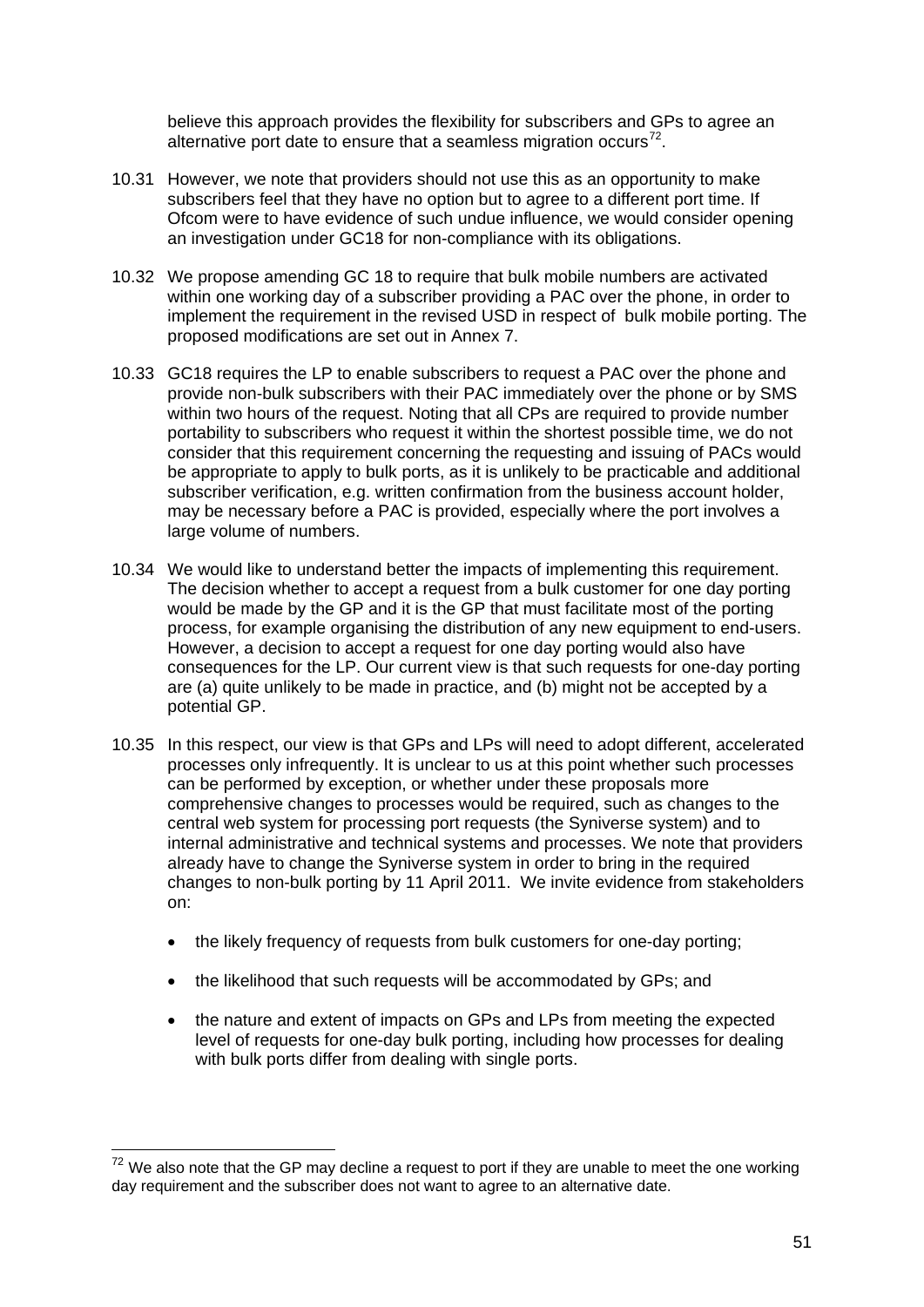# **We will reflect the 'one working day' requirement in GC18 for fixed line porting**

- 10.36 We have reviewed the various industry manuals which set out the existing industry processes and timelines for fixed number porting and activation. In very general terms, the porting process is led by the GP who recruits the switching subscriber and contacts the LP to initiate the port process. This process involves consumer protection/verification steps and coordinating system changes which sometimes involve a third party RH network. It may also be necessary for the GP to provision a line to the subscriber's premises. Finally, either the GP requests port activation from the LP or the LP commences port activation automatically as per the fixed date and time agreed with the GP.
- 10.37 Current consumer protection measures for switching fixed voice services are through various safeguards which have been built into the switching process. The current process for switching fixed voice services is known as the 'Notification of Transfer' process<sup>[73](#page-54-0)</sup>. This works on the basis of the customer being notified through a 'notification of transfer' letter that the switch is happening. There is a 10 working day transfer period during which time the customer is able to stop the order going ahead where they simply change their mind or in cases of slamming.
- 10.38 The complexity of the port process varies very significantly particularly if there are multiple parties involved. Where a subscriber has chosen to switch providers more than once, there may be 3 parties to a standard port; the GP, LP and RH. Where a reseller is involved as either the GP or the LP, they too may become part of the order handling process (e.g. account creation or cessation, customer validation and authentication etc) in order to facilitate the request.

## **Our proposed implementation of the one-day requirement for fixed line porting**

- 10.39 Our interpretation of the Directive is that once an agreement to port has concluded, the one working day requirement must commence from that point. In relation to fixed porting, this point must necessarily be after the consumer protection/verification measures have been completed and any necessary line provisioning has taken place.
- 10.40 Therefore, we propose that the one working day port requirement applies from the point that the request for activation has been made by the GP to the LP i.e. after the consumer protection steps and line provisioning have been completed. Where the port date has been fixed, the one working day porting requirement would apply from the time of day on the agreed port date that the activation process is usually commenced by the GP and LP (and where relevant, the RH). For example, for nongeographic number portability, the scheduled time for a port activation is 00:01 on the day of the port and will take place between 00:01 and 04:00 depending on the queue<sup>[74](#page-54-0)</sup>.
- 10.41 As the activation point occurs after the consumer protection measures have occurred and any line provisioning has taken place, this approach will have limited impact on the current fixed porting regime. It allows for the existing lead-times for all fixed ports, including where physical changes are required.

<span id="page-54-0"></span><sup>&</sup>lt;sup>73</sup> This does not apply where a customer is transferring to and from a cable network.<br><sup>74</sup> For geographic number portability, the current SLA commitment is that ported numbers will be activated within 15 minutes of a request 95% of the time and within 20 minutes 99% of the time. For personal number portability, activation occurs between 07:00 and 11:00 on the port date.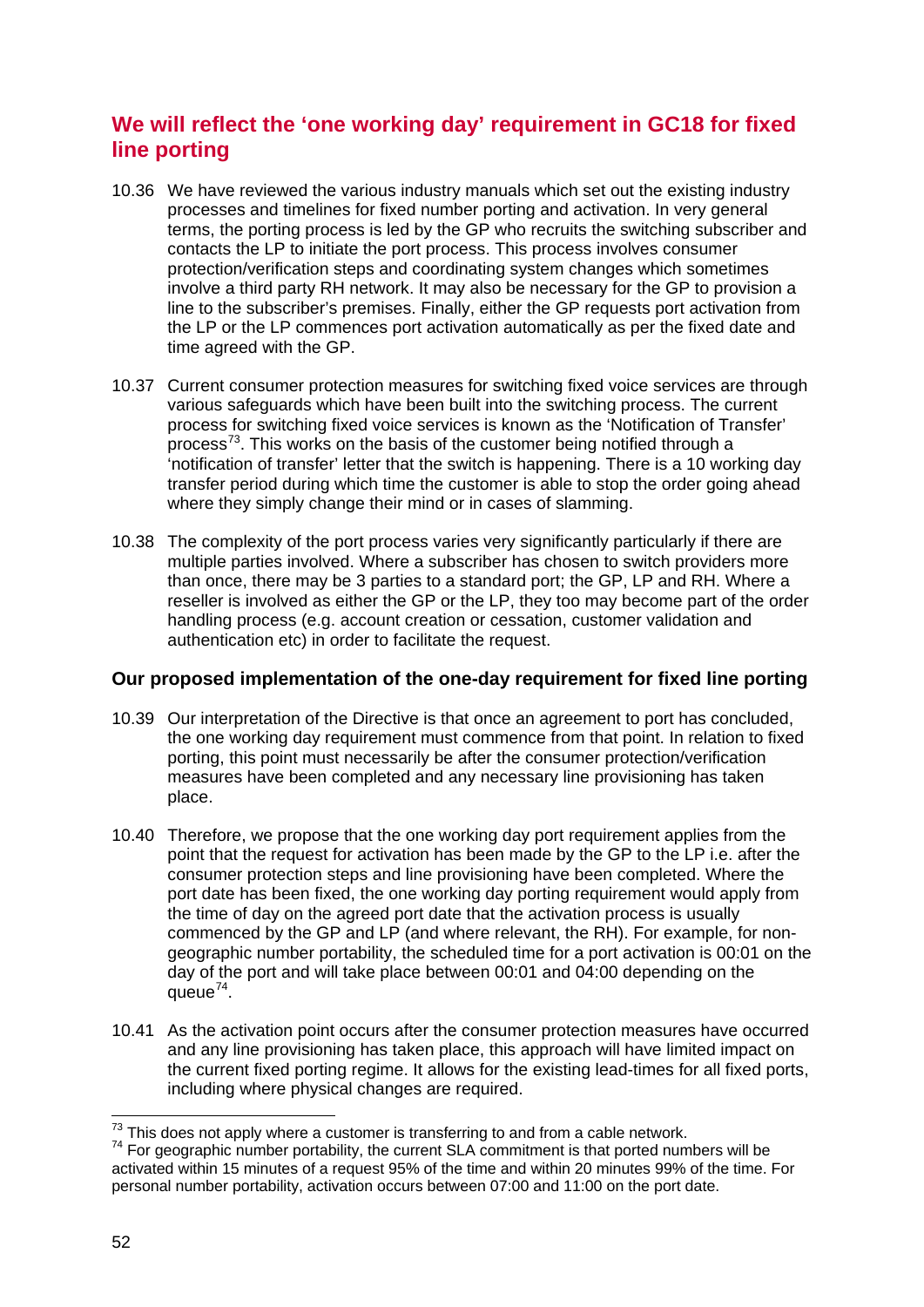- 10.42 We consider that it would not be appropriate to implement the one working day requirement in such a way that would conflict with current consumer protection/verification measures<sup>[75](#page-55-0)</sup>. Further, it would not appear to be appropriate to simply remove these measures in order to apply the one working day requirement at an earlier point in the process, especially ahead of any recommendations to be made by the Switching Review.
- 10.43 In addition, we do not consider it appropriate to implement the one working day porting requirement in such a way that does not allow sufficient time for any line provisioning to take place. If we did require this, porting might take place before a line is ready which could result in an unintentional loss of service for the subscriber.
- 10.44 Therefore, our proposed approach for fixed is that it is the *port activation* that must take place within one working day<sup>[76](#page-55-0)</sup> from when the GP requests activation from the LP. The proposed modifications to GC18 in relation to fixed porting are set out in Annex 7.
- 10.45 As a result of the work being carried out by the Switching Review and the OTA2, overall port times may be reduced if conclusions of that work indicate, for example, that consumer protection measures should take place in a shorter timescale. We consider that these aspects of the porting process are best assessed in the context of that work rather than in this consultation.
- 10.46 More generally, we consider that the proposed implementation approach takes appropriate account of technical feasibility and the need to maintain continuity of service to the subscriber as envisaged by Article 30 (4) USD, as well as ensuring that subscribers are protected throughout the process and are not switched to another provider against their will.

# **We will reflect a requirement for CPs to put in place schemes to compensate subscribers for delays or faults with porting**

10.47 As set out above, the USD requires that there are appropriate sanctions in place on undertakings, including an obligation to compensate subscribers, where there is a delay or fault in porting.

## **Proposed implementation of the compensation scheme requirement**

- 10.48 We propose to modify GC18 to require that CPs provide reasonable compensation as soon as is reasonably practicable following the correction of any delay or abuse in the porting process by them or their representatives. This requirement to compensate must be in place as from 25 May 2011.
- 10.49 We have considered whether it is appropriate to set out in GC18 further details of the compensation scheme, such as the appropriate levels of compensation and other scheme parameters. However, consistent with our regulatory principles, we are proposing a lighter touch approach whereby CPs will be able to design the detail of the scheme themselves in a way that it is more suited to their business and existing administrative processes.

<span id="page-55-0"></span> $75$  Ofcom notes that Article 8 (4) of the revised FD in effect states that Ofcom must take all reasonable measures when carrying out its regulatory tasks to promote the interests of the citizen by ensuring a high level of protection for consumers in their dealings with suppliers.

 $76$  We note again that we consider the use of "business day" in the context of GC18 and "working day" in the context of Article 30 of the USD to be synonymous.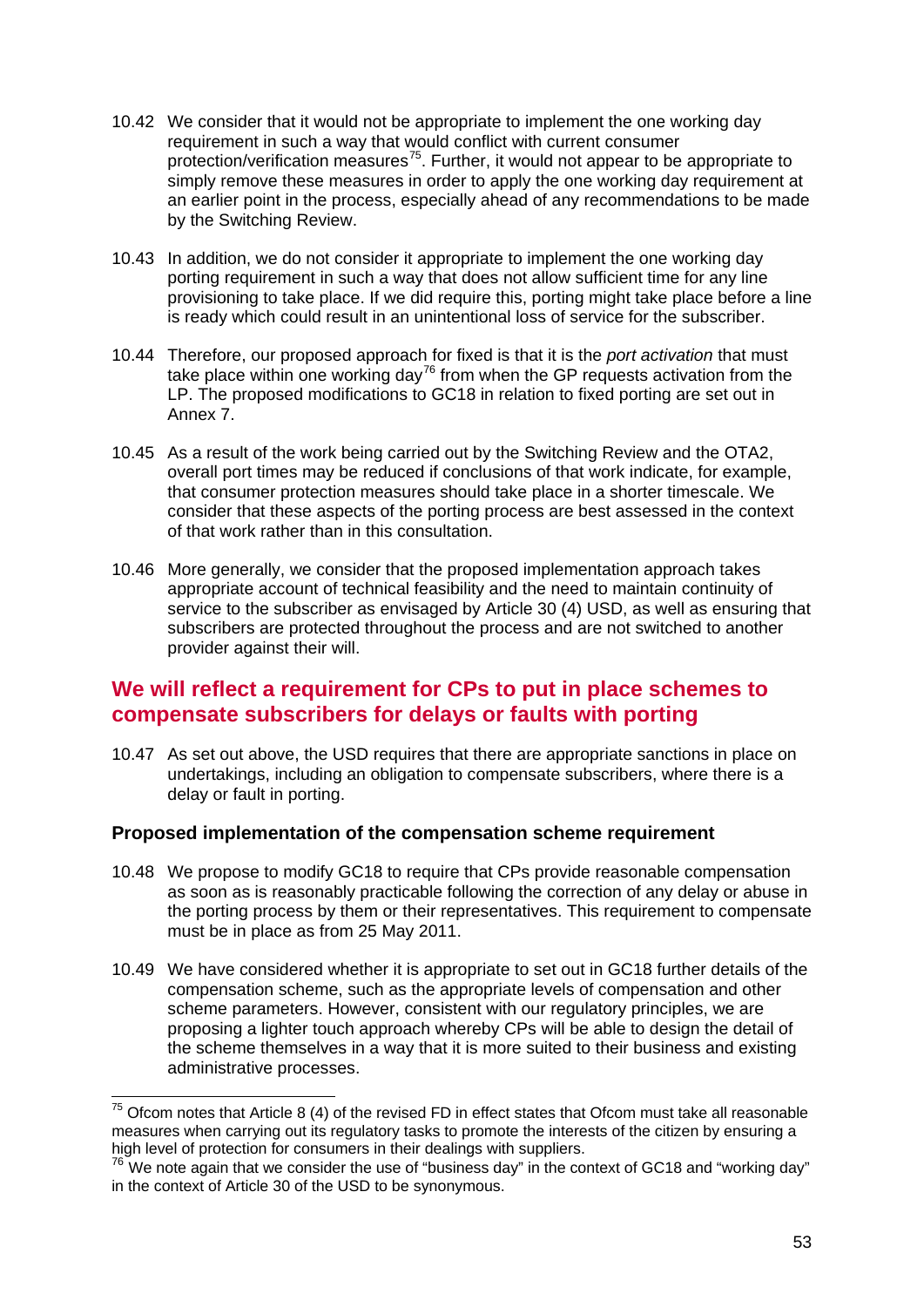- 10.50 While there are costs associated with a compensation scheme, we consider that this approach will keep implementation costs to a minimum. We will monitor the compensation schemes that CPs put in place after 12 months and we may decide to specify the detail of the schemes at a later date should the schemes be inadequate for their purposes. In order to assist CPs in putting in place their schemes, we have set out some guidance below as to how the scheme might operate and what 'reasonable compensation' might mean.
- 10.51 The proposed modifications in relation a porting compensation scheme are set out in Annex 7.

## **Guidance**

#### The operation of the scheme

- 10.52 From when the new requirement to compensate in GC18 takes effect, i.e. when a subscriber experiences a delay with a port request or there is a fault or abuse with the port, a subscriber must be able to claim compensation. In order to receive compensation, it would seem reasonable for subscribers to lodge a complaint with their CP via its standard complaints handling process. All CPs are required by Ofcom to have a complaints code of practice in place which is approved by us and they must also belong to an Ofcom approved Alternative Dispute Resolution ('ADR') scheme and adhere to the final decisions made by that scheme<sup>77</sup>. The two ADR schemes authorised by Ofcom are CISAS $^{78}$  $^{78}$  $^{78}$  and Otelo $^{79}$  $^{79}$  $^{79}$ .
- 10.53 Where a subscriber and a CP are unable to reach an agreed resolution, the matter should be referred to an ADR scheme. At the moment, subscribers can access a CPs ADR scheme eight weeks after lodging their initial complaint with a CP. This would also seem an appropriate timeframe to apply to porting compensation claims. ADR schemes are provided at no cost to subscribers and the decision of the scheme is final<sup>[80](#page-56-3)</sup>.
- 10.54 For larger subscribers who cannot use the ADR system described above because they are an undertaking employing more than ten individuals, the normal court route should be taken to resolve any claims for porting compensation.
- 10.55 The text in the Directive does not state that compensation payments must be made proactively. Therefore, we consider it reasonable to place the onus on subscribers to bring a claim for compensation in the event of a delay or fault with porting.

#### Level of subscriber compensation

- 10.56 CPs will be required to pay a reasonable level of compensation in the event of delay or abuse of porting. We consider that a delay or fault in porting is analogous to a delay or fault in service provision.
- 10.57 We have reviewed a number of fixed line CPs' existing compensation schemes for fault compensation. Those that offer compensation generally work this out based on a rate equivalent to the daily cost of the service. For example, BT calculates this by

<span id="page-56-1"></span><span id="page-56-0"></span><sup>&</sup>lt;sup>77</sup> These regulatory obligations are contained within General Condition 14.4 and 14.5.<br><sup>78</sup> CISAS is the Communications and Internet Services Adjudication Scheme, http://www.cisas.org.uk/ <sup>79</sup> Otelo is the Office of the Telecommunications Ombudsman,<http://www.otelo.org.uk/><br><sup>80</sup> Part of the decision taken by the ADR scheme will be which provider in the porting process (the GP

<span id="page-56-3"></span><span id="page-56-2"></span>or LP) is responsible for the delay or abuse, and thus liable for the compensation payment.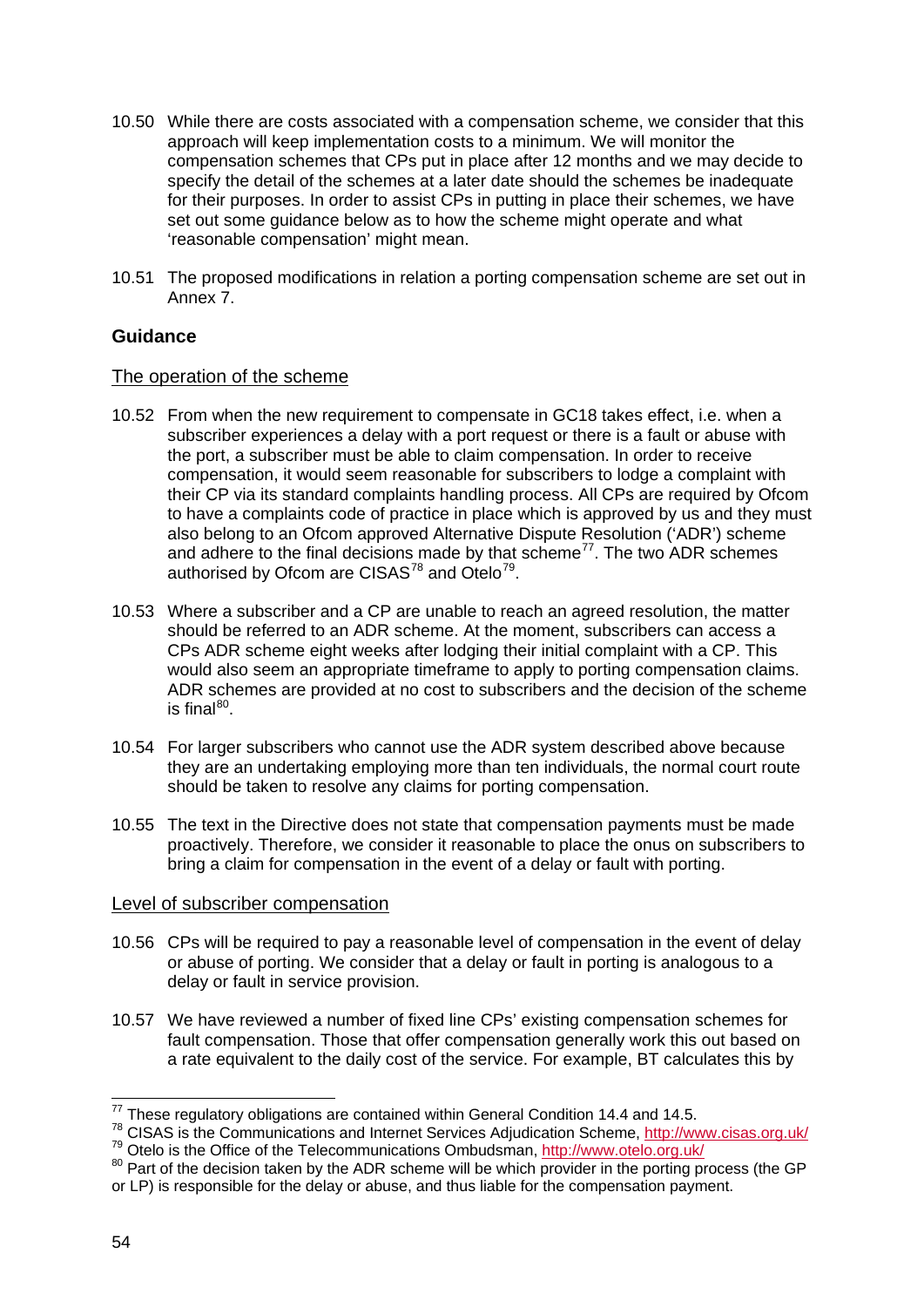multiplying the subscribers' quarterly phone service rental by four, dividing by 365 and multiplying by the number of days late in installing the service or a fault not repaired<sup>[81](#page-57-0)</sup>. Additionally, some CPs make further 'good will' payments, which they may also want to make for porting delays.

10.58 We have considered what the comparable level of compensation could be for mobile subscribers. For contract mobile subscribers, CPs could apply a level of compensation equivalent to a daily cost of the subscriber's monthly contract. This would reflect the approach already taken by fixed line CPs. With regards to Pay As You Go (PAYG) mobile subscribers, as they do not have a set monthly contract, a proxy could be to calculate the daily amount of an individual CPs Average Revenue Per User (ARPU) for PAYG subscribers. This could provide a standard approach across the industry and a set reference point for each CP to apply for all PAYG subscribers, albeit precise figures will vary between operators.

## **Information requirements**

- 10.59 In order to ensure a meaningful compensation scheme, we propose amending GC18 to require that subscribers are advised of the relevant port date when their number will be ported. This may be done at the time that the port is requested or, in relation to fixed, at a later date so long as the subscriber is notified prior to the request for activation. In addition, in relation to fixed porting, where CPs have advised of a port date, they are able to alter this date as long as it is communicated to the subscriber in advance of the request for activation.
- 10.60 We are also proposing to amend GC18 to require CPs to set out in a clear, comprehensive and easily accessible form how their compensation scheme will operate<sup>[82](#page-57-1)</sup>. At the very least, we would expect CPs to include this information in their terms and conditions and have it available on their website.

## **Impact of proposals**

- 10.61 As a result of these proposals, subscribers will be eligible to receive a payment for any delay in the porting process. This will provide subscribers with compensation that they might not otherwise receive, which we consider to be of benefit to users. The compensation proposals may also have a disciplining effect on GPs and LPs, ensuring that each party has the incentive to design and execute a smooth porting process. The strength of this effect will depend on the level of compensation involved.
- 10.62 The proposals will result in a set of one-off costs for operators to implement their compensation schemes, though we do not expect these costs to be onerous as any scheme could be run in tandem with their ADR processes. There will also be costs to administer the schemes and make payments to subscribers in relation to delayed porting; these costs will ultimately be borne by the CP responsible for the delayed port, so all CPs will have an incentive to keep such costs to a minimum.

<span id="page-57-0"></span> $81$  Talk Talk operates a similar policy. BT also currently allows residential subscribers to claim for financial loss up to £1,000 if they can prove they lost money as a result of the down time. However, we do not propose to state in our guidance that schemes should allow subscribers to claim for financial loss, as this is not contained in the Directive.

<span id="page-57-1"></span> $82$  The information requirements are made pursuant to Article 20 of the USD.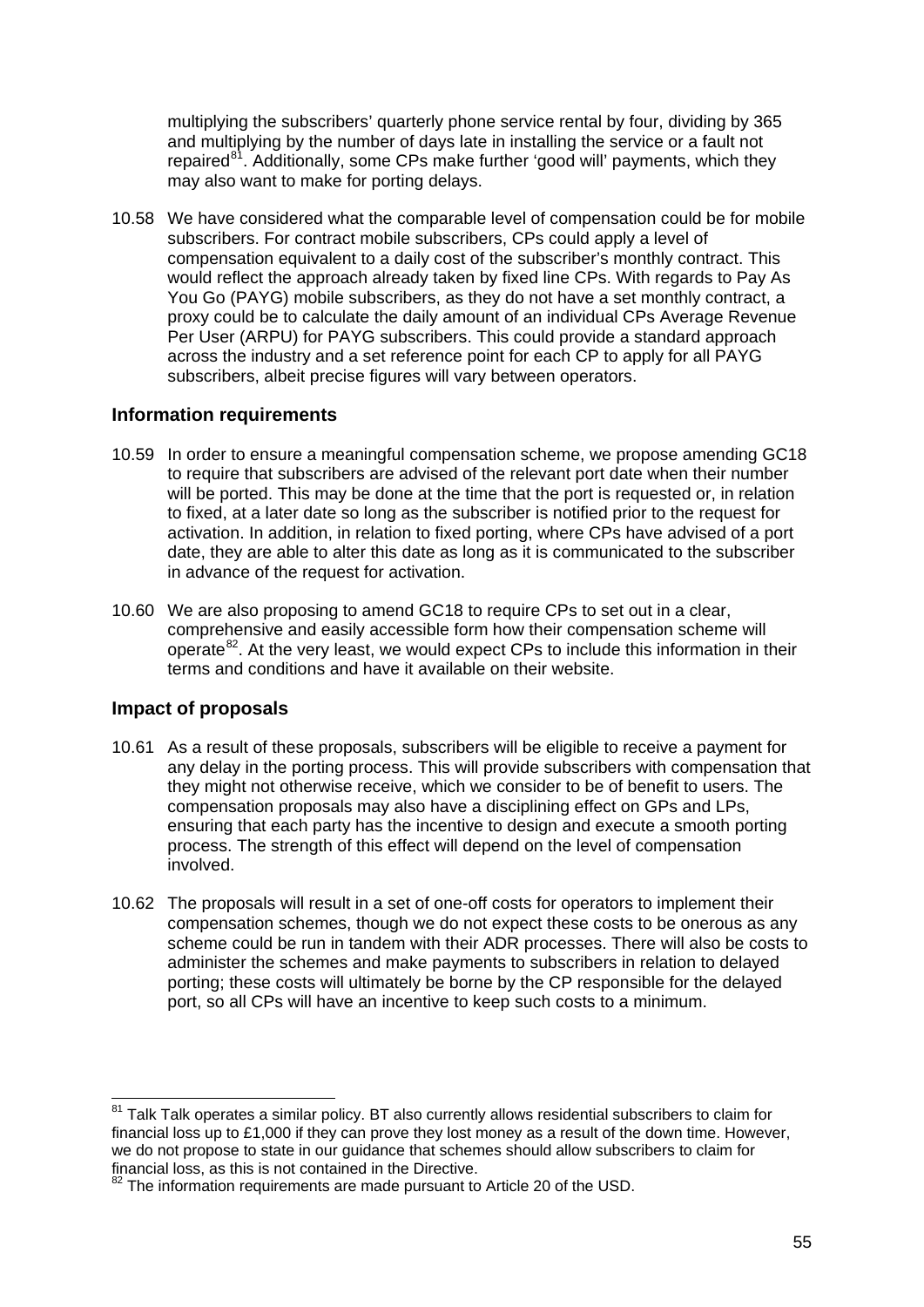#### **Implementation considerations**

10.63 Given that this requirement to compensate for porting delays needs to be place by 25 May 2011, there will not be an opportunity to delay this requirement coming into force to allow CPs a period of time to put in place their schemes. CPs will need to ensure that any compensation for porting delays and abuse is paid to subscribers from 25 May 2011. We consider that CPs should be able to put in place the appropriate processes to ensure that subscribers receive compensation by this date.

## **Legal Framework**

- 10.64 In paragraph 2.28, we outlined the tests contained section 47(2) of the Act with which modifications to conditions must comply.
- 10.65 We consider that our amendments meet the criteria set out in section 47(2) of the Act. They are:
	- **objectively justifiable** as the amended requirements directly reflect the requirements set out in Articles 30(1) to (4) of the USD, which Ofcom is obliged to implement;
	- **not unduly discriminatory** as the revised requirement will apply to all CPs to the extent GC18 is relevant to them;
	- **proportionate** as the change is the minimum necessary to implement the revision of Articles 30(1) to (4) and there is no less intrusive mechanism to achieve the intended purpose; and
	- **transparent** as the purpose of the change is clear and what CPs need to do in order to comply with the amended GC is also clear.

*Q9. Do you agree with our proposals on the one working day requirement in relation to bulk mobile ports and in relation to fixed porting? If not, please explain why?*

*Q10. Do you agree with our proposed approach to the porting compensation scheme requirement?*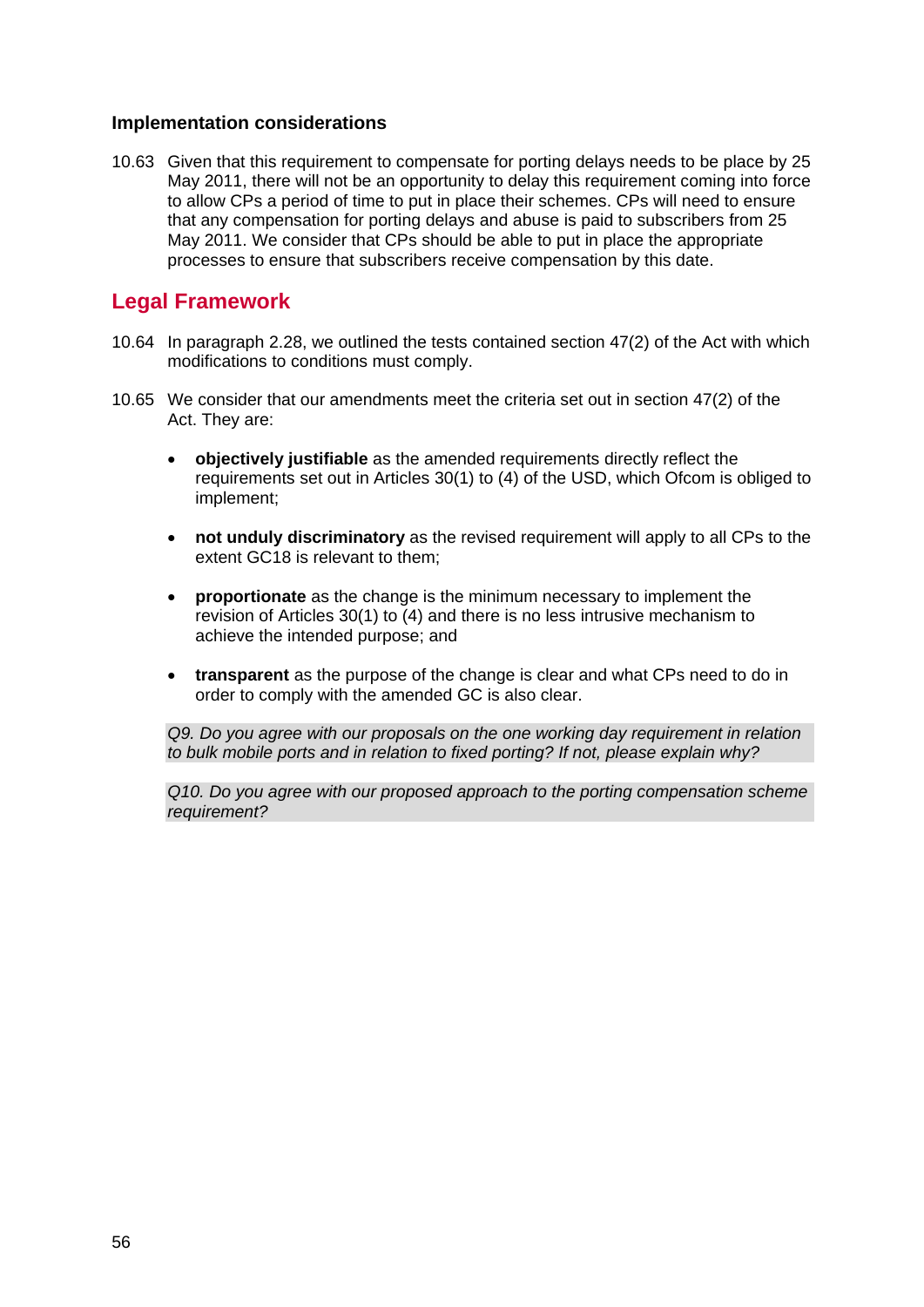## **Section 11**

# **Changes to General Condition 20**

11.1 This Section sets out changes made to the USD relating to access to telephone numbers and the services provided on those numbers across the European Community. The scope of the changes covers access to all numbers from national telephone numbering plans and pan-European numbering ranges.

# **The GC formerly known as 'Non-geographic Numbers'**

11.2 The current GC20 covers obligations on  $CPs<sup>83</sup>$  $CPs<sup>83</sup>$  $CPs<sup>83</sup>$  in relation to access to nongeographic numbers and transposes the requirements in former USD Article 28. Those requirements were to make sure that CPs, where technically and economically feasible, ensure that end-users in any part of the European Community outside of the UK are able to access non-geographic numbers adopted in the UK, unless the called party has limited access by calling parties located in specific geographic areas for commercial reasons. We note that BEREC (Body of European Regulators for Electronic Communications) has been consulting on the cross-border implications of Article  $28^{84}$  $28^{84}$  $28^{84}$ .

# **Ensuring access to services using non-geographic numbers within the Community and to all numbers provided in the Community**

- 11.3 The revised Article 28 of the USD has been re-titled 'Access to numbers and services'. The scope of requirements covered has been extended to cover access to all numbers provided in the Community and access and use of services using nongeographic numbers. The changes to Article 28 of the USD are explained below.
- 11.4 Whereas previously Article 28 required Member States to ensure end-users from other Member States were able to access non-geographic numbers in their territory, obligations now rest on Member States to ensure that relevant national authorities take all necessary steps to ensure certain access rights for end-users. Requirements continue to be subject to technical and economic feasibility and called subscribers may continue to limit access by calling parties located in specific geographic areas.

## **Access and use of services using non-geographic numbers**

- 11.5 Article 28(1)(a) of the USD states that Member States shall ensure that, where technically and economically feasible, and except where a called subscriber has chosen for commercial reasons to limit access by calling parties located in specific geographical areas, national regulatory authorities (i.e. in the UK, Ofcom) take all necessary steps to ensure that end-users are able to "*access and use services using non-geographic numbers within the Community*".
- 11.6 The previous requirement was on CPs to ensure, where technically and economically feasible, that end-users from other Member States were able to access nongeographic numbers within any Member State territory. The revised requirement

<span id="page-59-0"></span> $83$  In GC20 and for the purposes of this section, a CP means a person who provides an Electronic Communications Network, Electronic Communications Service or Publicly Available Telephone Services.<br><sup>84</sup> See http

<span id="page-59-1"></span>See [http://www.erg.eu.int/doc/consult/bor\\_10\\_62.pdf](http://www.erg.eu.int/doc/consult/bor_10_62.pdf) .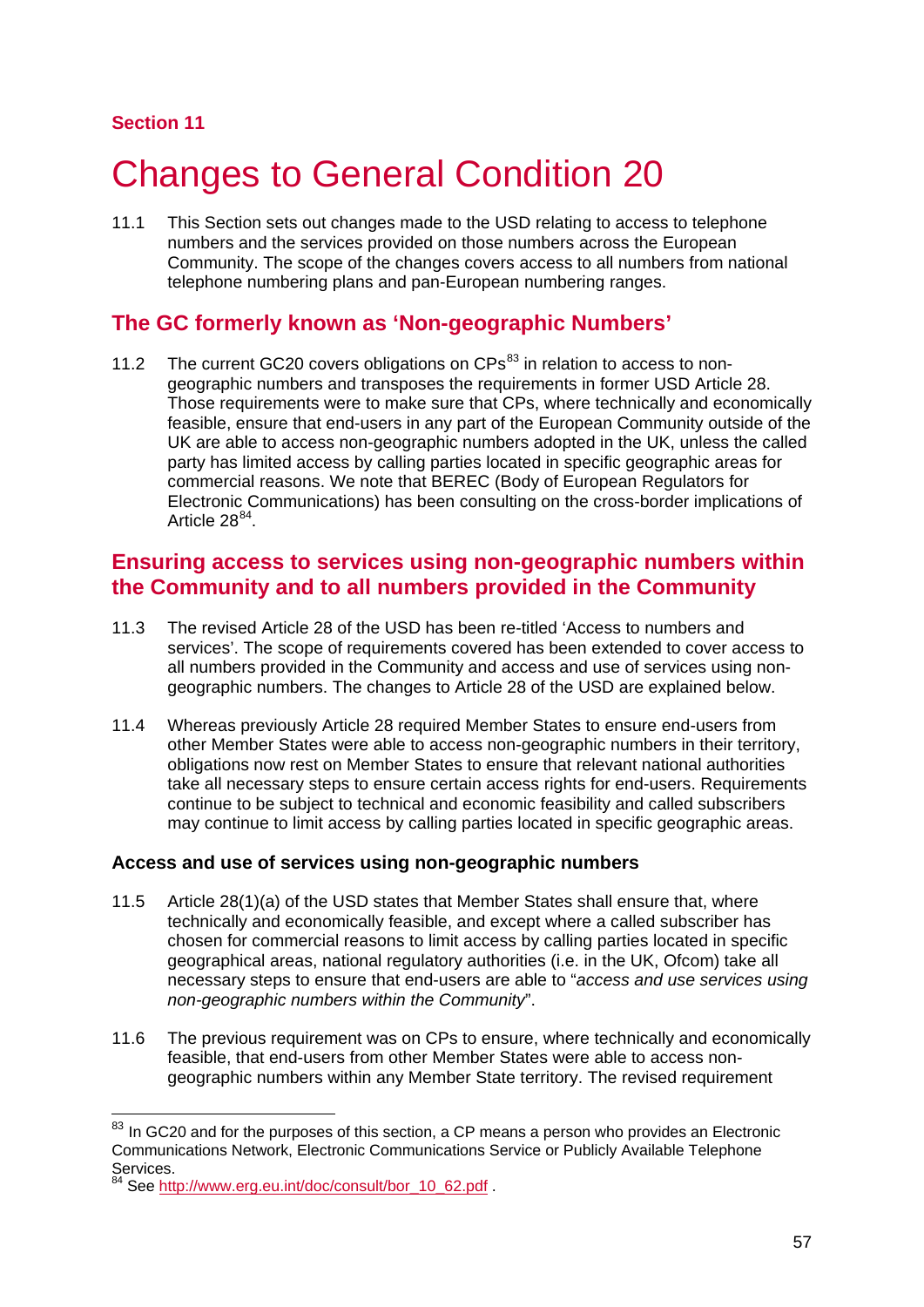clarifies that the obligation also covers the ability of end-users to use the service provided on non-geographic numbers as well as access to the number.

## **Access to all numbers provided in the Community**

- 11.7 Article 28(1)(b) of the USD states that all necessary steps must be taken to ensure that end-users are able to *"access all numbers provided in the Community, regardless of the technology and devices used by the operator, including numbers from the national numbering plan, the European Telephony Numbering Space (ETNS) and Universal International Freephone Numbers (UIFN)".*
- 11.8 The previous requirement was on Member States to ensure access from Member States to non-geographic numbers within their territory. The revised requirement is for relevant national authorities to ensure end-user access to all numbers provided in the Community. The requirement is therefore extended to cover all numbers in national telephone numbering plans (i.e. now includes geographic numbers) and international numbering ranges such as shared country codes (e.g. the ETNS – see further below) and Universal Numbers (e.g. Universal International Freephone Numbers).
- 11.9 In practice, we do not foresee this translating to an extensive additional requirement on CPs as i) access to geographic numbers across the European Community is generally provided and ii) access to numbers from international numbering plans, if not already provided, would be subject to technical and economic feasibility.

## **Blocking access to numbers and services on a case-by-case basis where justified by reasons of fraud and misuse**

- 11.10 Additionally, a new Article 28(2) requires Member States to ensure that *"the relevant authorities are able to require undertakings providing public communications networks and/or publicly available electronic communications services to block, on a case-by-case basis, access to numbers or services where this is justified by reasons of fraud or misuse and to require that in such cases providers of electronic communications services withhold relevant interconnection or other service revenues"*.
- 11.11 This is a new consumer protection requirement placed on Member States. A draft BEREC report<sup>[85](#page-60-0)</sup> on cross border issues under Article 28 USD on which consultation closed on 13 January 2011, considers issues of fraud and misuse of numbers relating to Article 28 of the USD and matters of transposition.

## **Proposed implementation on access to numbers and services**

- 11.12 We propose to re-title GC20 as 'Access to numbers and services' and implement the requirements in Article 28 of the USD in this  $GC^{86}$  $GC^{86}$  $GC^{86}$ .
- 11.13 The proposed text for the revised GC20.1 reflects the changes set out above. The specific insertions and deletions are set out in Annex 7. The proposed text is as follows:

<span id="page-60-1"></span><span id="page-60-0"></span><sup>&</sup>lt;sup>85</sup> [http://www.erg.eu.int/doc/consult/bor\\_10\\_62.pdf](http://www.erg.eu.int/doc/consult/bor_10_62.pdf) .<br><sup>86</sup> Section 58(1)(d) of the Act provides for us to include such requirements in a GC as it states that "General conditions may include conditions which… impose requirements on a communications provider in connection with the adoption by him of telephone numbers".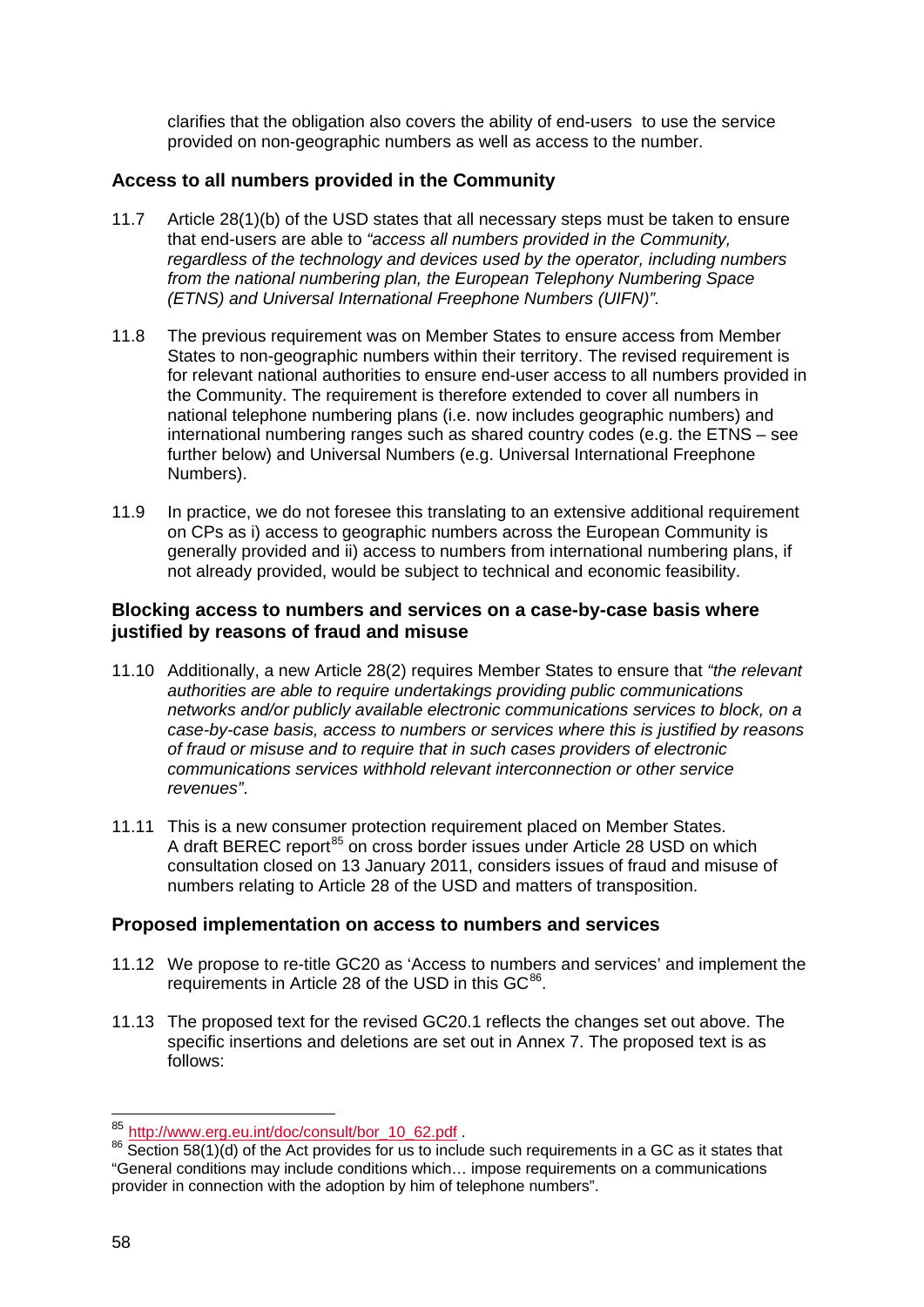"The Communications Provider shall ensure, where technically and economically feasible, that End-Users in any part of the European Community are able to:

a) access and use services using those Non-geographic Numbers which the Communications Provider Adopts;

b) access all Telephone Numbers provided in the European Community, regardless of the technology and devices used by the operator, including those in the National Telephone Numbering Plan, those from the European Telephone Numbering Space (ETNS) and Universal International Freephone Numbers (UIFN)"

11.14 We also propose to add a new GC20.3 as follows:

"The Communications Provider shall, where requested in writing by or on behalf of Ofcom on the basis of fraud or misuse, block access to Telephone Numbers and/or Public Electronic Communication Services and in such cases withhold revenue associated with such Telephone Numbers and/or Public Electronic Communication Services".

11.15 In relation to the requirement for undertakings to block access to numbers and to withhold relevant interconnection or other service revenues on a case-by-case basis, we propose that the case-by-case nature of this requirement be implemented by way of a request issued by Ofcom.

## **Impact of modifications to GC20 in order to implement changes to Article 28 of the USD**

- 11.16 We consider that the proposed changes set out above would further the interests of citizens and consumers by supporting access to numbers and services across the European Community and providing a consumer protection measure where there are instances of fraud and misuse.
- 11.17 The proposed changes are considered to have minimal impact on CPs as:
	- the inclusion of access to services that use non-geographic numbers is unlikely to have an impact beyond the existing requirement to provide access to nongeographic numbers;
	- the extension to providing access to all numbers in the European Community is a minor change to the existing requirement to provide access to non-geographic numbers, given that access to geographic numbers is generally provided; Although we are unclear as to the extent to which CPs have adopted numbers from international numbering plans, including Universal International Freephone Numbers we note that the requirement is subject to technical and economic feasibility. Also, the impact on subscribers being called is reduced as CPs would be required to limit access for calling end-users located in specific geographical areas where that subscriber has chosen for this to be done for commercial reasons; and
	- implementing requests from Ofcom or on behalf of Ofcom to block access to numbers and services and withhold relevant revenues on a case-by-case basis is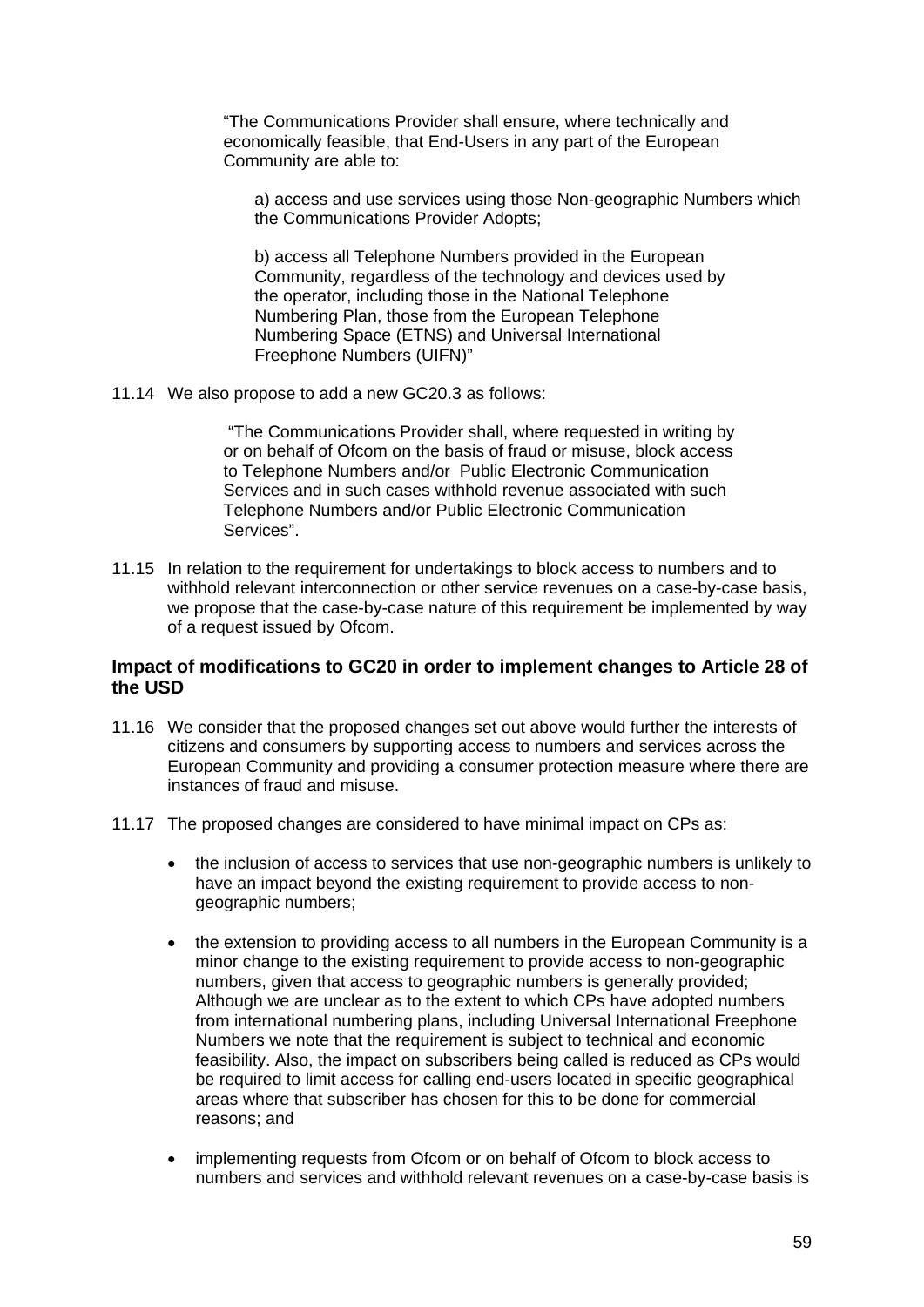not expected to be an onerous requirement on CPs. We plan to develop a set of guidelines on the criteria for determining fraud or misuse in relation to numbers and services, how we would issue written requests to block access and withhold revenue and how we would expect CPs to respond to such requests. We note that examples of such practice are already in existence, for instance the PhonepayPlus Code of Practice<sup>[87](#page-62-0)</sup> requires network operators to withhold revenues generated by a premium rate service for thirty days and to terminate access to premium rate services and numbers when directed to do so by PhonepayPlus.

# **Principles for the** *potential* **European Telephony Numbering Space**

- 11.18 The revised Article 27(3) of the USD refers to access to the European Telephony Numbering Space (ETNS), although the ETNS is not currently in use. It was a concept introduced in 2000 for a European telephony numbering space for pan-European numbering using the shared country code +3883 with a European, as opposed to national or global identity. However, the original ETNS did not develop and the +3883 code was reclaimed by the International Telecommunications Union (ITU) on 31 December 2010. The European Commission is consulting on options for pan-European harmonisation of numbers for the provision of business services<sup>[88](#page-62-1)</sup>. One option under consultation is to re-establish the ETNS under the enhanced provisions of the amended USD (see below).
- 11.19 The revised USD Article 27(3) on 'European telephone access codes' states that:

"Member States shall ensure that all undertakings that provide publicly available telephone services allowing international calls handle all calls to and from the ETNS at rates similar to those applied for calls to and from other Member States".

- 11.20 Changes to the former Article 27(3) of the USD are that:
	- the obligation to handle calls to and from the ETNS now falls on "all undertakings that provide publicly available telephone services allowing international calls" as opposed to "all undertakings that operate public telephone networks"; and
	- calls to and from the ETNS are to be handled "at rates similar to those applied for calls to and from other Member States". The former requirement in relation to handling calls to and from the ETNS did not specify applicable tariffs, only that calls are handled "without prejudice to the need for an undertaking that operates a public telephone network to recover the cost of conveyance of calls on its network" (which has been deleted from the revised USD).

## **Proposed implementation on ETNS**

11.21 We propose to set out the requirement to handle calls to and from the ETNS and that rates applied are similar to those for calls to and from other Member States as a GC in connection with the adoption of telephone numbers. We propose to include these

<span id="page-62-0"></span> $87$  See sections 2.3.3 and 2.5.2 of the PhonepayPlus Code of Practice 11<sup>th</sup> Edition <http://www.phonepayplus.org.uk/output/Code-of-Practice-1.aspx> .<br><sup>88</sup> European Commission *Consultation on the future harmonisation of numbering resources for the* 

<span id="page-62-1"></span>*[provision of business services](http://ec.europa.eu/information_society/policy/ecomm/library/public_consult/numbering_harmonisation/index_en.htm)*. The consultation closes on 28 February 2011 [http://ec.europa.eu/information\\_society/policy/ecomm/doc/library/public\\_consult/numb\\_harm/question](http://ec.europa.eu/information_society/policy/ecomm/doc/library/public_consult/numb_harm/questionnaire.pdf) [naire.pdf](http://ec.europa.eu/information_society/policy/ecomm/doc/library/public_consult/numb_harm/questionnaire.pdf) .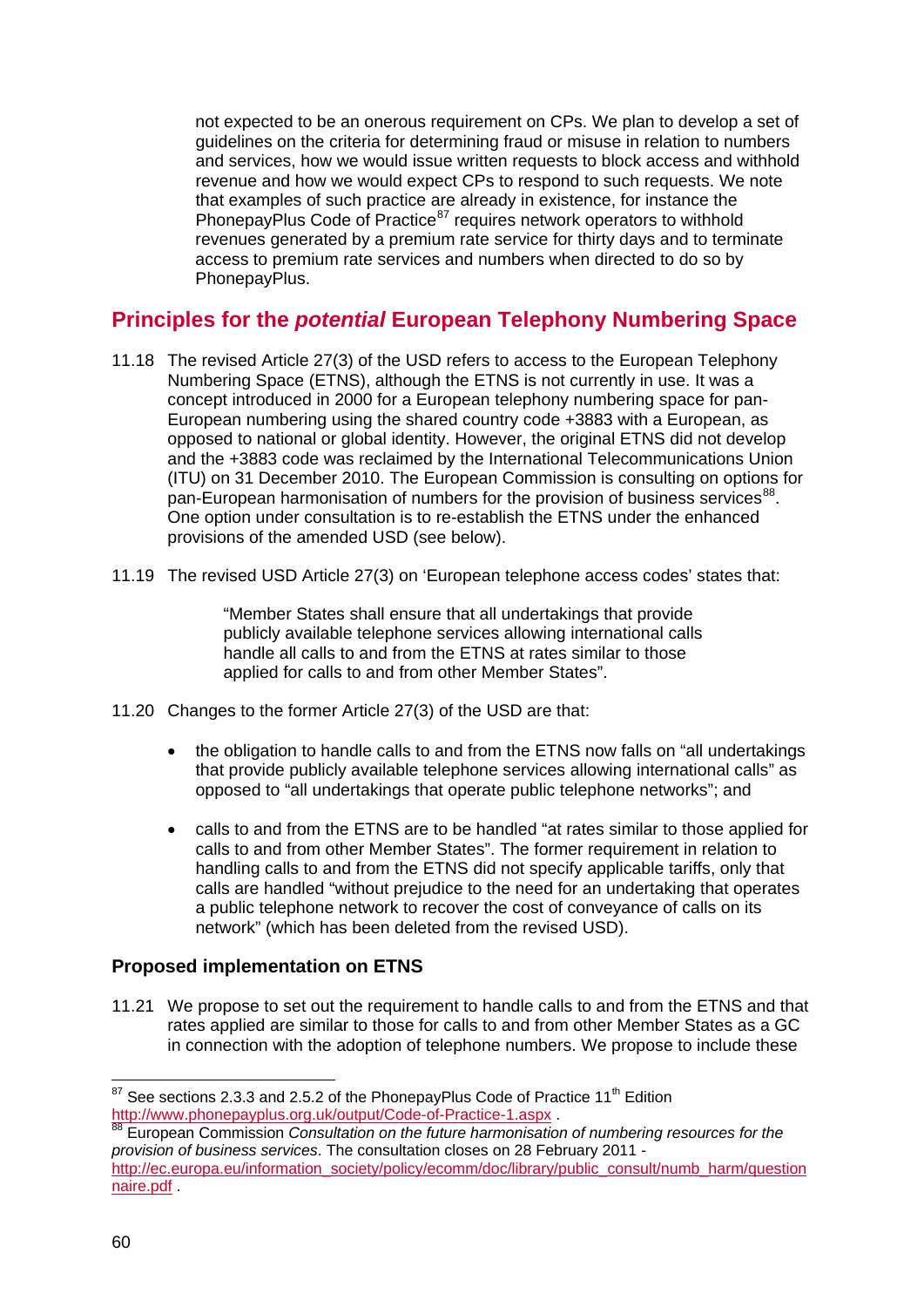requirements in GC20.4, as they relate to access to numbers and services. The proposed text, taken from Article 27(3) of the USD, is set out in Annex 7.

### **Impact of modifications to GC20 in order to implement changes to Article 27 of the USD in relation to the ETNS**

- 11.22 As mentioned above, the ETNS is not currently in service. Under current circumstances, therefore, there would be no impact on stakeholders from the proposed modification to GC20 in relation to the ETNS.
- 11.23 The European Commission is consulting on possible options for future use of the ETNS and it is unclear at present whether it will be re-launched and, if so, the characteristics of the service. It is therefore difficult to assess the impact of the proposed modifications should the ETNS be put in service.

# **An access obligation to ensure people can call the hotline for missing children on 116000**

- 11.24 The new Article 27a of the USD on 'Harmonised numbers for harmonised services of social value, including the missing children hotline number', sets out certain obligations for Member States in relation to the promotion, access and provision of services on '116' numbers reserved by the European Commission (see paragraphs 8.37 to 8.40 for information on 116 numbers). The majority of these relate to obligations on Ofcom and/or the UK Government (DCMS) to fulfil and are not relevant for the GCs. Requirements in Article 27a(2) in relation to disabled end-users access to '116' numbers are discussed in Section 8 of this document.
- 11.25 Article 27a(4) relates to access to the 116000 number and the 'Hotline for missing children' service provided on that number. 116000 is a pan-European harmonised number reserved by the European Commission to provide 'same number – same service' memorability for this service of social value. Article 27a(4) states that Member States shall *"make every effort to ensure that citizens have access to a service operating a hotline to report cases of missing children. The hotline shall be available on the number '116000'"*.

#### **Proposed implementation on the hotline for missing children**

- 11.26 The obligation to ensure that citizens have access to a hotline for missing children on 116000 is a new requirement. 116000 is one of currently five harmonised '116' numbers and has been singled out for extra safeguards to ensure that access is provided as Member States must *"*make every effort to ensure citizens have access*"*  to such a hotline on the number '116000'.
- 11.27 We consider that in order to ensure that access to 116000 is provided the 116000 number must be:
	- allocated to a service provider; and
	- accessible to all citizens.
- 11.28 The 116000 number was allocated to Missing People and its chosen communications provider BT on 17 May 2010 and the number is operational. In order to ensure that the hotline is accessible to all citizens, we propose to introduce an obligation in GC20.5 on all CPs that provide public electronic communications networks and/or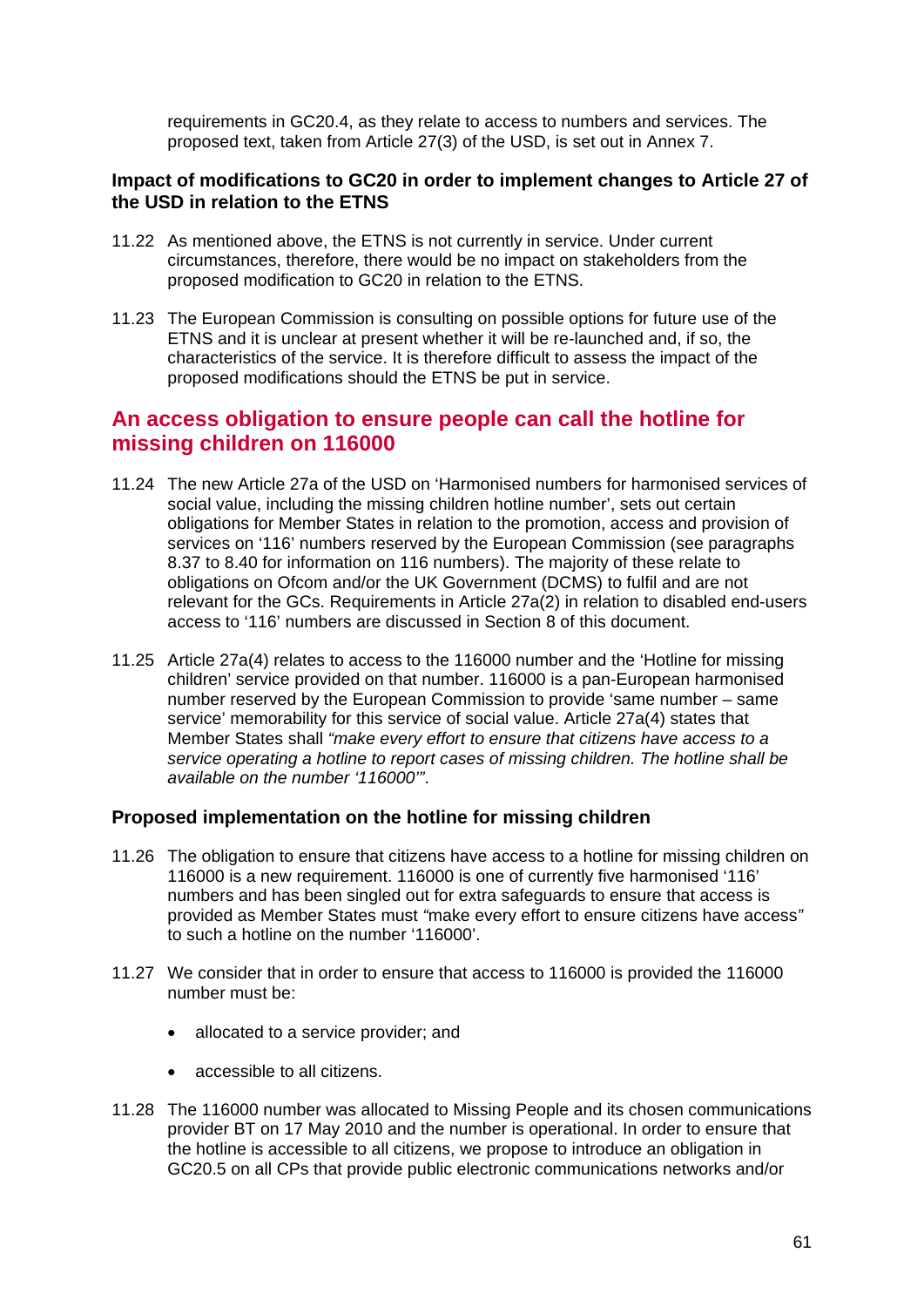publically available electronic communications services to ensure that any end-user can access a 'Hotline for missing children service' by using the number 116000. The proposed text is as follows:

"The Communications Provider shall ensure that any End-User can access a hotline for missing children by using the number '116000'".

## **Impact of modifications to GC20 in order to implement changes to Article 27 of the USD in relation to the ETNS**

- 11.29 Article 27a(4) of the USD provides Members States with some discretion as to how "every effort to ensure citizens have access" to the 116000 number and the hotline, is applied. We consider that the extreme social value of this service and the clear social benefits of ensuring pan-European access mean that intervention in ensuring access from CPs is proportionate. Although we understand access to 116000 is provided from all large networks and the vast majority of CPs, we have experienced some initial difficulty in achieving access for all end-users and consider it vital for the success of the 116000 number and hotline service that this situation does not arise in the future.
- 11.30 GC17.12 obliges CPs to comply with the designations for '116' numbers in the National Telephone Numbering Plan. For 116000, the designation includes that 116000 is a 'free-to-caller' number, meaning that calls are free regardless of the means of making that call (e.g. from a fixed line or mobile). Therefore, an obligation on CPs to provide access to 116000 is also an obligation that CPs' customers can make calls to 116000 free of charge.
- 11.31 There may be some impact on certain CPs due to interconnection arrangements arising from this obligation<sup>[89](#page-64-0)</sup>. However, we consider that the value of providing full access to the hotline service, and the fact that the majority of CPs have already taken such action, means that our proposal is proportionate.

# **Legal Framework**

- 11.32 In paragraph 2.28, we outlined the tests contained within section 47(2) of the Act with which modifications to conditions must comply.
- 11.33 We consider that our proposals for modifications to GC20 in relation to access to numbers and services meet the criteria set out in section 47(2) of the Act being:
	- **objectively justifiable** as the amended requirements directly reflect the requirements set out in Articles 27, 27a and 28 of the USD, which Ofcom is obliged to implement;
	- **not unduly discriminatory** as the revised requirement will apply to all CPs to the extent GC20 is relevant to them;
	- **proportionate** as the change is the minimum necessary to implement the revision of Articles 27, 27a and 28 and there is no less intrusive mechanism to achieve what is intended; and

<span id="page-64-0"></span><sup>&</sup>lt;sup>89</sup> We would expect that interconnection rates should be agreed through commercial negotiations between interested parties. Clearly we would expect such agreements to be informed by arrangements for free-to-callers services for other non-profit public service organisations and any regulations on interconnection rates applicable at the time.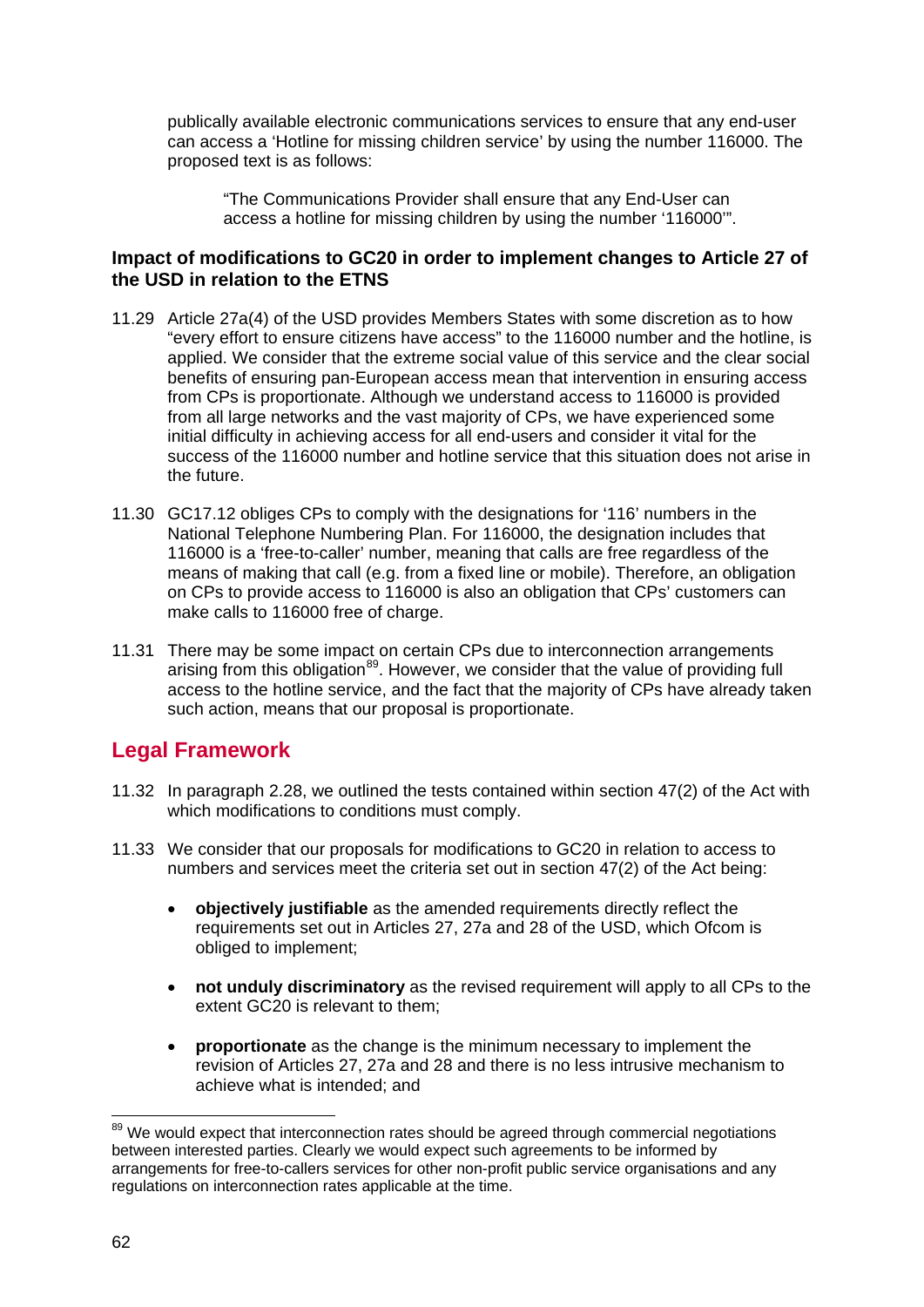- **transparent** as the purpose of the change is clear and what CPs need to do in order to comply with the amended GC is also clear.
- 11.34 We also consider that the proposed modifications would fulfil our general duty as to telephone number functions as set out in section 63 of the Act by:
	- **securing the best use of appropriate numbers**, in that the proposals in relation to access to numbers and services would further service provision on numbers in the European Community and would secure access from all CPs to a hotline for missing children on 116000. The proposals would also ensure that fraud and misuse of numbers may result in the blocking of access to numbers and services and the withholding of relevant revenue; and
	- **ensuring efficiency and innovation**, in that the proposals would encourage the use of numbers and the provision of innovative services for end-user access across the European Community, with the additional consumer protection safeguard relating to fraud or misuse of numbers.

*Q11. Do you agree with our proposed approach on requirements relating to ensuring access to all numbers within the Community, the charging of ETNS numbers and calling the hotline for missing children on 116000?*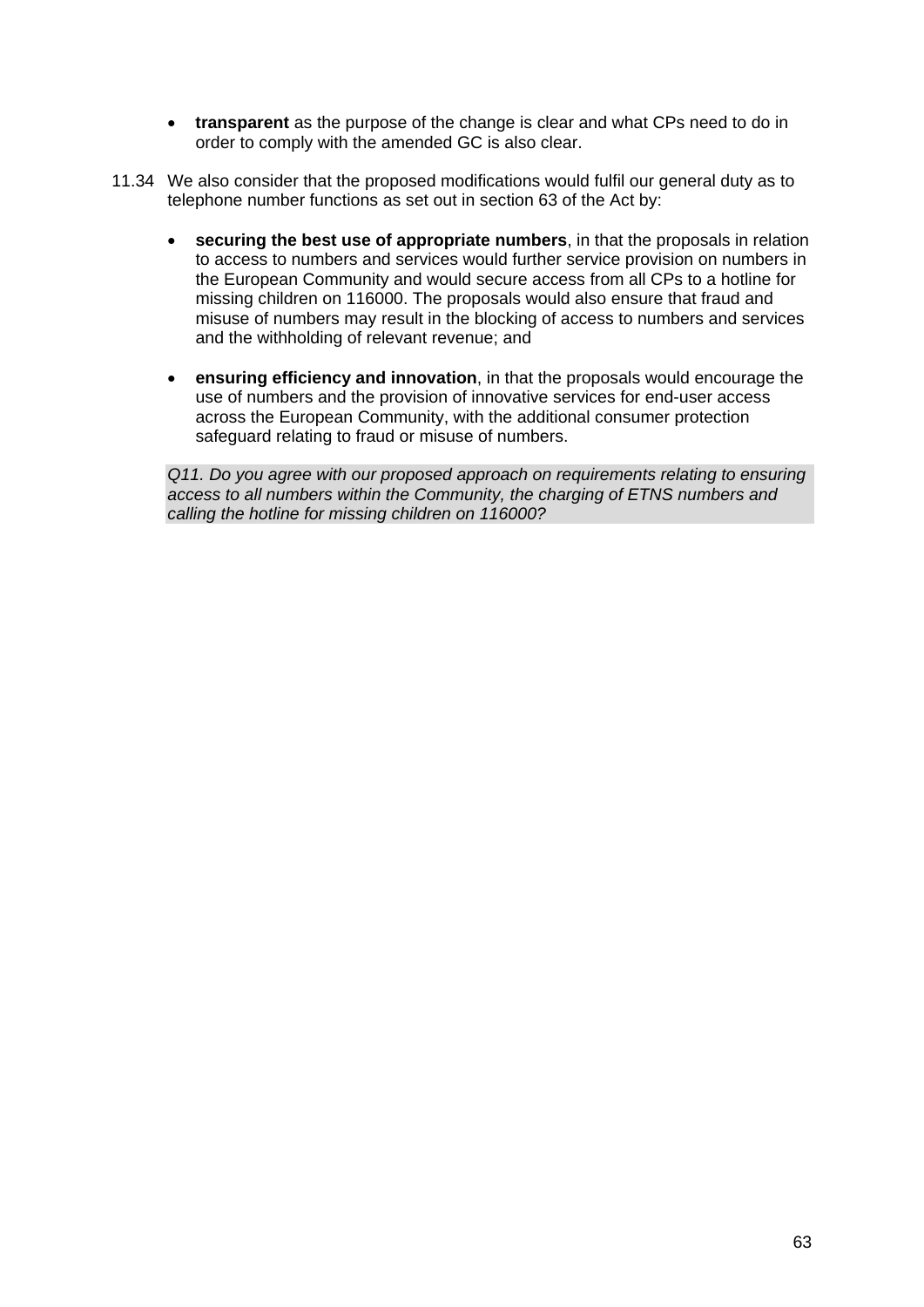## **Section 12**

# **Changes to Universal Service Conditions**

# **Introduction**

- 12.1 The Universal Service Conditions are conditions imposed on universal service providers (Kingston Communications in the Hull area and BT elsewhere in the UK) under section 45(4) of the Act.
- 12.2 The USCs are affected by changes to definitions of certain terms. These are discussed in Section 3 of this document.
- 12.3 There is also one minor amendment required to Condition 1 for both Kingston Communications and BT to reflect a change in the wording of Article 4(2) of the USD which refers to connections being capable of supporting "voice" communications. However, this will not change the scope of the existing USC which already cover 'calls'. It should therefore have no impacts on BT and Kingston.

# **A new requirement to notify Ofcom when disposing of local access network assets**

- 12.4 Article 8 has been added to the USD which requires that, where a universal service provider intends to dispose of a substantial part or all of its local access network assets (that is the assets involved in the physical connection between the consumer's premises and the local telephone exchange) to a separate legal entity under different ownership, it must inform in advance the national regulatory authority (i.e. Ofcom) in a timely manner, in order to allow assessment of the effect of the intended transaction on the provision of access at a fixed location and of telephone services pursuant to Article 4.
- 12.5 In other words, the notification will enable us to consider the effects of the transaction in order to ensure the continuity of universal service obligations in all or parts of the national territory<sup>[90](#page-66-0)</sup>.

## **Proposed implementation of disposal of local access network assets notification**

12.6 In relation to Article 8, we propose to implement the changes by introducing a Condition<sup>[91](#page-66-1)</sup>, to read:

> "Where [BT/Kingston] intends to dispose of a substantial part or all of its local access network assets *[92](#page-66-2)* to a separate legal entity under different ownership, it shall inform Ofcom no less than a month in advance of such disposal."

<span id="page-66-0"></span> $90$  The recital (10) to the revised USD notes that "the assessment of the national regulatory authority should not prejudice the completion of the transaction".

<sup>&</sup>lt;sup>91</sup> Condition 7 for Kingston and Condition 9 for BT.

<span id="page-66-2"></span><span id="page-66-1"></span><sup>92</sup> We consider these assets to be the part of the communications network that provides the connection at the network termination point.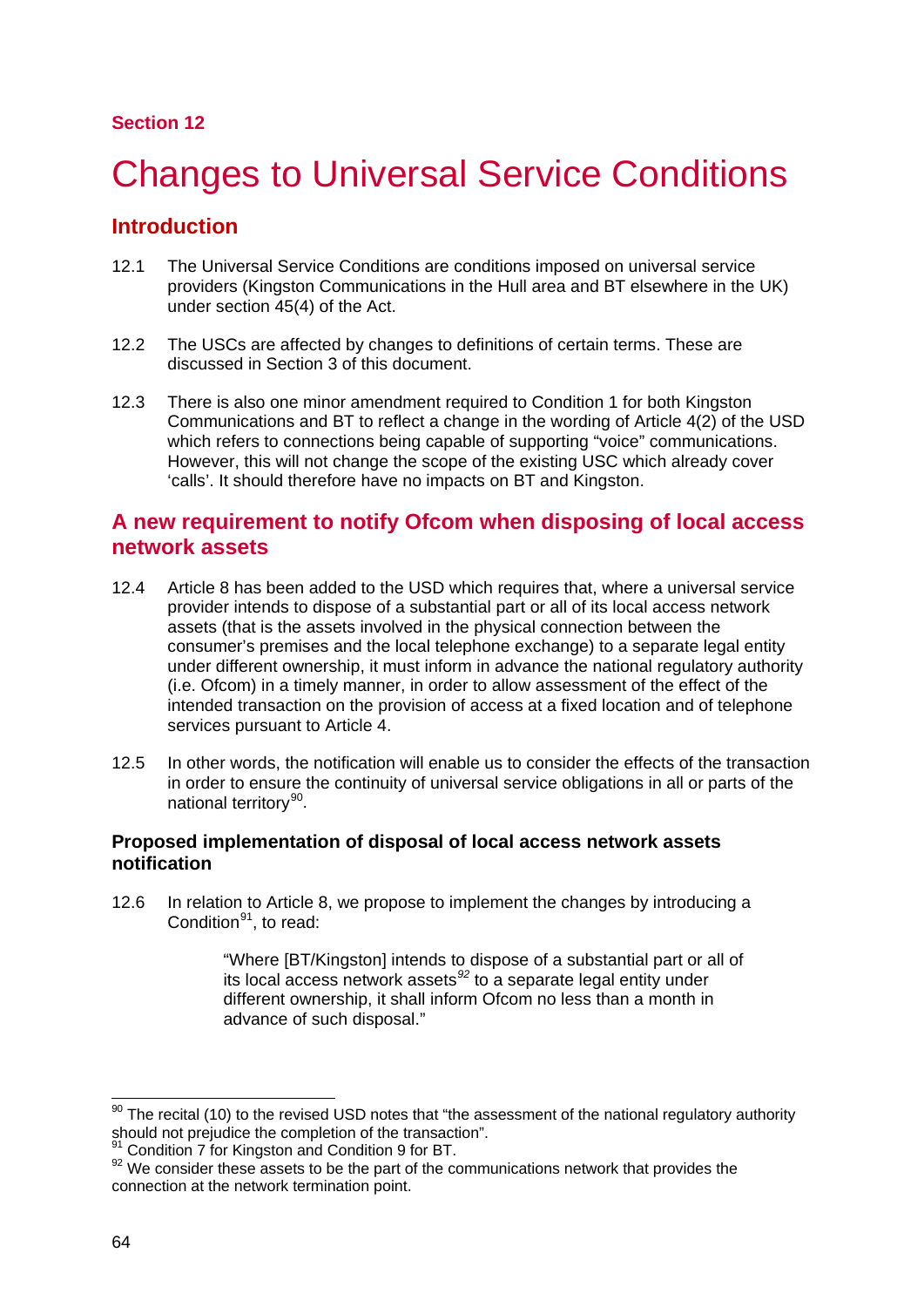- 12.7 We do not envisage that such notifications will be a regular occurrence or that they will involve any significant administrative costs for BT and Kingston.
- 12.8 Our proposed modifications to the USCs are set out in the notification at Annex 8.

## **Legal Framework**

- 12.9 As discussed in paragraph 2.28, we outlined the tests contained in section 47(2) of the Act with which modifications to conditions must comply.
- 12.10 We consider that our proposal meets the criteria set out in section 47(2) of the Act. It is:
	- **objectively justifiable** as the amended requirements directly reflect the requirements set out in Article 8 of the USD, which Ofcom is obliged to implement;
	- **not unduly discriminatory** as the revised requirements will apply equally to both Kingston and BT (albeit that the definitional changes feed through in a slightly different way for each given pre-existing differences in the obligations on each);
	- **proportionate** as the disposal notification requirement is the minimum necessary to implement the revision of Article 8; and
	- **transparent** as the purpose of the change is clear and what Kingston and BT need to do in order to comply with the amended USC is also clear.

*Q12. Do you agree with the proposed obligation on universal service providers to notify us when they are disposing of part or all their local access network assets?*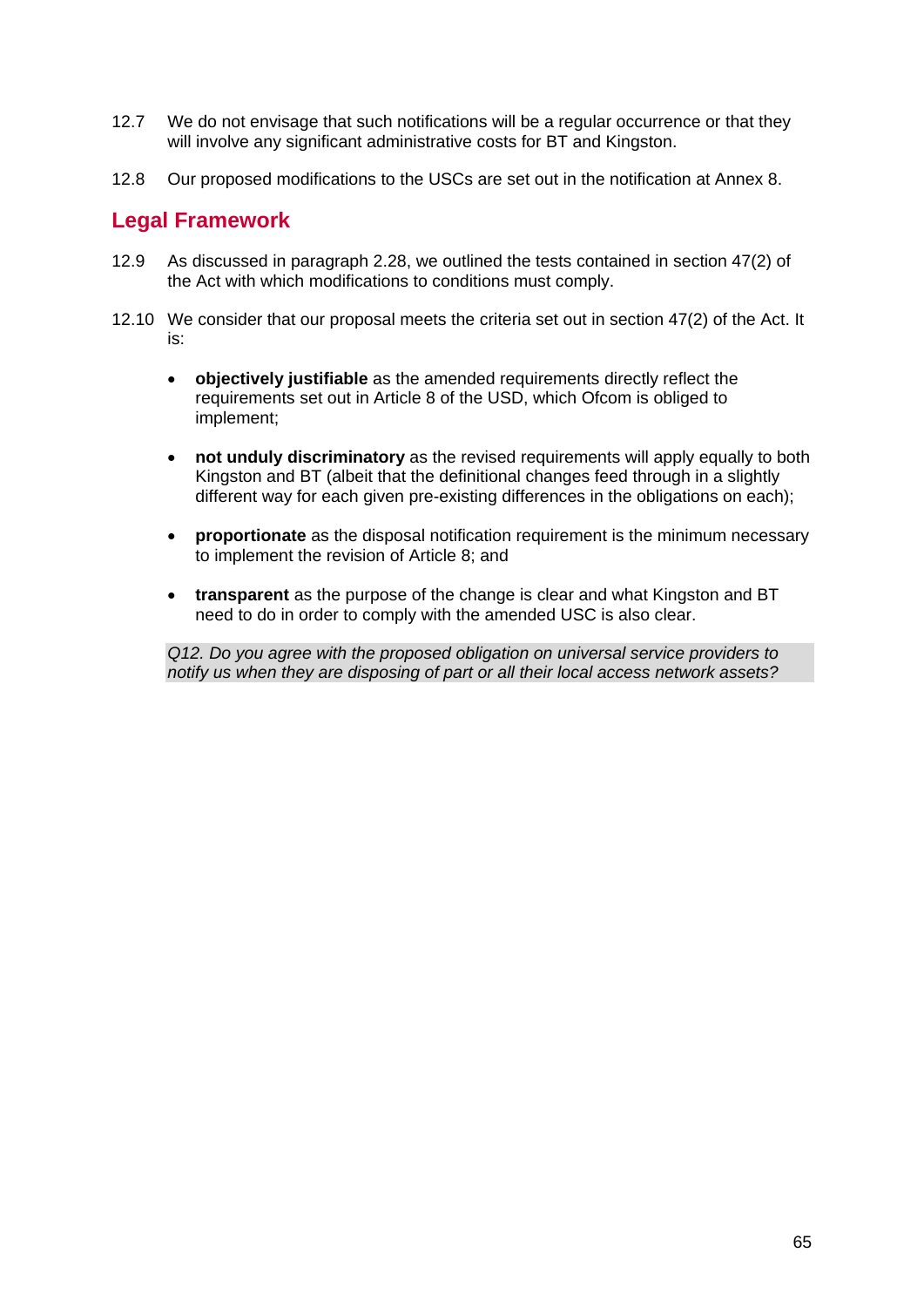## **Annex 1**

# Implementing the revised Framework assessment of impact

A1.1 Impact assessments (IAs) form a key part of best practice policy making. They are used to consider different options for regulation, and, using objective criteria and subject to the principle of proportionality, to select the best option.

# **We must revise GCs and USCs or the UK will risk infraction proceedings**

A1.2 The revised EU Framework must be transposed in the UK by 25 May 2011. Some of the implementation of the revised Framework requires changes to GCs and USCs which Ofcom has the authority to amend and impose. If we do not make the appropriate changes to these conditions then the UK would not be compliant with EU law and would risk infraction proceedings. The failure to properly transpose an EU obligation can eventually lead to a fine $93$ . The maximum fine that could be imposed on the UK has been estimated as being €534,000 (£350,000) per day, approximately £127 million per year<sup>[94](#page-68-1)</sup>.

# **In most cases we have little discretion**

A1.3 Many of the changes we are proposing have to be transposed in accordance with the revised Directive and we have little or no discretion as to how they are implemented. Where this is the case, it has not been appropriate to consider options for implementation.

# **Many of the proposed changes do not have large impacts or costs**

- A1.4 Many of the proposed changes are fairly minor and are unlikely to have large impacts on stakeholders, Ofcom, the general public or on specific parts of the UK.
- A1.5 In these cases, we have set out what is required in the Directive and the consequential amendment we propose to make to a condition, while noting any likely impacts where we can.

# **However, there are a few areas of more substantive change**

- A1.6 Nevertheless, in a few cases, our proposals on GCs may have larger generic impacts and/or discrete impacts on particular groups. This includes in particular the changes to contracts (GC9), mandating emergency SMS (GC15) and the new requirements on number portability (GC18).
- A1.7 In these cases we explain and discuss our proposed changes and their potential impacts in more detail.

<span id="page-68-1"></span><span id="page-68-0"></span><sup>&</sup>lt;sup>93</sup> Article 260 of *The Treaty on the Functioning of the European Union*<br>http://eur-lex.europa.eu/LexUriServ/LexUriServ.do?uri=OJ:C:2008:115:0047:0199:EN:PDF ga.eur.com/lext.europa.europa.europa.europa.europa.europa.europa.europa.europa.europa.europa.europa.europa.eu [Relations/Europe/TranspositionsInfractions/Infractions](http://www.scotland.gov.uk/Topics/Government/International-Relations/Europe/TranspositionsInfractions/Infractions) .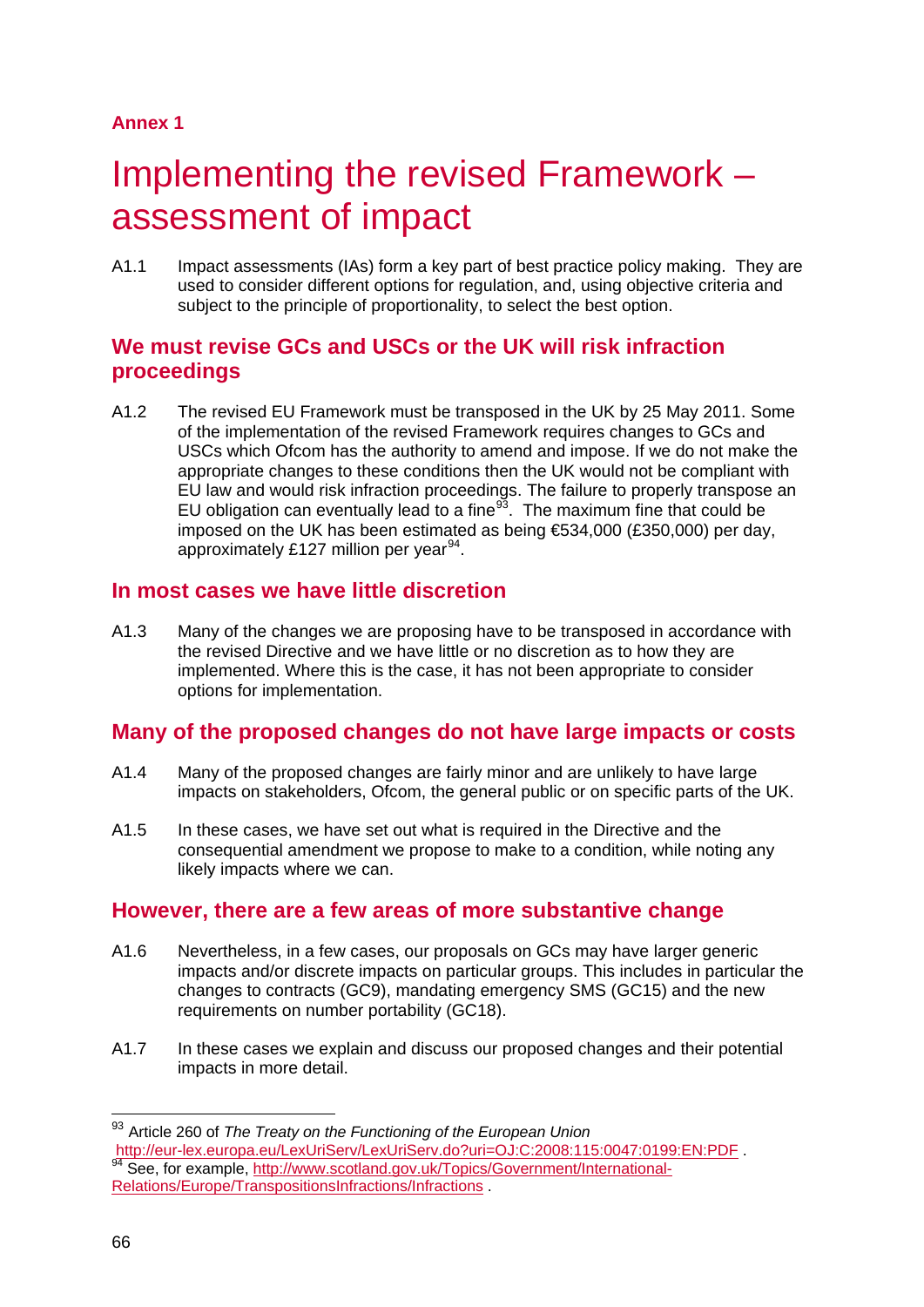# **Costs and benefits of changes to the GCs/USCs**

A1.8 Where possible, we noted the broad nature of impacts from our proposals in Sections 3 to 12. We now summarise in [Figure 3](#page-69-0) the high level benefits and costs (we have identified) for each of our proposals to change the GCs and USCs.

| <b>Proposal</b>                                                                                                                                                                                                                                                                                                      | <b>Overall benefits</b>                                                                                                                                                                                                                                                                                  | <b>Overall Costs</b>                                                                                                                                                                                                                                                                                                       |
|----------------------------------------------------------------------------------------------------------------------------------------------------------------------------------------------------------------------------------------------------------------------------------------------------------------------|----------------------------------------------------------------------------------------------------------------------------------------------------------------------------------------------------------------------------------------------------------------------------------------------------------|----------------------------------------------------------------------------------------------------------------------------------------------------------------------------------------------------------------------------------------------------------------------------------------------------------------------------|
| <b>Definitions</b><br><b>Broadening definition of Publicly</b><br><b>Available Telephone Services and change</b><br>from Public Telephone Networks to<br>broader Public Electronic<br><b>Communications Services. Plus changes</b><br>to refer to Act definitions rather than<br>copying into conditions themselves. | The slight broadening will extend<br>obligations to a small class of<br>additional services which should<br>raise consumer standards. Other<br>changes are not material but will<br>make the document tidier and more<br>readable                                                                        | Limited costs in relation<br>to additional services<br>caught by the conditions                                                                                                                                                                                                                                            |
| Change to GC2 - Standardisation and<br>specified interfaces<br><b>Adding CEPT to the list of</b><br>standardisation bodies                                                                                                                                                                                           | Very minor change which may<br>encourage adoption of standards by<br>specified bodies                                                                                                                                                                                                                    | Limited costs expected to<br>arise for CPs                                                                                                                                                                                                                                                                                 |
| Change to GC3 - Proper and effective<br>functioning of the network<br>All CPs covered by Article 23 must take<br>all necessary measures to ensure the<br>fullest possible availability of publicly<br>available telephone<br>services/uninterrupted access to<br>emergency services                                  | The wider scope (beyond just fixed<br>networks) may encourage more<br>providers to improve their network<br>resilience, but scale of effect<br>thought to be small                                                                                                                                       | Limited impacts on those<br>CPs brought within the<br>scope of the GC and no<br>material impact on<br>operators of fixed<br>networks and telephone<br>services                                                                                                                                                             |
| <b>Changes to GC4 - Emergency call</b><br><b>Numbers</b><br>Enhancing the implementation of 112/999<br>emergency access, for instance by<br>ensuring improvements to caller location<br>information                                                                                                                  | Greater efficiency of emergency<br>services due to enhanced access to<br>and improved accuracy and<br>reliability of caller information -<br>although given that requirements<br>are in general already carried out<br>benefits will be limited                                                          | Minimal costs (as in<br>general requirements are<br>already practised in UK)                                                                                                                                                                                                                                               |
| <b>Changes to GC9 - Contracts</b><br>Several changes relating to what<br>information is contained in contracts,<br>their length, how they are provided,<br>modified and conditions for termination                                                                                                                   | Minor benefit to other end-users<br>from the right to exit contracts<br>penalty free after notified materially<br>detrimental modifications. Limited<br>impacts on contract lengths; some<br>greater transparency for consumers<br>and other end-users (on request)<br>from new information requirements | Some costs potentially<br>from requirements e.g. in<br>satisfying the new<br>information requirements<br>and in relation to the<br>notifications of contract<br>modifications to other<br>end-users (and those<br>other end-users who<br>choose to exercise their<br>right to exit from changed<br>contracts penalty free) |
| Changes to GC 15 - Special measures for<br>end-users with disabilities<br><b>Mandating emergency SMS to meet</b><br>requirement to ensure equivalent access<br>by disabled users to 112 and 999<br>emergency services                                                                                                | Benefits from certainty of service for<br>disabled users                                                                                                                                                                                                                                                 | Approximately 80k one-<br>off cost with £71.5k<br>annual ongoing cost (see<br>main document 8.14-<br>8.24). Cost would be<br>same under GC4 as<br>agreed under voluntary<br>scheme                                                                                                                                         |

## <span id="page-69-0"></span>**Figure 3: Table of costs and benefits of proposed changes to GCs and USCs**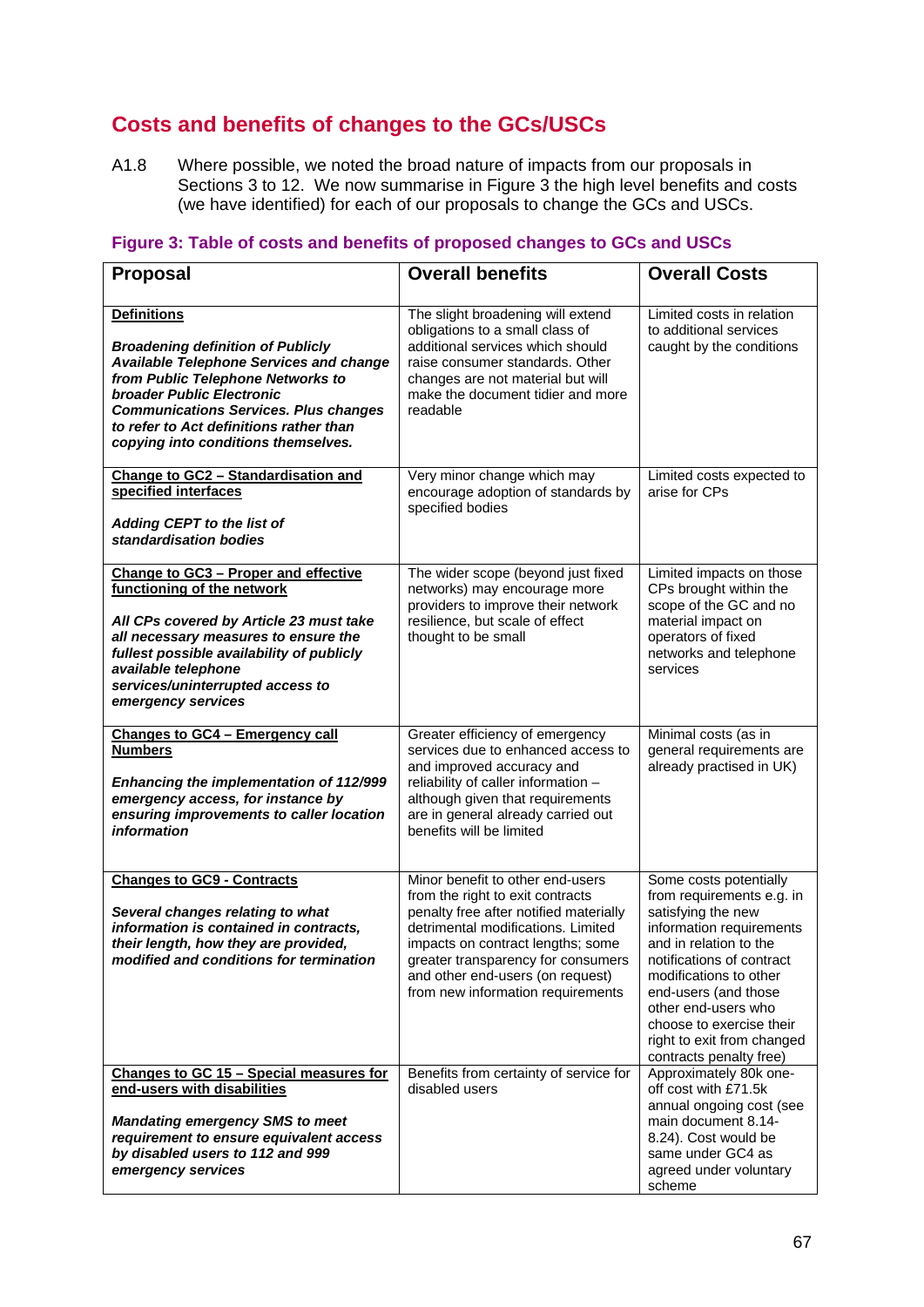| Changes to GC17 - allocation, adoption<br>and use of telephone numbers<br>New wording setting out conditions for<br>transfer of rights of use; and also new<br>wording on granting of rights of use for a<br>limited period                                                                                                                                                                                                                                                                                                           | No substantive change to current<br>working practice - benefits relate to<br>making the position transparent                                                          | No costs                                                                                                                                                                                                                                                                              |
|---------------------------------------------------------------------------------------------------------------------------------------------------------------------------------------------------------------------------------------------------------------------------------------------------------------------------------------------------------------------------------------------------------------------------------------------------------------------------------------------------------------------------------------|-----------------------------------------------------------------------------------------------------------------------------------------------------------------------|---------------------------------------------------------------------------------------------------------------------------------------------------------------------------------------------------------------------------------------------------------------------------------------|
| Changes to GC 18 - Number portability<br>One working day for porting a telephone<br>number following a change of fixed or<br>mobile operator; plus requirement to put<br>in place a compensation scheme for<br><b>subscribers</b>                                                                                                                                                                                                                                                                                                     | Limited benefits from improved<br>switching as current porting<br>processes remain<br>Subscribers compensated in the<br>event of a failure with porting<br>process    | Limited costs expected<br>on one-day porting as<br>requirements are likely to<br>require little change to<br>current processes on bulk<br>mobile and fixed porting.<br>Costs for CPs to put in<br>place compensation<br>schemes for delayed<br>porting and to pay out<br>compensation |
| Changes to GC 20 - Access to numbers<br>and services<br>End-users should be able to access<br>numbers and services across the<br><b>European community; undertakings</b><br>allowing international calls must handle<br>calls to potential ETNS (European<br>telephony numbering space i.e. pan-<br>European numbering) at rates similar to<br>those for calls to/from other Member<br>States; and introduce an obligation on<br>CPs to ensure end-users can access the<br>hotline for missing children by using the<br>number 116000 | Requirements largely practised<br>already but there are benefits from<br>certainty of access to the hotline for<br>missing children                                   | Minimal costs expected<br>as requirements largely<br>practised already and<br>ETNS is not currently in<br>use                                                                                                                                                                         |
| <b>Changes to USCs</b><br>Main change is new conditions - 9 for BT<br>and 7 for Kingston which requires them<br>to notify us when they are disposing of all<br>or part of their local access network<br>assets                                                                                                                                                                                                                                                                                                                        | Allows us to assess the effect of the<br>intended transaction on the<br>provision of access at a fixed<br>location and of telephone services<br>pursuant to Article 4 | Minimal impacts on CPs<br>in terms of making<br>notifications to Ofcom                                                                                                                                                                                                                |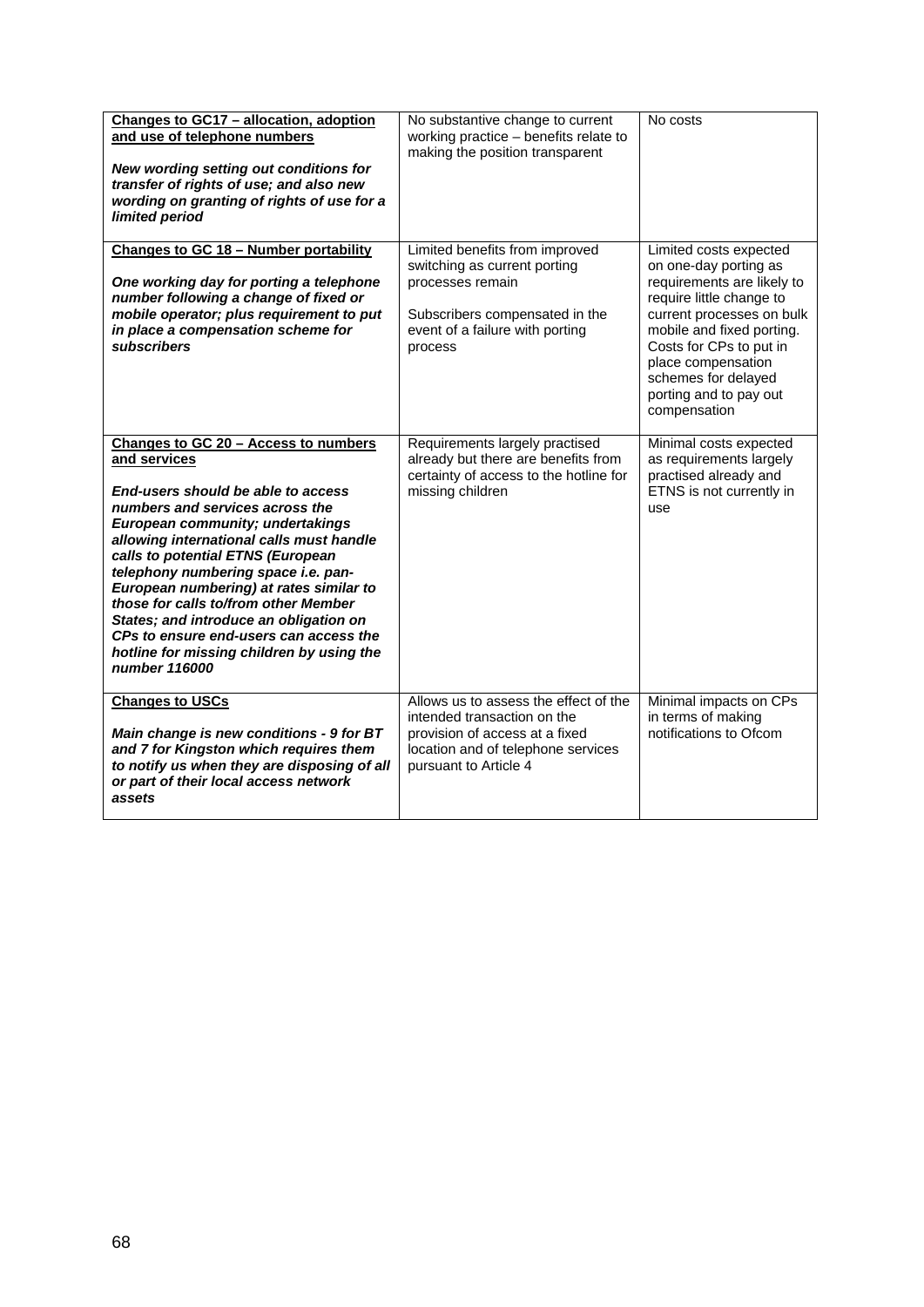# **Annex 2**

# **Glossary**

- A2.1 The following terms have been used in this document and are defined as follows:
	- **electronic communications network** *currently* means the following (but as noted in paragraph 3.7, this may change as a result of Government's transposition of the revised Framework):

(a) a transmission system for the conveyance, by the use of electrical, magnetic or electro-magnetic energy, of signals of any description; and

(b) such of the following as are used, by the person providing the system and in association with it, for the conveyance of the signals - (i) apparatus comprised in the system; (ii) apparatus used for the switching or routing of the signals; and (iii) software and stored data.

- **electronic communications service** means any service consisting in, or having as its principal feature, the conveyance by means of an electronic communications network of signals, except in so far as it is a content service.
- **emergency organisation** means in respect of any locality**:**

(a) the relevant public police, fire, ambulance and coastguard services for that locality; and

(b) any other organisation, as directed from time to time by the Director as providing a vital service relating to the safety of life in emergencies.

- **National Telephone Numbering Plan** (noted in para 9.24) means a document published by the Director from time to time pursuant to section 56 of the Act.
- **non-geographic number** means a telephone number from a range of numbers in the National Telephone Numbering Plan designated for assignment to endusers, the digit structure of which contains no geographic significance for routing calls.
- **public electronic communications network** *currently* means the following (but as noted in paragraph 3.7, this may change as a result of Government's transposition of the revised Framework): an electronic communications network provided wholly or mainly for the purpose of making electronic communications services available to members of the public.
- **public electronic communications service** means any electronic communications service that is provided so as to be available for use by members of the public.
- **publicly available telephone service** is currently as defined in paragraph 3.15 which we propose to change to the definition in paragraph 3.17; and
- **public telephone network** is currently defined in paragraph 3.10 but as set out in 3.11-3.12 we propose to delete references to this term in the GCs and USCs and refer to public electronic communications network as defined by the Act.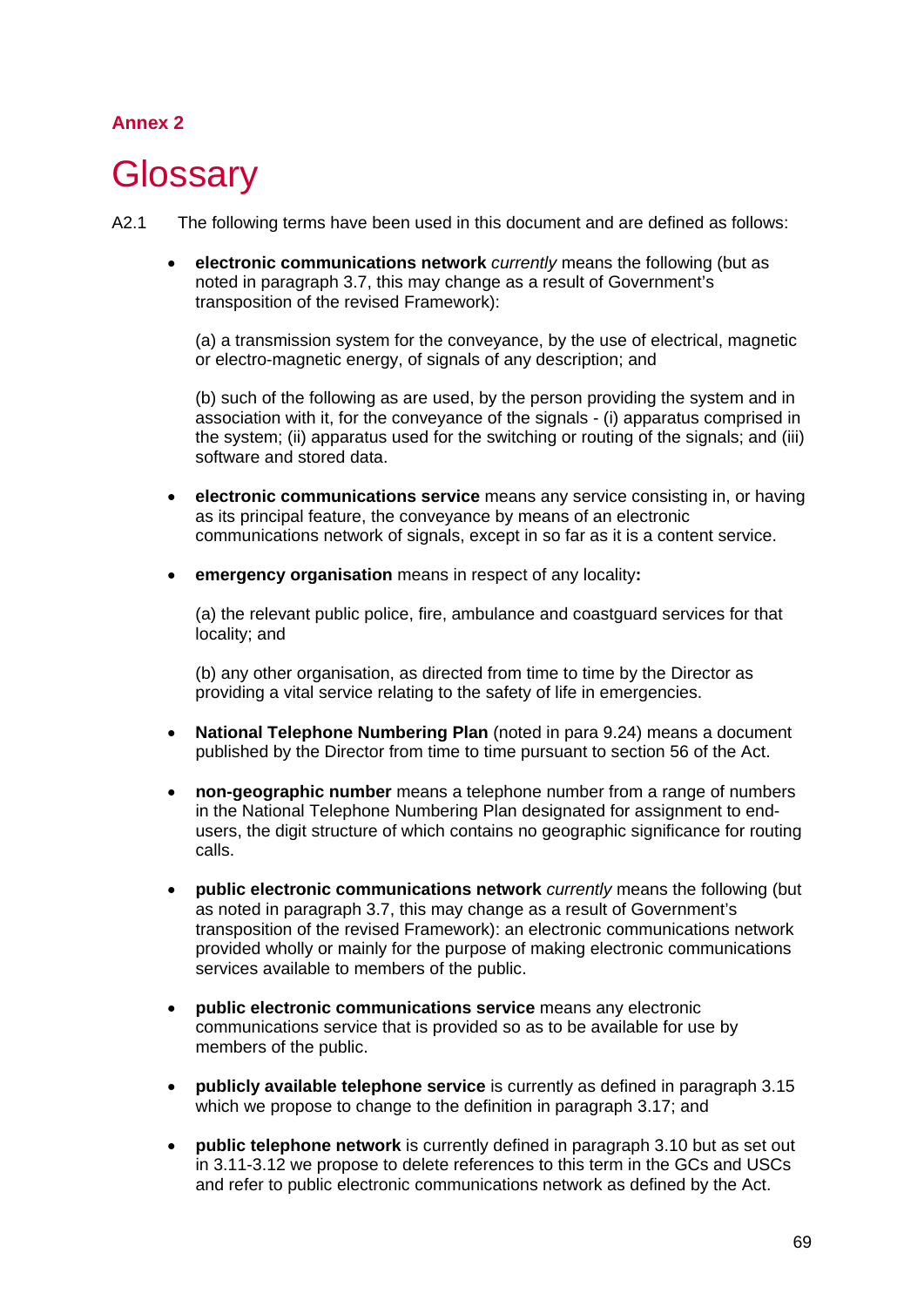# Responding to this consultation

### **How to respond**

- A3.1 Ofcom invites written views and comments on the issues raised in this document, to be made **by 5pm on 7 April 2011**.
- A3.2 Ofcom strongly prefers to receive responses using the online web form at [http://stakeholders.ofcom.org.uk/consultations/gc-usc/howtorespond/form,](http://stakeholders.ofcom.org.uk/consultations/gc-usc/howtorespond/form) as this helps us to process the responses quickly and efficiently. We would also be grateful if you could assist us by completing a response cover sheet (see Annex 5), to indicate whether or not there are confidentiality issues. This response coversheet is incorporated into the online web form questionnaire.
- A3.3 For larger consultation responses particularly those with supporting charts, tables or other data - please email **GCUSC.condoc@ofcom.org.uk** attaching your response in Microsoft Word format, together with a consultation response coversheet.
- A3.4 Responses may alternatively be posted or faxed to the address below, marked with the title of the consultation.

#### **Selina Chadha** 4<sup>th</sup> Floor – Competition Group **Ofcom** Riverside House 2A Southwark Bridge Road London SE1 9HA

Fax: 020 7981 3333

- A3.5 Note that we do not need a hard copy in addition to an electronic version. Ofcom will acknowledge receipt of responses if they are submitted using the online web form but not otherwise.
- A3.6 It would be helpful if your response could include direct answers to the questions asked in this document, which are listed together at Annex 6. It would also help if you can explain why you hold your views and how Ofcom's proposals would impact on you.

## **Further information**

A3.7 If you want to discuss the issues and questions raised in this consultation, or need advice on the appropriate form of response, please contact **Zahid Deen** on **020 7981 3832**.

## **Confidentiality**

A3.8 We believe it is important for everyone interested in an issue to see the views expressed by consultation respondents. We will therefore usually publish all responses on our website, [www.ofcom.org.uk,](http://www.ofcom.org.uk/) ideally on receipt. If you think your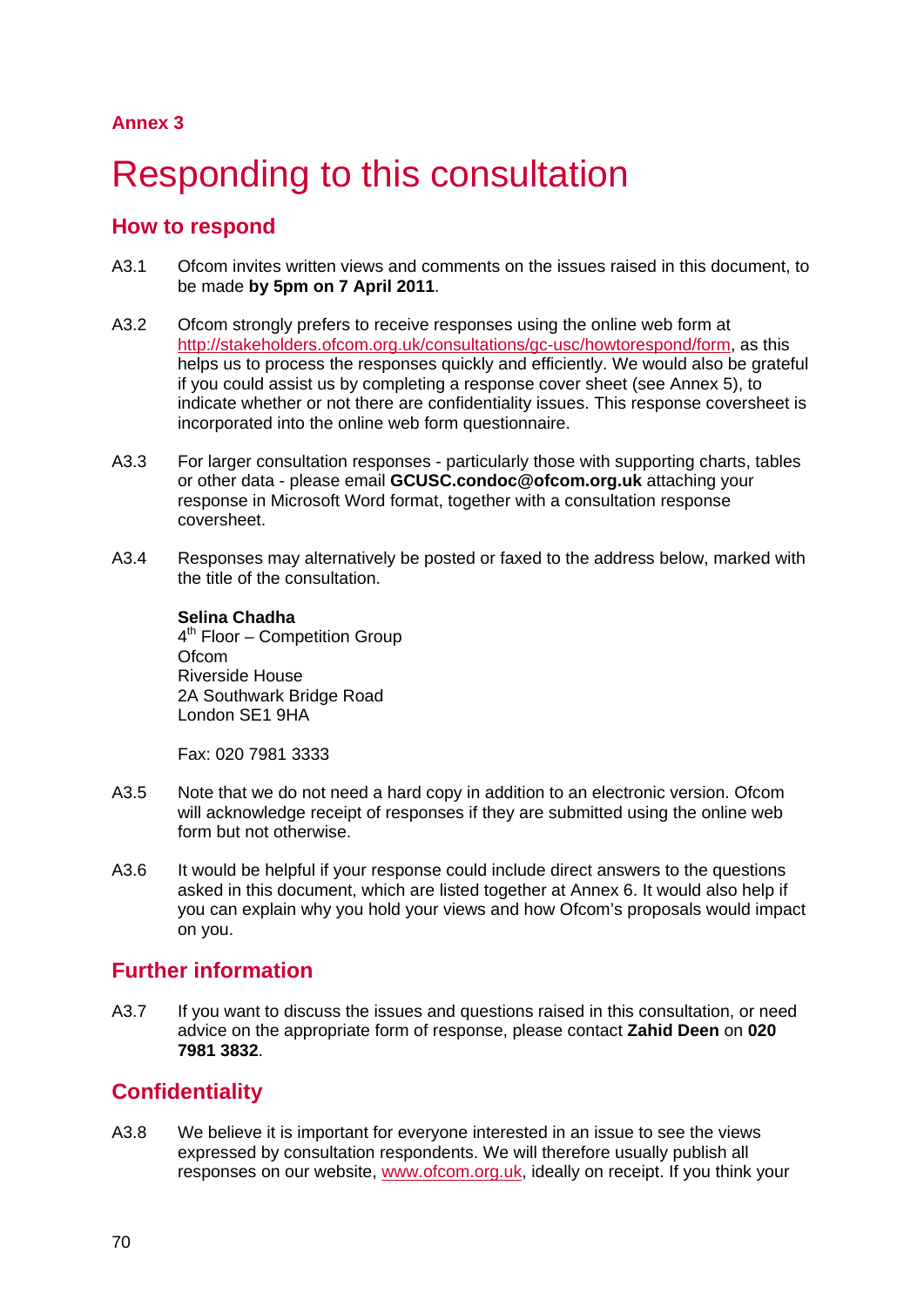response should be kept confidential, can you please specify what part or whether all of your response should be kept confidential, and specify why. Please also place such parts in a separate annex.

- A3.9 If someone asks us to keep part or all of a response confidential, we will treat this request seriously and will try to respect this. But sometimes we will need to publish all responses, including those that are marked as confidential, in order to meet legal obligations.
- A3.10 Please also note that copyright and all other intellectual property in responses will be assumed to be licensed to Ofcom to use. Ofcom's approach on intellectual property rights is explained further on its website at <http://www.ofcom.org.uk/about/accoun/disclaimer/>

### **Next steps**

- A3.11 Following the end of the consultation period, Ofcom intends to publish a statement around **mid-May 2011**.
- A3.12 Please note that you can register to receive free mail Updates alerting you to the publications of relevant Ofcom documents. For more details please see: [http://www.ofcom.org.uk/static/subscribe/select\\_list.htm](http://www.ofcom.org.uk/static/subscribe/select_list.htm)

### **Ofcom's consultation processes**

- A3.13 Ofcom seeks to ensure that responding to a consultation is easy as possible. For more information please see our consultation principles in Annex 4.
- A3.14 If you have any comments or suggestions on how Ofcom conducts its consultations, please call our consultation helpdesk on 020 7981 3003 or e-mail us at [consult@ofcom.org.uk](mailto:consult@ofcom.org.uk) . We would particularly welcome thoughts on how Ofcom could more effectively seek the views of those groups or individuals, such as small businesses or particular types of residential consumers, who are less likely to give their opinions through a formal consultation.
- A3.15 If you would like to discuss these issues or Ofcom's consultation processes more generally you can alternatively contact Vicki Nash, Director Scotland, who is Ofcom's consultation champion:

Vicki Nash **Ofcom** Sutherland House 149 St. Vincent Street Glasgow G2 5NW

Tel: 0141 229 7401 Fax: 0141 229 7433

Email [vicki.nash@ofcom.org.uk](mailto:vicki.nash@ofcom.org.uk)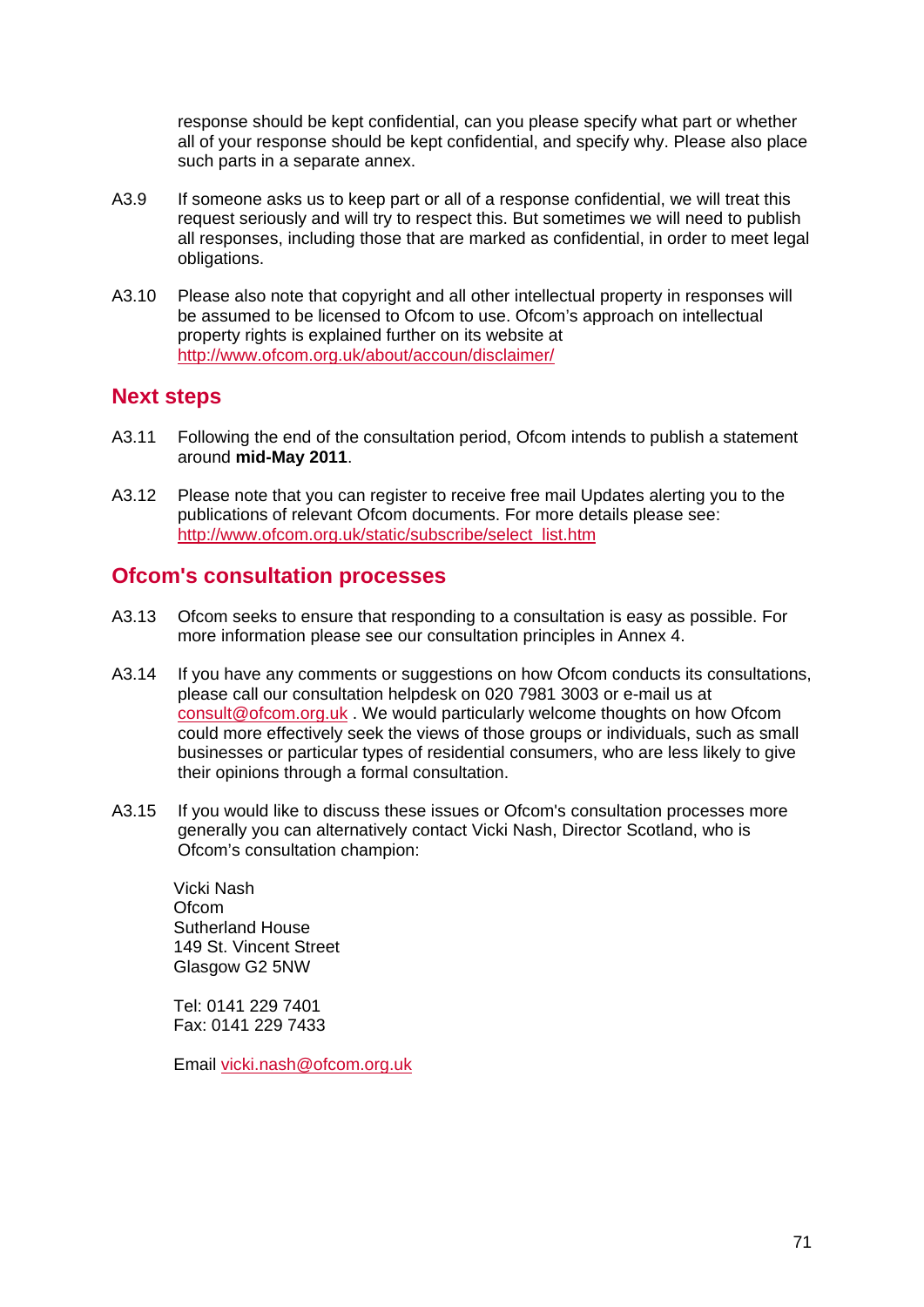# **Ofcom's consultation principles**

A4.1 Ofcom has published the following seven principles that it will follow for each public written consultation:

## **Before the consultation**

A4.2 Where possible, we will hold informal talks with people and organisations before announcing a big consultation to find out whether we are thinking in the right direction. If we do not have enough time to do this, we will hold an open meeting to explain our proposals shortly after announcing the consultation.

## **During the consultation**

- A4.3 We will be clear about who we are consulting, why, on what questions and for how long.
- A4.4 We will make the consultation document as short and simple as possible with a summary of no more than two pages. We will try to make it as easy as possible to give us a written response. If the consultation is complicated, we may provide a shortened Plain English Guide for smaller organisations or individuals who would otherwise not be able to spare the time to share their views.
- A4.5 We will consult for up to 10 weeks depending on the potential impact of our proposals.
- A4.6 A person within Ofcom will be in charge of making sure we follow our own guidelines and reach out to the largest number of people and organisations interested in the outcome of our decisions. Ofcom's 'Consultation Champion' will also be the main person to contact with views on the way we run our consultations.
- A4.7 If we are not able to follow one of these principles, we will explain why.

## **After the consultation**

A4.8 We think it is important for everyone interested in an issue to see the views of others during a consultation. We would usually publish all the responses we have received on our website. In our statement, we will give reasons for our decisions and will give an account of how the views of those concerned helped shape those decisions.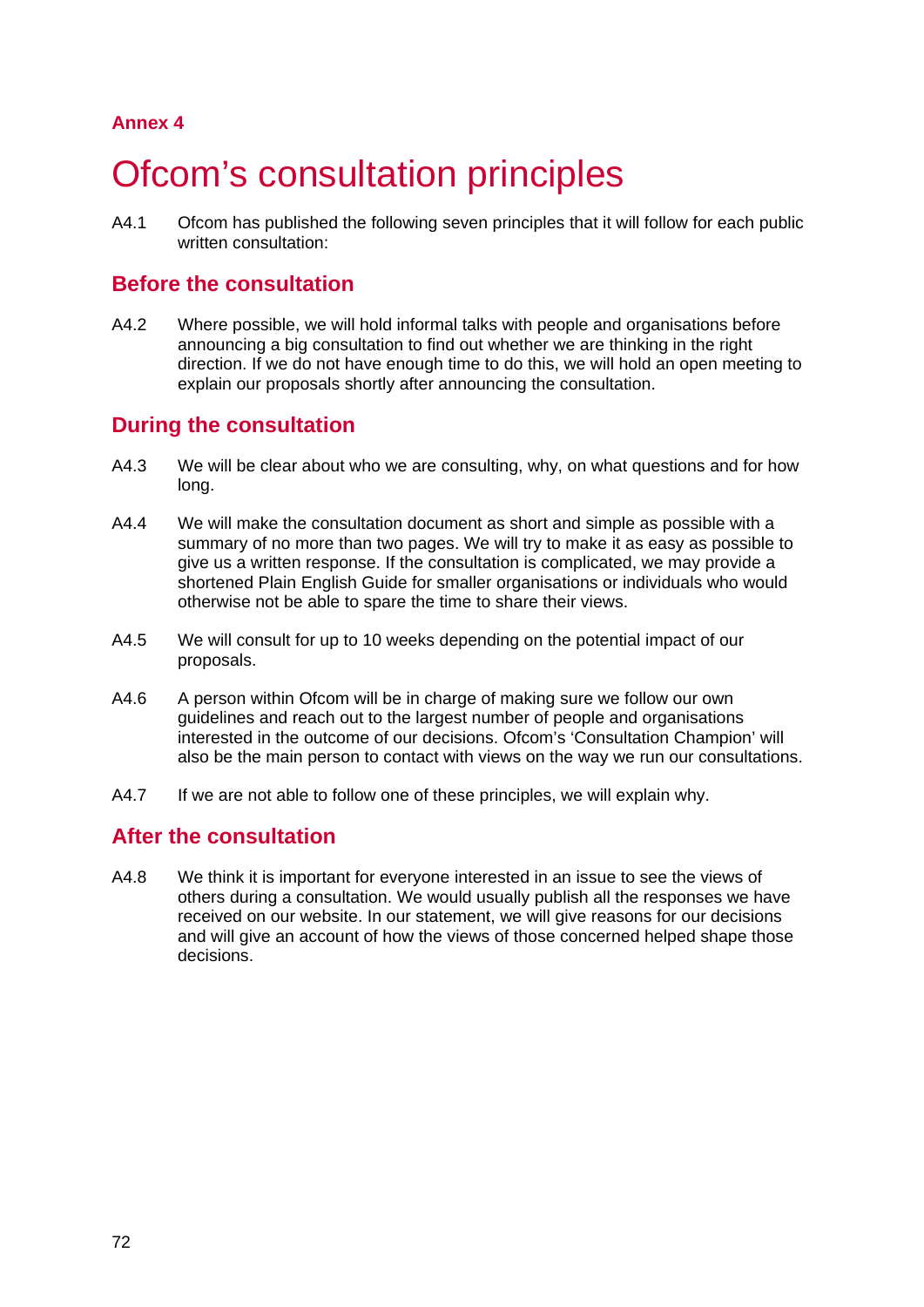## 5 Consultation response cover sheet

- A5.1 In the interests of transparency and good regulatory practice, we will publish all consultation responses in full on our website, [www.ofcom.org.uk.](http://www.ofcom.org.uk/)
- A5.2 We have produced a coversheet for responses (see below) and would be very grateful if you could send one with your response (this is incorporated into the online web form if you respond in this way). This will speed up our processing of responses, and help to maintain confidentiality where appropriate.
- A5.3 The quality of consultation can be enhanced by publishing responses before the consultation period closes. In particular, this can help those individuals and organisations with limited resources or familiarity with the issues to respond in a more informed way. Therefore Ofcom would encourage respondents to complete their coversheet in a way that allows Ofcom to publish their responses upon receipt, rather than waiting until the consultation period has ended.
- A5.4 We strongly prefer to receive responses via the online web form which incorporates the coversheet. If you are responding via email, post or fax you can download an electronic copy of this coversheet in Word or RTF format from the 'Consultations' section of our website at [www.ofcom.org.uk/consult/.](http://www.ofcom.org.uk/consult/)
- A5.5 Please put any parts of your response you consider should be kept confidential in a separate annex to your response and include your reasons why this part of your response should not be published. This can include information such as your personal background and experience. If you want your name, address, other contact details, or job title to remain confidential, please provide them in your cover sheet only, so that we don't have to edit your response.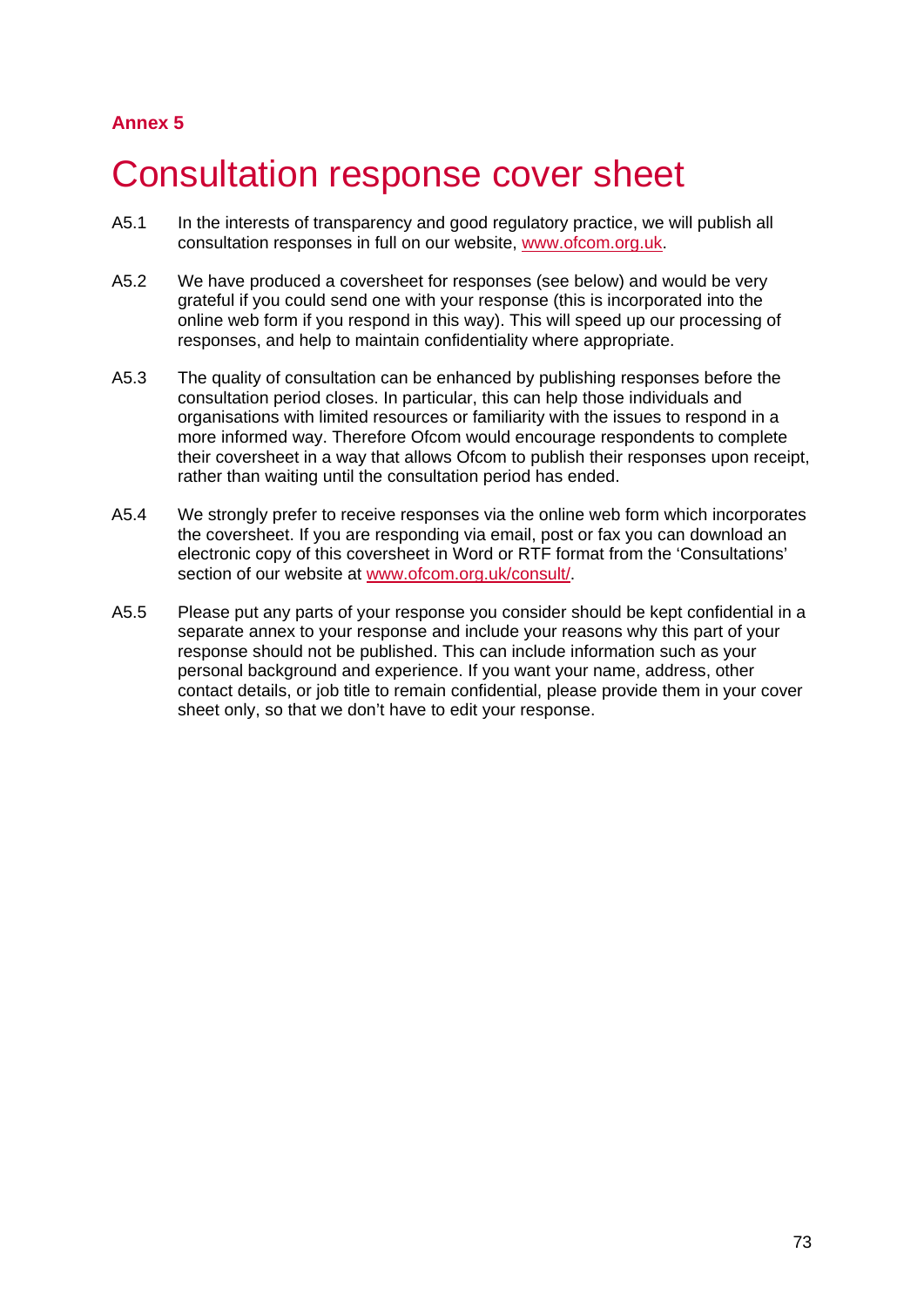## **Cover sheet for response to an Ofcom consultation**

| <b>BASIC DETAILS</b>                                                                                                                                                                                                                                                                                                                                                                                                                                                |
|---------------------------------------------------------------------------------------------------------------------------------------------------------------------------------------------------------------------------------------------------------------------------------------------------------------------------------------------------------------------------------------------------------------------------------------------------------------------|
| Consultation title:                                                                                                                                                                                                                                                                                                                                                                                                                                                 |
| To (Ofcom contact):                                                                                                                                                                                                                                                                                                                                                                                                                                                 |
| Name of respondent:                                                                                                                                                                                                                                                                                                                                                                                                                                                 |
| Representing (self or organisation/s):                                                                                                                                                                                                                                                                                                                                                                                                                              |
| Address (if not received by email):                                                                                                                                                                                                                                                                                                                                                                                                                                 |
|                                                                                                                                                                                                                                                                                                                                                                                                                                                                     |
| <b>CONFIDENTIALITY</b>                                                                                                                                                                                                                                                                                                                                                                                                                                              |
| Please tick below what part of your response you consider is confidential, giving your<br>reasons why                                                                                                                                                                                                                                                                                                                                                               |
| Nothing<br>Name/contact details/job title                                                                                                                                                                                                                                                                                                                                                                                                                           |
| Whole response<br>Organisation                                                                                                                                                                                                                                                                                                                                                                                                                                      |
| Part of the response<br>If there is no separate annex, which parts?                                                                                                                                                                                                                                                                                                                                                                                                 |
| If you want part of your response, your name or your organisation not to be published, can<br>Ofcom still publish a reference to the contents of your response (including, for any<br>confidential parts, a general summary that does not disclose the specific information or<br>enable you to be identified)?                                                                                                                                                     |
| <b>DECLARATION</b>                                                                                                                                                                                                                                                                                                                                                                                                                                                  |
| I confirm that the correspondence supplied with this cover sheet is a formal consultation<br>response that Ofcom can publish. However, in supplying this response, I understand that<br>Ofcom may need to publish all responses, including those which are marked as confidential,<br>in order to meet legal obligations. If I have sent my response by email, Ofcom can disregard<br>any standard e-mail text about not disclosing email contents and attachments. |
| Ofcom seeks to publish responses on receipt. If your response is<br>non-confidential (in whole or in part), and you would prefer us to<br>publish your response only once the consultation has ended, please tick here.                                                                                                                                                                                                                                             |
| Name<br>Signed (if hard copy)                                                                                                                                                                                                                                                                                                                                                                                                                                       |